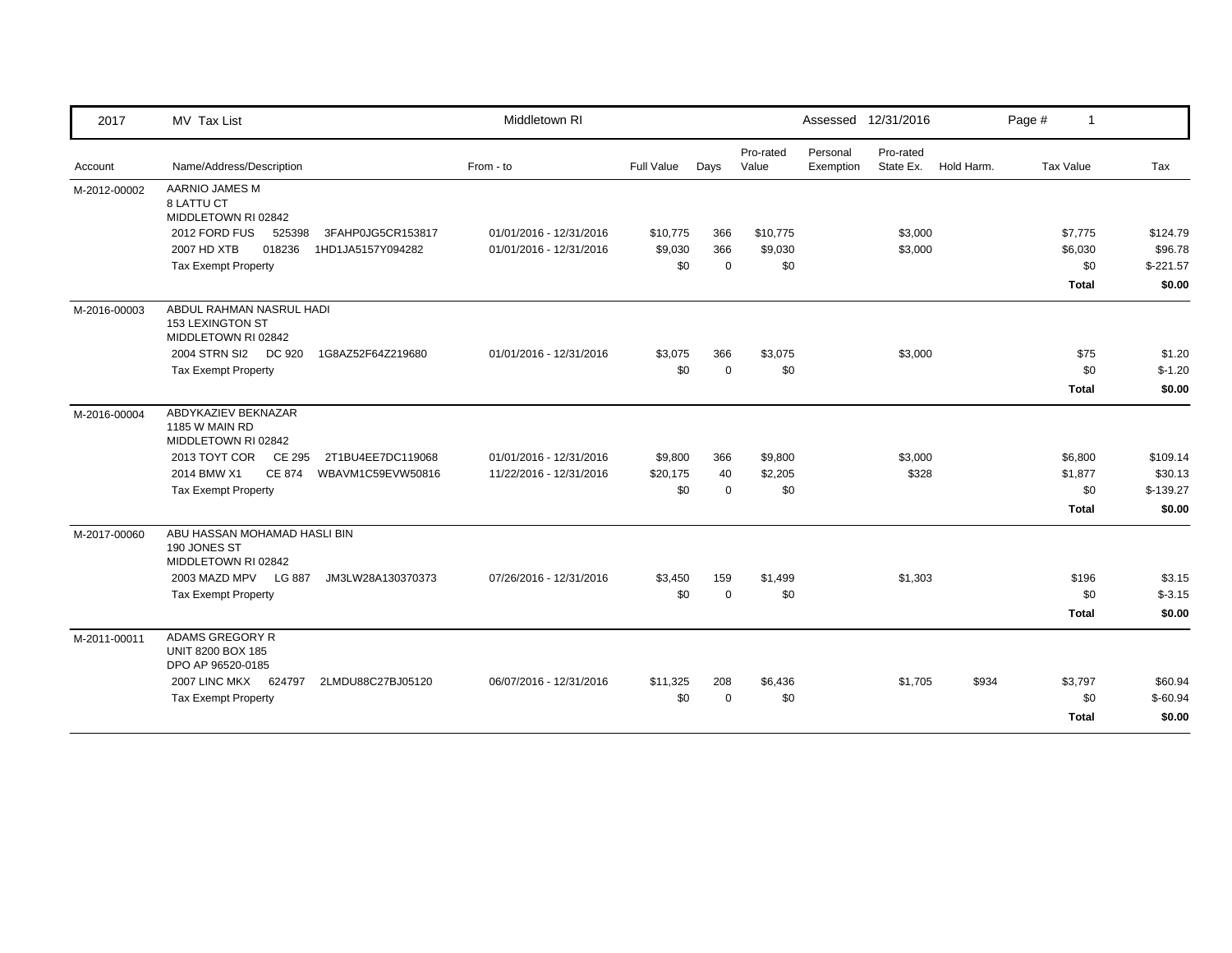| 2017         | MV Tax List                                                                                                    |                   | Middletown RI           |                 |                    |                    |                       | Assessed 12/31/2016    |            | Page # | $\overline{2}$                 |                                |
|--------------|----------------------------------------------------------------------------------------------------------------|-------------------|-------------------------|-----------------|--------------------|--------------------|-----------------------|------------------------|------------|--------|--------------------------------|--------------------------------|
| Account      | Name/Address/Description                                                                                       |                   | From - to               | Full Value      | Days               | Pro-rated<br>Value | Personal<br>Exemption | Pro-rated<br>State Ex. | Hold Harm. |        | <b>Tax Value</b>               | Tax                            |
| M-2016-00018 | <b>AHMED NESAR</b><br>528 READ ST<br>MIDDLETOWN RI 02842<br>2002 ACUR MDX DB 851<br><b>Tax Exempt Property</b> | 2HNYD18822H501102 |                         | \$6,450<br>\$0  | 203<br>$\mathbf 0$ | \$3,577<br>\$0     |                       | \$1,664                | \$1,054    |        | \$859<br>\$0<br><b>Total</b>   | \$13.79<br>$$-13.79$<br>\$0.00 |
| M-2014-00022 | AL FARYAN ABDULRAHMAN<br>40 HARBOR VILLAGE 29<br>MIDDLETOWN RI 02842                                           |                   |                         |                 |                    |                    |                       |                        |            |        |                                |                                |
|              | 2000 MERC MGL 468248<br><b>Tax Exempt Property</b>                                                             | 2MEFM75WXYX678965 | 01/01/2016 - 01/31/2016 | \$3,100<br>\$0  | 31<br>$\mathbf 0$  | \$263<br>\$0       |                       | \$254                  |            |        | \$9<br>\$0<br><b>Total</b>     | \$0.14<br>$$-0.14$<br>\$0.00   |
| M-2017-00066 | AL GHAILANI ABDUL MALIK K<br>22 CHASES LN<br>MIDDLETOWN RI 02842<br>2013 HYUN SON                              |                   | 07/28/2016 - 12/31/2016 |                 | 157                |                    |                       |                        |            |        |                                | \$58.52                        |
|              | LD 338<br><b>Tax Exempt Property</b>                                                                           | 5NPEB4AC3DH611052 |                         | \$11,500<br>\$0 | $\mathbf 0$        | \$4,933<br>\$0     |                       | \$1,287                |            |        | \$3,646<br>\$0<br><b>Total</b> | $$-58.52$<br>\$0.00            |
| M-2016-00019 | AL HABSI ALI<br>190 JONES ST<br>MIDDLETOWN RI 02842                                                            |                   |                         |                 |                    |                    |                       |                        |            |        |                                |                                |
|              | 2008 TOYT SIE DB 908<br><b>Tax Exempt Property</b>                                                             | 5TDZK23C28S152826 | 01/01/2016 - 06/16/2016 | \$8,150<br>\$0  | 168<br>$\mathbf 0$ | \$3,741<br>\$0     |                       | \$1,377                |            |        | \$2,364<br>\$0<br><b>Total</b> | \$37.94<br>$$-37.94$<br>\$0.00 |
| M-2017-00067 | AL MAHROUKI THANI<br>196 JONES ST<br>MIDDLETOWN RI 02842                                                       |                   |                         |                 |                    |                    |                       |                        |            |        |                                |                                |
|              | 2005 FORD EXP<br>356998<br><b>Tax Exempt Property</b>                                                          | 1FMDU73E55UC00227 | 07/27/2016 - 12/31/2016 | \$5,675<br>\$0  | 158<br>$\mathbf 0$ | \$2,450<br>\$0     |                       | \$1,295                | \$4        |        | \$1,151<br>\$0<br><b>Total</b> | \$18.47<br>$$-18.47$<br>\$0.00 |
| M-2014-00024 | AL QAMSHOUAI RASHID<br>188 JONES STREET<br>MIDDLETOWN RI 02842                                                 |                   |                         |                 |                    |                    |                       |                        |            |        |                                |                                |
|              | 2004 NISS QST 478940<br><b>Tax Exempt Property</b>                                                             | 5N1BV28U54N333960 | 01/01/2016 - 01/31/2016 | \$3,800<br>\$0  | 31<br>$\mathbf 0$  | \$322<br>\$0       |                       | \$254                  |            |        | \$68<br>\$0<br><b>Total</b>    | \$1.09<br>$$-1.09$<br>\$0.00   |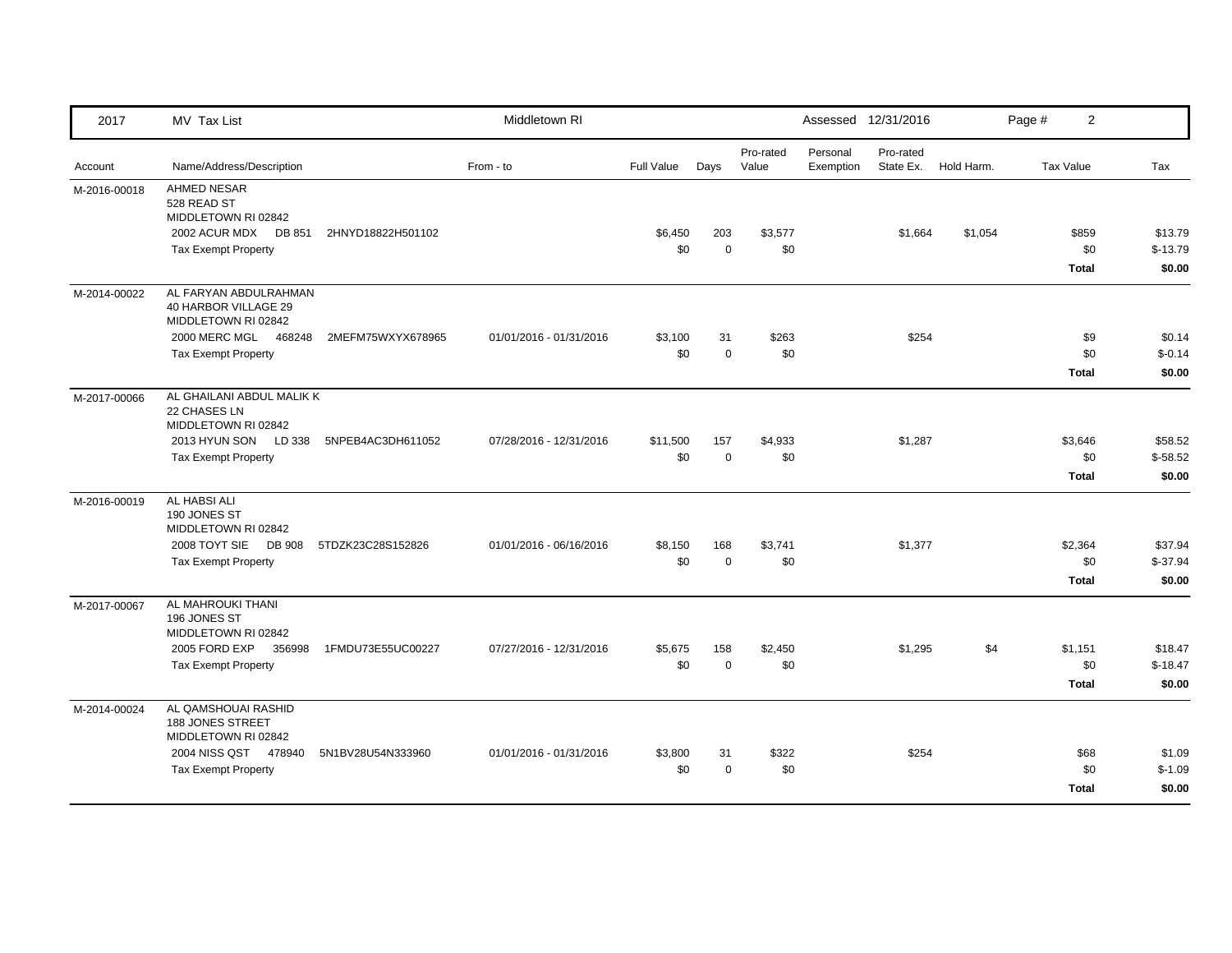| 2017         | MV Tax List                                                |                   | Middletown RI           |                   |                    |                    |                       | Assessed 12/31/2016    |            | Page #                   | 3                                       |
|--------------|------------------------------------------------------------|-------------------|-------------------------|-------------------|--------------------|--------------------|-----------------------|------------------------|------------|--------------------------|-----------------------------------------|
| Account      | Name/Address/Description                                   |                   | From - to               | <b>Full Value</b> | Days               | Pro-rated<br>Value | Personal<br>Exemption | Pro-rated<br>State Ex. | Hold Harm. | <b>Tax Value</b>         | Tax                                     |
| M-2016-00020 | AL WASHAHI SALIM A<br>192 JONES ST<br>MIDDLETOWN RI 02842  |                   |                         |                   |                    |                    |                       |                        |            |                          |                                         |
|              | 2007 CHRY PIF CV 394<br><b>Tax Exempt Property</b>         | 2A8GM48L17R337522 |                         | \$5,375<br>\$0    | 203<br>$\mathbf 0$ | \$2,981<br>\$0     |                       | \$1,664                |            | \$1,317<br><b>Total</b>  | \$21.14<br>\$0<br>$$-21.14$<br>\$0.00   |
| M-2017-00068 | ALABDULLAH SAMI A<br>24 CHASES LN<br>MIDDLETOWN RI 02842   |                   |                         |                   |                    |                    |                       |                        |            |                          |                                         |
|              | 2005 LEXS RX LG 917<br><b>Tax Exempt Property</b>          | 2T2HA31U85C044940 | 07/26/2016 - 12/31/2016 | \$10,725<br>\$0   | 159<br>$\mathbf 0$ | \$4,659<br>\$0     |                       | \$1,303                | \$1,166    | \$2,190<br><b>Total</b>  | \$35.15<br>\$0<br>$$-35.15$<br>\$0.00   |
| M-2013-00015 | ALAJMI HUSAIN F<br>32 CHASES LANE<br>MIDDLETOWN RI 02842   |                   |                         |                   |                    |                    |                       |                        |            |                          |                                         |
|              | 2005 CHEV K15<br>DK 803<br><b>Tax Exempt Property</b>      | 3GNFK16Z15G277766 | 01/01/2016 - 08/09/2016 | \$9,500<br>\$0    | 222<br>$\mathbf 0$ | \$5,762<br>\$0     |                       | \$1,820                | \$1,234    | \$2,708<br>Total         | \$43.46<br>\$0<br>$$-43.46$<br>\$0.00   |
| M-2016-00022 | ALANAZI MOHAMMED<br>132 JONES ST<br>MIDDLETOWN RI 02842    |                   |                         |                   |                    |                    |                       |                        |            |                          |                                         |
|              | 2011 HD FL<br>037500<br><b>Tax Exempt Property</b>         | 1HD1FRM19BB673045 | 01/01/2016 - 06/30/2016 | \$12,320<br>\$0   | 182<br>$\mathbf 0$ | \$6,126<br>\$0     |                       | \$1,492                |            | \$4,634<br><b>Total</b>  | \$74.38<br>\$0<br>$$-74.38$<br>\$0.00   |
| M-2016-00023 | ALBEDAIWI NAWAF A<br>32 CHASES LANE<br>MIDDLETOWN RI 02842 |                   |                         |                   |                    |                    |                       |                        |            |                          |                                         |
|              | 2005 LEXU R33<br>DQ 316<br><b>Tax Exempt Property</b>      | 2T2HA31U85C044940 | 01/01/2016 - 06/16/2016 | \$10,725<br>\$0   | 168<br>$\mathbf 0$ | \$4,923<br>\$0     |                       | \$1,377                | \$1,232    | \$2,314<br><b>Total</b>  | \$37.14<br>\$0<br>$$-37.14$<br>\$0.00   |
| M-2016-00026 | ALBRECHT BRANDEN J<br>20 GRAVELY DR<br>MIDDLETOWN RI 02842 |                   |                         |                   |                    |                    |                       |                        |            |                          |                                         |
|              | 2015 JEEP REN<br>DC 988<br><b>Tax Exempt Property</b>      | ZACCJBDT0FPB72959 | 01/01/2016 - 12/31/2016 | \$21,450<br>\$0   | 366<br>$\Omega$    | \$21,450<br>\$0    |                       | \$3,000                |            | \$18,450<br><b>Total</b> | \$296.12<br>\$0<br>$$-296.12$<br>\$0.00 |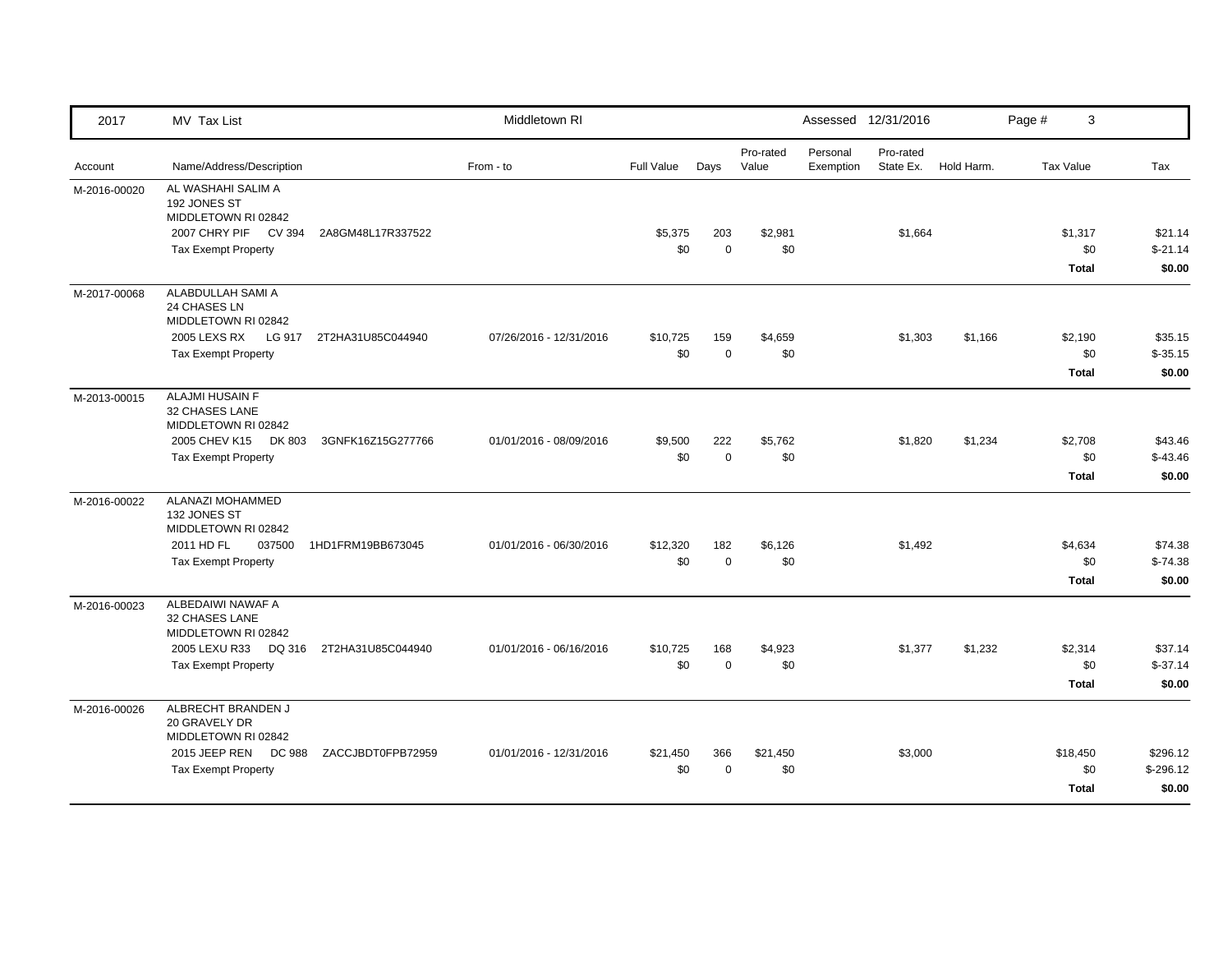| 2017         | MV Tax List                                                                                                                        |                   | Middletown RI           |                   |                    |                    |                       | Assessed 12/31/2016    |            | Page # | 4                               |                                  |
|--------------|------------------------------------------------------------------------------------------------------------------------------------|-------------------|-------------------------|-------------------|--------------------|--------------------|-----------------------|------------------------|------------|--------|---------------------------------|----------------------------------|
| Account      | Name/Address/Description                                                                                                           |                   | From - to               | <b>Full Value</b> | Days               | Pro-rated<br>Value | Personal<br>Exemption | Pro-rated<br>State Ex. | Hold Harm. |        | <b>Tax Value</b>                | Tax                              |
| M-2016-00027 | ALBUGAMI NASSER A<br><b>142 LEXINGTON ST</b><br>MIDDLETOWN RI 02842<br>2013 CHEV MAL DN 133<br><b>Tax Exempt Property</b>          | 1G11C5SA4DU121572 | 01/01/2016 - 12/31/2016 | \$12,725<br>\$0   | 366<br>$\mathbf 0$ | \$12,725<br>\$0    |                       | \$3,000                |            |        | \$9,725<br>\$0<br><b>Total</b>  | \$156.09<br>$$-156.09$<br>\$0.00 |
| M-2016-00032 | ALDOSSARI FALAH D<br><b>3 VIGILANT ST</b><br>MIDDLETOWN RI 02842<br>2007 TOYT UTS BQ 814<br><b>Tax Exempt Property</b>             | 4T1BK36B27U234975 | 01/01/2016 - 01/31/2016 | \$9,500<br>\$0    | 31<br>$\mathbf 0$  | \$805<br>\$0       |                       | \$254                  | \$76       |        | \$475<br>\$0<br><b>Total</b>    | \$7.62<br>$$-7.62$<br>\$0.00     |
| M-2016-00033 | ALHAZAIMEH AHMAD M<br><b>34 CHASE LANE</b><br>MIDDLETOWN RI 02842<br>2003 DODG CAR CK 440                                          | 1D4GP25343B172116 | 01/01/2016 - 08/05/2016 | \$2,750           | 218                | \$1,638            |                       | \$1,787                |            |        | \$0<br><b>Total</b>             | \$0.00<br>\$0.00                 |
| M-2016-00040 | <b>ALLIE JEREMY</b><br>590 BRISTOL WAY<br>RICHMOND HILL GA 31324<br>2015 FORD 150 106910<br><b>Tax Exempt Property</b>             | 1FTFX1EFXFFC17702 | 01/01/2016 - 12/08/2016 | \$29,750<br>\$0   | 343<br>$\mathbf 0$ | \$27,880<br>\$0    |                       | \$2,811                |            |        | \$25,069<br>\$0<br><b>Total</b> | \$402.36<br>$$-402.36$<br>\$0.00 |
| M-2014-00033 | ALMEHZI SALEM ALI SA<br><b>19 CONSTITUTION AVE</b><br>MIDDLETOWN RI 02842<br>2009 CHRY TWC<br>468365<br><b>Tax Exempt Property</b> | 2A8HR54149R635789 | 01/01/2016 - 01/31/2016 | \$8,900<br>\$0    | 31<br>$\pmb{0}$    | \$754<br>\$0       |                       | \$254                  |            |        | \$500<br>\$0<br><b>Total</b>    | \$8.03<br>$$-8.03$<br>\$0.00     |
| M-2016-00042 | ALMEZEINI SALIM S<br>188 JONES ST<br>MIDDLETOWN RI 02845<br>2005 FORD EPR<br>356998<br><b>Tax Exempt Property</b>                  | 1FMDU73E55UC00227 |                         | \$5.675<br>\$0    | 208<br>$\mathbf 0$ | \$3,225<br>\$0     |                       | \$1,705                | \$4        |        | \$1,516<br>\$0<br><b>Total</b>  | \$24.33<br>$$-24.33$<br>\$0.00   |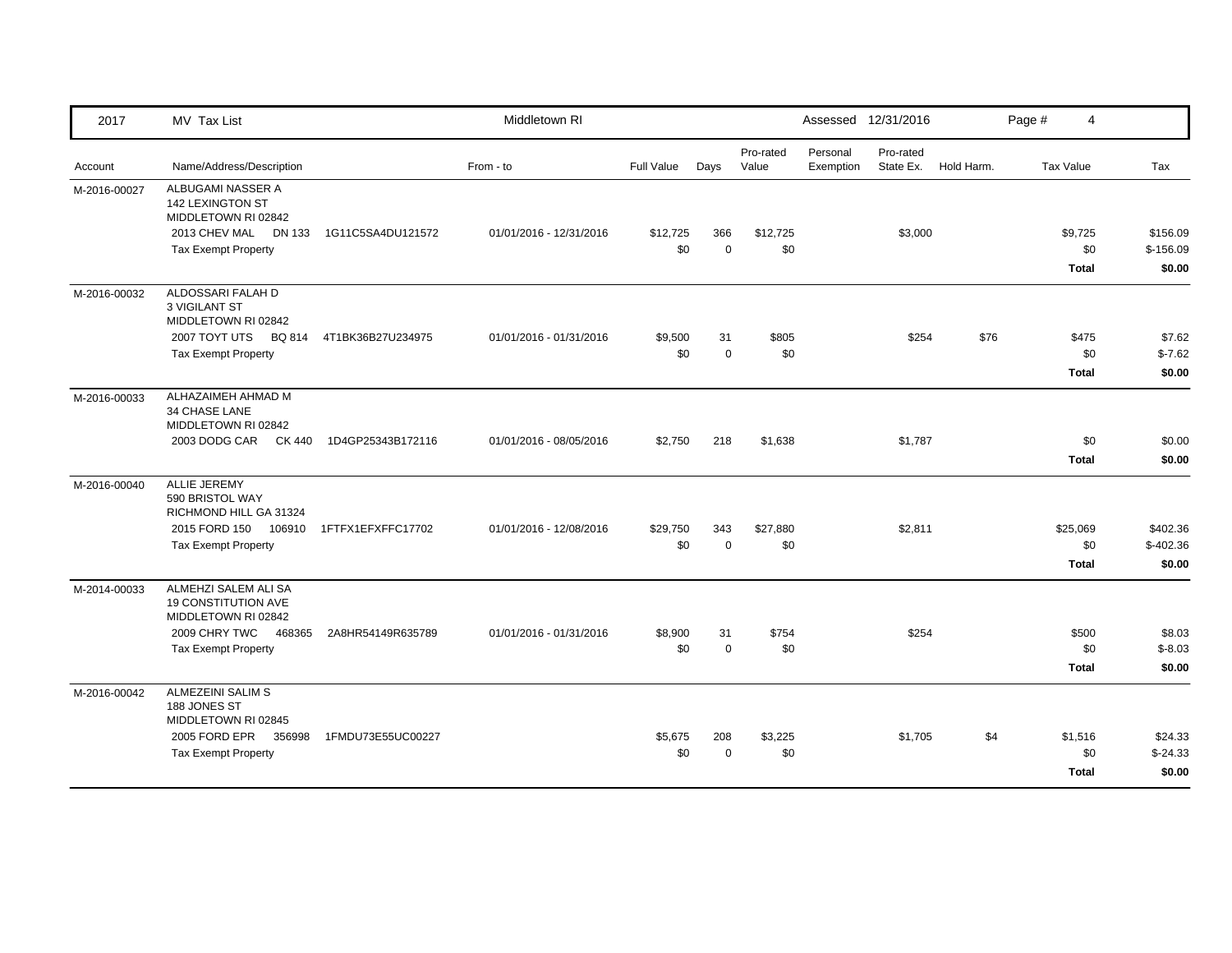| 2017         | MV Tax List                                                               |                   | Middletown RI           |            |             |                    |                       | Assessed 12/31/2016    |            | Page #           | 5                 |
|--------------|---------------------------------------------------------------------------|-------------------|-------------------------|------------|-------------|--------------------|-----------------------|------------------------|------------|------------------|-------------------|
| Account      | Name/Address/Description                                                  |                   | From - to               | Full Value | Days        | Pro-rated<br>Value | Personal<br>Exemption | Pro-rated<br>State Ex. | Hold Harm. | <b>Tax Value</b> | Tax               |
| M-2016-00044 | <b>ALOTAIBI BANDER</b><br>529 READ ST<br>MIDDLETOWN RI 02842              |                   |                         |            |             |                    |                       |                        |            |                  |                   |
|              | <b>2011 KIA SOR</b><br>DC 912                                             | 5XYKT4A15BG050694 | 01/01/2016 - 06/08/2016 | \$11,125   | 160         | \$4,863            |                       | \$1,311                |            | \$3,552          | \$57.01           |
|              | <b>Tax Exempt Property</b>                                                |                   |                         | \$0        | $\mathbf 0$ | \$0                |                       |                        |            |                  | \$0<br>$$-57.01$  |
|              |                                                                           |                   |                         |            |             |                    |                       |                        |            | <b>Total</b>     | \$0.00            |
| M-2016-00006 | <b>ALOTHMAN IBRAHEEM</b><br>686 CUSHING RD<br>NEWPORT RI 02841            |                   |                         |            |             |                    |                       |                        |            |                  |                   |
|              | 2004 HOND PIL CK 479                                                      | 2HKYF18584H619428 | 01/01/2016 - 06/20/2016 | \$7,450    | 172         | \$3,501            |                       | \$1,410                | \$831      | \$1,260          | \$20.22           |
|              | <b>Tax Exempt Property</b>                                                |                   |                         | \$0        | $\Omega$    | \$0                |                       |                        |            |                  | $$-20.22$<br>\$0  |
|              |                                                                           |                   |                         |            |             |                    |                       |                        |            | <b>Total</b>     | \$0.00            |
| M-2016-00045 | ALQUSIYER ABDULMUHSIN OTHMAN A<br>45 BLISS MINE RD<br>MIDDLETOWN RI 02842 |                   |                         |            |             |                    |                       |                        |            |                  |                   |
|              | 2014 MAZD CX9<br>DQ 356                                                   | JM3TB3CA2E0431516 | 01/01/2016 - 12/31/2016 | \$22,700   | 366         | \$22,700           |                       | \$3,000                |            | \$19,700         | \$316.19          |
|              | <b>Tax Exempt Property</b>                                                |                   |                         | \$0        | $\mathbf 0$ | \$0                |                       |                        |            |                  | \$0<br>$$-316.19$ |
|              |                                                                           |                   |                         |            |             |                    |                       |                        |            | Total            | \$0.00            |
| M-2016-00047 | ALSHWAIB NAIF N<br>446 CUSHING RD<br>NEWPORT RI 02840                     |                   |                         |            |             |                    |                       |                        |            |                  |                   |
|              | 2012 MERZ CLS<br><b>BQ 863</b>                                            | WDDLJ9BB8CA021311 | 01/01/2016 - 01/31/2016 | \$32,950   | 31          | \$2,791            |                       | \$254                  |            | \$2,537          | \$40.72           |
|              | <b>Tax Exempt Property</b>                                                |                   |                         | \$0        | $\mathbf 0$ | \$0                |                       |                        |            |                  | \$0<br>$$-40.72$  |
|              |                                                                           |                   |                         |            |             |                    |                       |                        |            | <b>Total</b>     | \$0.00            |
| M-2014-00050 | ANDES PAUL A<br>78 MAYFLOWER DR<br>MIDDLETOWN RI 02842                    |                   |                         |            |             |                    |                       |                        |            |                  |                   |
|              | 2011 JEEP GCH<br>488533                                                   | 1J4RR4GG7BC738283 | 01/01/2016 - 12/31/2016 | \$16,875   | 366         | \$16,875           |                       | \$3,000                |            | \$13,875         | \$222.69          |
|              | 2009 JEEP GCH<br>488547                                                   | 1J8GR48K79C530200 | 01/01/2016 - 12/31/2016 | \$11,125   | 366         | \$11,125           |                       | \$3,000                |            | \$8,125          | \$130.41          |
|              | <b>Tax Exempt Property</b>                                                |                   |                         | \$0        | $\mathbf 0$ | \$0                |                       |                        |            |                  | \$0<br>$$-353.10$ |
|              |                                                                           |                   |                         |            |             |                    |                       |                        |            | <b>Total</b>     | \$0.00            |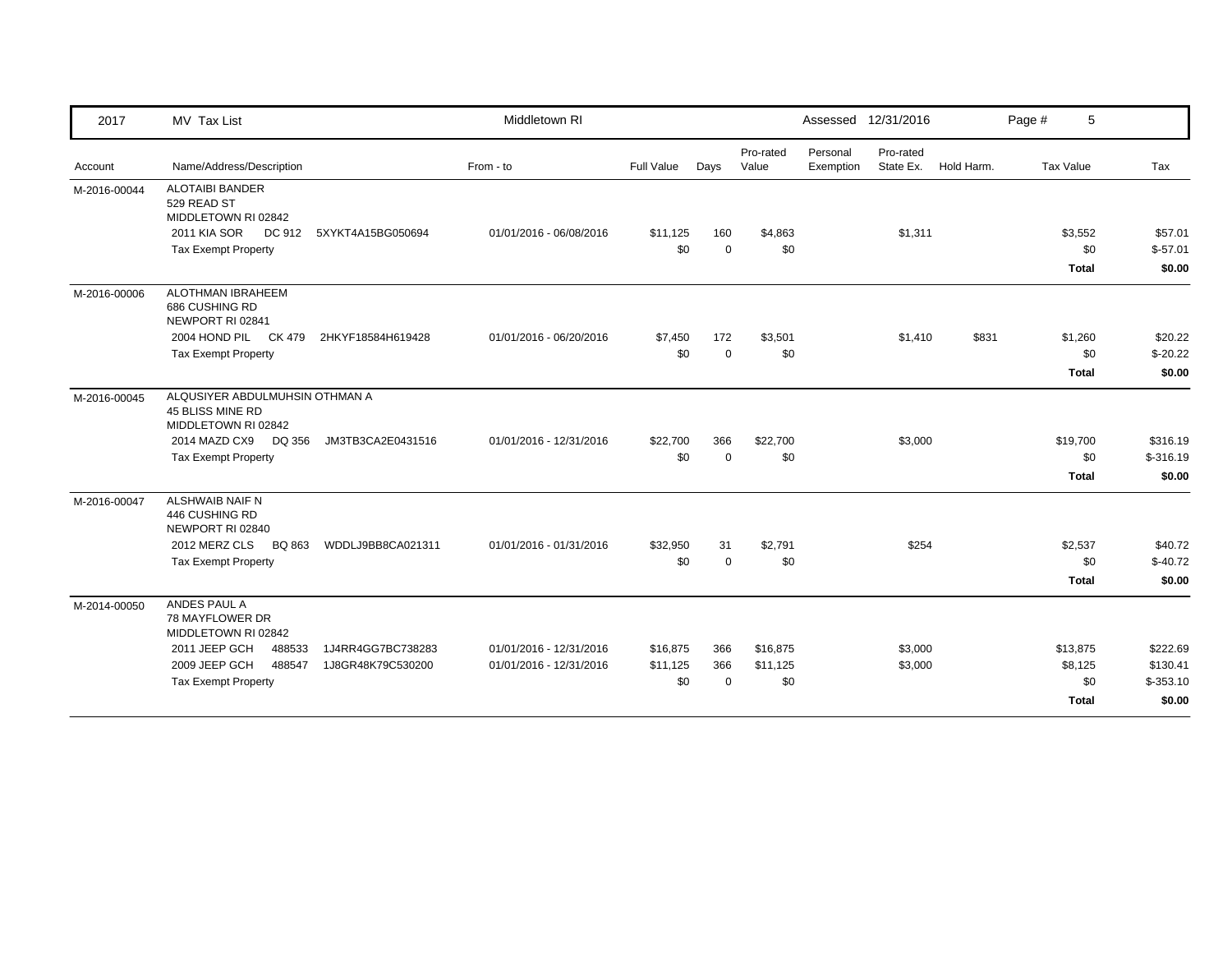| 2017         | MV Tax List                                                                                                                 |                   | Middletown RI           |                   |                    |                    |                       | Assessed 12/31/2016    |            | Page # | 6                              |                                |
|--------------|-----------------------------------------------------------------------------------------------------------------------------|-------------------|-------------------------|-------------------|--------------------|--------------------|-----------------------|------------------------|------------|--------|--------------------------------|--------------------------------|
| Account      | Name/Address/Description                                                                                                    |                   | From - to               | <b>Full Value</b> | Days               | Pro-rated<br>Value | Personal<br>Exemption | Pro-rated<br>State Ex. | Hold Harm. |        | <b>Tax Value</b>               | Tax                            |
| M-2016-00051 | ANDROSKI JOSEPH F<br>47 SEASCAPE AVE UNIT B<br>MIDDLETOWN RI 02842<br>2012 TOYT PRI<br>493014<br><b>Tax Exempt Property</b> | JTDKN3DU6C5506304 | 01/01/2016 - 01/31/2016 | \$11,975<br>\$0   | 31<br>$\mathbf 0$  | \$1,014<br>\$0     |                       | \$254                  |            |        | \$760<br>\$0<br><b>Total</b>   | \$12.20<br>$$-12.20$<br>\$0.00 |
| M-2017-00087 | ANDRULIS MINDAUGAS<br>101 BUSHER DR<br>MIDDLETOWN RI 02842<br>2005 TOYT CAM LG 916<br><b>Tax Exempt Property</b>            | 4T1BF30K15U107435 | 07/26/2016 - 12/31/2016 | \$6,150<br>\$0    | 159<br>$\mathbf 0$ | \$2,672<br>\$0     |                       | \$1,303                | \$113      |        | \$1,256<br>\$0<br><b>Total</b> | \$20.16<br>$$-20.16$<br>\$0.00 |
| M-2015-00197 | ARANCIBIA RODRIGO J<br>686 CUSHING RD<br>NEWPORT RI 02841<br>2001 CHEV CAV<br>580352                                        | 1G1JC124917386100 | 01/01/2016 - 06/28/2016 | \$2,350           | 180                | \$1,156            |                       | \$1,475                |            |        | \$0<br><b>Total</b>            | \$0.00<br>\$0.00               |
| M-2016-00058 | <b>ARDIAN YUDI</b><br>101 BUSHER DR<br>MIDDLETOWN RI 02842<br>2002 HOND UDY DL 522<br><b>Tax Exempt Property</b>            | 2HKRL18972H578643 | 01/01/2016 - 06/23/2016 | \$3,575<br>\$0    | 175<br>$\mathbf 0$ | \$1,709<br>\$0     |                       | \$1,434                |            |        | \$275<br>\$0<br>Total          | \$4.41<br>$$-4.41$<br>\$0.00   |
| M-2013-00057 | <b>AREBALO ARTHUR</b><br>3 TAYLOR COURT<br>MIDDLETOWN RI 02842<br>2013 BMW 335<br>429302<br><b>Tax Exempt Property</b>      | WBA3A9G5XDNP36871 | 01/01/2016 - 01/31/2016 | \$27,400<br>\$0   | 31<br>$\pmb{0}$    | \$2,321<br>\$0     |                       | \$254                  |            |        | \$2,067<br>\$0<br><b>Total</b> | \$33.18<br>$$-33.18$<br>\$0.00 |
| M-2016-00061 | ATMADJA KURNIAWAN K<br>48B WARREN AVE<br>MIDDLETOWN RI 02842<br>2003 VOLK PGL DL 503<br><b>Tax Exempt Property</b>          | WVWND63BX3E403677 | 01/01/2016 - 06/22/2016 | \$3,075<br>\$0    | 174<br>$\mathbf 0$ | \$1,462<br>\$0     |                       | \$1,426                |            |        | \$36<br>\$0<br><b>Total</b>    | \$0.58<br>$$-0.58$<br>\$0.00   |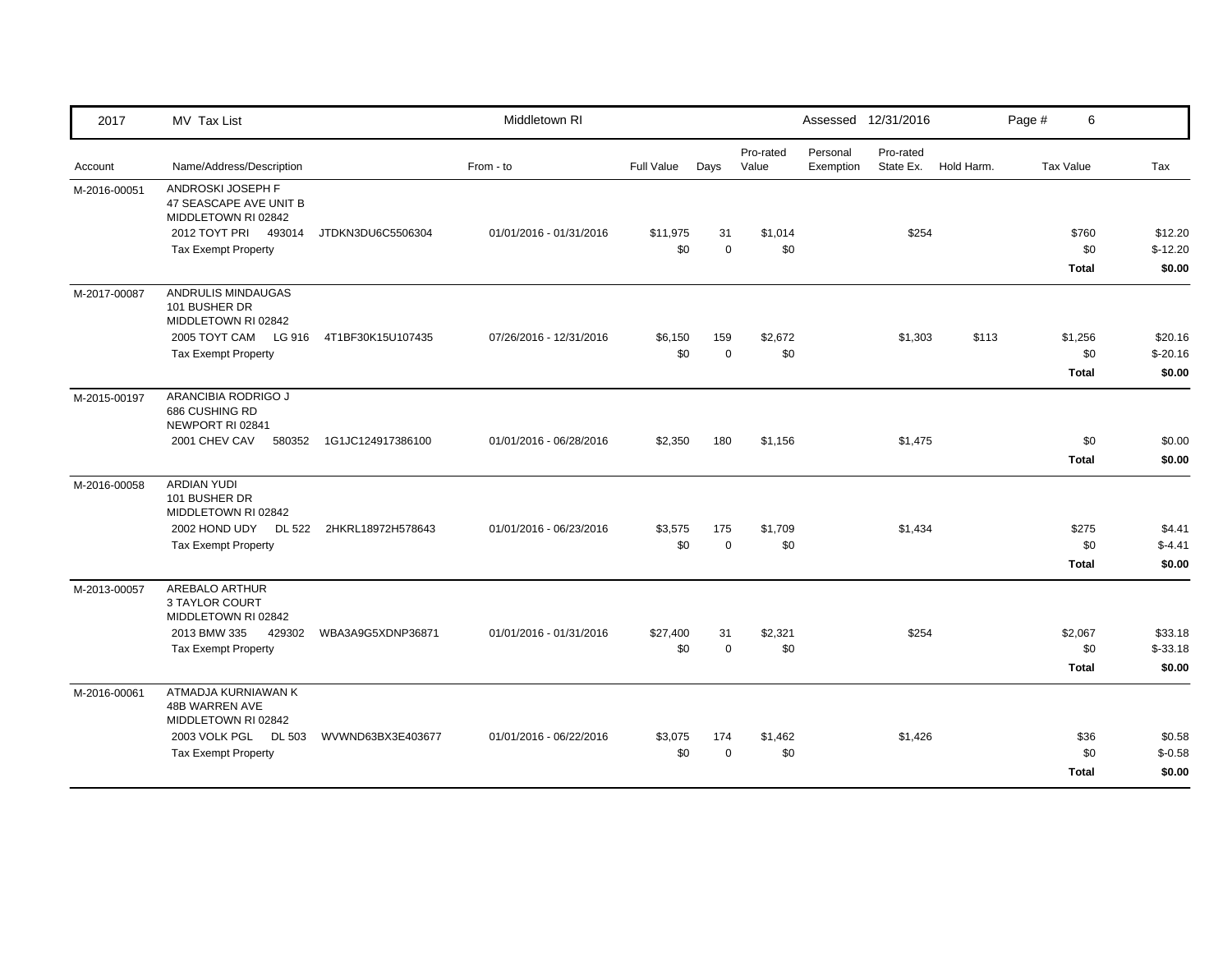| 2017         | MV Tax List                                                                                                      |                   | Middletown RI           |                |      |                    |                       | Assessed 12/31/2016    |            | Page #    |                              |                               |
|--------------|------------------------------------------------------------------------------------------------------------------|-------------------|-------------------------|----------------|------|--------------------|-----------------------|------------------------|------------|-----------|------------------------------|-------------------------------|
| Account      | Name/Address/Description                                                                                         |                   | From - to               | Full Value     | Days | Pro-rated<br>Value | Personal<br>Exemption | Pro-rated<br>State Ex. | Hold Harm. | Tax Value |                              | Tax                           |
| M-2015-00198 | AWAN HUMAYUN<br>157 LEXINGTON ST<br>MIDDLETOWN RI 02842<br>2003 CHEV IMP<br>363717<br><b>Tax Exempt Property</b> | 2G1WF52E039163166 | 01/01/2016 - 08/25/2016 | \$3,225<br>\$0 | 238  | \$2,097<br>\$0     |                       | \$1,951                |            |           | \$146<br>\$0<br><b>Total</b> | \$2.34<br>$$ -2.34$<br>\$0.00 |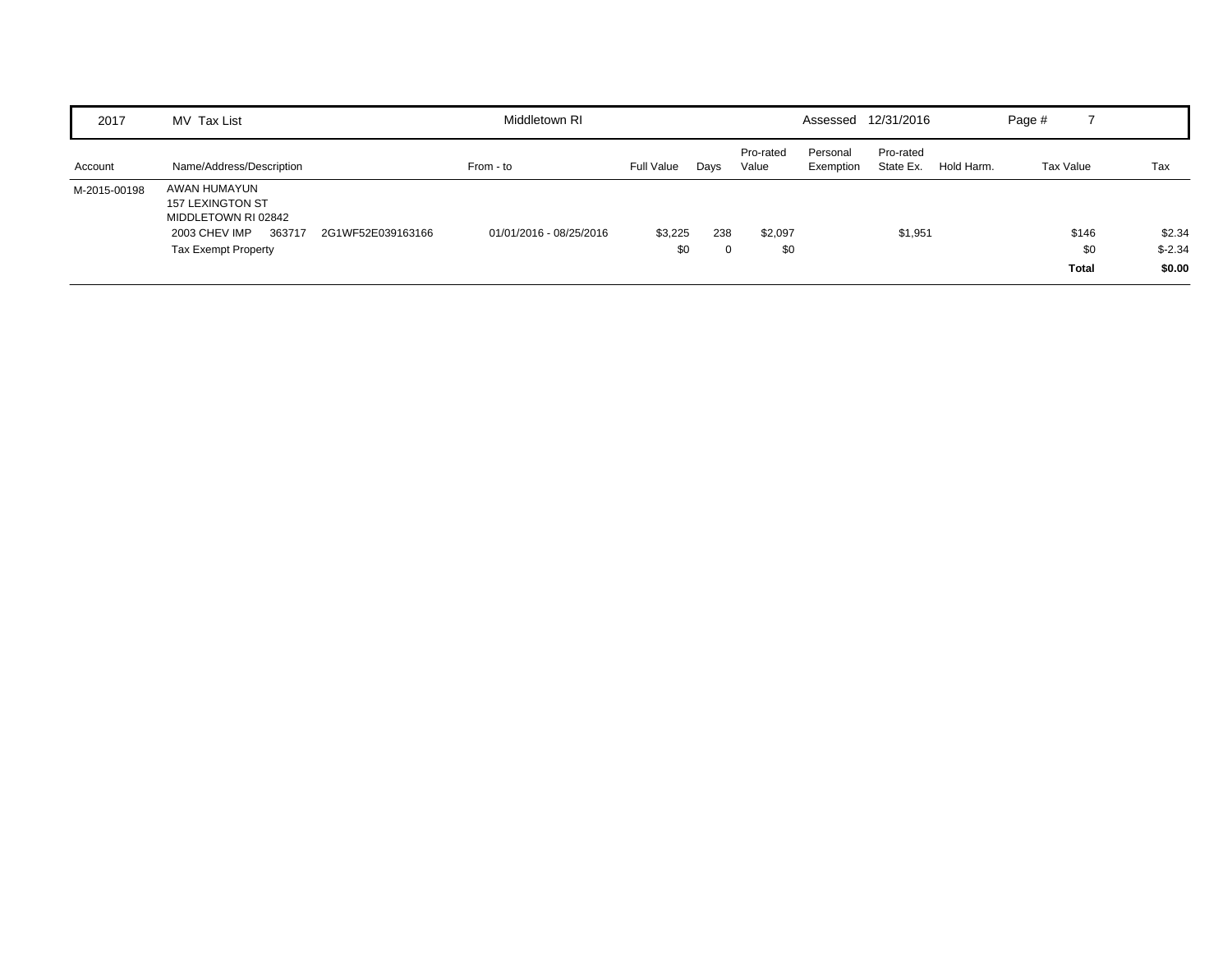| 2017         | MV Tax List                                                                         |                   | Middletown RI           |                 |                 |                    |                       | Assessed 12/31/2016    |            | Page #<br>8                    |                                  |
|--------------|-------------------------------------------------------------------------------------|-------------------|-------------------------|-----------------|-----------------|--------------------|-----------------------|------------------------|------------|--------------------------------|----------------------------------|
| Account      | Name/Address/Description                                                            |                   | From - to               | Full Value      | Days            | Pro-rated<br>Value | Personal<br>Exemption | Pro-rated<br>State Ex. | Hold Harm. | Tax Value                      | Tax                              |
| M-2016-00064 | <b>BAE KYUNGTAE</b><br>35 PURITAN DR<br>MIDDLETOWN RI 02842<br>2011 HOND ODY DJ 850 | 5FNRL5H49BB051505 | 01/01/2016 - 12/31/2016 | \$14,525        | 366             | \$14,525           |                       | \$3,000                |            | \$11,525                       | \$184.98                         |
|              | <b>Tax Exempt Property</b>                                                          |                   |                         | \$0             | $\mathbf 0$     | \$0                |                       |                        |            | \$0<br>Total                   | $$-184.98$<br>\$0.00             |
| M-2014-00125 | <b>BAILEY CHRISTOPHER G</b><br>1717 CLEARWATER LANE<br>CHESAPEAKE VA 23322          |                   |                         |                 |                 |                    |                       |                        |            |                                |                                  |
|              | 2013 JEEP WRA 468177                                                                | 1C4BJWFG9DL587283 | 01/01/2016 - 12/31/2016 | \$32,800        | 366             | \$32,800           |                       | \$3,000                |            | \$29,800                       | \$478.29                         |
|              | <b>Tax Exempt Property</b>                                                          |                   |                         | \$0             | $\mathbf 0$     | \$0                |                       |                        |            | \$0                            | $$-478.29$                       |
|              |                                                                                     |                   |                         |                 |                 |                    |                       |                        |            | <b>Total</b>                   | \$0.00                           |
| M-2014-00072 | <b>BAKER CHRISTINE M</b><br>39 EVERGREEN AVE<br>TIVERTON RI 02878                   |                   |                         |                 |                 |                    |                       |                        |            |                                |                                  |
|              | 2008 SATU AXE<br>461806                                                             | 1G8ZS57N68F266691 | 01/01/2016 - 12/31/2016 | \$5,350         | 366             | \$5,350            |                       | \$3,000                |            | \$2,350                        | \$37.72                          |
|              | 2011 FORD 150<br>079890                                                             | 1FTFX1EF4BKD17733 | 01/01/2016 - 12/31/2016 | \$19,175        | 366             | \$19,175           |                       | \$3,000                |            | \$16,175                       | \$259.61                         |
|              | <b>Tax Exempt Property</b>                                                          |                   |                         | \$0             | $\mathbf 0$     | \$0                |                       |                        |            | \$0                            | $$-297.33$                       |
|              |                                                                                     |                   |                         |                 |                 |                    |                       |                        |            | <b>Total</b>                   | \$0.00                           |
| M-2016-00074 | <b>BASBOUS MAZEN</b><br>186 JONES ST<br>MIDDLETOWN RI 02841                         |                   |                         |                 |                 |                    |                       |                        |            |                                |                                  |
|              | 1996 PONT BVS<br><b>DG 758</b>                                                      | 1G2HX52K3T4241515 | 01/01/2016 - 12/31/2016 | \$2,143         | 366             | \$2,143            |                       | \$3,000                |            | \$0                            | \$0.00                           |
|              | 2008 BMW BX5<br>DT 120                                                              | 5UXFE43568L030705 | 01/01/2016 - 12/31/2016 | \$14,825        | 366             | \$14,825           |                       | \$3,000                | \$1,892    | \$9,933                        | \$159.42                         |
|              | <b>Tax Exempt Property</b>                                                          |                   |                         | \$0             | $\Omega$        | \$0                |                       |                        |            | \$0                            | $$-159.42$                       |
|              |                                                                                     |                   |                         |                 |                 |                    |                       |                        |            | Total                          | \$0.00                           |
| M-2014-00091 | <b>BASS BRIAN P</b><br>106 PECKHAM AVE<br>MIDDLETOWN RI 02842                       |                   |                         |                 |                 |                    |                       |                        |            |                                |                                  |
|              | 2008 HOND PIL<br>468694<br><b>Tax Exempt Property</b>                               | 5FNYF18678B050360 | 01/01/2016 - 12/31/2016 | \$12,750<br>\$0 | 366<br>$\Omega$ | \$12,750<br>\$0    |                       | \$3,000                | \$1,207    | \$8,543<br>\$0<br><b>Total</b> | \$137.12<br>$$-137.12$<br>\$0.00 |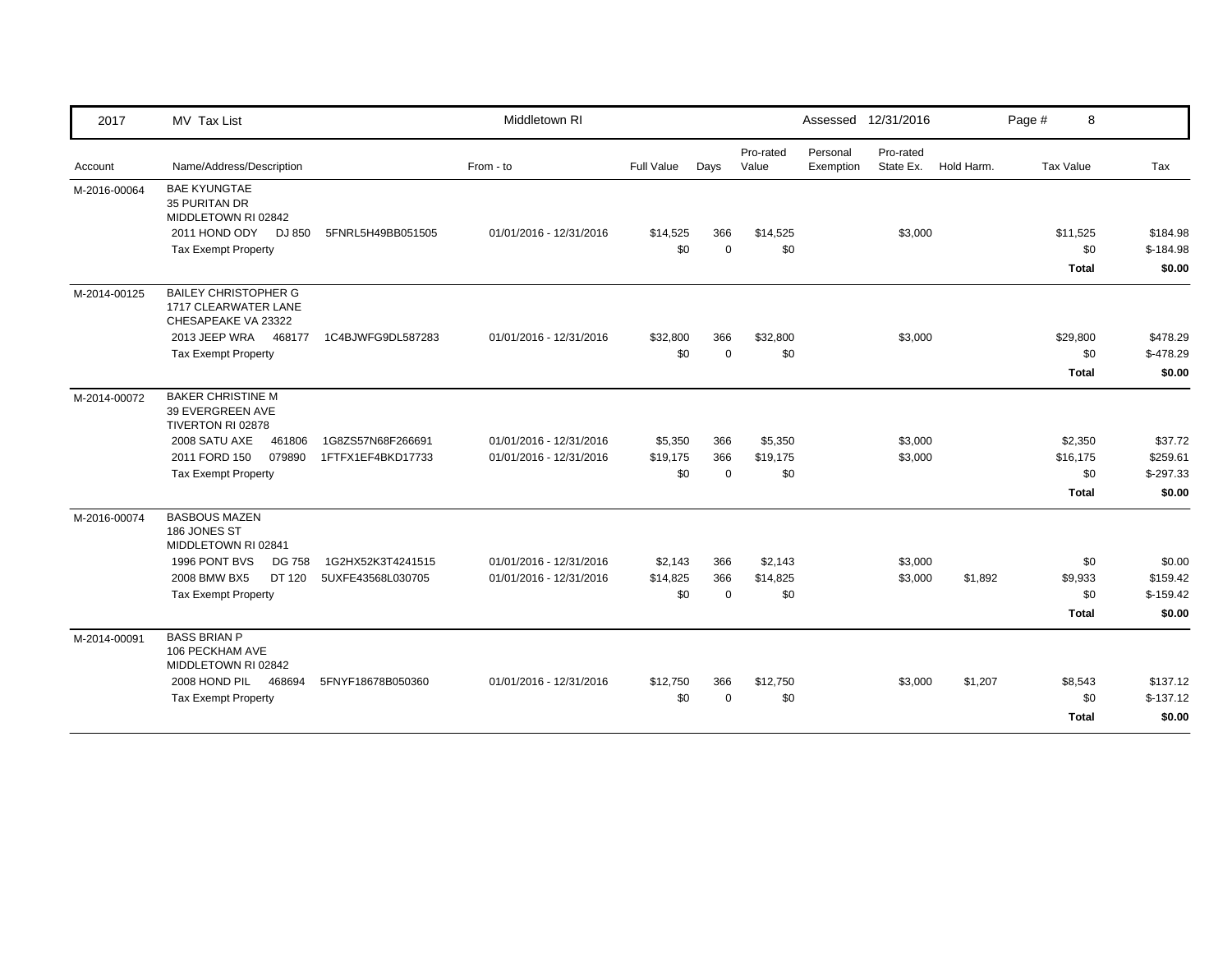| 2017         | MV Tax List                                                           |                   | Middletown RI           |                   |             |                    |                       | Assessed 12/31/2016    |            | Page #           | 9            |            |
|--------------|-----------------------------------------------------------------------|-------------------|-------------------------|-------------------|-------------|--------------------|-----------------------|------------------------|------------|------------------|--------------|------------|
| Account      | Name/Address/Description                                              |                   | From - to               | <b>Full Value</b> | Days        | Pro-rated<br>Value | Personal<br>Exemption | Pro-rated<br>State Ex. | Hold Harm. | <b>Tax Value</b> |              | Tax        |
| M-2014-00092 | <b>BASS TAMMY L</b><br>106 PECKHAM AVE<br>MIDDLETOWN RI 02842         |                   |                         |                   |             |                    |                       |                        |            |                  |              |            |
|              | <b>2004 NISS ABS</b><br>365685                                        | 1N4AL11D94C178843 | 01/01/2016 - 12/31/2016 | \$3,775           | 366         | \$3,775            |                       | \$3,000                |            |                  | \$775        | \$12.44    |
|              | 2016 HOND PIL<br>434766                                               | 5FNYF6H02GB127188 |                         | \$42,975          | 17          | \$1,996            |                       | \$139                  |            |                  | \$1,857      | \$29.80    |
|              | 2013 VOLV XC9<br>434766                                               | YV4952CZ5D1668808 | 01/01/2016 - 12/14/2016 | \$24,975          | 349         | \$23,815           |                       | \$2,861                |            |                  | \$20,954     | \$336.31   |
|              | <b>Tax Exempt Property</b>                                            |                   |                         | \$0               | $\mathbf 0$ | \$0                |                       |                        |            |                  | \$0          | \$-378.55  |
|              |                                                                       |                   |                         |                   |             |                    |                       |                        |            |                  | <b>Total</b> | \$0.00     |
| M-2016-00081 | <b>BEHNCKE JOHN C</b><br>149 JONES ST<br>MIDDLETOWN RI 02842          |                   |                         |                   |             |                    |                       |                        |            |                  |              |            |
|              | 2009 FORD SPE<br>396298                                               | 1FMCU02769KA14204 | 01/01/2016 - 12/31/2016 | \$7,450           | 366         | \$7,450            |                       | \$3,000                |            |                  | \$4,450      | \$71.42    |
|              | <b>Tax Exempt Property</b>                                            |                   |                         | \$0               | $\mathbf 0$ | \$0                |                       |                        |            |                  | \$0          | $$-71.42$  |
|              |                                                                       |                   |                         |                   |             |                    |                       |                        |            |                  | <b>Total</b> | \$0.00     |
| M-2016-00082 | BELIZON IZQUIERDO JUAN J<br>539 READ ST<br>MIDDLETOWN RI 02842        |                   |                         |                   |             |                    |                       |                        |            |                  |              |            |
|              | 2000 VOLK JGS<br>CZ 341                                               | 3VWSC29M6YM002584 | 01/01/2016 - 06/20/2016 | \$2,675           | 172         | \$1,257            |                       | \$1,410                |            |                  | \$0          | \$0.00     |
|              | 2005 MITS LES<br>CZ 342                                               | JA3AJ26EX5U012915 | 01/01/2016 - 06/20/2016 | \$3,300           | 172         | \$1,551            |                       | \$1,410                |            |                  | \$141        | \$2.26     |
|              | <b>Tax Exempt Property</b>                                            |                   |                         | \$0               | $\mathbf 0$ | \$0                |                       |                        |            |                  | \$0          | $$-2.26$   |
|              |                                                                       |                   |                         |                   |             |                    |                       |                        |            |                  | <b>Total</b> | \$0.00     |
| M-2016-00085 | <b>BELSOE THOMAS F</b><br>140 ALLSTON AVE<br>MIDDLETOWN RI 02842      |                   |                         |                   |             |                    |                       |                        |            |                  |              |            |
|              | 2002 DODG INT<br>GH 123                                               | 2B3HD46R82H313043 | 01/01/2016 - 08/19/2016 | \$2,800           | 232         | \$1,775            |                       | \$1,902                |            |                  | \$0          | \$0.00     |
|              | 2006 FORD F15<br>109771                                               | 1FTPW14586FA48098 | 01/01/2016 - 07/13/2016 | \$14,150          | 195         | \$7,539            |                       | \$1,598                |            |                  | \$5,941      | \$95.35    |
|              | <b>Tax Exempt Property</b>                                            |                   |                         | \$0               | $\mathbf 0$ | \$0                |                       |                        |            |                  | \$0          | $$-95.35$  |
|              |                                                                       |                   |                         |                   |             |                    |                       |                        |            |                  | <b>Total</b> | \$0.00     |
| M-2017-00122 | <b>BLAISDELL JUSTIN M</b><br>301 GREEN END AVE<br>MIDDLETOWN RI 02842 |                   |                         |                   |             |                    |                       |                        |            |                  |              |            |
|              | 2009 CHEV SIL 107881                                                  | 2GCEC23CX91137771 | 01/01/2016 - 12/31/2016 | \$18,300          | 366         | \$18,300           |                       | \$3,000                |            |                  | \$15,300     | \$245.57   |
|              | <b>Tax Exempt Property</b>                                            |                   |                         | \$0               | $\mathbf 0$ | \$0                |                       |                        |            |                  | \$0          | $$-245.57$ |
|              |                                                                       |                   |                         |                   |             |                    |                       |                        |            |                  | <b>Total</b> | \$0.00     |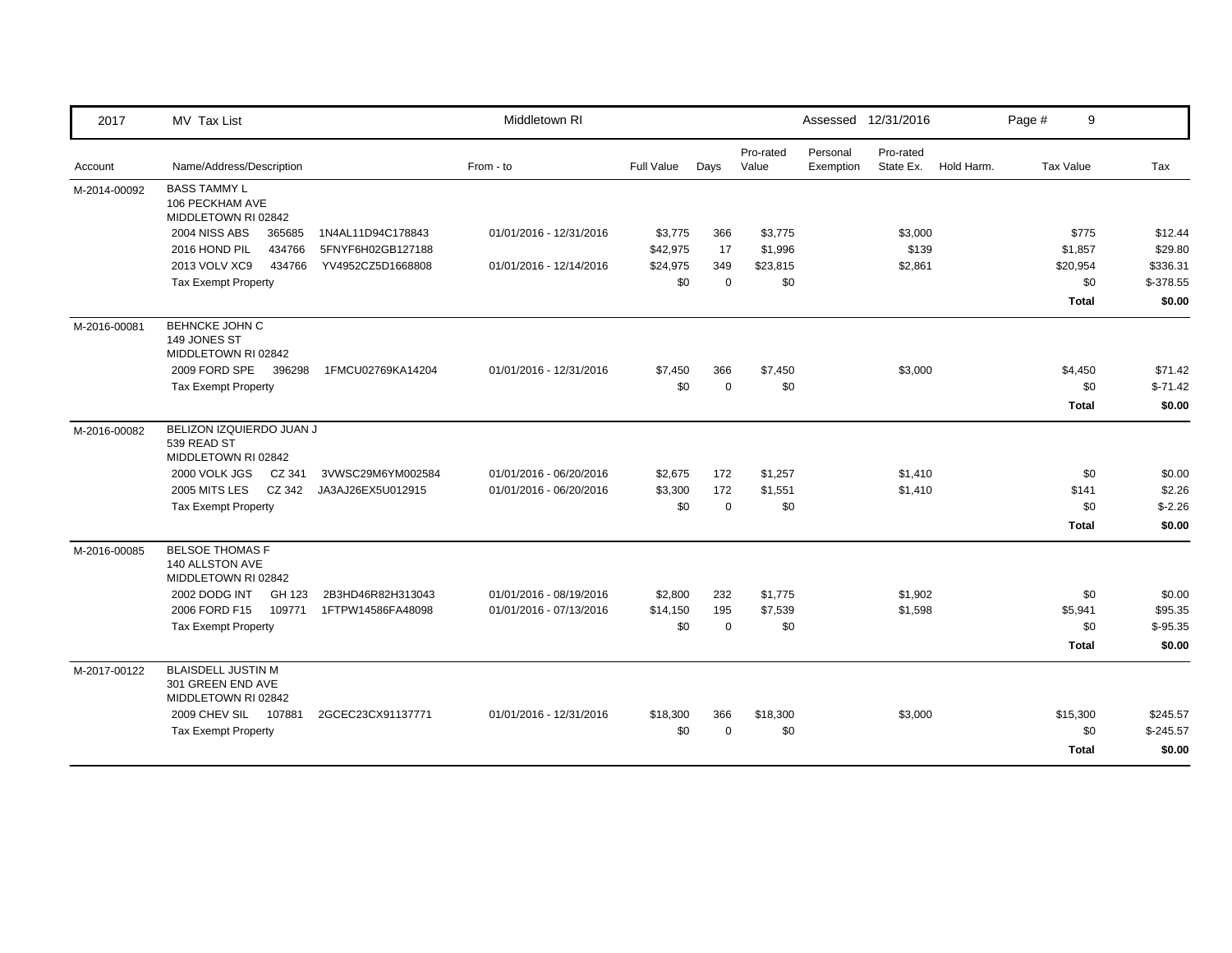| 2017         | MV Tax List                                                                                                                                    | Middletown RI           |                 |                    |                    | Assessed 12/31/2016                             |            | Page #<br>10     |                        |
|--------------|------------------------------------------------------------------------------------------------------------------------------------------------|-------------------------|-----------------|--------------------|--------------------|-------------------------------------------------|------------|------------------|------------------------|
| Account      | Name/Address/Description                                                                                                                       | From - to               | Full Value      | Days               | Pro-rated<br>Value | Pro-rated<br>Personal<br>State Ex.<br>Exemption | Hold Harm. | <b>Tax Value</b> | Tax                    |
| M-2017-00127 | <b>BLUITT LEARLINO D</b><br>1 COGGESHALL WAY<br>MIDDLETOWN RI 02842<br>2011 LEXS RX4 HV 622<br>JTJBC1BA8B2418788<br><b>Tax Exempt Property</b> | 01/22/2016 - 12/31/2016 | \$23,100<br>\$0 | 345<br>$\mathbf 0$ | \$21,775<br>\$0    | \$2,828                                         |            | \$18,947<br>\$0  | \$304.10<br>$$-304.10$ |
|              |                                                                                                                                                |                         |                 |                    |                    |                                                 |            | <b>Total</b>     | \$0.00                 |
| M-2015-00209 | <b>BOLEN THOMAS R</b><br>99 SCHOFIELD CIR<br>FORT RILEY KS 66442-1126                                                                          |                         |                 |                    |                    |                                                 |            |                  |                        |
|              | 2001 VOLV S4T<br>368739<br>YV1VS29501F649655                                                                                                   | 01/01/2016 - 12/31/2016 | \$2,725         | 366                | \$2,725            | \$3,000                                         |            | \$0              | \$0.00                 |
|              | 2013 GMC ACA<br><b>BI 557</b><br>1GKKVRKD4DJ208756                                                                                             | 01/01/2016 - 01/31/2016 | \$24,875<br>\$0 | 31<br>$\mathbf 0$  | \$2,107<br>\$0     | \$254                                           |            | \$1,853<br>\$0   | \$29.74<br>$$-29.74$   |
|              | <b>Tax Exempt Property</b>                                                                                                                     |                         |                 |                    |                    |                                                 |            | <b>Total</b>     | \$0.00                 |
| M-0009-90700 | <b>BORGES OCTAVIO</b><br><b>12 COLUMBIA CT</b><br>MIDDLETOWN RI 02842                                                                          |                         |                 |                    |                    |                                                 |            |                  |                        |
|              | 2001 MAZD MWG<br>OC 268<br>JM3LW28Y910170688                                                                                                   | 01/01/2016 - 01/21/2016 | \$3,050         | 21                 | \$175              | \$172                                           |            | \$3              | \$0.05                 |
|              | <b>Tax Exempt Property</b>                                                                                                                     |                         | \$0             | $\mathbf 0$        | \$0                |                                                 |            | \$0              | $$-0.05$               |
|              |                                                                                                                                                |                         |                 |                    |                    |                                                 |            | <b>Total</b>     | \$0.00                 |
| M-2013-00135 | <b>BOSHKOVIC IVAN</b><br>347 EASTON ST<br>NEWPORT RI 02840                                                                                     |                         |                 |                    |                    |                                                 |            |                  |                        |
|              | 2012 HOND CIV<br>660987<br>2HGFB2E59CH507842                                                                                                   | 01/01/2016 - 01/31/2016 | \$9,875         | 31                 | \$836              | \$254                                           |            | \$582            | \$9.34                 |
|              | <b>Tax Exempt Property</b>                                                                                                                     |                         | \$0             | $\mathbf 0$        | \$0                |                                                 |            | \$0              | $$ -9.34$              |
|              |                                                                                                                                                |                         |                 |                    |                    |                                                 |            | Total            | \$0.00                 |
| M-2014-00149 | <b>BROZUSKY NICHOLAS</b><br>21 GRAVELY DR<br>MIDDLETOWN RI 02842                                                                               |                         |                 |                    |                    |                                                 |            |                  |                        |
|              | 2004 DODG DUR<br>470772<br>1D4HB48D14F125123                                                                                                   | 01/01/2016 - 12/31/2016 | \$6,000         | 366                | \$6,000            | \$3,000                                         | \$840      | \$2,160          | \$34.67                |
|              | 1998 STRN SC1<br><b>CW 406</b><br>1G8ZE1280WZ123720                                                                                            | 01/01/2016 - 08/26/2016 | \$2,121         | 239                | \$1,385            | \$1,959                                         |            | \$0              | \$0.00                 |
|              | 1C6RR7NT7DS503888<br>2013 RAM LAR<br>087705                                                                                                    | 01/01/2016 - 12/31/2016 | \$29,950        | 366                | \$29,950           | \$3,000                                         |            | \$26,950         | \$432.55               |
|              | 2013 DODG DAR<br>1C3CDFCH2DD293392<br>LL 476                                                                                                   | 08/05/2016 - 12/31/2016 | \$12,000        | 149                | \$4,885            | \$1,221                                         |            | \$3,664          | \$58.81                |
|              | <b>Tax Exempt Property</b>                                                                                                                     |                         | \$0             | $\mathbf 0$        | \$0                |                                                 |            | \$0              | $$-526.03$             |
|              |                                                                                                                                                |                         |                 |                    |                    |                                                 |            | <b>Total</b>     | \$0.00                 |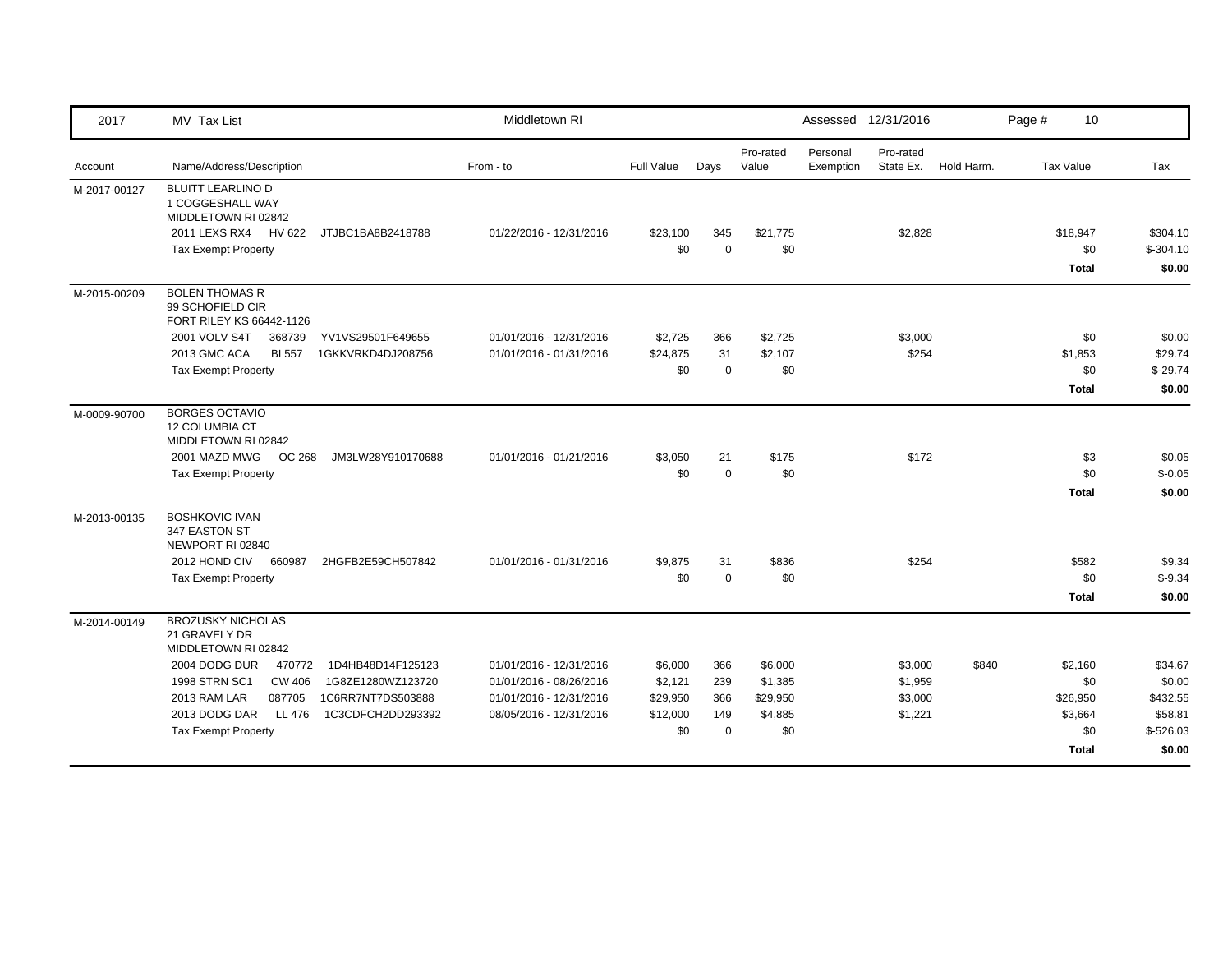| 2017         | MV Tax List                                                                                                                                                | Middletown RI           |                   |         |                    |                       | Assessed 12/31/2016    |            | Page # | 11                             |                                  |
|--------------|------------------------------------------------------------------------------------------------------------------------------------------------------------|-------------------------|-------------------|---------|--------------------|-----------------------|------------------------|------------|--------|--------------------------------|----------------------------------|
| Account      | Name/Address/Description                                                                                                                                   | From - to               | <b>Full Value</b> | Days    | Pro-rated<br>Value | Personal<br>Exemption | Pro-rated<br>State Ex. | Hold Harm. |        | Tax Value                      | Tax                              |
| M-2014-00152 | <b>BUABENG EMMANUEL</b><br>10617 TIFFANIEVILLE COURT<br>LAS VEGAS NV 89129<br>497793<br>2013 BMW X5<br>5UXZV4C51D0B16855<br><b>Tax Exempt Property</b>     | 01/01/2016 - 01/31/2016 | \$27,525<br>\$0   | 31<br>0 | \$2,331<br>\$0     |                       | \$254                  |            |        | \$2,077<br>\$0<br><b>Total</b> | \$33.34<br>$$-33.34$<br>\$0.00   |
| M-2016-00116 | <b>BUENVENIDA MICHAEL P</b><br>969 WEST MAIN RD #2501<br>MIDDLETOWN RI 02842<br>2009 SUBA FOR<br>HN 971<br>JF2SH646X9H752291<br><b>Tax Exempt Property</b> | 01/01/2016 - 12/31/2016 | \$10,925<br>\$0   | 366     | \$10,925<br>\$0    |                       | \$3,000                |            |        | \$7,925<br>\$0<br>Total        | \$127.20<br>$$-127.20$<br>\$0.00 |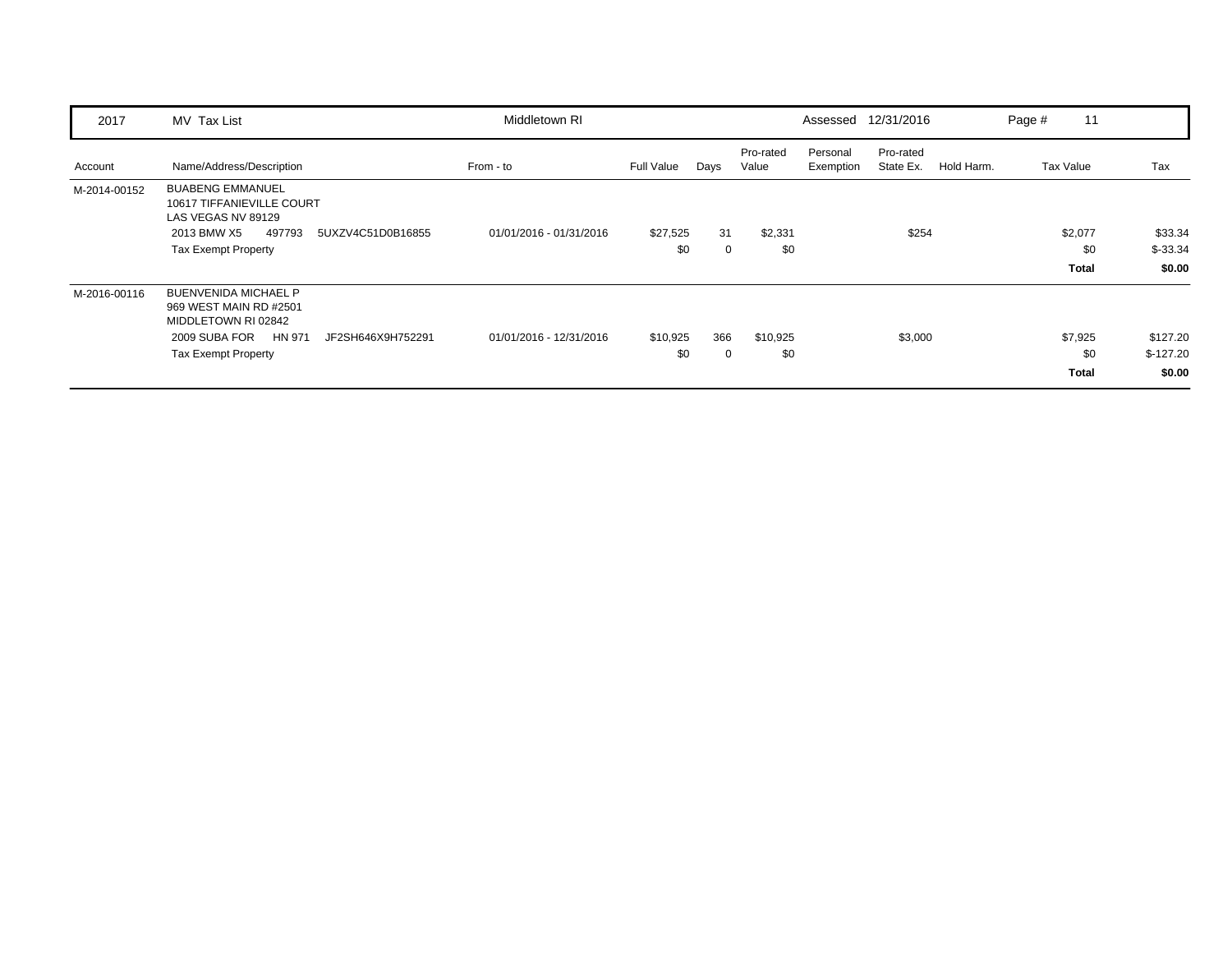| 2017         | MV Tax List                                                          | Middletown RI           |            |             |                    |                       | Assessed 12/31/2016    |            | Page #    | 12           |            |
|--------------|----------------------------------------------------------------------|-------------------------|------------|-------------|--------------------|-----------------------|------------------------|------------|-----------|--------------|------------|
| Account      | Name/Address/Description                                             | From - to               | Full Value | Days        | Pro-rated<br>Value | Personal<br>Exemption | Pro-rated<br>State Ex. | Hold Harm. | Tax Value |              | Tax        |
| M-2015-00229 | CABALU PAUL ANDREW H<br>102 D NIAGARA ST<br>MIDDLETOWN RI 02842      |                         |            |             |                    |                       |                        |            |           |              |            |
|              | 2013 TOYT COR<br>343091<br>2T1BU4EE8DC075386                         | 01/01/2016 - 12/31/2016 | \$9,800    | 366         | \$9,800            |                       | \$3,000                |            |           | \$6,800      | \$109.14   |
|              | <b>Tax Exempt Property</b>                                           |                         | \$0        | $\Omega$    | \$0                |                       |                        |            |           | \$0          | $$-109.14$ |
|              |                                                                      |                         |            |             |                    |                       |                        |            |           | <b>Total</b> | \$0.00     |
| M-2014-00157 | CAMPBELL DAVID M<br>119 LAKE ERIE ST APT A<br>MIDDLETOWN RI 02842    |                         |            |             |                    |                       |                        |            |           |              |            |
|              | 2006 DODG RT8<br>477023<br>2B3LA73W26H335205                         | 01/01/2016 - 04/29/2016 | \$13,625   | 120         | \$4,467            |                       | \$984                  | \$1,115    |           | \$2,368      | \$38.01    |
|              | 081258<br>2012 DODG RAM<br>3C6JD7AT0CG254387                         | 01/01/2016 - 08/31/2016 | \$15,800   | 244         | \$10,533           |                       | \$2,000                |            |           | \$8,533      | \$136.95   |
|              | 119916<br>1C6RR7FT9FS551765<br>2015 RAM 150                          | 05/02/2016 - 08/31/2016 | \$25,050   | 121         | \$8,282            |                       | \$992                  |            |           | \$7,290      | \$117.00   |
|              | <b>Tax Exempt Property</b>                                           |                         | \$0        | $\mathbf 0$ | \$0                |                       |                        |            |           | \$0          | $$-291.96$ |
|              |                                                                      |                         |            |             |                    |                       |                        |            |           | <b>Total</b> | \$0.00     |
| M-2014-00166 | CANE PADEN C<br>11 HARBOR VILLAGE DR #2<br>MIDDLETOWN RI 02842       |                         |            |             |                    |                       |                        |            |           |              |            |
|              | 1995 TOYO TAC<br>096515<br>4TAUN73C6SZ067679                         | 01/01/2016 - 03/04/2016 | \$3,746    | 64          | \$655              |                       | \$525                  |            |           | \$130        | \$2.09     |
|              | <b>Tax Exempt Property</b>                                           |                         | \$0        | $\mathbf 0$ | \$0                |                       |                        |            |           | \$0          | $$-2.09$   |
|              |                                                                      |                         |            |             |                    |                       |                        |            |           | <b>Total</b> | \$0.00     |
| M-2016-00134 | CARABALLO ANTHONY R<br>H ADMIRALTY DR W APT 5<br>MIDDLETOWN RI 02842 |                         |            |             |                    |                       |                        |            |           |              |            |
|              | 2012 JEEP CHE DT 189<br>1C4RJFBGXCC219522                            | 01/01/2016 - 02/28/2016 | \$20,650   | 59          | \$3,329            |                       | \$484                  |            |           | \$2,845      | \$45.66    |
|              | <b>Tax Exempt Property</b>                                           |                         | \$0        | $\Omega$    | \$0                |                       |                        |            |           | \$0          | $$-45.66$  |
|              |                                                                      |                         |            |             |                    |                       |                        |            |           | <b>Total</b> | \$0.00     |
| M-2017-00179 | <b>CARNU CATALIN M</b><br>153 LEXINGTON ST<br>MIDDLETOWN RI 02842    |                         |            |             |                    |                       |                        |            |           |              |            |
|              | 2005 SAAB 9-5<br>DN 169<br>YS3ED45A853516334                         | 07/21/2016 - 12/31/2016 | \$4,200    | 164         | \$1,882            |                       | \$1,344                |            |           | \$538        | \$8.63     |
|              | <b>Tax Exempt Property</b>                                           |                         | \$0        | $\Omega$    | \$0                |                       |                        |            |           | \$0          | $$-8.63$   |
|              |                                                                      |                         |            |             |                    |                       |                        |            |           | <b>Total</b> | \$0.00     |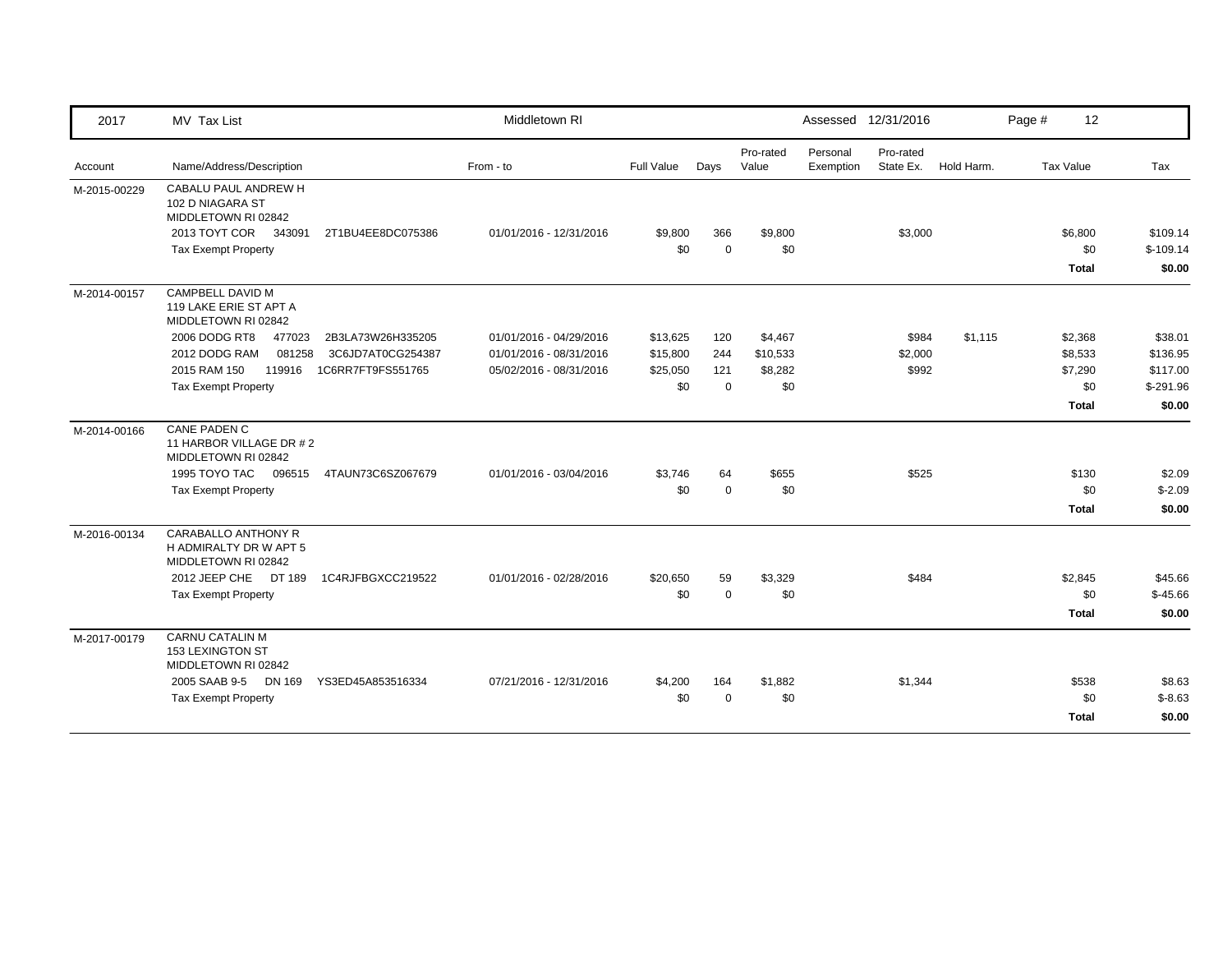| 2017         | MV Tax List                                                            | Middletown RI           |            |             |                    | Assessed 12/31/2016   |                        |            | Page # | 13           |            |
|--------------|------------------------------------------------------------------------|-------------------------|------------|-------------|--------------------|-----------------------|------------------------|------------|--------|--------------|------------|
| Account      | Name/Address/Description                                               | From - to               | Full Value | Days        | Pro-rated<br>Value | Personal<br>Exemption | Pro-rated<br>State Ex. | Hold Harm. |        | Tax Value    | Tax        |
| M-2013-00183 | <b>CARRIERE STEVEN C</b><br>9 RUTH ST<br>SANFORD ME 04073-4014         |                         |            |             |                    |                       |                        |            |        |              |            |
|              | 2007 JEEP LIB<br>591522<br>1J4GL48K57W516889                           | 01/01/2016 - 03/07/2016 | \$6,975    | 67          | \$1,277            |                       | \$549                  |            |        | \$728        | \$11.68    |
|              | <b>Tax Exempt Property</b>                                             |                         | \$0        | $\mathbf 0$ | \$0                |                       |                        |            |        | \$0          | $$-11.68$  |
|              |                                                                        |                         |            |             |                    |                       |                        |            |        | <b>Total</b> | \$0.00     |
| M-2016-00170 | <b>CARSON JAMES</b><br><b>462 AQUIDNECK AVE</b><br>MIDDLETOWN RI 02842 |                         |            |             |                    |                       |                        |            |        |              |            |
|              | 2011 DODG DUR<br>AL 160<br>1D4SE6GT2BC707442                           | 01/01/2016 - 12/31/2016 | \$22,625   | 366         | \$22,625           |                       | \$3,000                |            |        | \$19,625     | \$314.98   |
|              | 2008 FORD MUS<br>AQ 783<br>1ZVHT80N885106311                           | 01/01/2016 - 12/31/2016 | \$7,900    | 366         | \$7,900            |                       | \$3,000                |            |        | \$4,900      | \$78.65    |
|              | <b>Tax Exempt Property</b>                                             |                         | \$0        | $\mathbf 0$ | \$0                |                       |                        |            |        | \$0          | $$-393.63$ |
|              |                                                                        |                         |            |             |                    |                       |                        |            |        | <b>Total</b> | \$0.00     |
| M-2015-00252 | <b>CASHMAN EDWARD B</b><br>29 BLUEGRASS DR<br>MIDDLETOWN RI 02842      |                         |            |             |                    |                       |                        |            |        |              |            |
|              | 2014 TOYO RAV<br>2T3DFREV3EW176052<br>382008                           | 01/01/2016 - 08/03/2016 | \$23,075   | 216         | \$13,618           |                       | \$1,770                |            |        | \$11,848     | \$190.16   |
|              | 2008 DODG DUR<br>382097<br>1D8HB58N88F119306                           | 01/01/2016 - 08/03/2016 | \$10,275   | 216         | \$6,064            |                       | \$1,770                | \$231      |        | \$4,063      | \$65.21    |
|              | <b>Tax Exempt Property</b>                                             |                         | \$0        | $\mathbf 0$ | \$0                |                       |                        |            |        | \$0          | $$-255.37$ |
|              |                                                                        |                         |            |             |                    |                       |                        |            |        | <b>Total</b> | \$0.00     |
| M-2016-00189 | <b>CASTRO FIDEL</b><br>146 ADMIRAL LUCE ST<br>MIDDLETOWN RI 02842      |                         |            |             |                    |                       |                        |            |        |              |            |
|              | 2003 FORD WIN<br>DB 801<br>2FMZA53443BB47128                           | 01/01/2016 - 06/23/2016 | \$4,050    | 175         | \$1,936            |                       | \$1,434                |            |        | \$502        | \$8.06     |
|              | <b>Tax Exempt Property</b>                                             |                         | \$0        | $\mathbf 0$ | \$0                |                       |                        |            |        | \$0          | $$-8.06$   |
|              |                                                                        |                         |            |             |                    |                       |                        |            |        | <b>Total</b> | \$0.00     |
| M-2015-00260 | CENTENERA JULIAN MANUEL TORRES<br>508 READ ST<br>MIDDLETOWN RI 02842   |                         |            |             |                    |                       |                        |            |        |              |            |
|              | 2015 SUBA OUT<br>378032<br>4S4BSALC4F3214250                           | 01/01/2016 - 12/31/2016 | \$26,850   | 366         | \$26,850           |                       | \$3,000                |            |        | \$23,850     | \$382.79   |
|              | <b>2013 HYUN</b><br>390772<br>KMHTC6AD5DU174388                        | 01/01/2016 - 08/12/2016 | \$11,475   | 225         | \$7,054            |                       | \$1,844                |            |        | \$5,210      | \$83.62    |
|              | 2013 HOND ODY<br>IW 534<br>5FNRL5H46DB044532                           | 04/01/2016 - 12/31/2016 | \$18,900   | 275         | \$14,201           |                       | \$2,254                |            |        | \$11,947     | \$191.75   |
|              | <b>Tax Exempt Property</b>                                             |                         | \$0        | $\Omega$    | \$0                |                       |                        |            |        | \$0          | $$-658.16$ |
|              |                                                                        |                         |            |             |                    |                       |                        |            |        | <b>Total</b> | \$0.00     |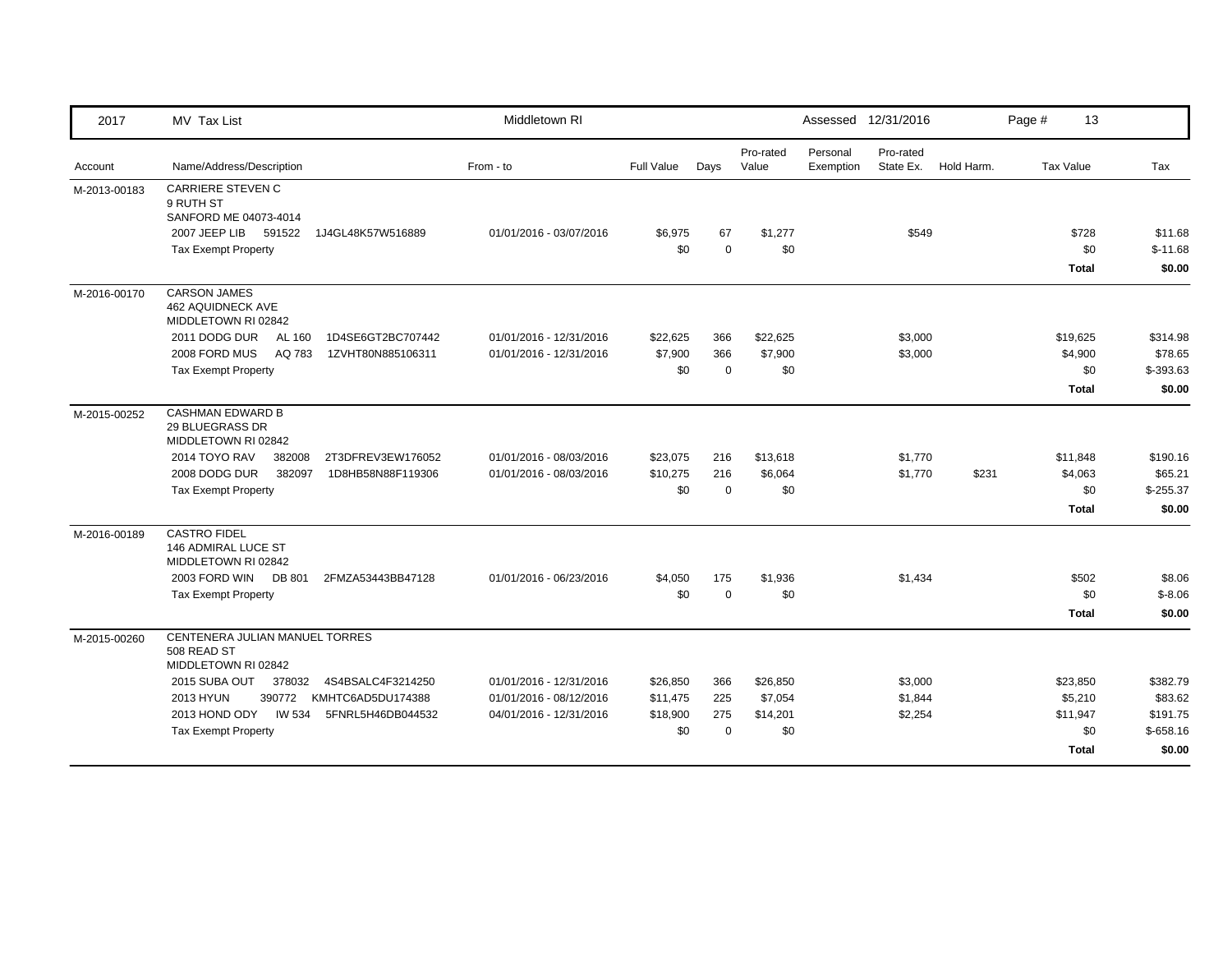| 2017         | MV Tax List                                                                       |                          | Middletown RI           |                   |             |                    |                       | Assessed 12/31/2016    |            | Page #           | 14                     |
|--------------|-----------------------------------------------------------------------------------|--------------------------|-------------------------|-------------------|-------------|--------------------|-----------------------|------------------------|------------|------------------|------------------------|
| Account      | Name/Address/Description                                                          |                          | From - to               | <b>Full Value</b> | Days        | Pro-rated<br>Value | Personal<br>Exemption | Pro-rated<br>State Ex. | Hold Harm. | <b>Tax Value</b> | Tax                    |
| M-2013-00204 | <b>CHARLESTON DEMARCUS J</b><br>7 GRAVELY DR<br>MIDDLETOWN RI 02842               |                          |                         |                   |             |                    |                       |                        |            |                  |                        |
|              | 2012 CHRY 300<br>578794                                                           | 2C3CCABG3CH273944        | 01/01/2016 - 12/31/2016 | \$16,250          | 366         | \$16,250           |                       | \$3,000                |            | \$13,250         | \$212.66               |
|              | <b>Tax Exempt Property</b>                                                        |                          |                         | \$0               | $\Omega$    | \$0                |                       |                        |            |                  | \$0<br>$$-212.66$      |
|              |                                                                                   |                          |                         |                   |             |                    |                       |                        |            |                  | \$0.00<br><b>Total</b> |
| M-2014-00189 | CHASE MAGDELYNE R<br>61 MAYFLOWER DRIVE<br>MIDDLETOWN RI 02842                    |                          |                         |                   |             |                    |                       |                        |            |                  |                        |
|              | 2006 TOYT UTS 451118                                                              | 4T1BK36B76U161472        | 01/01/2016 - 12/31/2016 | \$8,575           | 366         | \$8,575            |                       | \$3,000                | \$1,030    | \$4,545          | \$72.95                |
|              | <b>Tax Exempt Property</b>                                                        |                          |                         | \$0               | $\mathbf 0$ | \$0                |                       |                        |            |                  | $$-72.95$<br>\$0       |
|              |                                                                                   |                          |                         |                   |             |                    |                       |                        |            |                  | <b>Total</b><br>\$0.00 |
| M-2015-00274 | <b>CHENARAK NATHAN</b><br>11 GRAVELY DR<br>MIDDLETOWN RI 02842                    |                          |                         |                   |             |                    |                       |                        |            |                  |                        |
|              | 2007 NISS MUR<br>354731                                                           | JN8AZ08W27W626809        | 01/01/2016 - 12/31/2016 | \$8,925           | 366         | \$8,925            |                       | \$3,000                | \$659      | \$5,266          | \$84.52                |
|              | 2014 NISS PSP<br>354825                                                           | 5N1AR2MM6EC623806        | 01/01/2016 - 12/31/2016 | \$20,675          | 366         | \$20,675           |                       | \$3,000                |            | \$17,675         | \$283.68               |
|              | <b>Tax Exempt Property</b>                                                        |                          |                         | \$0               | $\mathbf 0$ | \$0                |                       |                        |            |                  | \$0<br>$$-368.20$      |
|              |                                                                                   |                          |                         |                   |             |                    |                       |                        |            |                  | <b>Total</b><br>\$0.00 |
| M-2010-01964 | CHILD & FAMILY SERVICES OF NPT COUNTY<br>31 JOHN CLARKE RD<br>MIDDLETOWN RI 02842 |                          |                         |                   |             |                    |                       |                        |            |                  |                        |
|              | 2013 TOYT VEN<br>314769                                                           | 4T3BK3BB8DU091118        | 01/01/2016 - 12/31/2016 | \$21,100          | 366         | \$21,100           |                       | \$3,000                |            | \$18,100         | \$290.51               |
|              | 2013 CHEV EXP<br>463166                                                           | 1GAZGYFG5D1118740        | 01/01/2016 - 12/31/2016 | \$19,775          | 366         | \$19,775           |                       | \$3,000                |            | \$16,775         | \$269.24               |
|              | 2015 FORD TRA<br>AV 886                                                           | 1FMZK1YM1FKA48212        | 01/01/2016 - 12/31/2016 | \$23,525          | 366         | \$23,525           |                       | \$3,000                |            | \$20,525         | \$329.43               |
|              | 2013 DODG CAR<br><b>BT 579</b>                                                    | 2C4RDGBG3DR508120        | 01/01/2016 - 12/31/2016 | \$13,450          | 366         | \$13,450           |                       | \$3,000                |            | \$10,450         | \$167.72               |
|              | 2005 DODG CAR                                                                     | CX 652 1D4GP45R95B369771 | 01/01/2016 - 12/31/2016 | \$3,300           | 366         | \$3,300            |                       | \$3,000                |            |                  | \$300<br>\$4.82        |
|              | 2010 DODG GCV<br>KR 438                                                           | 2D4RN5D11AR388942        | 01/01/2016 - 09/29/2016 | \$8,925           | 273         | \$6,657            |                       | \$2,238                |            | \$4,419          | \$70.92                |
|              | 2009 TOYT SIE<br>LJ 958                                                           | 5TDZK23C29S285555        | 01/01/2016 - 12/31/2016 | \$9,425           | 366         | \$9,425            |                       | \$3,000                |            | \$6,425          | \$103.12               |
|              | 2004 CHRY TCL<br>RH 535                                                           | 1C4GP45R44B504781        | 01/01/2016 - 02/18/2016 | \$2,925           | 49          | \$392              |                       | \$402                  |            |                  | \$0<br>\$0.00          |
|              | 2010 DODG GCV<br><b>VE 792</b>                                                    | 2D4RN5D12AR369414        | 01/01/2016 - 12/31/2016 | \$8,925           | 366         | \$8,925            |                       | \$3,000                |            | \$5,925          | \$95.10                |
|              | 2005 TOYT TAC<br>055575                                                           | 5TEUU42N95Z142196        | 01/01/2016 - 12/31/2016 | \$13,500          | 366         | \$13,500           |                       | \$3,000                |            | \$10,500         | \$168.53               |
|              | 2007 HOND ODY<br>IF 802                                                           | 5FNRL387X7B096376        | 03/07/2016 - 12/31/2016 | \$8,825           | 300         | \$7,234            |                       | \$2,459                | \$507      | \$4,268          | \$68.50                |
|              | <b>Tax Exempt Property</b>                                                        |                          |                         | \$0               | $\mathbf 0$ | \$0                |                       |                        |            |                  | \$0<br>$$-1,567.89$    |
|              |                                                                                   |                          |                         |                   |             |                    |                       |                        |            |                  | \$0.00<br><b>Total</b> |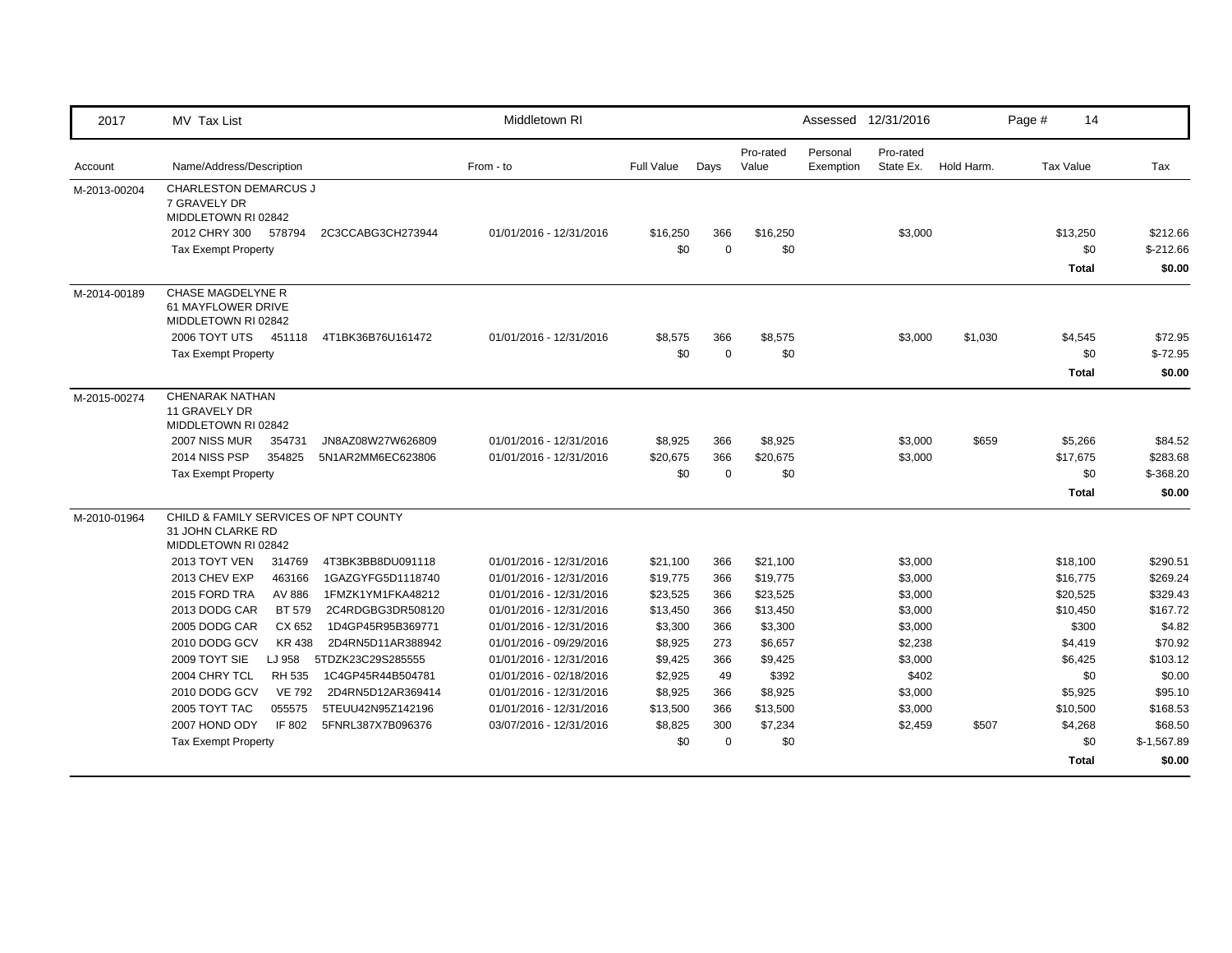| 2017         | MV Tax List                                                                                    |                                        | Middletown RI                                                                    |                           |                            |                       | Assessed 12/31/2016    |            | Page #           | 15                                     |                                            |
|--------------|------------------------------------------------------------------------------------------------|----------------------------------------|----------------------------------------------------------------------------------|---------------------------|----------------------------|-----------------------|------------------------|------------|------------------|----------------------------------------|--------------------------------------------|
| Account      | Name/Address/Description                                                                       | From - to                              | Full Value                                                                       | Days                      | Pro-rated<br>Value         | Personal<br>Exemption | Pro-rated<br>State Ex. | Hold Harm. | <b>Tax Value</b> |                                        | Tax                                        |
| M-2016-00220 | <b>CHOI KWANG S</b><br>7 CONSTITUTION AVE APT A<br>MIDDLETOWN RI 02842<br>2011 HOND PIL 106784 | 5FNYF4H98BB092233                      | 01/01/2016 - 12/31/2016<br>\$19,725                                              | 366                       | \$19,725                   |                       | \$3,000                |            |                  | \$16,725                               | \$268.44                                   |
|              | <b>Tax Exempt Property</b>                                                                     |                                        | \$0                                                                              | $\Omega$                  | \$0                        |                       |                        |            |                  | \$0<br><b>Total</b>                    | $$-268.44$<br>\$0.00                       |
| M-2016-00222 | CIOBANITA VASILE DECEBAL<br>157 JONES ST<br>MIDDLETOWN RI 02842                                |                                        |                                                                                  |                           |                            |                       |                        |            |                  |                                        |                                            |
|              | 2005 SAAB 9/C DN 169<br><b>Tax Exempt Property</b>                                             | YS3ED45A853516334                      | \$4,200<br>\$0                                                                   | 202<br>$\mathbf 0$        | \$2,318<br>\$0             |                       | \$1,656                |            |                  | \$662<br>\$0<br><b>Total</b>           | \$10.63<br>$$-10.63$<br>\$0.00             |
| M-2015-00282 | <b>CLARIDA KEVIN D</b><br>PSC 809 BOX 2474<br>FPO AE 09626-0025                                |                                        |                                                                                  |                           |                            |                       |                        |            |                  |                                        |                                            |
|              | 2002 TOYT SEQ 374549<br>Tax Exempt Property                                                    | 5TDBT48A12S083345                      | 01/01/2016 - 02/03/2016<br>\$7,400<br>\$0                                        | 34<br>$\mathbf 0$         | \$687<br>\$0               |                       | \$279                  | \$243      |                  | \$165<br>\$0<br>Total                  | \$2.65<br>$$-2.65$<br>\$0.00               |
| M-2016-00179 | COLON JOSE L JR<br>26 COLUMBIA CT<br>MIDDLETOWN RI 02842                                       |                                        |                                                                                  |                           |                            |                       |                        |            |                  |                                        |                                            |
|              | 2012 CHEV TRA<br>GF 482<br>1994 TOYT LND<br>GS 664<br><b>Tax Exempt Property</b>               | 1GNKRGEDXCJ241525<br>JT3DJ81W0R0084922 | \$16,325<br>01/01/2016 - 12/31/2016<br>\$2,993<br>01/01/2016 - 12/31/2016<br>\$0 | 366<br>366<br>$\mathbf 0$ | \$16,325<br>\$2,993<br>\$0 |                       | \$3,000<br>\$3,000     |            |                  | \$13,325<br>\$0<br>\$0<br><b>Total</b> | \$213.87<br>\$0.00<br>$$-213.87$<br>\$0.00 |
| M-2016-00238 | <b>COMAN AURA LIVIU</b><br>159 JONES ST<br>MIDDLETOWN RI 02842                                 |                                        |                                                                                  |                           |                            |                       |                        |            |                  |                                        |                                            |
|              | 2003 DODG SEN CZ 493 1B3ES26C73D115271                                                         |                                        | \$2,475<br>01/01/2016 - 05/26/2016                                               | 147                       | \$994                      |                       | \$1,205                |            |                  | \$0<br><b>Total</b>                    | \$0.00<br>\$0.00                           |
| M-2014-00216 | CONE BENJAMIN DEWITT<br>1707 LUXENBAY LN<br>CHESAPEAKE VA 23323-6659                           |                                        |                                                                                  |                           |                            |                       |                        |            |                  |                                        |                                            |
|              | 2013 HOND ODY 417573<br><b>Tax Exempt Property</b>                                             | 5FNRL5H60DB026478                      | 01/01/2016 - 02/28/2016<br>\$22,825<br>\$0                                       | 59<br>$\mathbf 0$         | \$3,679<br>\$0             |                       | \$484                  |            |                  | \$3,195<br>\$0<br><b>Total</b>         | \$51.28<br>$$-51.28$<br>\$0.00             |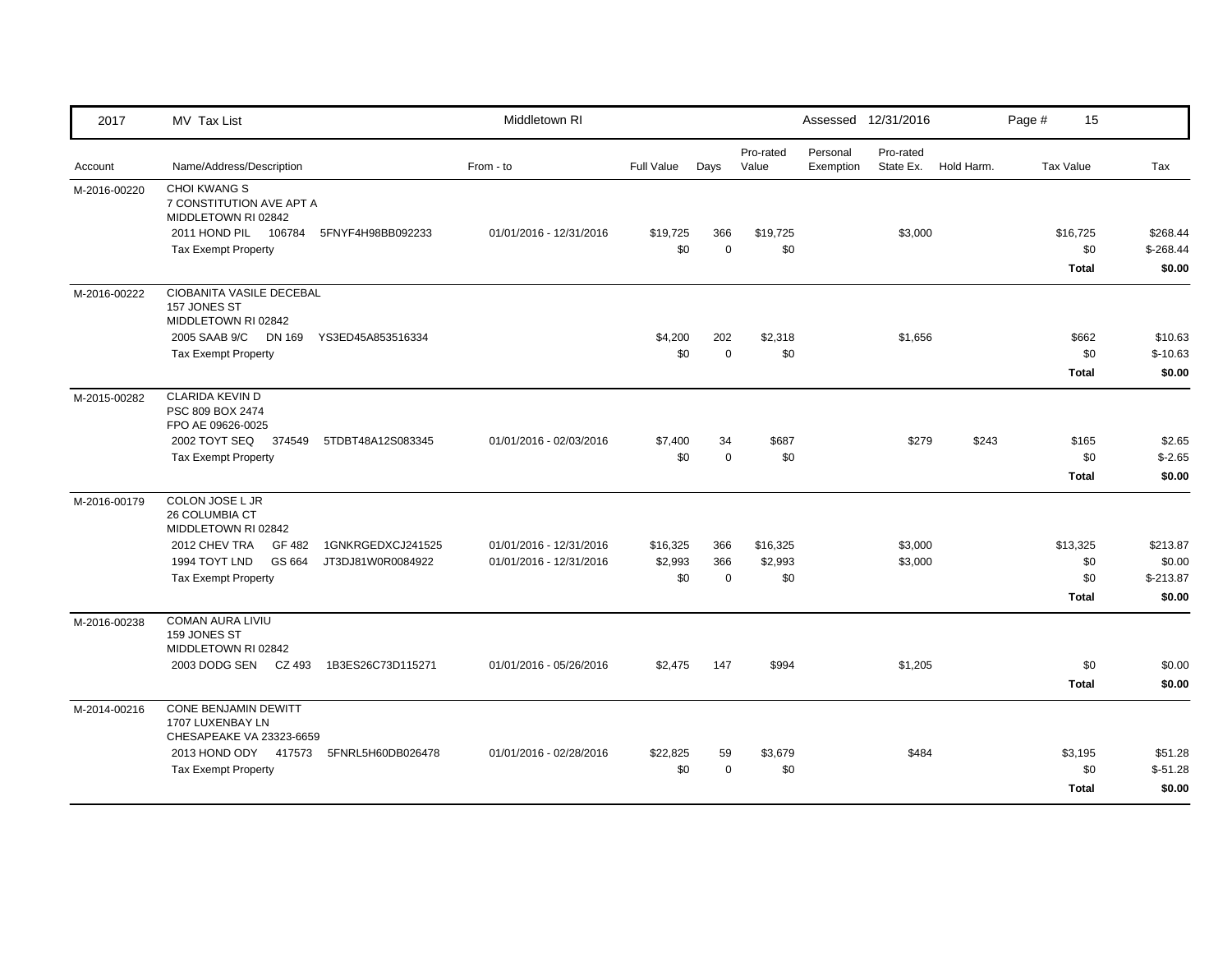| 2017         | MV Tax List                                                   | Middletown RI           |            |             |                    |                       | Assessed 12/31/2016    |            | Page #           | 16           |              |
|--------------|---------------------------------------------------------------|-------------------------|------------|-------------|--------------------|-----------------------|------------------------|------------|------------------|--------------|--------------|
| Account      | Name/Address/Description                                      | From - to               | Full Value | Days        | Pro-rated<br>Value | Personal<br>Exemption | Pro-rated<br>State Ex. | Hold Harm. | <b>Tax Value</b> |              | Tax          |
| M-2015-00305 | <b>COOK GREGORY A</b><br>8 GRAVELY DR<br>MIDDLETOWN RI 02842  |                         |            |             |                    |                       |                        |            |                  |              |              |
|              | 2015 SUBA FOR<br>349702<br>JF2SJAWC8FH437334                  | 01/01/2016 - 12/31/2016 | \$25,175   | 366         | \$25,175           |                       | \$3,000                |            |                  | \$22,175     | \$355.91     |
|              | 2007 CHEV MAL<br>GZ 640<br>1G1ZU57N37F245837                  |                         | \$5,750    | 319         | \$5,012            |                       | \$2,615                |            |                  | \$2,397      | \$38.47      |
|              | <b>Tax Exempt Property</b>                                    |                         | \$0        | $\mathbf 0$ | \$0                |                       |                        |            |                  | \$0          | $$-394.38$   |
|              |                                                               |                         |            |             |                    |                       |                        |            |                  | <b>Total</b> | \$0.00       |
| M-2016-00172 | COOK JEFF L<br>527 READ ST<br>MIDDLETOWN RI 02842             |                         |            |             |                    |                       |                        |            |                  |              |              |
|              | 2015 KIA SED<br><b>BG 597</b><br>KNDMB5C18F6073233            | 01/01/2016 - 08/17/2016 | \$18,050   | 230         | \$11,343           |                       | \$1,885                |            |                  | \$9,458      | \$151.80     |
|              | 1998 CHEV L/S<br><b>BG 599</b><br>2G1WL52M4W9128523           | 01/01/2016 - 08/17/2016 | \$2,233    | 230         | \$1,403            |                       | \$1,885                |            |                  | \$0          | \$0.00       |
|              | <b>Tax Exempt Property</b>                                    |                         | \$0        | $\mathbf 0$ | \$0                |                       |                        |            |                  | \$0          | $$-151.80$   |
|              |                                                               |                         |            |             |                    |                       |                        |            |                  | <b>Total</b> | \$0.00       |
| M-2015-00306 | <b>COOK KARLA R</b><br>8 GRAVELY DR<br>MIDDLETOWN RI 02842    |                         |            |             |                    |                       |                        |            |                  |              |              |
|              | 2014 FORD<br>354139 1FADP3F25EL343888                         | 01/01/2016 - 12/31/2016 | \$10,400   | 366         | \$10,400           |                       | \$3,000                |            |                  | \$7,400      | \$118.77     |
|              | 1997 HOND CRV FO 265<br>JHLRD1842VC069192                     | 01/01/2016 - 12/31/2016 | \$2,779    | 366         | \$2,779            |                       | \$3,000                |            |                  | \$0          | \$0.00       |
|              | Tax Exempt Property                                           |                         | \$0        | $\mathbf 0$ | \$0                |                       |                        |            |                  | \$0          | $$-118.77$   |
|              |                                                               |                         |            |             |                    |                       |                        |            |                  | <b>Total</b> | \$0.00       |
| M-2016-00173 | <b>COOK THOMAS A</b><br>142 JONES ST<br>MIDDLETOWN RI 02842   |                         |            |             |                    |                       |                        |            |                  |              |              |
|              | 2015 CHEV SIL<br>050086<br>1GC1KVEG4FF502646                  | 01/01/2016 - 12/31/2016 | \$34,175   | 366         | \$34,175           |                       | \$3,000                |            |                  | \$31,175     | \$500.36     |
|              | 2013 GEOR MH<br>075416<br>1F66F5DY0C0A05261                   | 01/01/2016 - 09/30/2016 | \$78,803   | 274         | \$58,995           |                       | \$2,246                |            |                  | \$56,749     | \$910.82     |
|              | <b>Tax Exempt Property</b>                                    |                         | \$0        | $\mathbf 0$ | \$0                |                       |                        |            |                  | \$0          | $$-1,411.18$ |
|              |                                                               |                         |            |             |                    |                       |                        |            |                  | <b>Total</b> | \$0.00       |
| M-2012-00214 | <b>COOLEY KEVIN T</b><br>60 PURITAN DR<br>MIDDLETOWN RI 02842 |                         |            |             |                    |                       |                        |            |                  |              |              |
|              | 2010 PON G6<br>660605<br>1G2ZA5E0XA4151601                    | 01/01/2016 - 02/28/2016 | \$6,950    | 59          | \$1,120            |                       | \$484                  |            |                  | \$636        | \$10.21      |
|              | <b>Tax Exempt Property</b>                                    |                         | \$0        | $\mathbf 0$ | \$0                |                       |                        |            |                  | \$0          | $$-10.21$    |
|              |                                                               |                         |            |             |                    |                       |                        |            |                  | <b>Total</b> | \$0.00       |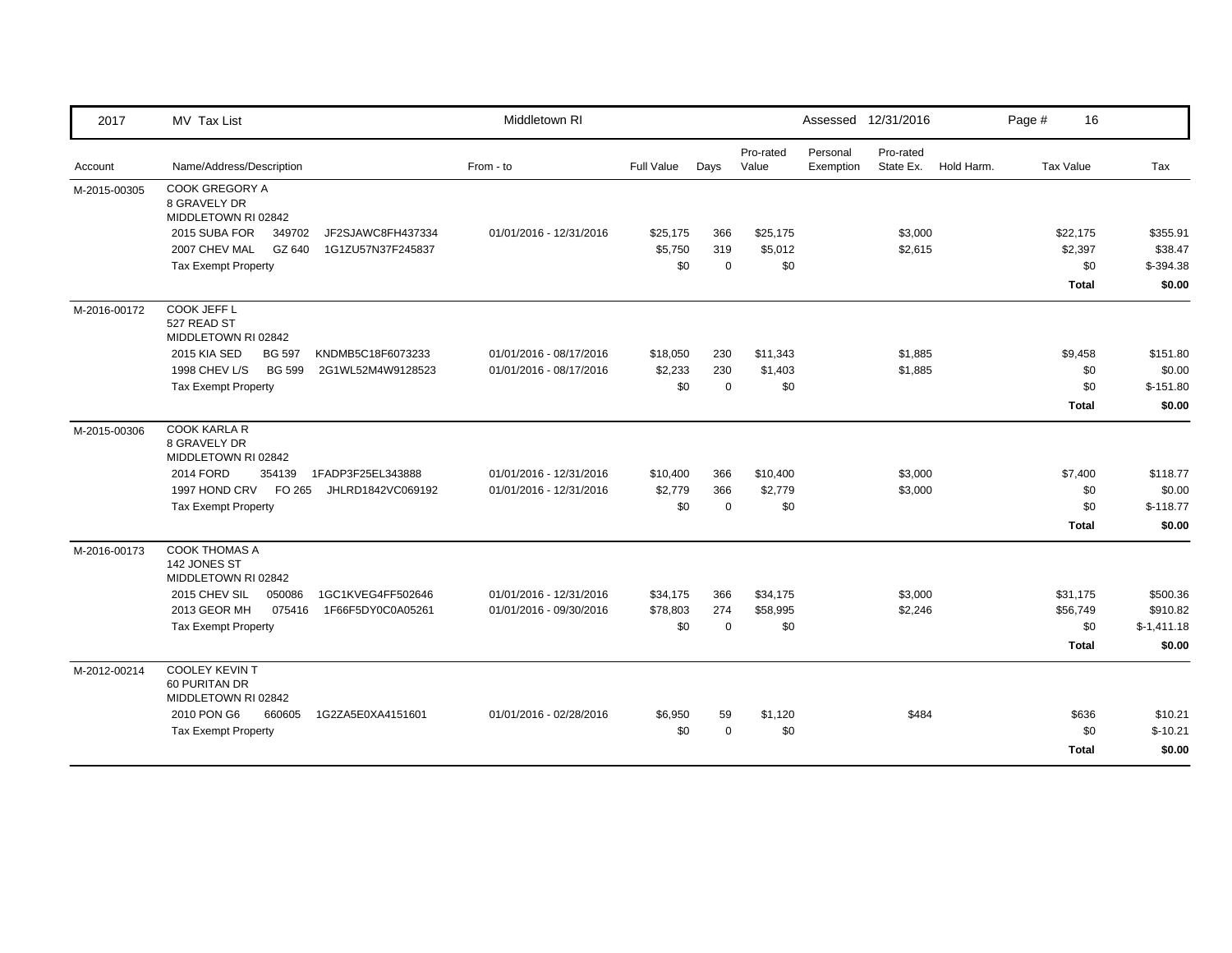| 2017         | MV Tax List                                                            |                   | Middletown RI           |            |             |                    | Assessed              | 12/31/2016             |            | Page # | 17           |            |
|--------------|------------------------------------------------------------------------|-------------------|-------------------------|------------|-------------|--------------------|-----------------------|------------------------|------------|--------|--------------|------------|
| Account      | Name/Address/Description                                               |                   | From - to               | Full Value | Days        | Pro-rated<br>Value | Personal<br>Exemption | Pro-rated<br>State Ex. | Hold Harm. |        | Tax Value    | Tax        |
| M-2014-00222 | <b>COOPER DONALD</b><br><b>18 BALDWIN ROAD</b><br>MIDDLETOWN RI 02842  |                   |                         |            |             |                    |                       |                        |            |        |              |            |
|              | 1998 HOND UAX<br>482927                                                | 2HGEJ864XWH560660 | 01/01/2016 - 02/28/2016 | \$3,385    | 59          | \$546              |                       | \$484                  |            |        | \$62         | \$1.00     |
|              | <b>Tax Exempt Property</b>                                             |                   |                         | \$0        | $\mathbf 0$ | \$0                |                       |                        |            |        | \$0          | $$-1.00$   |
|              |                                                                        |                   |                         |            |             |                    |                       |                        |            |        | <b>Total</b> | \$0.00     |
| M-2014-00223 | <b>COPELAND APRIL T</b><br>128 NIAGARA ST APT A<br>MIDDLETOWN RI 02842 |                   |                         |            |             |                    |                       |                        |            |        |              |            |
|              | 2013 NISS ALT<br>409759                                                | 1N4BL3AP5DN465482 |                         | \$12,575   | 257         | \$8,830            |                       | \$2,107                |            |        | \$6,723      | \$107.90   |
|              | 2015 LEXS IS2<br>409759                                                | JTHCF1D24F5022591 | 09/14/2016 - 12/31/2016 | \$29,700   | 109         | \$8,845            |                       | \$893                  |            |        | \$7,952      | \$127.63   |
|              | <b>Tax Exempt Property</b>                                             |                   |                         | \$0        | $\mathbf 0$ | \$0                |                       |                        |            |        | \$0          | $$-235.53$ |
|              |                                                                        |                   |                         |            |             |                    |                       |                        |            |        | <b>Total</b> | \$0.00     |
| M-2013-00254 | CRISFIELD JAMES R JR<br>135 JOHN KESSON LN<br>MIDDLETOWN RI 02842      |                   |                         |            |             |                    |                       |                        |            |        |              |            |
|              | 2011 TOYT SIE<br>440554                                                | 5TDDK3DC9BS019695 | 01/01/2016 - 12/31/2016 | \$18,775   | 366         | \$18,775           |                       | \$3,000                |            |        | \$15,775     | \$253.19   |
|              | 2007 SUBA 30R<br>596261                                                | 4S4BP86C274302036 | 01/01/2016 - 07/08/2016 | \$9,575    | 190         | \$4,971            |                       | \$1,557                | \$481      |        | \$2,933      | \$47.07    |
|              | <b>Tax Exempt Property</b>                                             |                   |                         | \$0        | $\mathbf 0$ | \$0                |                       |                        |            |        | \$0          | $$-300.26$ |
|              |                                                                        |                   |                         |            |             |                    |                       |                        |            |        | <b>Total</b> | \$0.00     |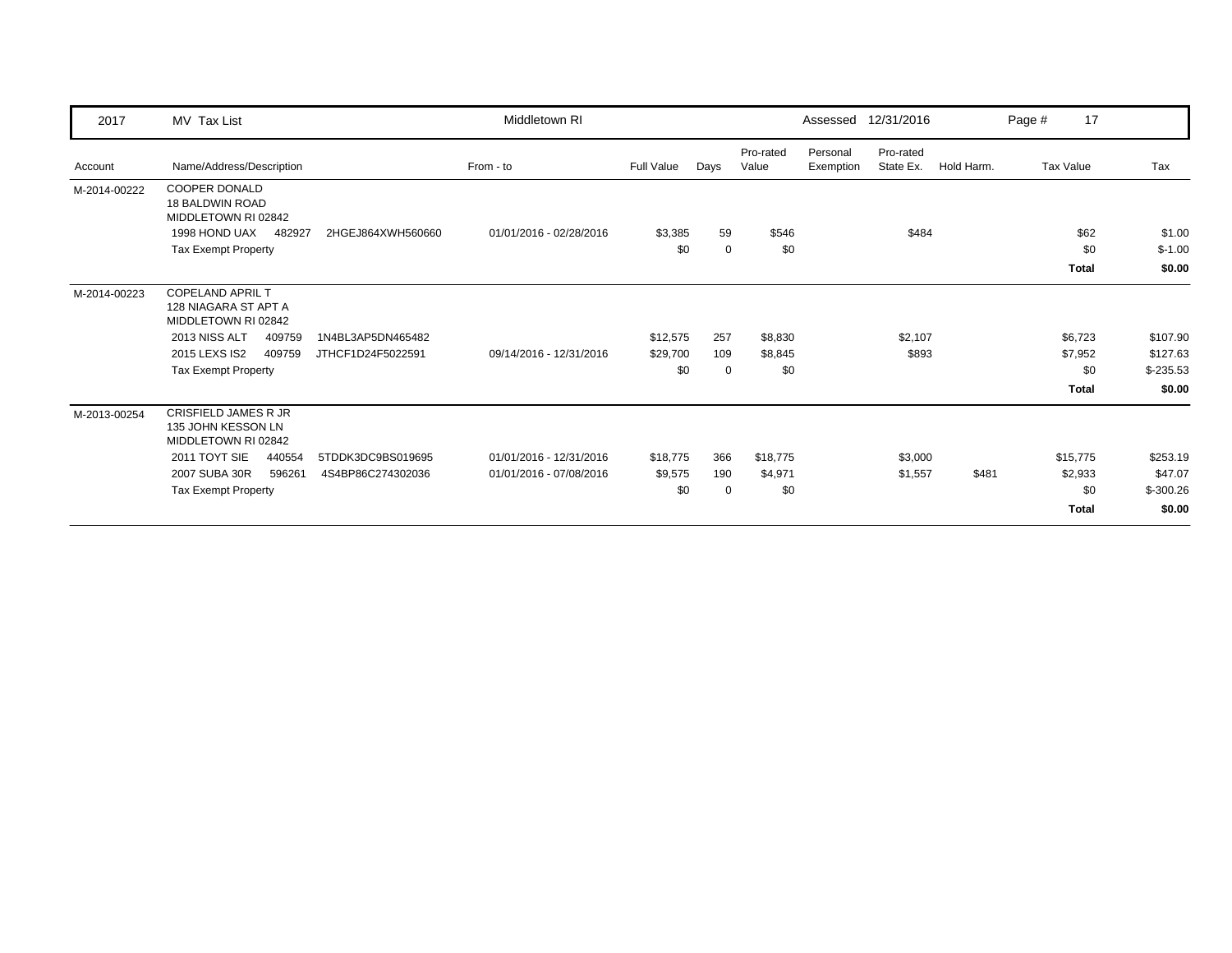| 2017         | MV Tax List                                                          |                   | Middletown RI           |            |             |                    |                       | Assessed 12/31/2016    |            | Page # | 18               |            |
|--------------|----------------------------------------------------------------------|-------------------|-------------------------|------------|-------------|--------------------|-----------------------|------------------------|------------|--------|------------------|------------|
| Account      | Name/Address/Description                                             |                   | From - to               | Full Value | Days        | Pro-rated<br>Value | Personal<br>Exemption | Pro-rated<br>State Ex. | Hold Harm. |        | <b>Tax Value</b> | Tax        |
| M-2017-00320 | DANDRIDGE JEFFREY S<br><b>42 PURITAN DR</b><br>MIDDLETOWN RI 02842   |                   |                         |            |             |                    |                       |                        |            |        |                  |            |
|              | 2010 MAZD MAZ<br>MA 816                                              | 1YVHZ8CH7A5M08521 | 09/12/2016 - 12/31/2016 | \$8,100    | 111         | \$2,457            |                       | \$910                  |            |        | \$1,547          | \$24.83    |
|              | <b>Tax Exempt Property</b>                                           |                   |                         | \$0        | $\mathbf 0$ | \$0                |                       |                        |            |        | \$0              | $$-24.83$  |
|              |                                                                      |                   |                         |            |             |                    |                       |                        |            |        | <b>Total</b>     | \$0.00     |
| M-2017-00321 | DANDRIDGE VICTORIA A<br><b>42 PURITAN DR</b><br>MIDDLETOWN RI 02842  |                   |                         |            |             |                    |                       |                        |            |        |                  |            |
|              | <b>2016 NISS ROG</b><br>MA 815                                       | 5N1AT2MV5GC920563 | 12/16/2016 - 12/31/2016 | \$21,025   | 16          | \$919              |                       | \$131                  |            |        | \$788            | \$12.65    |
|              | 2013 NISS SEN<br>MA 815                                              | 1N4AB7AP5DN908879 | 09/12/2016 - 12/16/2016 | \$9,850    | 95          | \$2,557            |                       | \$779                  |            |        | \$1,778          | \$28.54    |
|              | <b>Tax Exempt Property</b>                                           |                   |                         | \$0        | $\mathbf 0$ | \$0                |                       |                        |            |        | \$0              | $$-41.19$  |
|              |                                                                      |                   |                         |            |             |                    |                       |                        |            |        | <b>Total</b>     | \$0.00     |
| M-2016-00149 | DAVIS KEVIN L<br>17 GRAVELY DR<br>MIDDLETOWN RI 02842                |                   |                         |            |             |                    |                       |                        |            |        |                  |            |
|              | 2010 CADI ESC<br>CZ 392                                              | 1GYUKCEF7AR237764 | 01/01/2016 - 12/31/2016 | \$27,450   | 366         | \$27,450           |                       | \$3,000                | \$2,215    |        | \$22,235         | \$356.87   |
|              | <b>Tax Exempt Property</b>                                           |                   |                         | \$0        | $\Omega$    | \$0                |                       |                        |            |        | \$0              | \$-356.87  |
|              |                                                                      |                   |                         |            |             |                    |                       |                        |            |        | <b>Total</b>     | \$0.00     |
| M-2015-00334 | DE AROUJO COSTSA ANDRE<br>7 TONI LYNN TERRACE<br>MIDDLETOWN RI 02842 |                   |                         |            |             |                    |                       |                        |            |        |                  |            |
|              | 2007 CHRY PTC<br>353593                                              | 3A4FY58B07T544396 | 01/01/2016 - 07/07/2016 | \$3,475    | 189         | \$1,794            |                       | \$1,549                |            |        | \$245            | \$3.93     |
|              | 2013 CHRY TWC<br>355932                                              | 2C4RC1BG4DR690264 | 01/01/2016 - 07/18/2016 | \$16,875   | 200         | \$9,221            |                       | \$1,639                |            |        | \$7,582          | \$121.69   |
|              | <b>Tax Exempt Property</b>                                           |                   |                         | \$0        | $\mathbf 0$ | \$0                |                       |                        |            |        | \$0              | $$-125.62$ |
|              |                                                                      |                   |                         |            |             |                    |                       |                        |            |        | <b>Total</b>     | \$0.00     |
| M-2016-00154 | <b>DEBRUYN STEPHEN F II</b><br>133 JONES ST<br>MIDDLETOWN RI 02842   |                   |                         |            |             |                    |                       |                        |            |        |                  |            |
|              | 2011 NISS CUB<br>GZ 765                                              | JN8AZ2KR8BT212278 | 01/01/2016 - 12/31/2016 | \$7,775    | 366         | \$7,775            |                       | \$3,000                |            |        | \$4,775          | \$76.64    |
|              | 2014 RAM 150<br>119558                                               | 1C6RR7LT5ES392987 | 01/01/2016 - 12/31/2016 | \$28,625   | 366         | \$28,625           |                       | \$3,000                |            |        | \$25,625         | \$411.28   |
|              | <b>Tax Exempt Property</b>                                           |                   |                         | \$0        | $\Omega$    | \$0                |                       |                        |            |        | \$0              | $$-487.92$ |
|              |                                                                      |                   |                         |            |             |                    |                       |                        |            |        | <b>Total</b>     | \$0.00     |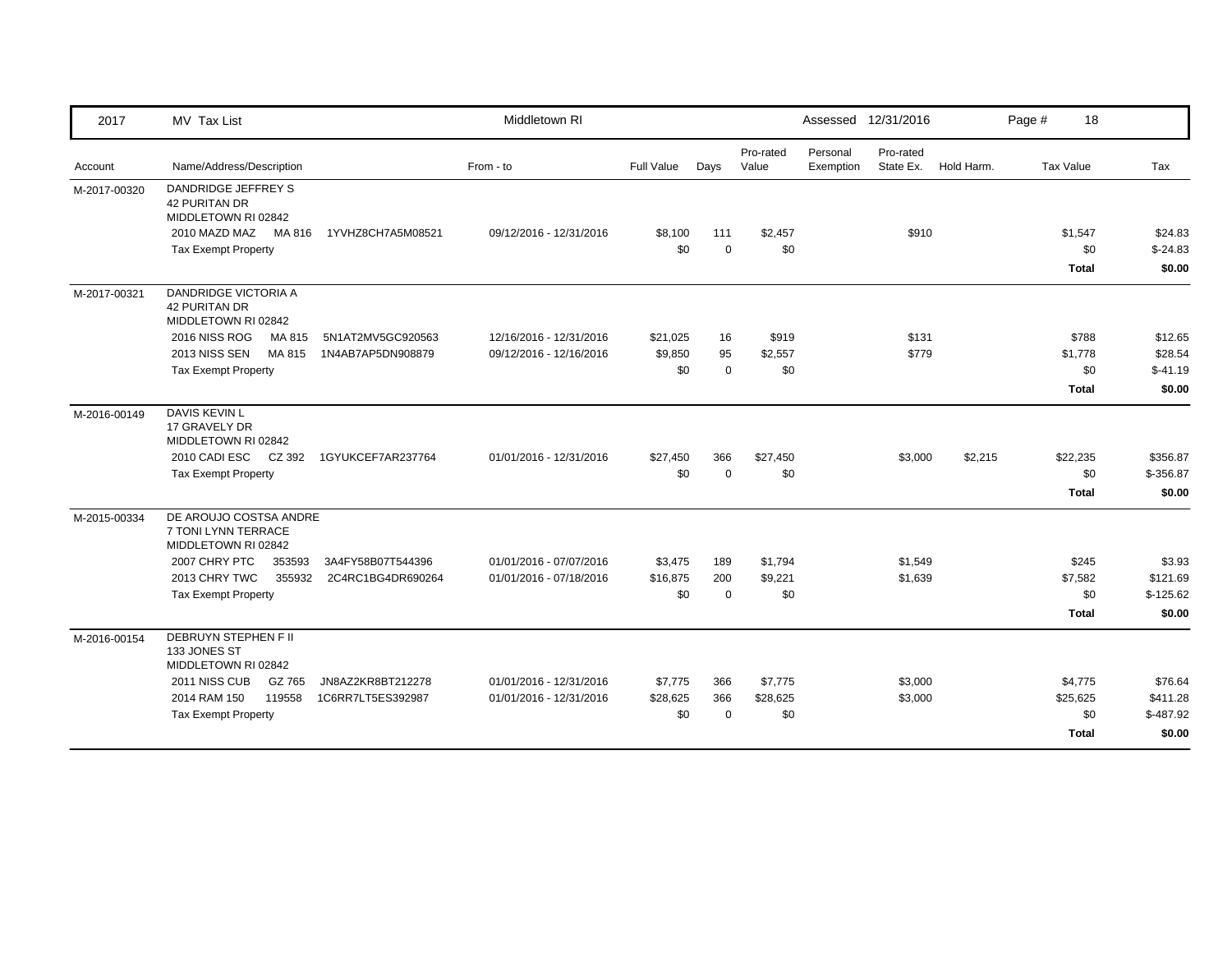| 2017         | <b>MV Tax List</b>                                                                                                                                                               |                                                             | Middletown RI                                                                 |                                        |                                  |                                        |                       | Assessed 12/31/2016           |            | Page # | 19                                                     |                                                         |
|--------------|----------------------------------------------------------------------------------------------------------------------------------------------------------------------------------|-------------------------------------------------------------|-------------------------------------------------------------------------------|----------------------------------------|----------------------------------|----------------------------------------|-----------------------|-------------------------------|------------|--------|--------------------------------------------------------|---------------------------------------------------------|
| Account      | Name/Address/Description                                                                                                                                                         |                                                             | From - to                                                                     | <b>Full Value</b>                      | Days                             | Pro-rated<br>Value                     | Personal<br>Exemption | Pro-rated<br>State Ex.        | Hold Harm. |        | <b>Tax Value</b>                                       | Tax                                                     |
| M-2014-00264 | DELEOS IAN ANTHONY E<br>114 LAWRENCE ST APT A<br>MIDDLETOWN RI 02842<br>2013 TOYT RAV 419096<br><b>Tax Exempt Property</b>                                                       | 2T3BFREV8DW016349                                           | 01/01/2016 - 03/21/2016                                                       | \$16,725<br>\$0                        | 81<br>$\mathbf 0$                | \$3,701<br>\$0                         |                       | \$664                         |            |        | \$3,037<br>\$0<br><b>Total</b>                         | \$48.74<br>$$-48.74$<br>\$0.00                          |
| M-2016-00157 | DELGADO MCKENZIE CONCEPCION<br>14 COLUMBIA COURT<br>MIDDLETOWN RI 02842<br>2015 HYUN TUC 397011<br><b>Tax Exempt Property</b>                                                    | KM8JUCAG2FU061465                                           | 01/01/2016 - 12/31/2016                                                       | \$19,225<br>\$0                        | 366<br>$\mathbf 0$               | \$19,225<br>\$0                        |                       | \$3,000                       |            |        | \$16,225<br>\$0<br><b>Total</b>                        | \$260.41<br>$$-260.41$<br>\$0.00                        |
| M-2015-00341 | DEWEY GREGORY P<br>62 MAYFLOWER DR<br>MIDDLETOWN RI 02842<br>2011 CHEV IMP 317641<br><b>Tax Exempt Property</b>                                                                  | 2G1WG5EK0B1135492                                           | 01/01/2016 - 12/31/2016                                                       | \$8,225<br>\$0                         | 366<br>$\mathbf 0$               | \$8,225<br>\$0                         |                       | \$3,000                       |            |        | \$5,225<br>\$0<br><b>Total</b>                         | \$83.86<br>$$-83.86$<br>\$0.00                          |
| M-2014-00274 | <b>DIGNIN RYAN M</b><br>123 B NIAGRA ST<br>MIDDLETOWN RI 02842<br>2013 JEEP WRA 464099<br><b>Tax Exempt Property</b>                                                             | 1C4BJWDG8DL641269                                           | 01/01/2016 - 04/30/2016                                                       | \$26,400<br>\$0                        | 121<br>$\mathbf 0$               | \$8,728<br>\$0                         |                       | \$992                         |            |        | \$7,736<br>\$0<br><b>Total</b>                         | \$124.16<br>$$-124.16$<br>\$0.00                        |
| M-2014-00279 | <b>DIRGA ROBERT J</b><br>94 KANE AVE<br>MIDDLETOWN RI 02842<br>2012 BUIC LAC<br>467888<br><b>Tax Exempt Property</b>                                                             | 1G4GJ5G35CF155598                                           | 01/01/2016 - 12/31/2016                                                       | \$16,000<br>\$0                        | 366<br>$\mathbf 0$               | \$16,000<br>\$0                        |                       | \$3,000                       |            |        | \$13,000<br>\$0<br><b>Total</b>                        | \$208.65<br>$$-208.65$<br>\$0.00                        |
| M-2016-00194 | DOODY JEFFREY A III<br>7 GRAVELY DR<br>MIDDLETOWN RI 02842<br>2015 NISS ALT<br><b>BN 887</b><br>2012 ACUR MDX<br>DT 804<br>2010 MAZD MAZ<br>KQ 349<br><b>Tax Exempt Property</b> | 1N4AL3AP2FC100283<br>2HNYD2H31CH519294<br>JM1BL1SG8A1246645 | 01/01/2016 - 12/31/2016<br>01/01/2016 - 12/31/2016<br>06/10/2016 - 12/31/2016 | \$15,025<br>\$22,700<br>\$6,850<br>\$0 | 366<br>366<br>205<br>$\mathbf 0$ | \$15,025<br>\$22,700<br>\$3,837<br>\$0 |                       | \$3,000<br>\$3,000<br>\$1,680 |            |        | \$12,025<br>\$19,700<br>\$2,157<br>\$0<br><b>Total</b> | \$193.00<br>\$316.19<br>\$34.62<br>$$-543.81$<br>\$0.00 |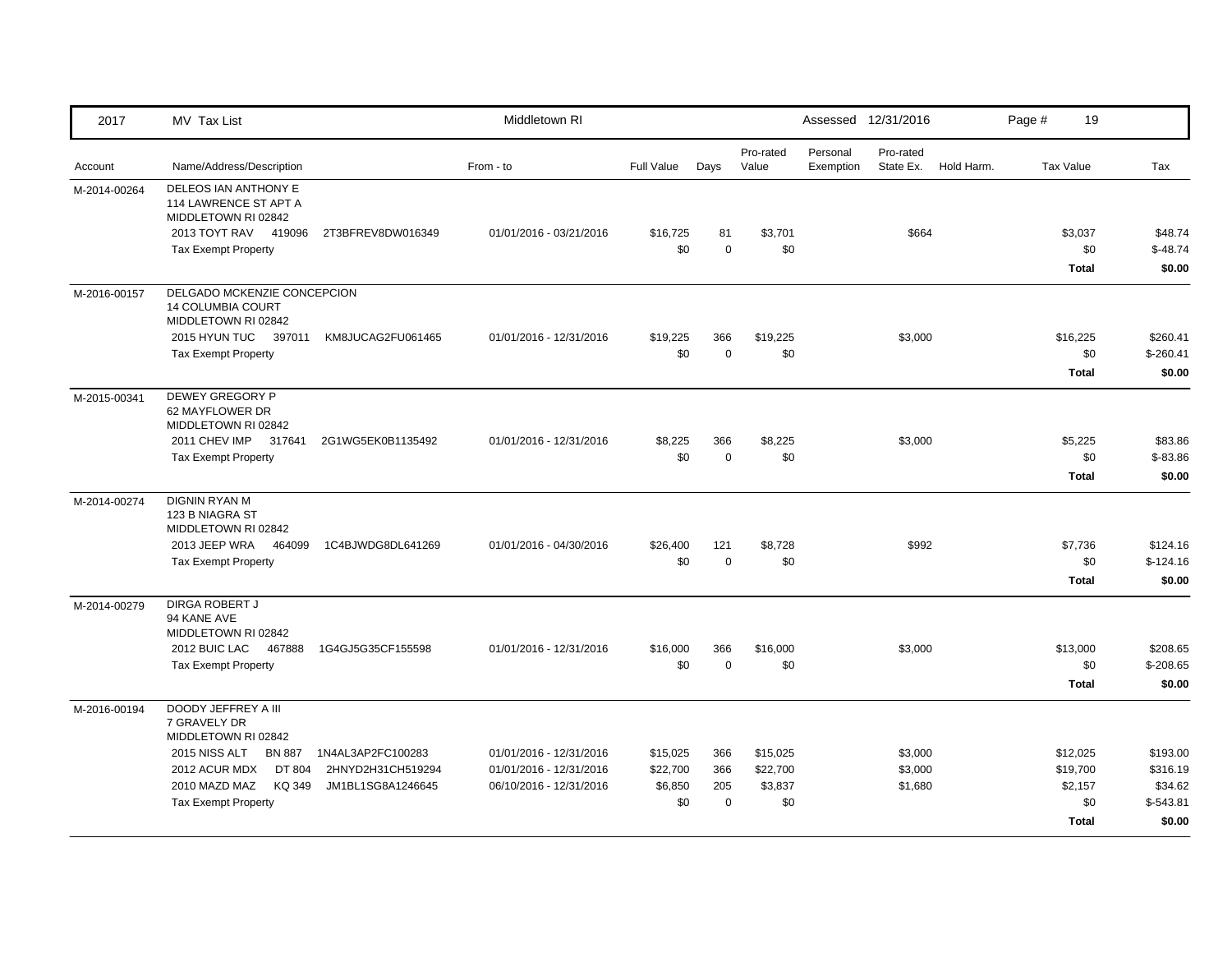| 2017         | MV Tax List                                                          |                   | Middletown RI           |            |             |                    |                       | Assessed 12/31/2016    |            | Page # | 20               |            |
|--------------|----------------------------------------------------------------------|-------------------|-------------------------|------------|-------------|--------------------|-----------------------|------------------------|------------|--------|------------------|------------|
| Account      | Name/Address/Description                                             |                   | From - to               | Full Value | Days        | Pro-rated<br>Value | Personal<br>Exemption | Pro-rated<br>State Ex. | Hold Harm. |        | <b>Tax Value</b> | Tax        |
| M-2016-00177 | <b>DOUGLAS NICHOLAS C</b><br>112 MAYFLOWER DR<br>MIDDLETOWN RI 02848 |                   |                         |            |             |                    |                       |                        |            |        |                  |            |
|              | 2015 JEEP WRA<br>BR 842                                              | 1C4BJWDG4FL611592 | 01/01/2016 - 04/30/2016 | \$31,375   | 121         | \$10,373           |                       | \$992                  |            |        | \$9,381          | \$150.57   |
|              | 2015 SUBA XVC<br>GD 395                                              | JF2GPAFC4FH291602 | 01/01/2016 - 04/30/2016 | \$21,950   | 121         | \$7,257            |                       | \$992                  |            |        | \$6,265          | \$100.55   |
|              | <b>Tax Exempt Property</b>                                           |                   |                         | \$0        | $\mathbf 0$ | \$0                |                       |                        |            |        | \$0              | $$-251.12$ |
|              |                                                                      |                   |                         |            |             |                    |                       |                        |            |        | <b>Total</b>     | \$0.00     |
| M-2017-00356 | <b>DRAIN LAUREN D</b><br>62 FENNER AVE<br>MIDDLETOWN RI 02842        |                   |                         |            |             |                    |                       |                        |            |        |                  |            |
|              | 2008 DODG CAR<br>DT 695                                              | 2D8HN54P48R833487 | 01/01/2016 - 12/31/2016 | \$7,275    | 366         | \$7,275            |                       | \$3,000                |            |        | \$4,275          | \$68.61    |
|              | <b>Tax Exempt Property</b>                                           |                   |                         | \$0        | $\mathbf 0$ | \$0                |                       |                        |            |        | \$0              | $$-68.61$  |
|              |                                                                      |                   |                         |            |             |                    |                       |                        |            |        | <b>Total</b>     | \$0.00     |
| M-2017-00355 | <b>DRAIN PATRICK</b><br>62 FENNER AVE<br>MIDDLETOWN RI 02842         |                   |                         |            |             |                    |                       |                        |            |        |                  |            |
|              | 2010 SUBA FOR<br>GW 727                                              | JF2SH6DC6AH724739 | 01/06/2016 - 12/31/2016 | \$12,575   | 361         | \$12,403           |                       | \$2,959                |            |        | \$9,444          | \$151.58   |
|              | <b>Tax Exempt Property</b>                                           |                   |                         | \$0        | $\mathbf 0$ | \$0                |                       |                        |            |        | \$0              | $$-151.58$ |
|              |                                                                      |                   |                         |            |             |                    |                       |                        |            |        | <b>Total</b>     | \$0.00     |
| M-2016-00403 | <b>DUDELL JASON J</b><br>37 CONSTELLATION AVE<br>MIDDLETOWN RI 02842 |                   |                         |            |             |                    |                       |                        |            |        |                  |            |
|              | 2013 FORD FOC DT 125                                                 | 1FADP3F26DL199072 | 01/01/2016 - 04/30/2016 | \$8,725    | 121         | \$2,884            |                       | \$992                  |            |        | \$1,892          | \$30.37    |
|              | <b>Tax Exempt Property</b>                                           |                   |                         | \$0        | $\Omega$    | \$0                |                       |                        |            |        | \$0              | $$-30.37$  |
|              |                                                                      |                   |                         |            |             |                    |                       |                        |            |        | <b>Total</b>     | \$0.00     |
| M-2016-00208 | <b>DUFF THOMAS J</b><br>70 EVERETT ST<br>MIDDLETOWN RI 02842         |                   |                         |            |             |                    |                       |                        |            |        |                  |            |
|              | 2011 CHEV TAH<br><b>BK 120</b>                                       | 1GNSKBE05BR316913 | 01/01/2016 - 12/31/2016 | \$25,150   | 366         | \$25,150           |                       | \$3,000                | \$18       |        | \$22,132         | \$355.22   |
|              | 2013 HYUN SON<br><b>BK 121</b>                                       | 5NPEC4AC5DH538201 | 01/01/2016 - 12/31/2016 | \$12,775   | 366         | \$12,775           |                       | \$3,000                |            |        | \$9,775          | \$156.89   |
|              | <b>Tax Exempt Property</b>                                           |                   |                         | \$0        | $\Omega$    | \$0                |                       |                        |            |        | \$0              | $$-512.11$ |
|              |                                                                      |                   |                         |            |             |                    |                       |                        |            |        | <b>Total</b>     | \$0.00     |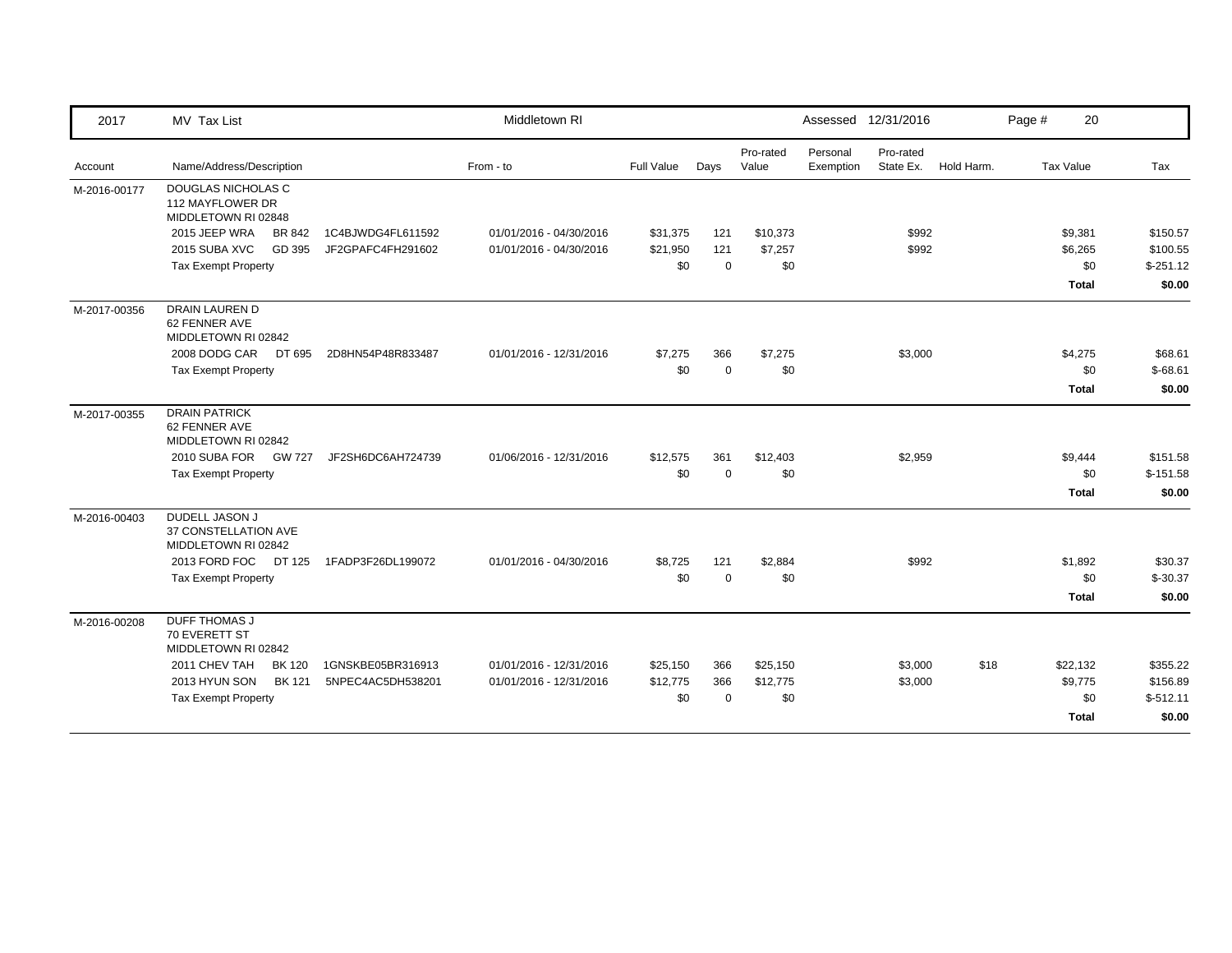| 2017         | MV Tax List                                                                                                                                                 | Middletown RI           |                 |          |                    |                       | Assessed 12/31/2016    |            | Page # | 21                       |                                  |
|--------------|-------------------------------------------------------------------------------------------------------------------------------------------------------------|-------------------------|-----------------|----------|--------------------|-----------------------|------------------------|------------|--------|--------------------------|----------------------------------|
| Account      | Name/Address/Description                                                                                                                                    | From - to               | Full Value      | Days     | Pro-rated<br>Value | Personal<br>Exemption | Pro-rated<br>State Ex. | Hold Harm. |        | Tax Value                | Tax                              |
| M-2017-00214 | <b>DURKOVIC GORAN</b><br>145 LEXINGTON ST<br>MIDDLETOWN RI 02842<br>2001 VOLV V70<br>KU 840<br>YV1SW58DX12094982                                            |                         | \$3,000         | 61       | \$500              |                       | \$500                  |            |        | \$0<br>Total             | \$0.00<br>\$0.00                 |
| M-2014-00294 | <b>DZIUBAN JOSEPH S</b><br>22 HARBOR VILLIAGE DR APT 1<br>MIDDLETOWN RI 02842<br>2012 FORD FUS<br>323162<br>3FAHP0HA2CR261927<br><b>Tax Exempt Property</b> | 01/01/2016 - 12/31/2016 | \$9,925<br>\$0  | 366<br>0 | \$9,925<br>\$0     |                       | \$3,000                |            |        | \$6,925<br>\$0<br>Total  | \$111.15<br>$$-111.15$<br>\$0.00 |
| M-2015-00375 | <b>DZIUBAN NICOLE S</b><br>124 NIAGARA APT D<br>MIDDLETOWN RI 02842<br>2012 FORD ESC<br>374849<br>1FMCU0EG0CKC23439<br><b>Tax Exempt Property</b>           | 01/01/2016 - 12/31/2016 | \$13,500<br>\$0 | 366<br>0 | \$13,500<br>\$0    |                       | \$3,000                |            |        | \$10,500<br>\$0<br>Total | \$168.53<br>$$-168.53$<br>\$0.00 |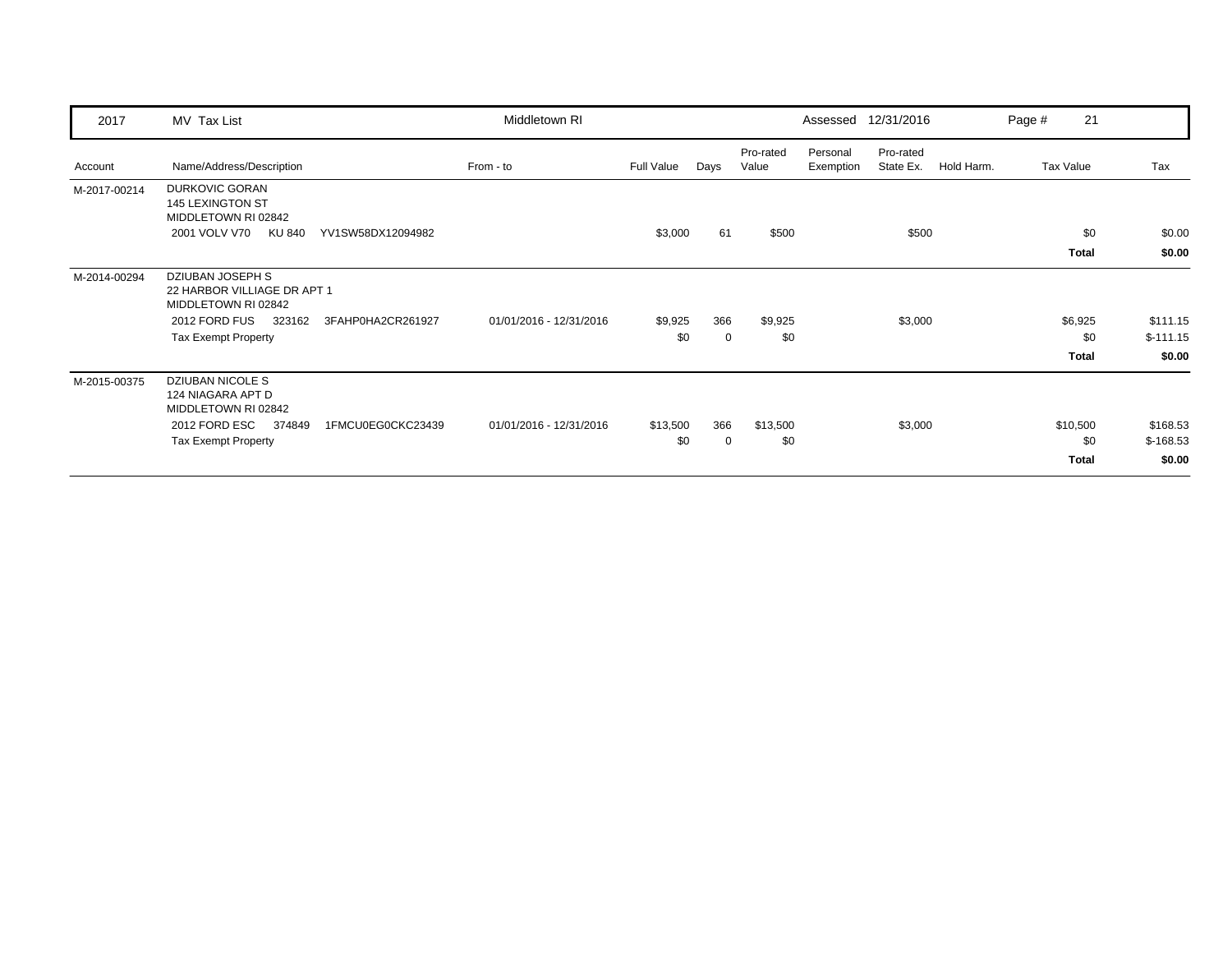| 2017         | MV Tax List                                                              | Middletown RI           |            |             |                    |                       | Assessed 12/31/2016    |            | Page # | 22           |            |
|--------------|--------------------------------------------------------------------------|-------------------------|------------|-------------|--------------------|-----------------------|------------------------|------------|--------|--------------|------------|
| Account      | Name/Address/Description                                                 | From - to               | Full Value | Days        | Pro-rated<br>Value | Personal<br>Exemption | Pro-rated<br>State Ex. | Hold Harm. |        | Tax Value    | Tax        |
| M-2013-00332 | EDDY DAVID L<br>75 EVELIN CIR<br>MIDDLETOWN RI 02842                     |                         |            |             |                    |                       |                        |            |        |              |            |
|              | 2011 DODG CVN<br>2D4RN3DG0BR755789<br>565129                             | 01/01/2016 - 12/31/2016 | \$10,500   | 366         | \$10,500           |                       | \$3,000                |            |        | \$7,500      | \$120.38   |
|              | 2002 FORD 150<br>016928<br>1FTRW08L82KC24175                             | 04/13/2016 - 12/31/2016 | \$8,850    | 263         | \$6,359            |                       | \$2,156                | \$2,677    |        | \$1,526      | \$24.49    |
|              | <b>Tax Exempt Property</b>                                               |                         | \$0        | $\mathbf 0$ | \$0                |                       |                        |            |        | \$0          | $$-144.87$ |
|              |                                                                          |                         |            |             |                    |                       |                        |            |        | <b>Total</b> | \$0.00     |
| M-2016-00426 | ELBARBARY AHMED<br>213 VALLEY RD<br>MIDDLETOWN RI 02842                  |                         |            |             |                    |                       |                        |            |        |              |            |
|              | 1G1AL54F457552230                                                        | 01/01/2016 - 06/02/2016 | \$3,875    | 154         | \$1,630            |                       | \$1,262                |            |        | \$368        | \$5.91     |
|              | <b>Tax Exempt Property</b>                                               |                         | \$0        | $\mathbf 0$ | \$0                |                       |                        |            |        | \$0          | $$-5.91$   |
|              |                                                                          |                         |            |             |                    |                       |                        |            |        | <b>Total</b> | \$0.00     |
| M-2016-00431 | ELIEZER LAMOTHE L<br>169 JONES ST<br>MIDDLETOWN RI 02842                 |                         |            |             |                    |                       |                        |            |        |              |            |
|              | 2002 NISS XTE HL 175<br>5N1ED28Y92C587179                                | 01/01/2016 - 12/31/2016 | \$4,750    | 366         | \$4,750            |                       | \$3,000                | \$610      |        | \$1,140      | \$18.30    |
|              | <b>Tax Exempt Property</b>                                               |                         | \$0        | $\mathbf 0$ | \$0                |                       |                        |            |        | \$0          | $$-18.30$  |
|              |                                                                          |                         |            |             |                    |                       |                        |            |        | <b>Total</b> | \$0.00     |
| M-2016-00439 | <b>EMERY ERIC M</b><br>785 SW OTTERCREST ST<br>OAK HARBOR WA 98277-7223  |                         |            |             |                    |                       |                        |            |        |              |            |
|              | 1GCGTBE39F1229350<br>2015 CHEV COL 106147                                | 01/01/2016 - 03/31/2016 | \$29,275   | 91          | \$7,279            |                       | \$746                  |            |        | \$6,533      | \$104.85   |
|              | <b>Tax Exempt Property</b>                                               |                         | \$0        | $\mathbf 0$ | \$0                |                       |                        |            |        | \$0          | $$-104.85$ |
|              |                                                                          |                         |            |             |                    |                       |                        |            |        | <b>Total</b> | \$0.00     |
| M-2015-00383 | ESPEJO PEREZ JULIO<br><b>B ADMIRALTY DR APT 4</b><br>MIDDLETOWN RI 02842 |                         |            |             |                    |                       |                        |            |        |              |            |
|              | 2007 ACUR TYS 391788<br>19UUA76587A016673                                | 01/01/2016 - 12/31/2016 | \$11,750   | 366         | \$11,750           |                       | \$3,000                | \$1,817    |        | \$6,933      | \$111.27   |
|              | <b>Tax Exempt Property</b>                                               |                         | \$0        | $\Omega$    | \$0                |                       |                        |            |        | \$0          | $$-111.27$ |
|              |                                                                          |                         |            |             |                    |                       |                        |            |        | Total        | \$0.00     |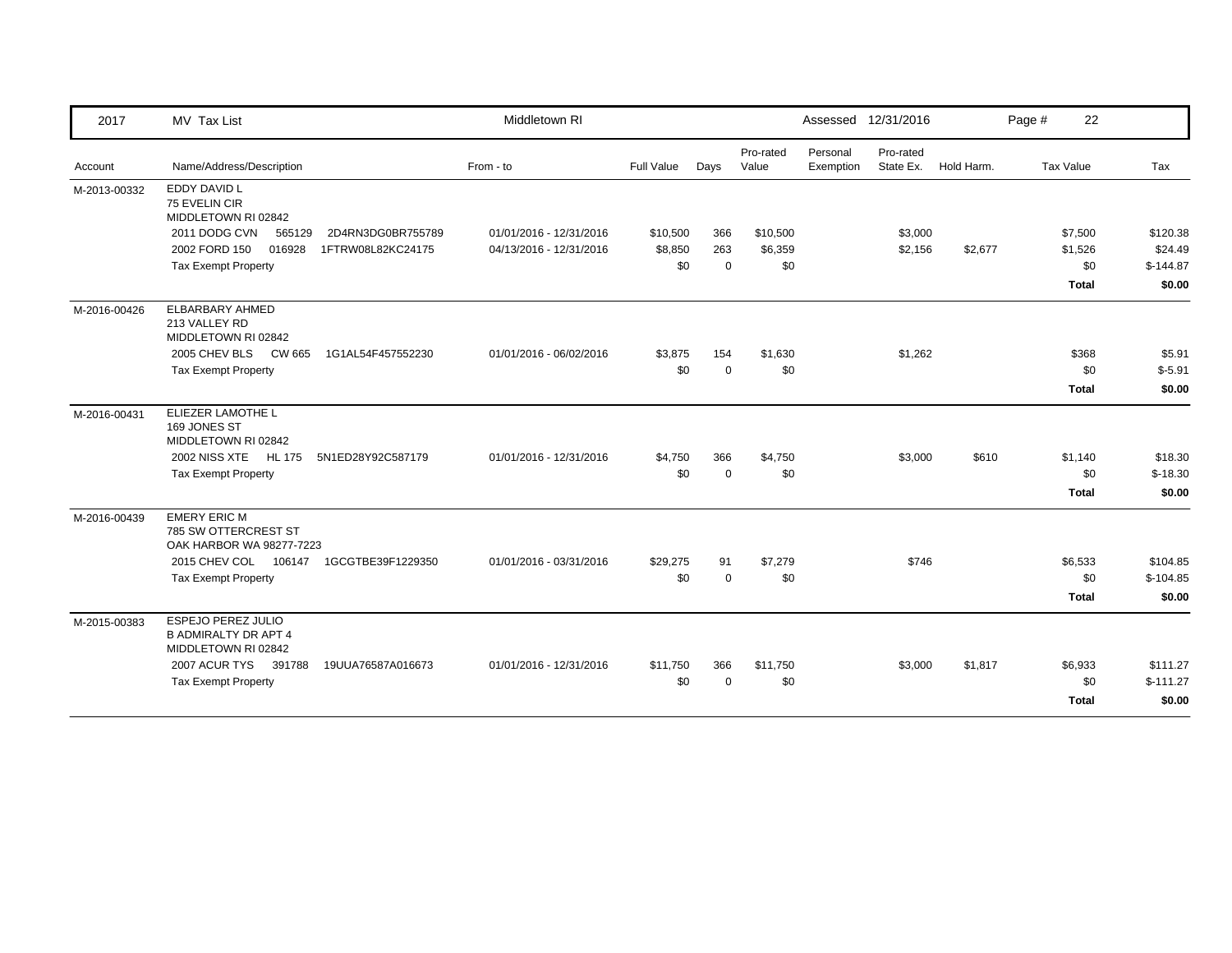| 2017         | MV Tax List                                                                   | Middletown RI           |            |                |                    |                       | Assessed 12/31/2016    |            | Page #           | 23                      |
|--------------|-------------------------------------------------------------------------------|-------------------------|------------|----------------|--------------------|-----------------------|------------------------|------------|------------------|-------------------------|
| Account      | Name/Address/Description                                                      | From - to               | Full Value | Days           | Pro-rated<br>Value | Personal<br>Exemption | Pro-rated<br>State Ex. | Hold Harm. | <b>Tax Value</b> | Tax                     |
| M-2015-00389 | <b>FAHRUDIN MOHD</b><br>26 CHASES LANE CODDINGTON COVE<br>MIDDLETOWN RI 02842 |                         |            |                |                    |                       |                        |            |                  |                         |
|              | 1998 MAZD MIL<br>356943<br>JM1TA221XW1406074                                  | 01/01/2016 - 12/31/2016 | \$2,594    | 366            | \$2,594            |                       | \$3,000                |            | <b>Total</b>     | \$0<br>\$0.00<br>\$0.00 |
| M-2015-00390 | FAIRFIELD GEORGE W IV<br>574 JEPSON LN<br>MIDDLETOWN RI 02842                 |                         |            |                |                    |                       |                        |            |                  |                         |
|              | 2008 BMW XI5<br>DP 752<br>WBANV93598CZ69466                                   |                         | \$10,000   | 204            | \$5,574            |                       | \$1,672                | \$168      | \$3,734          | \$59.93                 |
|              | 2006 BMW 301<br>DP 752<br>WBAVB33586KR72402                                   | 01/01/2016 - 06/10/2016 | \$8,350    | 162            | \$3,696            |                       | \$1,328                | \$409      | \$1,959          | \$31.44                 |
|              | <b>Tax Exempt Property</b>                                                    |                         | \$0        | $\mathbf 0$    | \$0                |                       |                        |            |                  | \$0<br>$$-91.37$        |
|              |                                                                               |                         |            |                |                    |                       |                        |            | <b>Total</b>     | \$0.00                  |
| M-2014-00313 | <b>FARMER NICOLE M</b><br>1 TAYLOR CT<br>MIDDLETOWN RI 02842                  |                         |            |                |                    |                       |                        |            |                  |                         |
|              | 2014 HOND ODY<br>432199<br>5FNRL5H93EB009248                                  | 01/01/2016 - 12/31/2016 | \$29,650   | 366            | \$29,650           |                       | \$3,000                |            | \$26,650         | \$427.73                |
|              | <b>2007 CHRY 3TR</b><br>013522<br>2C3KA53G77H726945                           | 01/01/2016 - 02/11/2016 | \$7,575    | 42             | \$869              |                       | \$344                  | \$12       | \$513            | \$8.23                  |
|              | <b>Tax Exempt Property</b>                                                    |                         | \$0        | $\mathbf 0$    | \$0                |                       |                        |            |                  | \$0<br>$$-435.96$       |
|              |                                                                               |                         |            |                |                    |                       |                        |            | <b>Total</b>     | \$0.00                  |
| M-2014-00314 | <b>FAULK MICHAEL S</b><br>2 LATTU CT<br>MIDDLETOWN RI 02842                   |                         |            |                |                    |                       |                        |            |                  |                         |
|              | JF2SJAKC2FH431499<br>2015 SUBA FOR<br>464623                                  | 01/01/2016 - 01/07/2016 | \$24,275   | $\overline{7}$ | \$464              |                       | \$57                   |            | \$407            | \$6.53                  |
|              | 2007 FORD 150<br>086582<br>1FTRX12W57NA79818                                  | 01/01/2016 - 01/07/2016 | \$10,900   | $\overline{7}$ | \$208              |                       | \$57                   |            | \$151            | \$2.42                  |
|              | <b>Tax Exempt Property</b>                                                    |                         | \$0        | $\mathbf 0$    | \$0                |                       |                        |            |                  | \$0<br>$$-8.95$         |
|              |                                                                               |                         |            |                |                    |                       |                        |            | <b>Total</b>     | \$0.00                  |
| M-2016-00455 | <b>FETTING NATHANIEL</b><br>386 3RD BEACH RD<br>MIDDLETOWN RI 02082           |                         |            |                |                    |                       |                        |            |                  |                         |
|              | 2015 FORD EXP CJ 617<br>1FM5K8D84FGB14738                                     | 01/01/2016 - 04/28/2016 | \$28,625   | 119            | \$9,307            |                       | \$975                  |            | \$8,332          | \$133.73                |
|              | <b>Tax Exempt Property</b>                                                    |                         | \$0        | $\Omega$       | \$0                |                       |                        |            |                  | \$0<br>$$-133.73$       |
|              |                                                                               |                         |            |                |                    |                       |                        |            | <b>Total</b>     | \$0.00                  |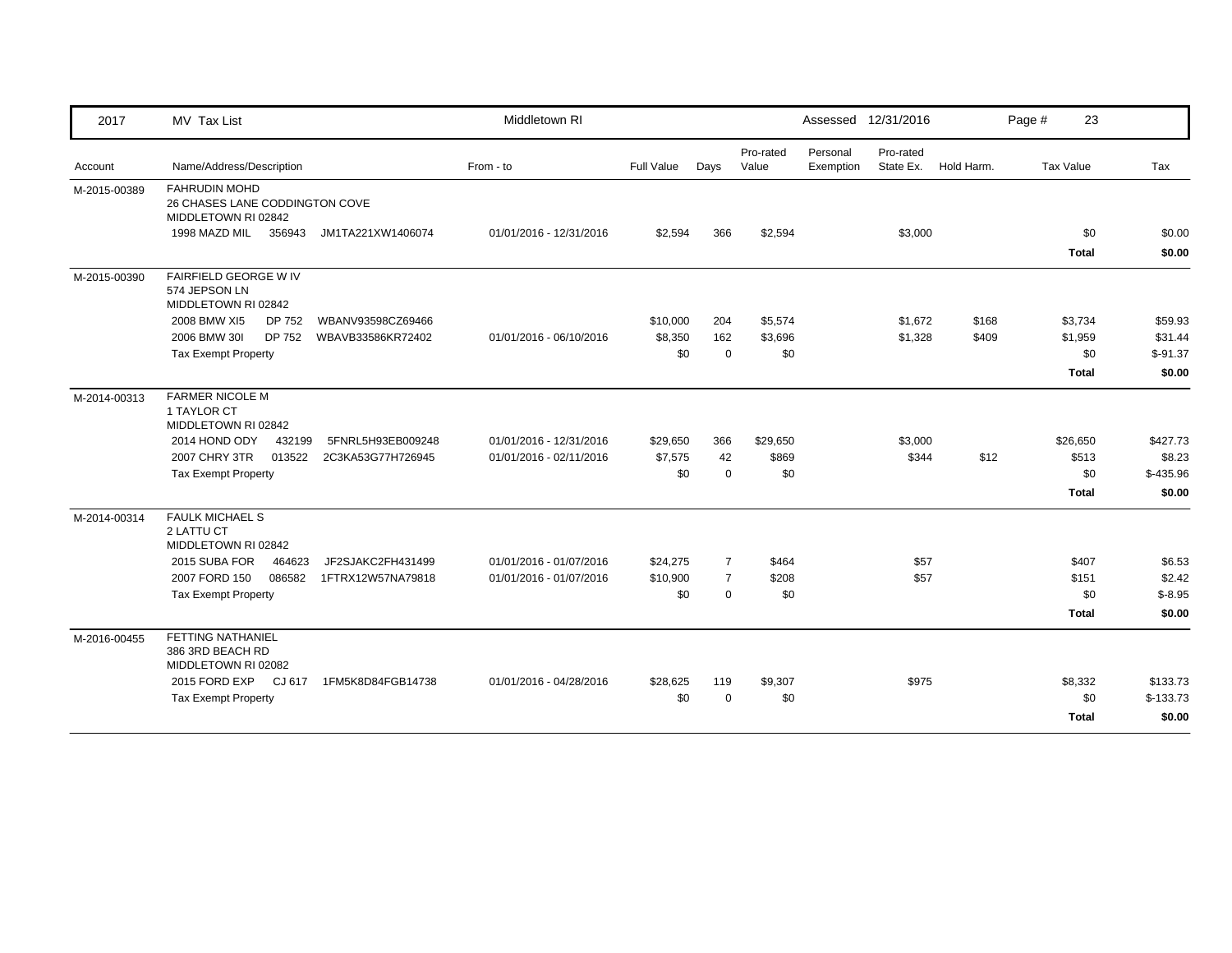| 2017         | MV Tax List                                                         | Middletown RI           |                   |             |                    |                       | Assessed 12/31/2016    |            | Page # | 24               |             |
|--------------|---------------------------------------------------------------------|-------------------------|-------------------|-------------|--------------------|-----------------------|------------------------|------------|--------|------------------|-------------|
| Account      | Name/Address/Description                                            | From - to               | <b>Full Value</b> | Days        | Pro-rated<br>Value | Personal<br>Exemption | Pro-rated<br>State Ex. | Hold Harm. |        | <b>Tax Value</b> | Tax         |
| M-2016-00462 | <b>FRANCO CAMILO</b><br><b>3 VIGILANT ST</b><br>MIDDLETOWN RI 00284 |                         |                   |             |                    |                       |                        |            |        |                  |             |
|              | 2008 FORD SPE<br>DB 918<br>1FMCU93148KD66971                        | 01/01/2016 - 06/16/2016 | \$7,725           | 168         | \$3,546            |                       | \$1,377                |            |        | \$2,169          | \$34.81     |
|              | <b>Tax Exempt Property</b>                                          |                         | \$0               | $\mathbf 0$ | \$0                |                       |                        |            |        | \$0              | $$-34.81$   |
|              |                                                                     |                         |                   |             |                    |                       |                        |            |        | <b>Total</b>     | \$0.00      |
| M-2016-00465 | <b>FRYER ADRIAN C</b><br>202 GOSSETS TURN DR<br>MIDDLETOWN RI 02842 |                         |                   |             |                    |                       |                        |            |        |                  |             |
|              | 2006 MERC MOU<br>DC 349<br>4M2EU48806UJ15365                        | 01/01/2016 - 12/31/2016 | \$8,150           | 366         | \$8,150            |                       | \$3,000                | \$830      |        | \$4,320          | \$69.34     |
|              | <b>2004 NISS TIT</b><br>106959<br>1N6AA07B64N520931                 | 01/01/2016 - 12/31/2016 | \$11,150          | 366         | \$11,150           |                       | \$3,000                |            |        | \$8,150          | \$130.81    |
|              | 2007 FLEE TRL<br>078394<br>1ED1R262472901634                        | 11/02/2016 - 12/31/2016 | \$5,360           | 60          | \$879              |                       | \$492                  |            |        | \$387            | \$6.21      |
|              | <b>Tax Exempt Property</b>                                          |                         | \$0               | $\mathbf 0$ | \$0                |                       |                        |            |        | \$0              | $$-206.36$  |
|              |                                                                     |                         |                   |             |                    |                       |                        |            |        | <b>Total</b>     | \$0.00      |
| M-2014-00344 | <b>FUCHS EDWARD</b><br>104 MAYFLOWER DR<br>MIDDLETOWN RI 02842      |                         |                   |             |                    |                       |                        |            |        |                  |             |
|              | 2006 JEEP GCH<br>1J8HR682X6C192948<br>300015                        | 01/01/2016 - 05/24/2016 | \$11,050          | 145         | \$4,378            |                       | \$1,189                | \$869      |        | \$2,320          | \$37.24     |
|              | 2007 DODG CXT<br>300016<br>1B3HB48BX7D263983                        | 01/01/2016 - 12/31/2016 | \$4,625           | 366         | \$4,625            |                       | \$3,000                |            |        | \$1,625          | \$26.08     |
|              | 2015 ROCK CMP<br>4X4TRLT23FZ136882<br>075796                        | 01/01/2016 - 09/30/2016 | \$21,755          | 274         | \$16,287           |                       | \$2,246                |            |        | \$14,041         | \$225.36    |
|              | <b>Tax Exempt Property</b>                                          |                         | \$0               | $\Omega$    | \$0                |                       |                        |            |        | \$0              | $$ -288.68$ |
|              |                                                                     |                         |                   |             |                    |                       |                        |            |        | <b>Total</b>     | \$0.00      |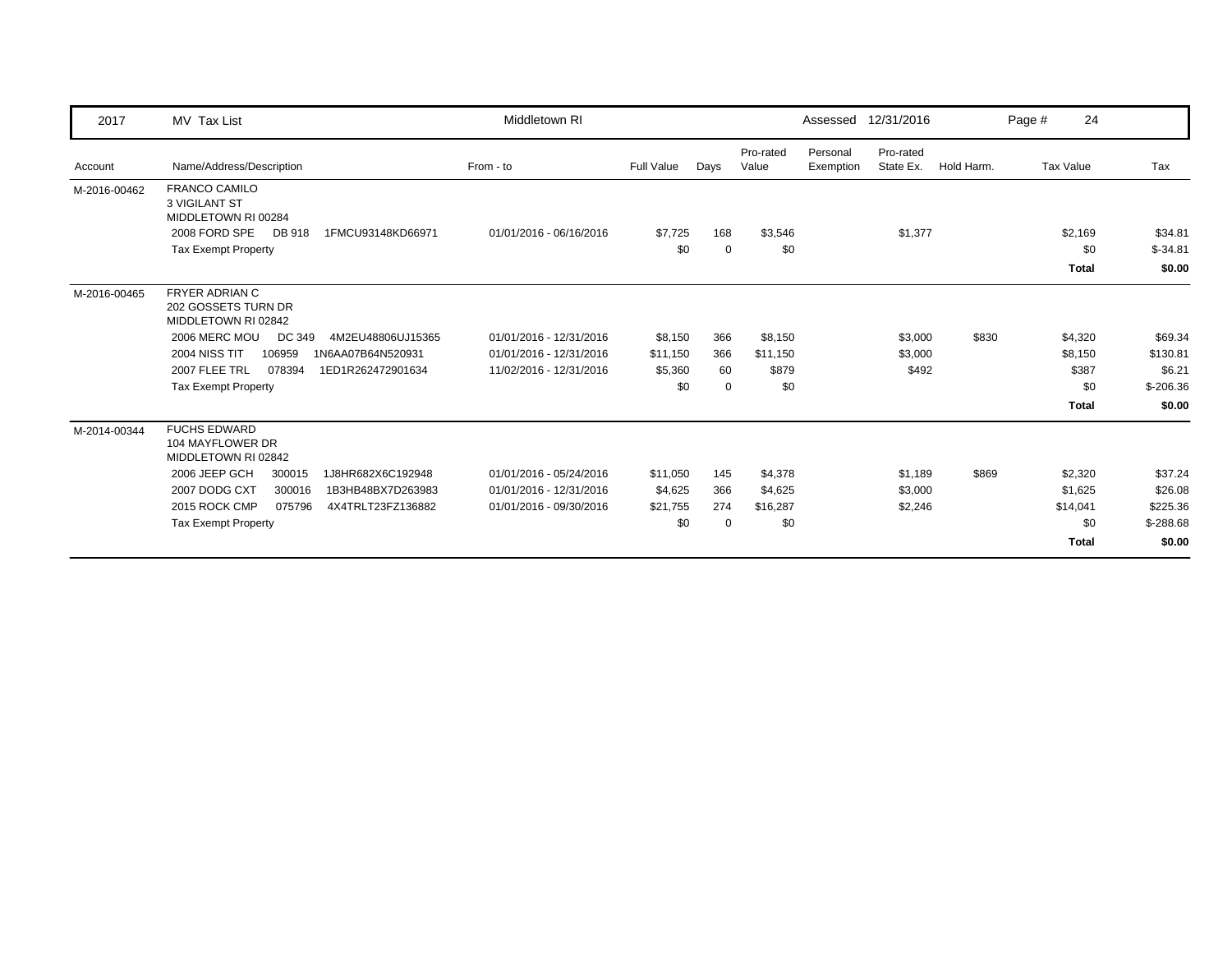| 2017         | MV Tax List                                                                 | Middletown RI           |                   |             |                    |                       | Assessed 12/31/2016    |            | Page # | 25               |              |
|--------------|-----------------------------------------------------------------------------|-------------------------|-------------------|-------------|--------------------|-----------------------|------------------------|------------|--------|------------------|--------------|
| Account      | Name/Address/Description                                                    | From - to               | <b>Full Value</b> | Days        | Pro-rated<br>Value | Personal<br>Exemption | Pro-rated<br>State Ex. | Hold Harm. |        | <b>Tax Value</b> | Tax          |
| M-2014-00353 | <b>GABERTAN CHARLIE C</b><br>408 SEMMES ST<br>MIDDLETOWN RI 02842           |                         |                   |             |                    |                       |                        |            |        |                  |              |
|              | 2010 NISS MAX<br>419052<br>1N4AA5APXAC821798                                | 01/01/2016 - 05/31/2016 | \$11,400          | 152         | \$4,734            |                       | \$1,246                |            |        | \$3,488          | \$55.98      |
|              | <b>Tax Exempt Property</b>                                                  |                         | \$0               | $\mathbf 0$ | \$0                |                       |                        |            |        | \$0              | $$-55.98$    |
|              |                                                                             |                         |                   |             |                    |                       |                        |            |        | <b>Total</b>     | \$0.00       |
| M-2016-00468 | <b>GABI USMAN M</b><br>24 CHASES LN<br>MIDDLETOWN RI 02842                  |                         |                   |             |                    |                       |                        |            |        |                  |              |
|              | 2014 TOYT VEN<br><b>DL 563</b><br>4T3BA3BB6EU063225                         | 01/01/2016 - 05/31/2016 | \$22,125          | 152         | \$9,189            |                       | \$1,246                |            |        | \$7,943          | \$127.49     |
|              | <b>Tax Exempt Property</b>                                                  |                         | \$0               | $\mathbf 0$ | \$0                |                       |                        |            |        | \$0              | $$-127.49$   |
|              |                                                                             |                         |                   |             |                    |                       |                        |            |        | <b>Total</b>     | \$0.00       |
| M-2007-01842 | <b>GAINES TRUCKING INC</b><br>35 ROOSTERS WAY<br>MIDDLETOWN RI 02842        |                         |                   |             |                    |                       |                        |            |        |                  |              |
|              | 2011 GMC SIE<br>018067<br>1GT221CG8BZ139468                                 | 01/01/2016 - 12/31/2016 | \$23,425          | 366         | \$23,425           |                       | \$3,000                |            |        | \$20,425         | \$327.82     |
|              | 2000 FRHT<br>028157<br>1FUPCSEB0YDB42568                                    | 01/01/2016 - 12/31/2016 | \$15,394          | 366         | \$15,394           |                       | \$3,000                |            |        | \$12,394         | \$198.92     |
|              | 2005 FRHT<br>028585<br>1FUJBBCK75LN52259                                    | 01/01/2016 - 12/31/2016 | \$22,249          | 366         | \$22,249           |                       | \$3,000                |            |        | \$19,249         | \$308.95     |
|              | 2006 FRHT<br>030187<br>1FUJBBCK06LW36697                                    | 01/01/2016 - 12/31/2016 | \$24,751          | 366         | \$24,751           |                       | \$3,000                |            |        | \$21,751         | \$349.10     |
|              | <b>2005 TRAI</b><br>2MN01JAH951005537<br>081297                             | 04/11/2016 - 12/31/2016 | \$7,000           | 265         | \$5,068            |                       | \$2,172                |            |        | \$2,896          | \$46.48      |
|              | 2003 PTRB<br>033936<br>1XP5DB9X53N595651                                    | 02/03/2016 - 12/31/2016 | \$5,000           | 333         | \$4,549            |                       | \$2,730                |            |        | \$1,819          | \$29.19      |
|              | <b>Tax Exempt Property</b>                                                  |                         | \$0               | $\mathbf 0$ | \$0                |                       |                        |            |        | \$0              | $$-1,260.46$ |
|              |                                                                             |                         |                   |             |                    |                       |                        |            |        | <b>Total</b>     | \$0.00       |
| M-2015-00438 | <b>GEORGES MATTHEW T</b><br>3203 EIGHT STAR WAY<br>CHESAPEAKE VA 23323-1173 |                         |                   |             |                    |                       |                        |            |        |                  |              |
|              | 2011 HOND ODY 450344<br>5FNRL5H65BB100720                                   | 01/01/2016 - 05/31/2016 | \$17,025          | 152         | \$7,070            |                       | \$1,246                |            |        | \$5,824          | \$93.48      |
|              | <b>Tax Exempt Property</b>                                                  |                         | \$0               | $\mathbf 0$ | \$0                |                       |                        |            |        | \$0              | $$-93.48$    |
|              |                                                                             |                         |                   |             |                    |                       |                        |            |        | <b>Total</b>     | \$0.00       |
| M-2016-00202 | <b>GINGRICH JASON N</b><br>31 JH DWYER DR<br>MIDDLETOWN RI 02842            |                         |                   |             |                    |                       |                        |            |        |                  |              |
|              | 2009 TOYT SIE<br>GZ 508<br>5TDZK23C69S231255                                | 01/01/2016 - 12/31/2016 | \$9,425           | 366         | \$9,425            |                       | \$3,000                |            |        | \$6,425          | \$103.12     |
|              | 2001 DODG RAM<br>114179<br>1B7HC13Y51J204595                                | 01/01/2016 - 12/31/2016 | \$4,900           | 366         | \$4,900            |                       | \$3,000                |            |        | \$1,900          | \$30.50      |
|              | <b>Tax Exempt Property</b>                                                  |                         | \$0               | $\mathbf 0$ | \$0                |                       |                        |            |        | \$0              | $$-133.62$   |
|              |                                                                             |                         |                   |             |                    |                       |                        |            |        | Total            | \$0.00       |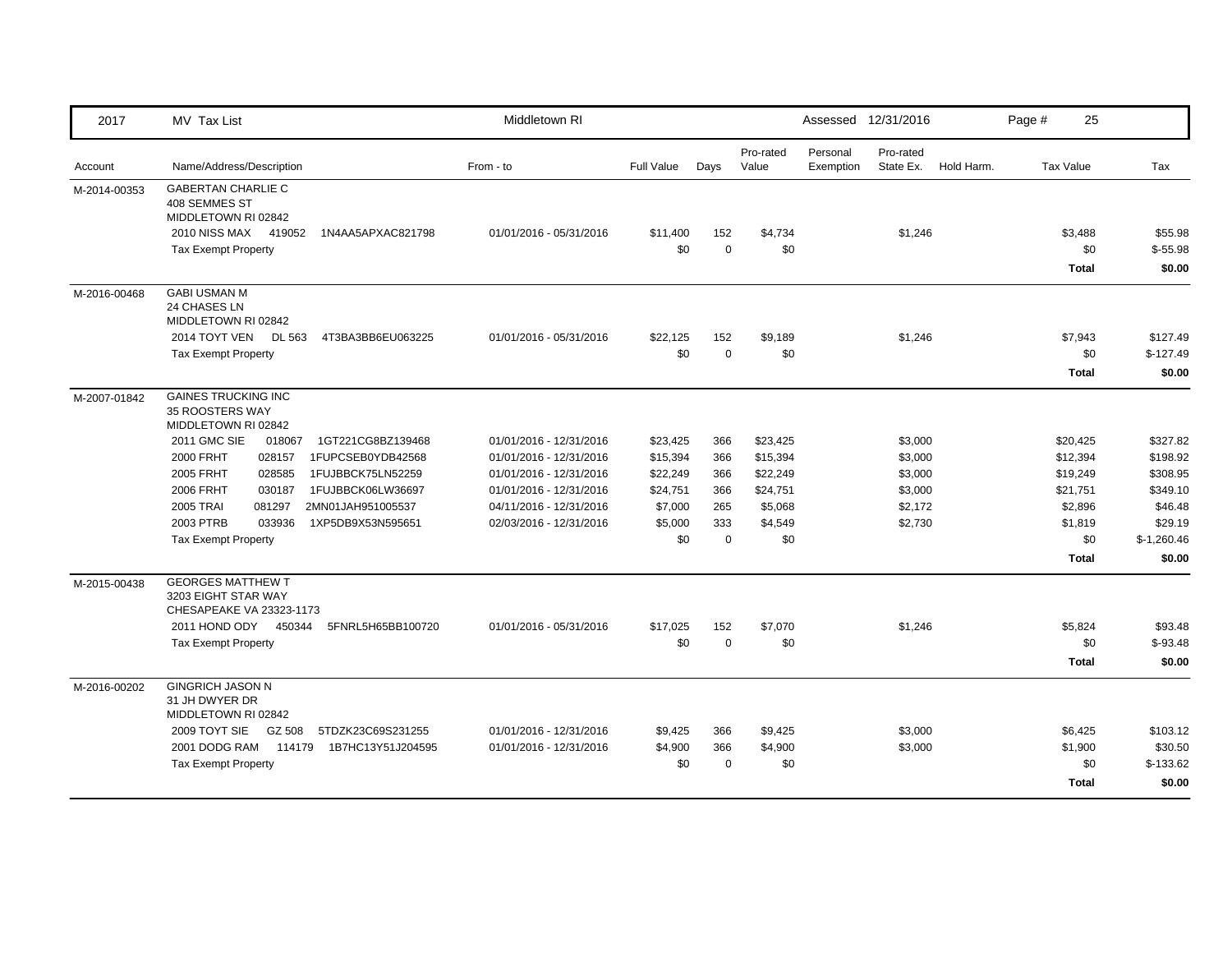| 2017         | MV Tax List                                                        | Middletown RI           |            |             |                    |                       | Assessed 12/31/2016    |            | Page #           | 26           |           |
|--------------|--------------------------------------------------------------------|-------------------------|------------|-------------|--------------------|-----------------------|------------------------|------------|------------------|--------------|-----------|
| Account      | Name/Address/Description                                           | From - to               | Full Value | Days        | Pro-rated<br>Value | Personal<br>Exemption | Pro-rated<br>State Ex. | Hold Harm. | <b>Tax Value</b> |              | Tax       |
| M-2013-00404 | <b>GIRARD BRIAN G</b><br>7 LATTU CT<br>MIDDLETOWN RI 02842         |                         |            |             |                    |                       |                        |            |                  |              |           |
|              | 2004 PONT GAS<br>349594<br>1G2NE52F94M652303                       | 01/01/2016 - 12/31/2016 | \$2,975    | 366         | \$2,975            |                       | \$3,000                |            |                  | \$0          | \$0.00    |
|              | 2007 BMW 28X<br>512914<br>WBAVC93537KX59519                        | 01/01/2016 - 12/31/2016 | \$8,300    | 366         | \$8,300            |                       | \$3,000                | \$403      |                  | \$4,897      | \$78.60   |
|              | <b>Tax Exempt Property</b>                                         |                         | \$0        | $\mathbf 0$ | \$0                |                       |                        |            |                  | \$0          | $$-78.60$ |
|              |                                                                    |                         |            |             |                    |                       |                        |            |                  | <b>Total</b> | \$0.00    |
| M-2015-00459 | <b>GOLDMAN HOWARD S</b><br>114 CORNELIUS DR<br>MIDDLETOWN RI 02842 |                         |            |             |                    |                       |                        |            |                  |              |           |
|              | 2005 TOYT SIE<br>391750<br>5TDBA23C95S052593                       | 01/01/2016 - 12/31/2016 | \$6,175    | 366         | \$6,175            |                       | \$3,000                | \$273      |                  | \$2,902      | \$46.58   |
|              | 2003 HYUN SAN<br>EZ 323<br>KM8SC73D43U414107                       | 01/01/2016 - 12/31/2016 | \$4,175    | 366         | \$4,175            |                       | \$3,000                |            |                  | \$1,175      | \$18.86   |
|              | 1994 DODG RAM<br>119566<br>1B7HF16Z5RS689306                       | 01/05/2016 - 12/31/2016 | \$550      | 362         | \$544              |                       | \$2,967                |            |                  | \$0          | \$0.00    |
|              | <b>Tax Exempt Property</b>                                         |                         | \$0        | $\mathbf 0$ | \$0                |                       |                        |            |                  | \$0          | $$-65.44$ |
|              |                                                                    |                         |            |             |                    |                       |                        |            |                  | Total        | \$0.00    |
| M-2016-00288 | <b>GOMEZ JOSE M</b><br>161 LEXINGTON ST<br>MIDDLETOWN RI 02842     |                         |            |             |                    |                       |                        |            |                  |              |           |
|              | 2010 DODG GRA<br><b>DN 147</b><br>2D4RN3D10AR343009                | 01/01/2016 - 06/07/2016 | \$8,825    | 159         | \$3,834            |                       | \$1,303                |            |                  | \$2,531      | \$40.62   |
|              | <b>Tax Exempt Property</b>                                         |                         | \$0        | $\mathbf 0$ | \$0                |                       |                        |            |                  | \$0          | $$-40.62$ |
|              |                                                                    |                         |            |             |                    |                       |                        |            |                  | <b>Total</b> | \$0.00    |
| M-2016-00291 | <b>GOODRICH BRIAN N</b><br>2 LATTU CT<br>MIDDLETOWN RI 02842       |                         |            |             |                    |                       |                        |            |                  |              |           |
|              | 1996 CADI FLB<br>DT 988<br>1G6DW52P9TR714767                       | 01/01/2016 - 12/31/2016 | \$4,014    | 366         | \$4,014            |                       | \$3,000                |            |                  | \$1,014      | \$16.27   |
|              | <b>2010 KIA FOR</b><br>GQ 755<br>KNAFU4A26A5113748                 | 01/01/2016 - 12/31/2016 | \$6,300    | 366         | \$6,300            |                       | \$3,000                |            |                  | \$3,300      | \$52.97   |
|              | <b>Tax Exempt Property</b>                                         |                         | \$0        | $\mathbf 0$ | \$0                |                       |                        |            |                  | \$0          | $$-69.24$ |
|              |                                                                    |                         |            |             |                    |                       |                        |            |                  | <b>Total</b> | \$0.00    |
| M-2013-00412 | <b>GORDON NETTIE M</b><br>52 PURITAN DR<br>MIDDLETOWN RI 02842     |                         |            |             |                    |                       |                        |            |                  |              |           |
|              | 2005 TOYT RV4<br>427005<br>JTEGD20V750049385                       | 01/01/2016 - 12/31/2016 | \$6,750    | 366         | \$6,750            |                       | \$3,000                | \$577      |                  | \$3,173      | \$50.93   |
|              | <b>Tax Exempt Property</b>                                         |                         | \$0        | $\mathbf 0$ | \$0                |                       |                        |            |                  | \$0          | $$-50.93$ |
|              |                                                                    |                         |            |             |                    |                       |                        |            |                  | <b>Total</b> | \$0.00    |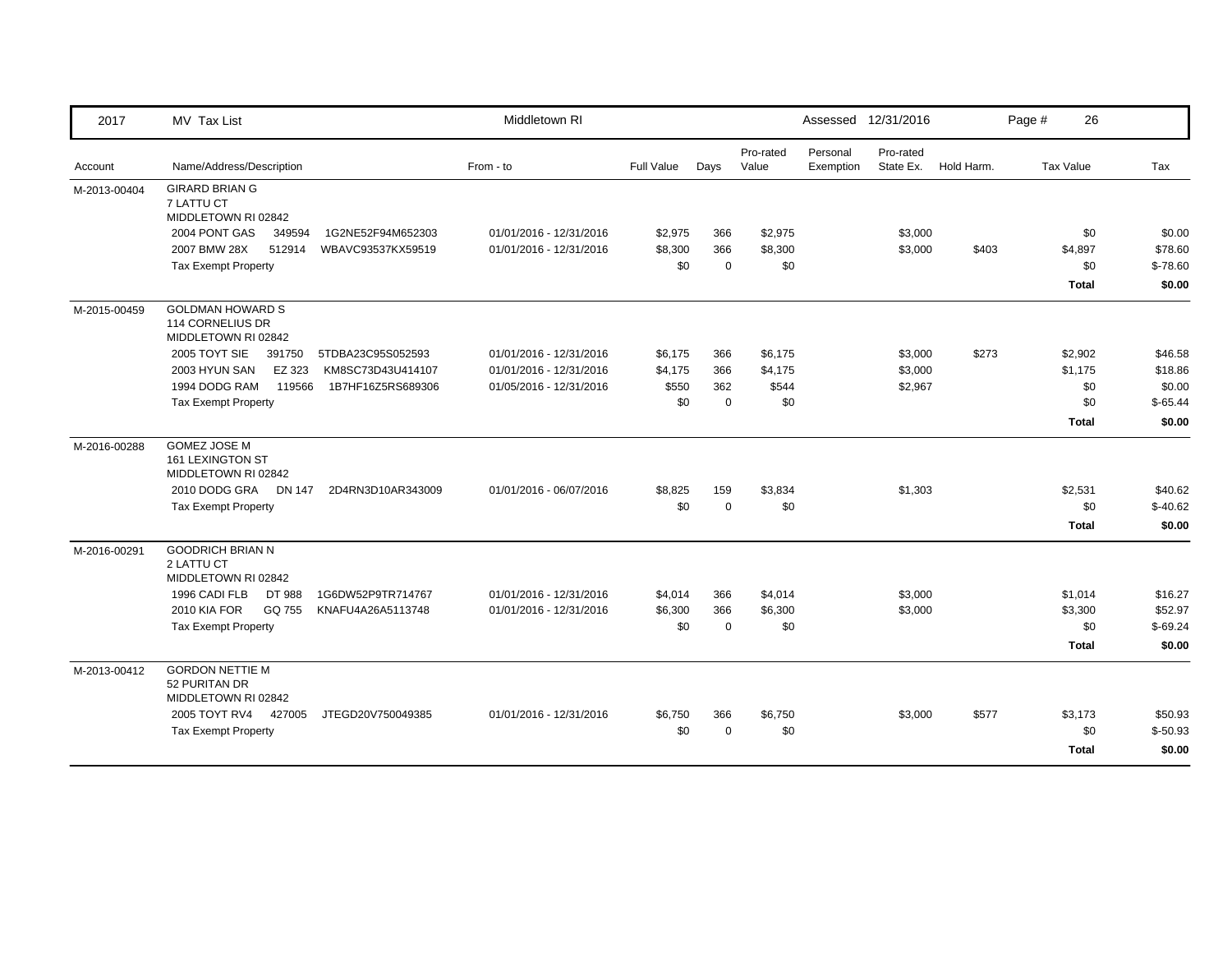| 2017         | MV Tax List                                                          |                   | Middletown RI           |            |             |                    |                       | Assessed 12/31/2016    |            | Page # | 27           |            |
|--------------|----------------------------------------------------------------------|-------------------|-------------------------|------------|-------------|--------------------|-----------------------|------------------------|------------|--------|--------------|------------|
| Account      | Name/Address/Description                                             |                   | From - to               | Full Value | Days        | Pro-rated<br>Value | Personal<br>Exemption | Pro-rated<br>State Ex. | Hold Harm. |        | Tax Value    | Tax        |
| M-2017-00378 | <b>GORIGOITIA FELIPE A</b><br>202 FAIRWAY DR<br>MIDDLETOWN RI 02842  |                   |                         |            |             |                    |                       |                        |            |        |              |            |
|              | 2011 DODG GRA<br><b>LA 280</b>                                       | 2D4RN4DG5BR737083 | 07/20/2016 - 12/31/2016 | \$10,125   | 165         | \$4,565            |                       | \$1,352                |            |        | \$3,213      | \$51.57    |
|              | 2005 FORD FOC<br>MA 814                                              | 3FAFP31N95R147304 | 09/12/2016 - 12/31/2016 | \$3,075    | 111         | \$933              |                       | \$910                  |            |        | \$23         | \$0.37     |
|              | <b>Tax Exempt Property</b>                                           |                   |                         | \$0        | $\Omega$    | \$0                |                       |                        |            |        | \$0          | $$-51.94$  |
|              |                                                                      |                   |                         |            |             |                    |                       |                        |            |        | <b>Total</b> | \$0.00     |
| M-2016-00292 | <b>GOSWAMI PARAG</b><br>NSC 686 CUSHING RD<br>NEWPORT RI 02841       |                   |                         |            |             |                    |                       |                        |            |        |              |            |
|              | 2002 HOND ULX CJ 524                                                 | 3HGCG66522G706983 | 01/01/2016 - 06/16/2016 | \$3,925    | 168         | \$1,802            |                       | \$1,377                |            |        | \$425        | \$6.82     |
|              | <b>Tax Exempt Property</b>                                           |                   |                         | \$0        | $\mathbf 0$ | \$0                |                       |                        |            |        | \$0          | $$-6.82$   |
|              |                                                                      |                   |                         |            |             |                    |                       |                        |            |        | <b>Total</b> | \$0.00     |
| M-2016-00499 | <b>GRANT BRANDON J</b><br>412 SEMMES ST<br>MIDDLETOWN RI 02842       |                   |                         |            |             |                    |                       |                        |            |        |              |            |
|              | 2003 SUBA FOR<br><b>DL 409</b>                                       | JF1SG63693G734032 | 01/01/2016 - 12/31/2016 | \$4,150    | 366         | \$4,150            |                       | \$3,000                |            |        | \$1,150      | \$18.46    |
|              | 2013 JEEP WRA<br><b>JV 989</b>                                       | 1C4AJWAG5DL530971 | 04/21/2016 - 12/31/2016 | \$21,300   | 255         | \$14,840           |                       | \$2,090                |            |        | \$12,750     | \$204.64   |
|              | <b>Tax Exempt Property</b>                                           |                   |                         | \$0        | $\mathbf 0$ | \$0                |                       |                        |            |        | \$0          | $$-223.10$ |
|              |                                                                      |                   |                         |            |             |                    |                       |                        |            |        | <b>Total</b> | \$0.00     |
| M-2016-00503 | <b>GRASMANIS SELDZIS</b><br>161 JONES ST<br>MIDDLETOWN RI 02842      |                   |                         |            |             |                    |                       |                        |            |        |              |            |
|              | 2004 VOLV XC0 CJ 572                                                 | YV1SZ59H141160760 | 01/01/2016 - 06/16/2016 | \$4,875    | 168         | \$2,238            |                       | \$1,377                | \$55       |        | \$806        | \$12.94    |
|              | <b>Tax Exempt Property</b>                                           |                   |                         | \$0        | $\mathbf 0$ | \$0                |                       |                        |            |        | \$0          | $$-12.94$  |
|              |                                                                      |                   |                         |            |             |                    |                       |                        |            |        | <b>Total</b> | \$0.00     |
| M-2015-00475 | <b>GREEN KELLI R</b><br>11606 HUISACHE DAISY<br>SAN ANTONIO TX 78245 |                   |                         |            |             |                    |                       |                        |            |        |              |            |
|              | 2013 VOLV C60<br>326096                                              | YV4902DZ1D2458830 | 01/01/2016 - 01/28/2016 | \$25,425   | 28          | \$1,945            |                       | \$230                  |            |        | \$1,715      | \$27.53    |
|              | <b>Tax Exempt Property</b>                                           |                   |                         | \$0        | $\Omega$    | \$0                |                       |                        |            |        | \$0          | $$-27.53$  |
|              |                                                                      |                   |                         |            |             |                    |                       |                        |            |        | <b>Total</b> | \$0.00     |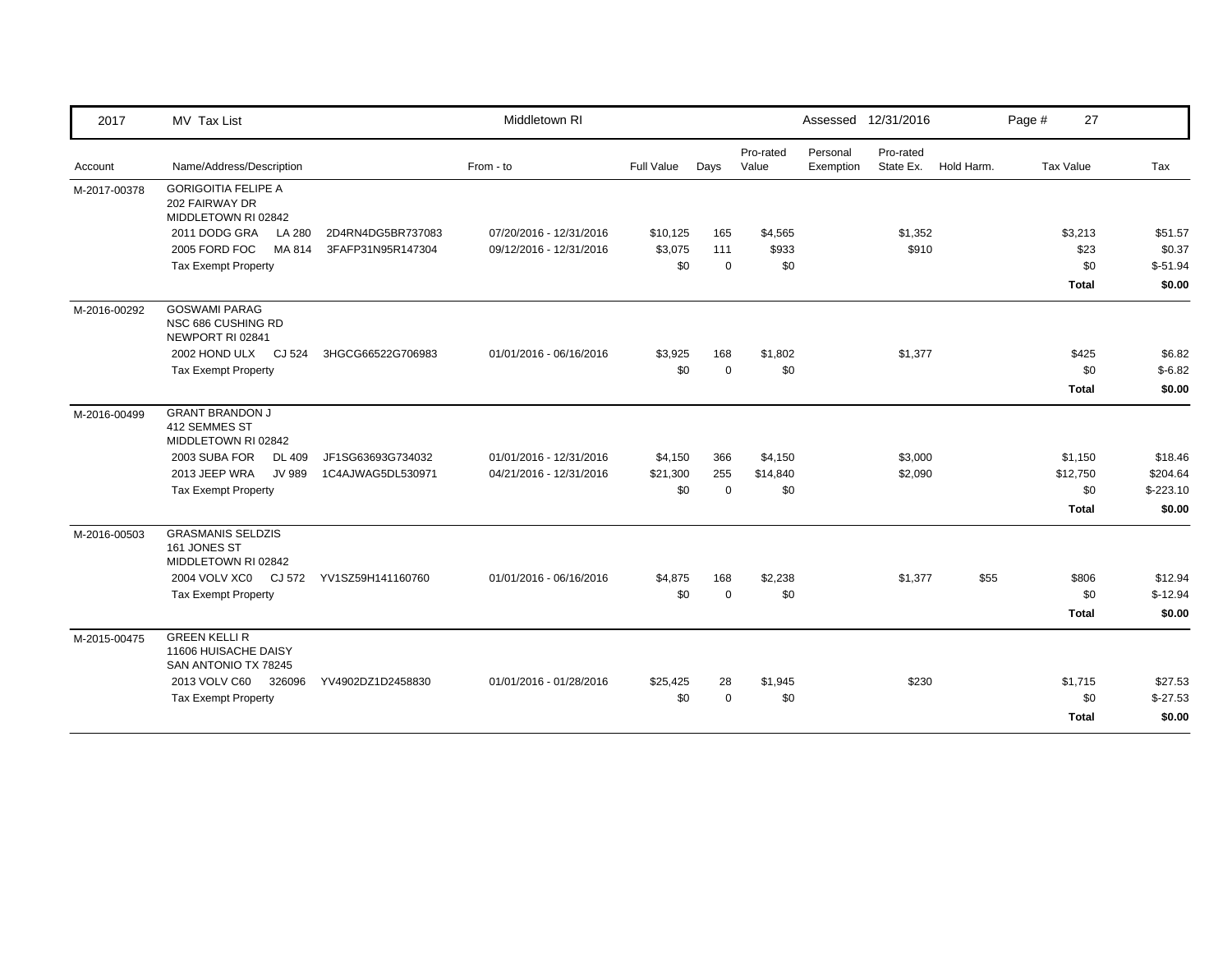| 2017         | MV Tax List                                                         | Middletown RI           |            |             |                    |                       | Assessed 12/31/2016    |            | Page # | 28           |            |
|--------------|---------------------------------------------------------------------|-------------------------|------------|-------------|--------------------|-----------------------|------------------------|------------|--------|--------------|------------|
| Account      | Name/Address/Description                                            | From - to               | Full Value | Days        | Pro-rated<br>Value | Personal<br>Exemption | Pro-rated<br>State Ex. | Hold Harm. |        | Tax Value    | Tax        |
| M-2015-00478 | <b>GRIFFIN DAVID</b><br>594 INDIAN AVE<br>MIDDLETOWN RI 02842       |                         |            |             |                    |                       |                        |            |        |              |            |
|              | 2003 FORD EPR<br>1FMZU73KX3ZB31739<br>349215                        | 01/01/2016 - 12/31/2016 | \$4,775    | 366         | \$4,775            |                       | \$3,000                | \$8        |        | \$1,767      | \$28.36    |
|              | <b>2001 CHEV</b><br>096533<br>2GCEK19T811392699                     | 01/01/2016 - 12/31/2016 | \$7,425    | 366         | \$7,425            |                       | \$3,000                |            |        | \$4,425      | \$71.02    |
|              | 1995 COLE CAM<br>077465<br>4CF653F14S7270622                        | 05/31/2016 - 12/31/2016 | \$4,400    | 215         | \$2,585            |                       | \$1,762                |            |        | \$823        | \$13.21    |
|              | <b>Tax Exempt Property</b>                                          |                         | \$0        | $\mathbf 0$ | \$0                |                       |                        |            |        | \$0          | $$-112.59$ |
|              |                                                                     |                         |            |             |                    |                       |                        |            |        | <b>Total</b> | \$0.00     |
| M-2014-00393 | <b>GRIGSBY ERIN M</b><br>20 FREEBORN ST<br>MIDDLETOWN RI 02842      |                         |            |             |                    |                       |                        |            |        |              |            |
|              | 2013 SUBA FOR<br>428682<br>JF2SHADC2DH437454                        | 01/01/2016 - 06/28/2016 | \$17,625   | 180         | \$8,668            |                       | \$1,475                |            |        | \$7,193      | \$115.45   |
|              | <b>Tax Exempt Property</b>                                          |                         | \$0        | $\Omega$    | \$0                |                       |                        |            |        | \$0          | $$-115.45$ |
|              |                                                                     |                         |            |             |                    |                       |                        |            |        | Total        | \$0.00     |
| M-2014-00396 | <b>GUERRERO MIGUEL A</b><br>149 LEXINGTON ST<br>MIDDLETOWN RI 02842 |                         |            |             |                    |                       |                        |            |        |              |            |
|              | 1999 TOYT RUN 472071<br>JT3GN87R7X0113574                           | 01/01/2016 - 05/31/2016 | \$5,890    | 152         | \$2,446            |                       | \$1,246                |            |        | \$1,200      | \$19.26    |
|              | <b>Tax Exempt Property</b>                                          |                         | \$0        | $\Omega$    | \$0                |                       |                        |            |        | \$0          | $$-19.26$  |
|              |                                                                     |                         |            |             |                    |                       |                        |            |        | Total        | \$0.00     |
| M-2016-00517 | GUEYE MAMADOU BAMBA<br>71 MAPLE AVE<br>MIDDLETOWN RI 02842          |                         |            |             |                    |                       |                        |            |        |              |            |
|              | 2000 PLYM NLX CZ 347<br>1P3ES46C7YD868087                           | 01/01/2016 - 07/21/2016 | \$2,100    | 203         | \$1,165            |                       | \$1,664                |            |        | \$0          | \$0.00     |
|              |                                                                     |                         |            |             |                    |                       |                        |            |        | Total        | \$0.00     |
| M-2016-00519 | <b>GUILMET EMANUELA C</b><br>57 FOREST AVE<br>MIDDLETOWN RI 02842   |                         |            |             |                    |                       |                        |            |        |              |            |
|              | 2013 HYUN ELA<br>397912<br>5NPDH4AE5DH158824                        | 01/01/2016 - 12/31/2016 | \$10,300   | 366         | \$10,300           |                       | \$3,000                |            |        | \$7,300      | \$117.17   |
|              | <b>Tax Exempt Property</b>                                          |                         | \$0        | $\Omega$    | \$0                |                       |                        |            |        | \$0          | $$-117.17$ |
|              |                                                                     |                         |            |             |                    |                       |                        |            |        | Total        | \$0.00     |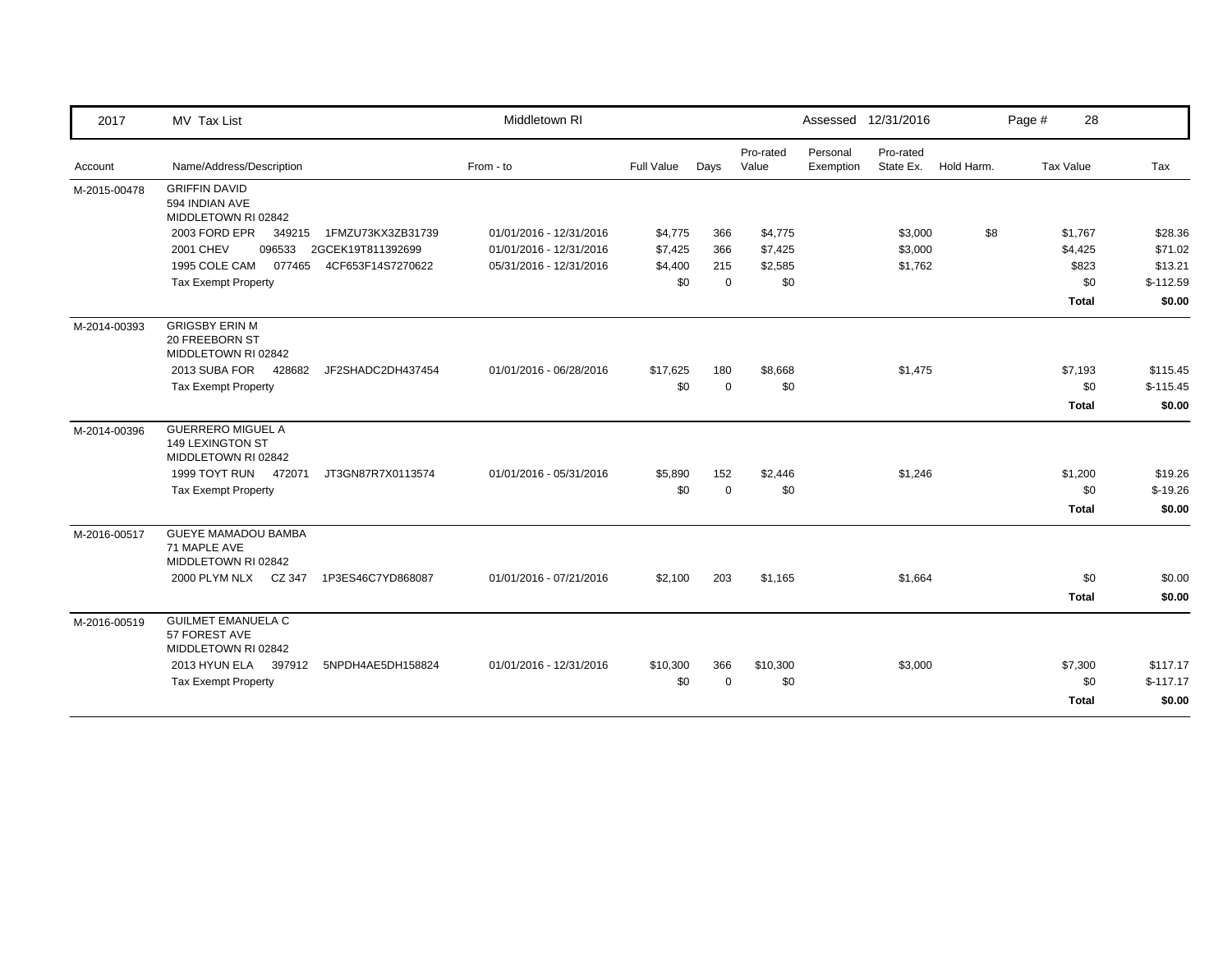| 2017         | MV Tax List                                                         | Middletown RI           |                   |             |                    |                       | Assessed 12/31/2016    |            | Page # | 29               |            |
|--------------|---------------------------------------------------------------------|-------------------------|-------------------|-------------|--------------------|-----------------------|------------------------|------------|--------|------------------|------------|
| Account      | Name/Address/Description                                            | From - to               | <b>Full Value</b> | Days        | Pro-rated<br>Value | Personal<br>Exemption | Pro-rated<br>State Ex. | Hold Harm. |        | <b>Tax Value</b> | Tax        |
| M-2015-00484 | <b>GUILMET JEFFREY</b><br>57 FOREST AVE<br>MIDDLETOWN RI 02842      |                         |                   |             |                    |                       |                        |            |        |                  |            |
|              | 2012 DUCA MON<br>ZDM1RARR7CB053552<br>033661                        | 01/01/2016 - 12/31/2016 | \$7,140           | 366         | \$7,140            |                       | \$3,000                |            |        | \$4,140          | \$66.45    |
|              | 2014 TOYT TAC<br>3TMMU4FN2EM071639<br>109568                        | 01/01/2016 - 12/31/2016 | \$28,975          | 366         | \$28,975           |                       | \$3,000                |            |        | \$25,975         | \$416.90   |
|              | Tax Exempt Property                                                 |                         | \$0               | 0           | \$0                |                       |                        |            |        | \$0              | $$-483.35$ |
|              |                                                                     |                         |                   |             |                    |                       |                        |            |        | <b>Total</b>     | \$0.00     |
| M-2016-00521 | <b>GUMARANG JACOB B</b><br>3 ADMIRALTY DR H1<br>MIDDLETOWN RI 02842 |                         |                   |             |                    |                       |                        |            |        |                  |            |
|              | 2007 TOYO RUN<br>DD 286<br>JTEBU14R678104172                        | 01/01/2016 - 05/31/2016 | \$14,425          | 152         | \$5,991            |                       | \$1,246                | \$1,210    |        | \$3,535          | \$56.74    |
|              | 2011 HOND RUC<br>039362<br>JH2AF5809BK703468                        | 01/01/2016 - 06/30/2016 | \$1,553           | 182         | \$772              |                       | \$1,492                |            |        | \$0              | \$0.00     |
|              | <b>Tax Exempt Property</b>                                          |                         | \$0               | $\mathbf 0$ | \$0                |                       |                        |            |        | \$0              | $$-56.74$  |
|              |                                                                     |                         |                   |             |                    |                       |                        |            |        | <b>Total</b>     | \$0.00     |
| M-2016-00526 | <b>GUTIERREZ DAVID M</b><br>94 KANE AVE<br>MIDDLETOWN RI 02842      |                         |                   |             |                    |                       |                        |            |        |                  |            |
|              | 2001 TOYT RUN<br>DT 927<br>JT3HN86R419057893                        | 01/01/2016 - 05/31/2016 | \$6,675           | 152         | \$2,772            |                       | \$1,246                | \$334      |        | \$1,192          | \$19.13    |
|              | 2015 GMC ACA<br>DT 928<br>1GKKVSKD7FJ383979                         | 01/01/2016 - 05/31/2016 | \$32,525          | 152         | \$13,508           |                       | \$1,246                |            |        | \$12,262         | \$196.81   |
|              | Tax Exempt Property                                                 |                         | \$0               | $\mathbf 0$ | \$0                |                       |                        |            |        | \$0              | $$-215.94$ |
|              |                                                                     |                         |                   |             |                    |                       |                        |            |        | <b>Total</b>     | \$0.00     |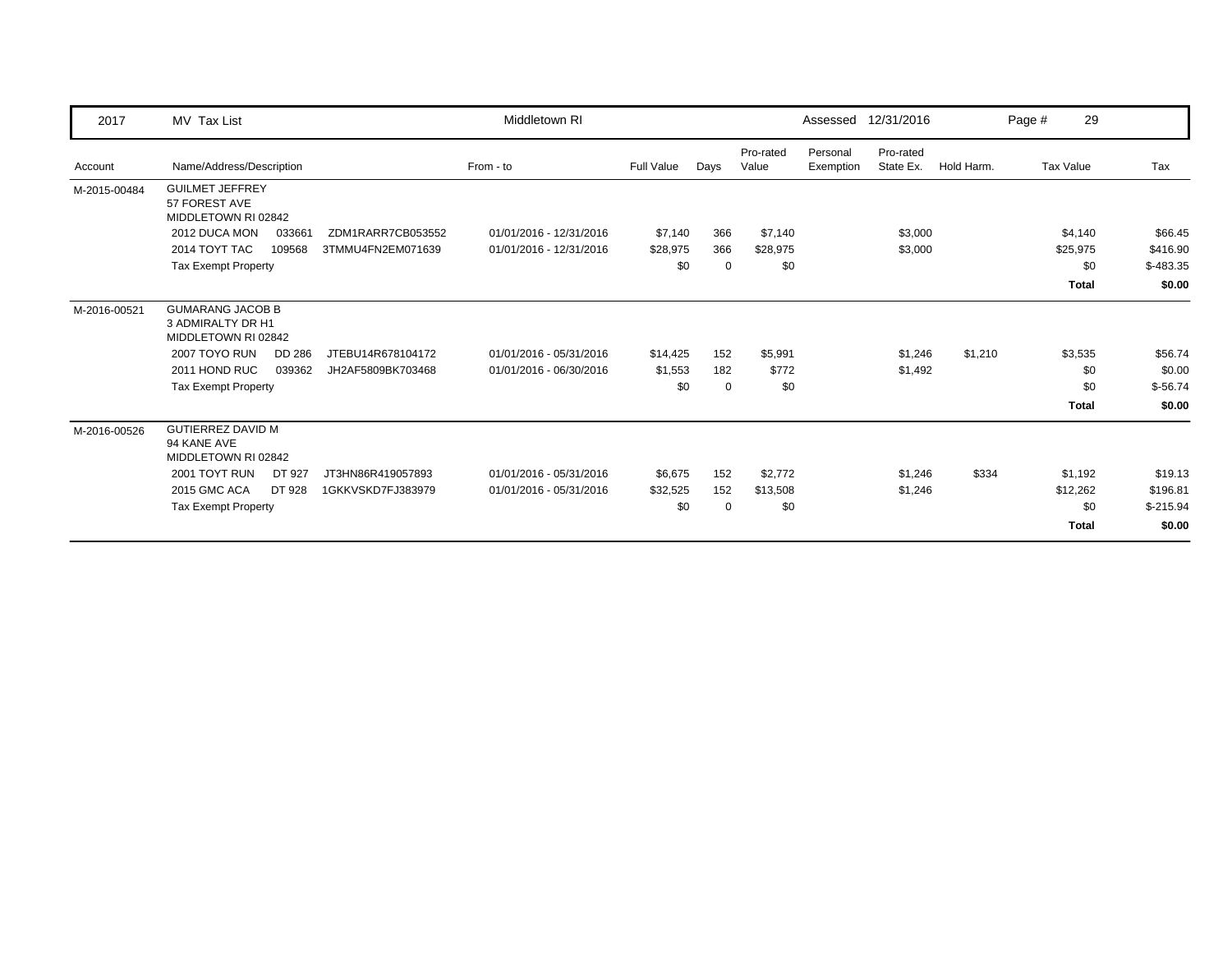| 2017         | MV Tax List                                                      | Middletown RI           |                   |             |                    |                       | Assessed 12/31/2016    |            | Page # | 30               |            |
|--------------|------------------------------------------------------------------|-------------------------|-------------------|-------------|--------------------|-----------------------|------------------------|------------|--------|------------------|------------|
| Account      | Name/Address/Description                                         | From - to               | <b>Full Value</b> | Days        | Pro-rated<br>Value | Personal<br>Exemption | Pro-rated<br>State Ex. | Hold Harm. |        | <b>Tax Value</b> | Tax        |
| M-2015-00488 | HAGER JEREMY L<br>446 PARADISE AVE<br>MIDDLETOWN RI 02842        |                         |                   |             |                    |                       |                        |            |        |                  |            |
|              | 2008 HOND CBS<br>027685<br>JH2SC59118M000254                     | 01/01/2016 - 12/31/2016 | \$6,505           | 366         | \$6,505            |                       | \$3,000                |            |        | \$3,505          | \$56.26    |
|              | <b>2015 GMC SIE</b><br>119386<br>3GTU2VECXFG479351               | 01/04/2016 - 03/29/2016 | \$38,925          | 85          | \$9,040            |                       | \$697                  |            |        | \$8,343          | \$133.91   |
|              | <b>Tax Exempt Property</b>                                       |                         | \$0               | $\mathbf 0$ | \$0                |                       |                        |            |        | \$0              | $$-190.17$ |
|              |                                                                  |                         |                   |             |                    |                       |                        |            |        | <b>Total</b>     | \$0.00     |
| M-2015-00489 | <b>HAGER TERESA G</b><br>446 PARADISE AVE<br>MIDDLETOWN RI 02842 |                         |                   |             |                    |                       |                        |            |        |                  |            |
|              | 2014 MNNI COU<br>387938<br>WMWZC5C59EWM18366                     | 01/01/2016 - 12/31/2016 | \$20,150          | 366         | \$20,150           |                       | \$3,000                |            |        | \$17,150         | \$275.26   |
|              | <b>Tax Exempt Property</b>                                       |                         | \$0               | $\Omega$    | \$0                |                       |                        |            |        | \$0              | $$-275.26$ |
|              |                                                                  |                         |                   |             |                    |                       |                        |            |        | <b>Total</b>     | \$0.00     |
| M-2016-00498 | HAHM JIMMY L<br>21 VIGILANT ST<br>MIDDLETOWN RI 02842            |                         |                   |             |                    |                       |                        |            |        |                  |            |
|              | <b>2014 LEXS IS</b><br>EZ 265<br>JTHBF1D29E5034942               | 01/01/2016 - 05/09/2016 | \$25,050          | 130         | \$8,898            |                       | \$1,066                |            |        | \$7,832          | \$125.70   |
|              | <b>Tax Exempt Property</b>                                       |                         | \$0               | $\mathbf 0$ | \$0                |                       |                        |            |        | \$0              | $$-125.70$ |
|              |                                                                  |                         |                   |             |                    |                       |                        |            |        | Total            | \$0.00     |
| M-2015-00502 | <b>HARRISON KENDRA B</b><br>505 READ ST<br>MIDDLETOWN RI 02842   |                         |                   |             |                    |                       |                        |            |        |                  |            |
|              | 2014 CHRY TOW 379350<br>2C4RC1BG2ER467349                        | 01/01/2016 - 12/31/2016 | \$18,075          | 366         | \$18,075           |                       | \$3,000                |            |        | \$15,075         | \$241.95   |
|              | <b>Tax Exempt Property</b>                                       |                         | \$0               | $\mathbf 0$ | \$0                |                       |                        |            |        | \$0              | $$-241.95$ |
|              |                                                                  |                         |                   |             |                    |                       |                        |            |        | <b>Total</b>     | \$0.00     |
| M-2017-00401 | HASSAN MOHAMMAD<br>149 LEXINGTON ST<br>MIDDLETOWN RI 02842       |                         |                   |             |                    |                       |                        |            |        |                  |            |
|              | 2002 MERZ C-C LA 364<br>WDBRH64J72F246970                        |                         | \$4,700           | 153         | \$1,965            |                       | \$1,254                | \$239      |        | \$472            | \$7.58     |
|              | <b>Tax Exempt Property</b>                                       |                         | \$0               | $\mathbf 0$ | \$0                |                       |                        |            |        | \$0              | $$-7.58$   |
|              |                                                                  |                         |                   |             |                    |                       |                        |            |        | <b>Total</b>     | \$0.00     |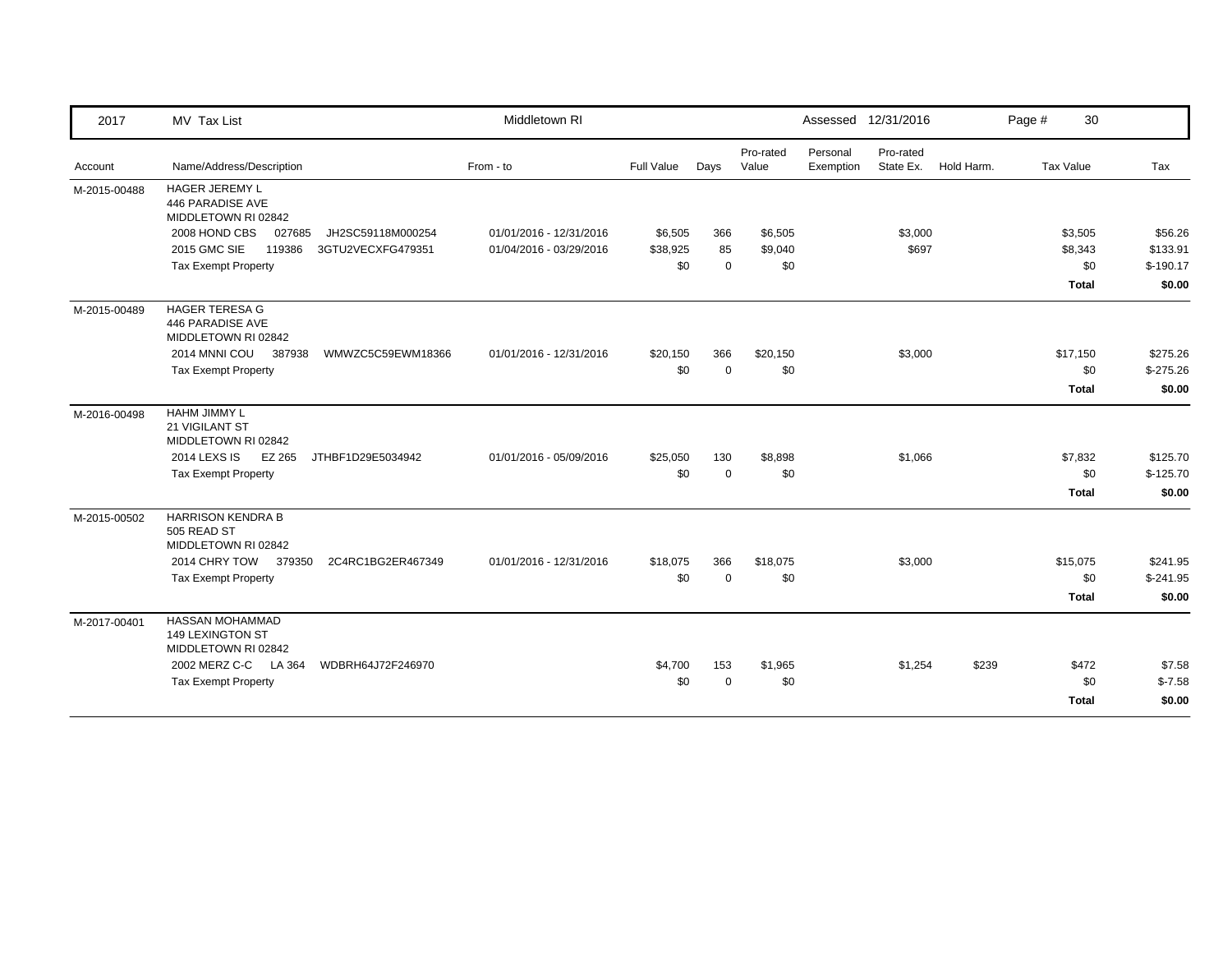| 2017         | MV Tax List                                                                                    |                   | Middletown RI           |                   |                    |                    |                       | Assessed 12/31/2016    |            | Page #           | 31                              |                                  |
|--------------|------------------------------------------------------------------------------------------------|-------------------|-------------------------|-------------------|--------------------|--------------------|-----------------------|------------------------|------------|------------------|---------------------------------|----------------------------------|
| Account      | Name/Address/Description                                                                       |                   | From - to               | <b>Full Value</b> | Days               | Pro-rated<br>Value | Personal<br>Exemption | Pro-rated<br>State Ex. | Hold Harm. | <b>Tax Value</b> |                                 | Tax                              |
| M-2015-00517 | <b>HEMPHILL LEVI W</b><br>246 MAFFITT STREET<br>MIDDLETOWN RI 02842<br>2007 FORD 150<br>097731 | 1FTPW14547FB63895 | 01/01/2016 - 12/31/2016 | \$15,400          | 366                | \$15,400           |                       | \$3,000                |            |                  | \$12,400                        | \$199.02                         |
|              | <b>Tax Exempt Property</b>                                                                     |                   |                         | \$0               | $\mathbf 0$        | \$0                |                       |                        |            |                  | \$0<br><b>Total</b>             | $$-199.02$<br>\$0.00             |
| M-2016-00545 | <b>HEO WOONRYONG</b><br>113C LEXINGTON ST<br>MIDDLETOWN RI 02842                               |                   |                         |                   |                    |                    |                       |                        |            |                  |                                 |                                  |
|              | 2016 HOND ODY 393335<br><b>Tax Exempt Property</b>                                             | 5FNRL5H68GB010954 | 01/01/2016 - 12/31/2016 | \$31,675<br>\$0   | 366<br>$\mathbf 0$ | \$31,675<br>\$0    |                       | \$3,000                |            |                  | \$28,675<br>\$0<br><b>Total</b> | \$460.23<br>$$-460.23$<br>\$0.00 |
| M-2016-00547 | HERNANDEZ JACINTO M JR<br>93 PURITAN DR<br>MIDDLETOWN RI 02842                                 |                   |                         |                   |                    |                    |                       |                        |            |                  |                                 |                                  |
|              | 2011 FORD EXP<br>397059<br><b>Tax Exempt Property</b>                                          | 1FMJK1J59BEF04160 | 01/01/2016 - 06/30/2016 | \$19,275<br>\$0   | 182<br>$\mathbf 0$ | \$9,585<br>\$0     |                       | \$1,492                |            |                  | \$8,093<br>\$0<br>Total         | \$129.89<br>$$-129.89$<br>\$0.00 |
| M-2016-00554 | HIDALGO HAYRO H<br>145 LEXINGTON ST<br>MIDDLETOWN RI 02842                                     |                   |                         |                   |                    |                    |                       |                        |            |                  |                                 |                                  |
|              | <b>2007 KIA SXC</b><br>DB 837<br><b>Tax Exempt Property</b>                                    | KNAFE121575486077 | 01/01/2016 - 06/30/2016 | \$4,025<br>\$0    | 182<br>$\mathbf 0$ | \$2,002<br>\$0     |                       | \$1,492                |            |                  | \$510<br>\$0<br><b>Total</b>    | \$8.19<br>$$-8.19$<br>\$0.00     |
| M-2015-00535 | <b>HOLT ANDREA</b><br>13700NW 21ST STREET<br>PEMBROKE FL 33028                                 |                   |                         |                   |                    |                    |                       |                        |            |                  |                                 |                                  |
|              | 2008 SUBA O2I<br>347086<br><b>Tax Exempt Property</b>                                          | 4S4BP61C187340742 | 01/01/2016 - 12/31/2016 | \$8,450<br>\$0    | 366<br>$\mathbf 0$ | \$8,450<br>\$0     |                       | \$3,000                |            |                  | \$5,450<br>\$0<br><b>Total</b>  | \$87.47<br>$$-87.47$<br>\$0.00   |
| M-2015-00536 | HOLT ROBERT<br>13700NW 21ST ST<br>PEMBROKE PINES FL 33028                                      |                   |                         |                   |                    |                    |                       |                        |            |                  |                                 |                                  |
|              | 2015 SUBA FOR 364165<br><b>Tax Exempt Property</b>                                             | JF2SJADC4FH807844 | 01/01/2016 - 12/31/2016 | \$22,575<br>\$0   | 366<br>$\Omega$    | \$22,575<br>\$0    |                       | \$3,000                |            |                  | \$19,575<br>\$0<br><b>Total</b> | \$314.18<br>$$-314.18$<br>\$0.00 |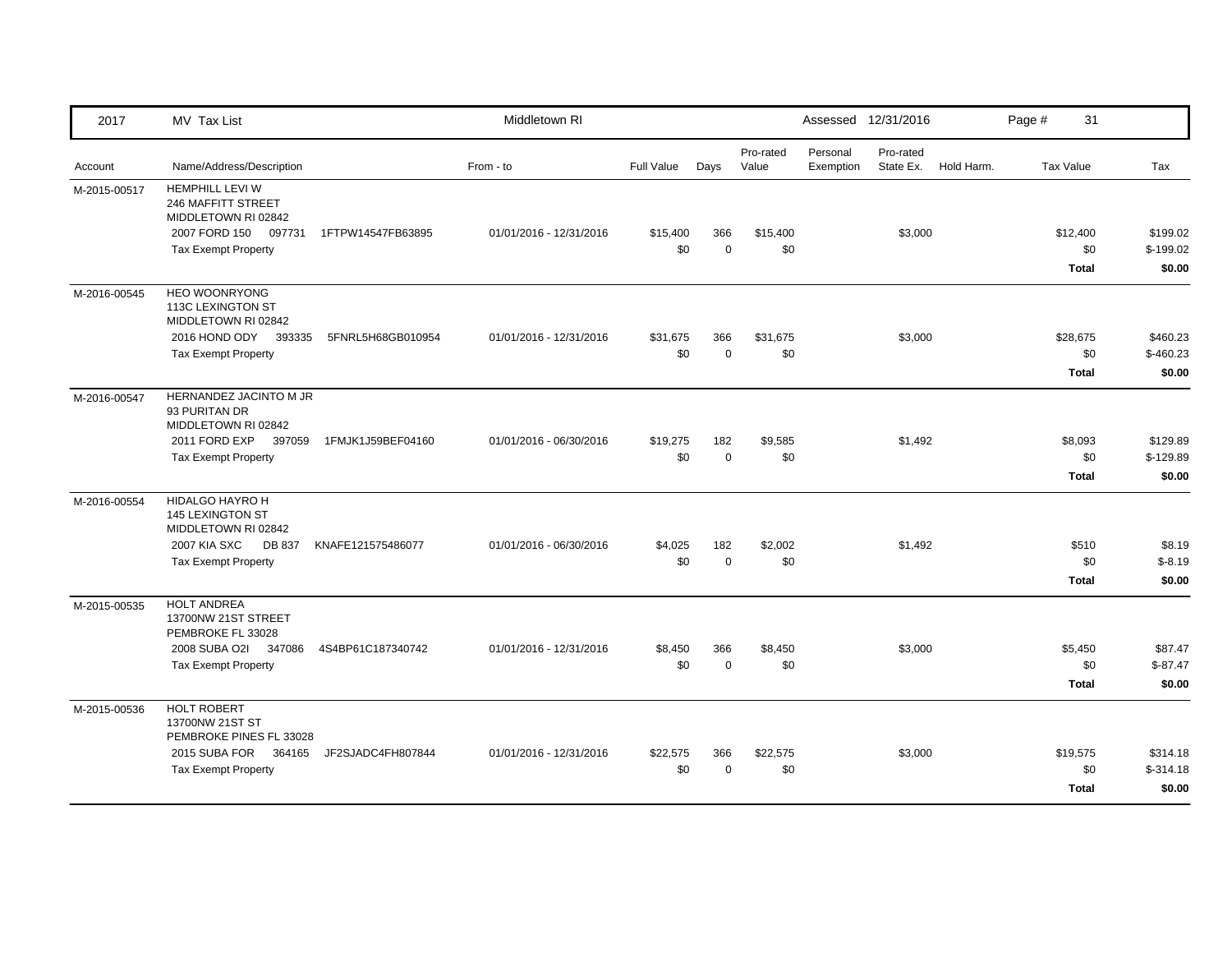| 2017         | MV Tax List                                                           |                   | Middletown RI           |            |             |                    |                       | Assessed 12/31/2016    |            | Page # | 32           |            |
|--------------|-----------------------------------------------------------------------|-------------------|-------------------------|------------|-------------|--------------------|-----------------------|------------------------|------------|--------|--------------|------------|
| Account      | Name/Address/Description                                              |                   | From - to               | Full Value | Days        | Pro-rated<br>Value | Personal<br>Exemption | Pro-rated<br>State Ex. | Hold Harm. |        | Tax Value    | Tax        |
| M-2016-00585 | HONEBEIN DANIEL J<br><b>5 MALONEY LANE</b><br>MIDDLETOWN RI 02842     |                   |                         |            |             |                    |                       |                        |            |        |              |            |
|              | 2009 TOYT HIG<br>398046                                               | JTEEW44A292031634 | 01/01/2016 - 06/30/2016 | \$16,450   | 182         | \$8,180            |                       | \$1,492                | \$471      |        | \$6,217      | \$99.78    |
|              | <b>Tax Exempt Property</b>                                            |                   |                         | \$0        | $\mathbf 0$ | \$0                |                       |                        |            |        | \$0          | $$-99.78$  |
|              |                                                                       |                   |                         |            |             |                    |                       |                        |            |        | <b>Total</b> | \$0.00     |
| M-2015-00543 | <b>HOWLETT JESSICA K</b><br>PO BOX 1265<br>GRANBY CO 80446            |                   |                         |            |             |                    |                       |                        |            |        |              |            |
|              | 2009 BMW 5XI<br>310776                                                | WBANV13549C152649 | 01/01/2016 - 12/31/2016 | \$10,800   | 366         | \$10,800           |                       | \$3,000                |            |        | \$7,800      | \$125.19   |
|              | <b>Tax Exempt Property</b>                                            |                   |                         | \$0        | $\Omega$    | \$0                |                       |                        |            |        | \$0          | $$-125.19$ |
|              |                                                                       |                   |                         |            |             |                    |                       |                        |            |        | <b>Total</b> | \$0.00     |
| M-2016-00605 | <b>HUANG HO LOU</b><br>523 READ ST<br>MIDDLETOWN RI 02842             |                   |                         |            |             |                    |                       |                        |            |        |              |            |
|              | 2005 MERZ 34M<br>DB 878                                               | WDBRF84J75F671112 | 01/01/2016 - 06/30/2016 | \$6,825    | 182         | \$3,394            |                       | \$1,492                | \$307      |        | \$1,595      | \$25.60    |
|              | <b>Tax Exempt Property</b>                                            |                   |                         | \$0        | $\mathbf 0$ | \$0                |                       |                        |            |        | \$0          | $$-25.60$  |
|              |                                                                       |                   |                         |            |             |                    |                       |                        |            |        | Total        | \$0.00     |
| M-2015-00548 | <b>HUSSIN CHRSTOPHER</b><br>207 DEWBERRY DRIVE<br>WINCHESTER VA 22602 |                   |                         |            |             |                    |                       |                        |            |        |              |            |
|              | 2010 MAZD CX9<br>363408                                               | JM3TB2MA5A0212990 | 01/01/2016 - 12/31/2016 | \$12,000   | 366         | \$12,000           |                       | \$3,000                |            |        | \$9,000      | \$144.45   |
|              | 2011 HYUN SON<br>374768                                               | 5NPEC4AB3BH191925 | 01/01/2016 - 12/31/2016 | \$10,700   | 366         | \$10,700           |                       | \$3,000                |            |        | \$7,700      | \$123.59   |
|              | <b>Tax Exempt Property</b>                                            |                   |                         | \$0        | $\mathbf 0$ | \$0                |                       |                        |            |        | \$0          | $$-268.04$ |
|              |                                                                       |                   |                         |            |             |                    |                       |                        |            |        | <b>Total</b> | \$0.00     |
| M-2016-00622 | <b>HVILSHOEJ BRIAN</b><br>54 WARREN AVE<br>MIDDLETOWN RI 02842        |                   |                         |            |             |                    |                       |                        |            |        |              |            |
|              | 2013 HYUN ELA CK 431                                                  | 5NPDH4AE4DH194844 | 01/01/2016 - 06/22/2016 | \$10,300   | 174         | \$4,897            |                       | \$1,426                |            |        | \$3,471      | \$55.71    |
|              | <b>Tax Exempt Property</b>                                            |                   |                         | \$0        | $\Omega$    | \$0                |                       |                        |            |        | \$0          | $$-55.71$  |
|              |                                                                       |                   |                         |            |             |                    |                       |                        |            |        | Total        | \$0.00     |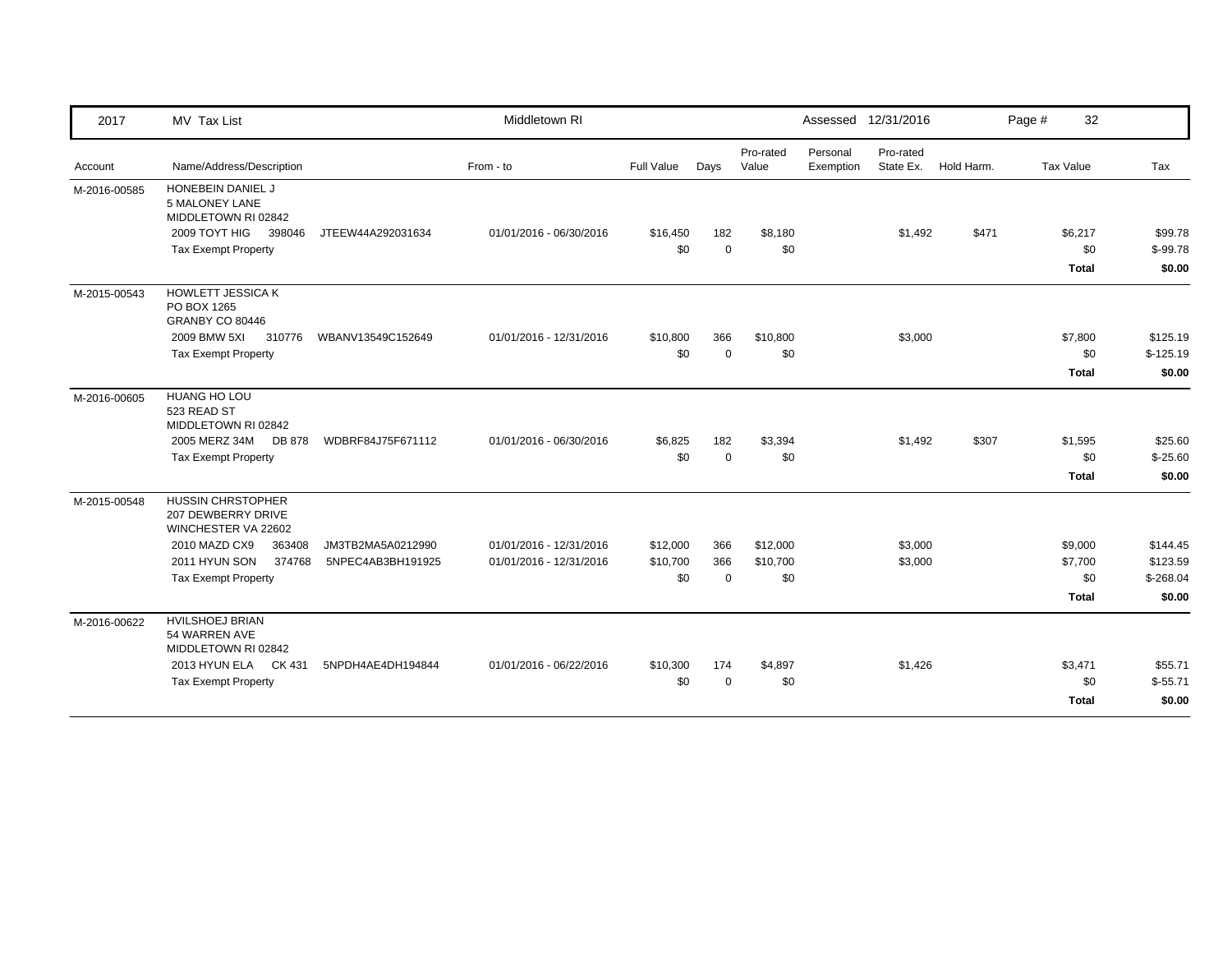| 2017         | MV Tax List                                                                                                                                                   | Middletown RI           |                   |                    |                    |                       | Assessed 12/31/2016    |            | Page # | 33                             |                                |
|--------------|---------------------------------------------------------------------------------------------------------------------------------------------------------------|-------------------------|-------------------|--------------------|--------------------|-----------------------|------------------------|------------|--------|--------------------------------|--------------------------------|
| Account      | Name/Address/Description                                                                                                                                      | From - to               | <b>Full Value</b> | Days               | Pro-rated<br>Value | Personal<br>Exemption | Pro-rated<br>State Ex. | Hold Harm. |        | Tax Value                      | Tax                            |
| M-2017-00446 | <b>ISLAN MUHAMMAD RAFIQUL</b><br><b>151 LEXINGTON ST</b><br>MIDDLETOWN RI 02842<br>2002 ACUR MDX<br>LA 359<br>2HNYD18822H501102<br><b>Tax Exempt Property</b> | 07/22/2016 - 12/31/2016 | \$6,450<br>\$0    | 163<br>0           | \$2,873<br>\$0     |                       | \$1,336                | \$848      |        | \$689<br>\$0<br><b>Total</b>   | \$11.06<br>$$-11.06$<br>\$0.00 |
| M-2016-00590 | IYAJI EDWARD G<br>196 JONES ST<br>MIDDLETOWN RI 02842<br>DC 941<br>2013 TOYT CAM<br>4T1BF1FK5DU229161<br><b>Tax Exempt Property</b>                           | 01/01/2016 - 06/20/2016 | \$12,600<br>\$0   | 172<br>$\mathbf 0$ | \$5,921<br>\$0     |                       | \$1,410                |            |        | \$4,511<br>\$0<br><b>Total</b> | \$72.40<br>$$-72.40$<br>\$0.00 |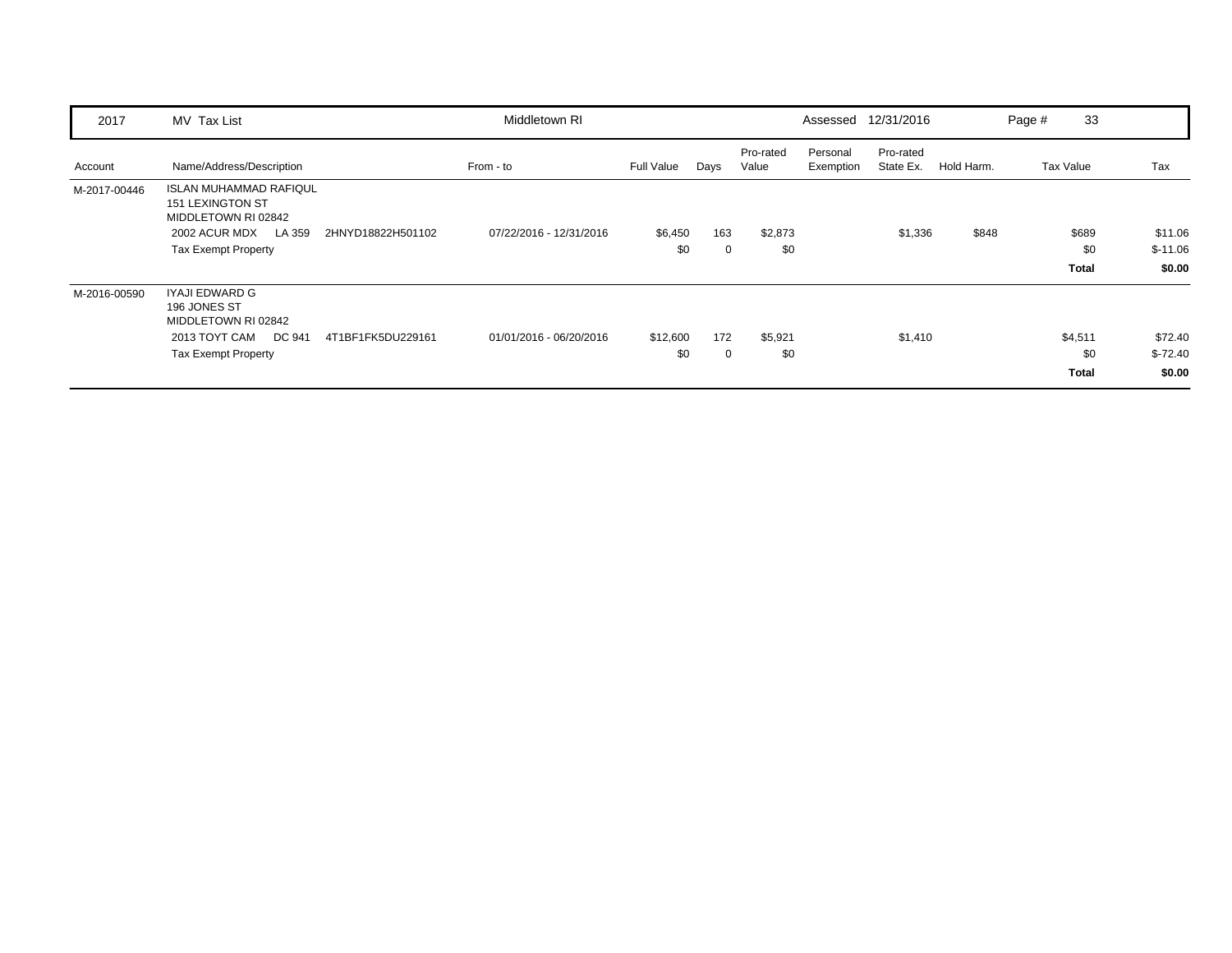| 2017         | MV Tax List                                                                                                                               | Middletown RI           |                 |                    |                    |                       | Assessed 12/31/2016    |            | Page #           | 34                            |
|--------------|-------------------------------------------------------------------------------------------------------------------------------------------|-------------------------|-----------------|--------------------|--------------------|-----------------------|------------------------|------------|------------------|-------------------------------|
| Account      | Name/Address/Description                                                                                                                  | From - to               | Full Value      | Days               | Pro-rated<br>Value | Personal<br>Exemption | Pro-rated<br>State Ex. | Hold Harm. | <b>Tax Value</b> | Tax                           |
| M-2015-00055 | JACKSON ALEISHA D<br>201 WESCHLER RD<br>MIDDLETOWN RI 02842<br>2013 LINC MKZ<br>384612<br>3LN6L2J97DR812813<br><b>Tax Exempt Property</b> | 01/01/2016 - 12/31/2016 | \$17,450<br>\$0 | 366<br>$\mathbf 0$ | \$17,450<br>\$0    |                       | \$3,000                |            | \$14,450         | \$231.92<br>$$-231.92$<br>\$0 |
| M-2015-00056 | <b>JACKSON DARRYL D</b>                                                                                                                   |                         |                 |                    |                    |                       |                        |            | <b>Total</b>     | \$0.00                        |
|              | 201 WESCHLER RD<br>MIDDLETOWN RI 02842                                                                                                    |                         |                 |                    |                    |                       |                        |            |                  |                               |
|              | 2013 DODG DUR<br>308731<br>1C4RDJDG1DC682299<br><b>Tax Exempt Property</b>                                                                | 01/01/2016 - 12/31/2016 | \$24,300<br>\$0 | 366<br>$\mathbf 0$ | \$24,300<br>\$0    |                       | \$3,000                |            | \$21,300         | \$341.87<br>\$0<br>$$-341.87$ |
|              |                                                                                                                                           |                         |                 |                    |                    |                       |                        |            | <b>Total</b>     | \$0.00                        |
| M-1992-07977 | <b>JAMES L MAHER CENTER</b><br>PO BOX 4390<br>MIDDLETOWN RI 02842                                                                         |                         |                 |                    |                    |                       |                        |            |                  |                               |
|              | 2000 CHEV EXP<br>1GAHG39R3Y1135814<br>374765                                                                                              | 01/01/2016 - 12/31/2016 | \$5,075         | 366                | \$5,075            |                       | \$3,000                | \$552      | \$1,523          | \$24.44                       |
|              | 2005 DODG CAR<br>1D4GP24R15B380267<br>563964                                                                                              | 01/01/2016 - 12/31/2016 | \$3,525         | 366                | \$3,525            |                       | \$3,000                |            | \$525            | \$8.43                        |
|              | 2012 FORD<br>1FTNS2EW2CDA20899<br>574906                                                                                                  | 01/01/2016 - 12/31/2016 | \$16,375        | 366                | \$16,375           |                       | \$3,000                |            | \$13,375         | \$214.67                      |
|              | 2007 DODG CAR<br>763114<br>1D4GP25B37B195996                                                                                              | 01/01/2016 - 12/31/2016 | \$3,450         | 366                | \$3,450            |                       | \$3,000                |            | \$450            | \$7.22                        |
|              | 2008 FORD ECO<br>801432<br>1FTNS24W28DA25500                                                                                              | 01/01/2016 - 12/31/2016 | \$10,000        | 366                | \$10,000           |                       | \$3,000                | \$300      | \$6,700          | \$107.54                      |
|              | 2010 STAR BUS<br>1FDFE4FS8ADA11281<br>IS 765                                                                                              | 03/14/2016 - 12/31/2016 | \$26,100        | 293                | \$20,894           |                       | \$2,402                | \$1,568    | \$16,924         | \$271.63                      |
|              | 1FTNS24W48DA54867<br>2008 FORD ECO<br><b>NS 945</b>                                                                                       | 12/21/2016 - 12/31/2016 | \$10,000        | 11                 | \$301              |                       | \$90                   | \$10       | \$201            | \$3.23                        |
|              | 2008 FORD ECO<br><b>NS 946</b><br>1FTNS24W18DB01112                                                                                       | 12/21/2016 - 12/31/2016 | \$10,000        | 11                 | \$301              |                       | \$90                   | \$10       | \$201            | \$3.23                        |
|              | <b>Tax Exempt Property</b>                                                                                                                |                         | \$0             | $\mathbf 0$        | \$0                |                       |                        |            |                  | \$0<br>$$-640.39$             |
|              |                                                                                                                                           |                         |                 |                    |                    |                       |                        |            | <b>Total</b>     | \$0.00                        |
| M-2017-00456 | <b>JIMENEZ MARK</b><br>969 W MAIN RD APT 6601<br>MIDDLETOWN RI 02842                                                                      |                         |                 |                    |                    |                       |                        |            |                  |                               |
|              | 2006 MAZD MAZ<br>HY 652<br>JM1BK12G761420764                                                                                              | 02/24/2016 - 12/31/2016 | \$4,475         | 312                | \$3,815            |                       | \$2,557                |            | \$1,258          | \$20.19                       |
|              | 2009 CHEV SIL<br>108055<br>3GCEK23CX9G223205                                                                                              | 01/01/2016 - 12/31/2016 | \$20,350        | 366                | \$20,350           |                       | \$3,000                |            | \$17,350         | \$278.47                      |
|              | <b>Tax Exempt Property</b>                                                                                                                |                         | \$0             | $\mathbf 0$        | \$0                |                       |                        |            |                  | \$0<br>$$-298.66$             |
|              |                                                                                                                                           |                         |                 |                    |                    |                       |                        |            | <b>Total</b>     | \$0.00                        |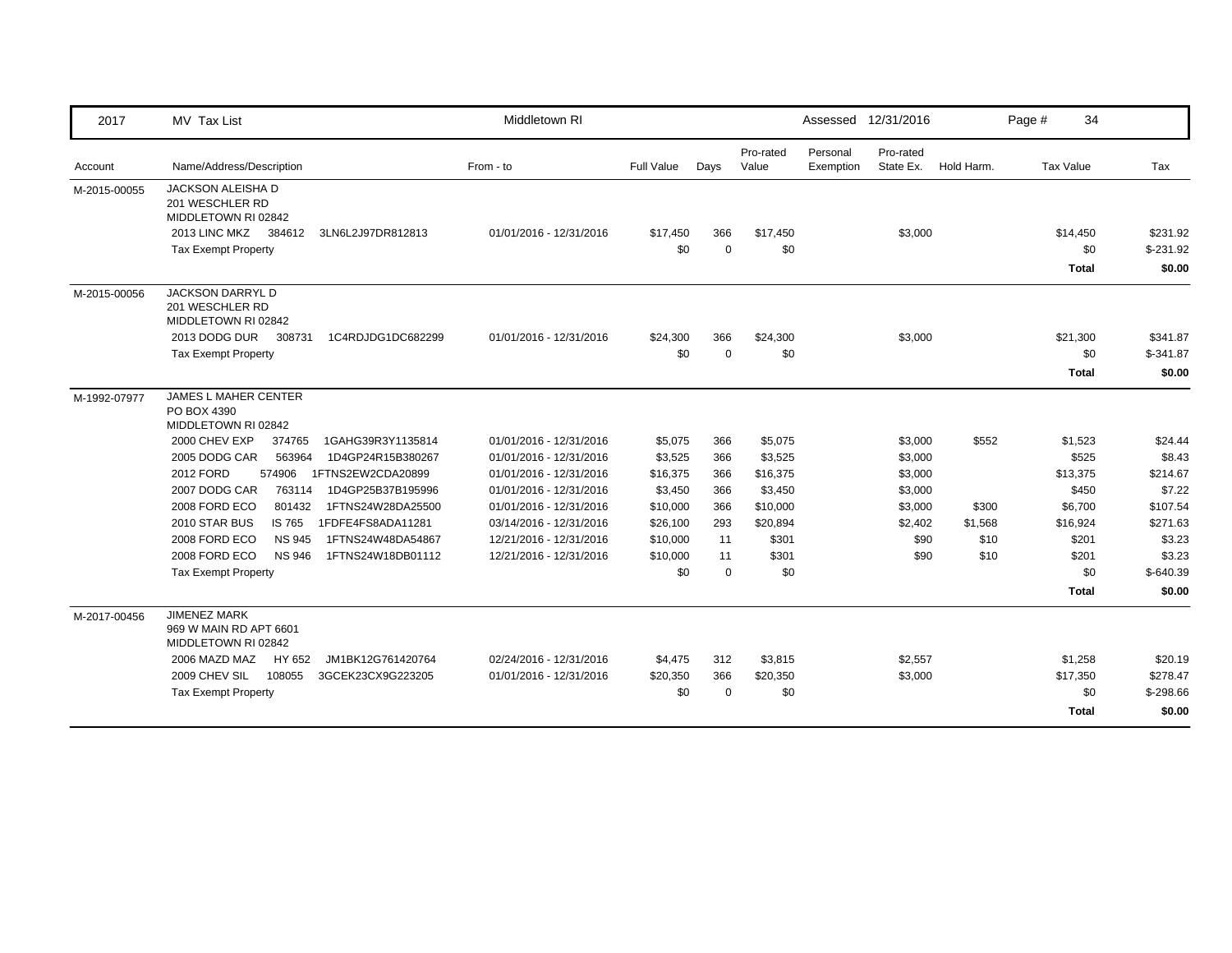| 2017         | MV Tax List                                                                                                                            | Middletown RI           |                |      |                    |                       | Assessed 12/31/2016    |            | Page #           | 35                             |                                |
|--------------|----------------------------------------------------------------------------------------------------------------------------------------|-------------------------|----------------|------|--------------------|-----------------------|------------------------|------------|------------------|--------------------------------|--------------------------------|
| Account      | Name/Address/Description                                                                                                               | From - to               | Full Value     | Days | Pro-rated<br>Value | Personal<br>Exemption | Pro-rated<br>State Ex. | Hold Harm. | <b>Tax Value</b> |                                | Tax                            |
| M-2014-00470 | JOHNSON MILTON JR<br>124 JONES ST<br>MIDDLETOWN RI 02842<br>2007 MAZD MCX<br>460868<br>JM3ER29L570112587<br><b>Tax Exempt Property</b> | 01/01/2016 - 06/30/2016 | \$5,650<br>\$0 | 182  | \$2,810<br>\$0     |                       | \$1,492                |            |                  | \$1,318<br>\$0<br><b>Total</b> | \$21.15<br>$$-21.15$<br>\$0.00 |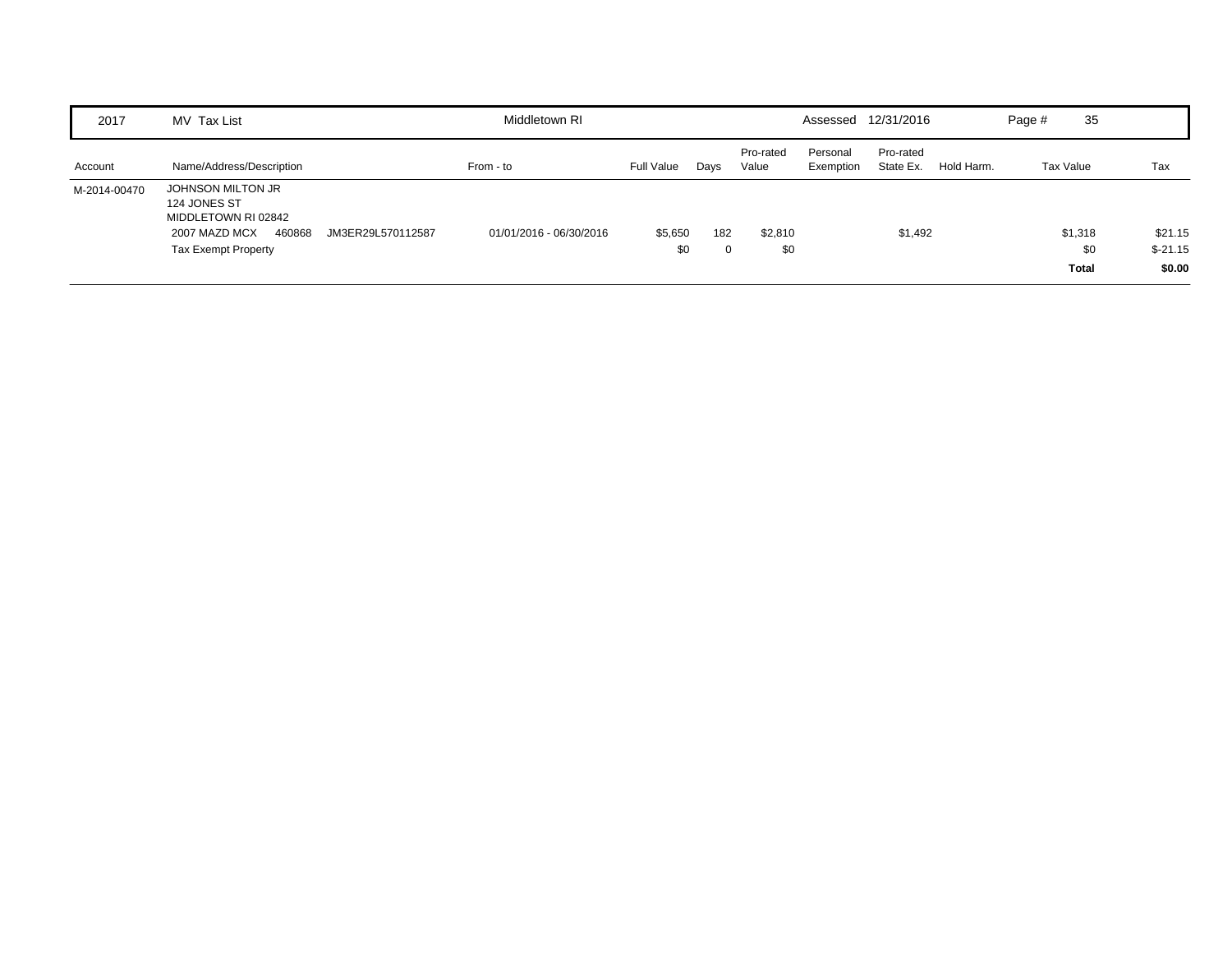| 2017         | MV Tax List                                                             | Middletown RI           |            |             |                    |                       | Assessed 12/31/2016    |            | Page # | 36               |            |
|--------------|-------------------------------------------------------------------------|-------------------------|------------|-------------|--------------------|-----------------------|------------------------|------------|--------|------------------|------------|
| Account      | Name/Address/Description                                                | From - to               | Full Value | Days        | Pro-rated<br>Value | Personal<br>Exemption | Pro-rated<br>State Ex. | Hold Harm. |        | <b>Tax Value</b> | Tax        |
| M-2016-00664 | KABIR MOHAMMAD H<br>530 READ ST<br>MIDDLETOWN RI 02842                  |                         |            |             |                    |                       |                        |            |        |                  |            |
|              | 2002 MERZ C32 CJ 567<br>WDBRH64J72F246970                               | 01/01/2016 - 07/31/2016 | \$4,700    | 213         | \$2,735            |                       | \$1,746                | \$333      |        | \$656            | \$10.53    |
|              | <b>Tax Exempt Property</b>                                              |                         | \$0        | $\Omega$    | \$0                |                       |                        |            |        | \$0              | $$-10.53$  |
|              |                                                                         |                         |            |             |                    |                       |                        |            |        | <b>Total</b>     | \$0.00     |
| M-2016-00666 | <b>KALE CHAITANYA D</b><br>146 LEXINGTON ST<br>MIDDLETOWN RI 02841      |                         |            |             |                    |                       |                        |            |        |                  |            |
|              | 2001 TOYT CXL CU 252<br>4T1BG28K51U793565                               | 01/01/2016 - 08/03/2016 | \$3,700    | 216         | \$2,184            |                       | \$1,770                |            |        | \$414            | \$6.64     |
|              | <b>Tax Exempt Property</b>                                              |                         | \$0        | $\mathbf 0$ | \$0                |                       |                        |            |        | \$0              | $$-6.64$   |
|              |                                                                         |                         |            |             |                    |                       |                        |            |        | <b>Total</b>     | \$0.00     |
| M-2016-00667 | <b>KAPALI SUMIT</b><br>3 HARBOR VILLAGE DR APT 3<br>MIDDLETOWN RI 02842 |                         |            |             |                    |                       |                        |            |        |                  |            |
|              | 2008 TOYT COR    GQ 512    1NXBR32E28Z984292                            | 01/01/2016 - 07/31/2016 | \$6,375    | 213         | \$3,710            |                       | \$1,746                |            |        | \$1,964          | \$31.52    |
|              | <b>Tax Exempt Property</b>                                              |                         | \$0        | $\mathbf 0$ | \$0                |                       |                        |            |        | \$0              | $$-31.52$  |
|              |                                                                         |                         |            |             |                    |                       |                        |            |        | Total            | \$0.00     |
| M-2016-00675 | <b>KELLY JAMIE A</b><br>10 COLUMBIA CT<br>MIDDLETOWN RI 02842           |                         |            |             |                    |                       |                        |            |        |                  |            |
|              | 2015 FORD MUS<br>1FA6P8CF8F5365161<br>FX 376                            | 01/01/2016 - 07/31/2016 | \$26,375   | 213         | \$15,349           |                       | \$1,746                |            |        | \$13,603         | \$218.33   |
|              | 2012 HD BLK<br>1HD1JPV17CB047528<br>033500                              | 01/01/2016 - 06/30/2016 | \$10,545   | 182         | \$5,244            |                       | \$1,492                |            |        | \$3,752          | \$60.22    |
|              | <b>Tax Exempt Property</b>                                              |                         | \$0        | $\Omega$    | \$0                |                       |                        |            |        | \$0              | $$-278.55$ |
|              |                                                                         |                         |            |             |                    |                       |                        |            |        | <b>Total</b>     | \$0.00     |
| M-2017-00478 | <b>KHALIYEV RUSLAN</b><br>530 READ ST<br>MIDDLETOWN RI 02842            |                         |            |             |                    |                       |                        |            |        |                  |            |
|              | 2002 DODG INT<br>LF 888<br>2B3HD46R82H313043                            |                         | \$2,800    | 134         | \$1,025            |                       | \$1,098                |            |        | \$0              | \$0.00     |
|              | 2006 TOYT CAM<br>NW 787<br>4T1BE30K16U109206                            | 12/27/2016 - 12/31/2016 | \$6,275    | 5           | \$86               |                       | \$41                   |            |        | \$45             | \$0.72     |
|              | <b>Tax Exempt Property</b>                                              |                         | \$0        | $\Omega$    | \$0                |                       |                        |            |        | \$0              | $$-0.72$   |
|              |                                                                         |                         |            |             |                    |                       |                        |            |        | <b>Total</b>     | \$0.00     |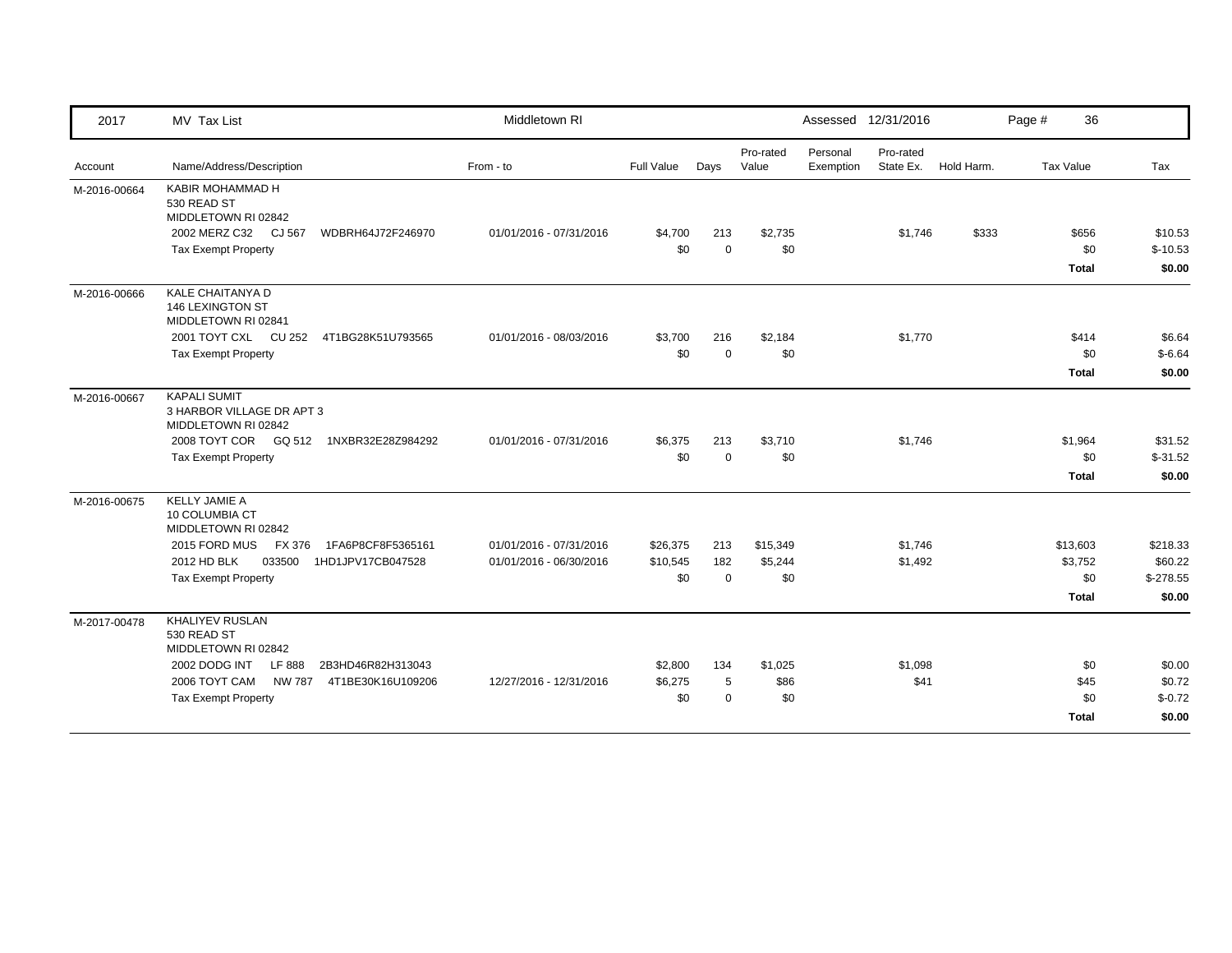| 2017         | MV Tax List                                                         |                   | Middletown RI           |                   |             |                    |                       | Assessed 12/31/2016 |                      | Page #           | 37                  |                  |
|--------------|---------------------------------------------------------------------|-------------------|-------------------------|-------------------|-------------|--------------------|-----------------------|---------------------|----------------------|------------------|---------------------|------------------|
| Account      | Name/Address/Description                                            |                   | From - to               | <b>Full Value</b> | Days        | Pro-rated<br>Value | Personal<br>Exemption | Pro-rated           | State Ex. Hold Harm. | <b>Tax Value</b> |                     | Tax              |
| M-2016-00687 | <b>KHAN NIAMAT S</b><br>150 ADMIRAL LUCE<br>MIDDLETOWN RI 02842     |                   |                         |                   |             |                    |                       |                     |                      |                  |                     |                  |
|              | 2001 FORD WIN<br>DC 863                                             | 2FMDA56421BC11881 | 01/01/2016 - 07/31/2016 | \$2,680           | 213         | \$1,560            |                       | \$1,746             |                      |                  | \$0<br><b>Total</b> | \$0.00<br>\$0.00 |
| M-2012-00480 | KHORSHED MOHAMED K<br>969 W MAIN RD APT 2601<br>MIDDLETOWN RI 02842 |                   |                         |                   |             |                    |                       |                     |                      |                  |                     |                  |
|              | 2008 BMW XI5<br>659683                                              | WBANV93568CZ62135 | 01/01/2016 - 07/31/2016 | \$10,000          | 213         | \$5,820            |                       | \$1,746             | \$175                |                  | \$3,899             | \$62.58          |
|              | <b>Tax Exempt Property</b>                                          |                   |                         | \$0               | $\mathbf 0$ | \$0                |                       |                     |                      |                  | \$0                 | $$-62.58$        |
|              |                                                                     |                   |                         |                   |             |                    |                       |                     |                      |                  | <b>Total</b>        | \$0.00           |
| M-2014-00490 | KING CHRISTOPHER<br>3 GRAVELY DR<br>MIDDLETOWN RI 02842             |                   |                         |                   |             |                    |                       |                     |                      |                  |                     |                  |
|              | 2006 BMW 251<br>482070                                              | WBAVB17506NK37409 | 01/01/2016 - 07/31/2016 | \$7,225           | 213         | \$4,205            |                       | \$1,746             | \$231                |                  | \$2,228             | \$35.76          |
|              | <b>Tax Exempt Property</b>                                          |                   |                         | \$0               | $\mathbf 0$ | \$0                |                       |                     |                      |                  | \$0                 | $$-35.76$        |
|              |                                                                     |                   |                         |                   |             |                    |                       |                     |                      |                  | <b>Total</b>        | \$0.00           |
| M-2017-00490 | <b>KLIEFAT MWFAQ</b><br>26 CHASES LN<br>MIDDLETOWN RI 02842         |                   |                         |                   |             |                    |                       |                     |                      |                  |                     |                  |
|              | 2007 CHRY PAC<br>LG 937                                             | 2A8GM48L17R337522 | 07/22/2016 - 12/31/2016 | \$5,375           | 163         | \$2,394            |                       | \$1,336             |                      |                  | \$1,058             | \$16.98          |
|              | <b>Tax Exempt Property</b>                                          |                   |                         | \$0               | $\mathbf 0$ | \$0                |                       |                     |                      |                  | \$0                 | $$-16.98$        |
|              |                                                                     |                   |                         |                   |             |                    |                       |                     |                      |                  | <b>Total</b>        | \$0.00           |
| M-2016-00702 | <b>KUBOTA KO</b><br>533 READ ST<br>MIDDLETOWN RI 02482              |                   |                         |                   |             |                    |                       |                     |                      |                  |                     |                  |
|              | 2007 NISS ATS<br>349651                                             | 1N4AL21EX7N487048 | 01/01/2016 - 06/28/2016 | \$6,175           | 180         | \$3,037            |                       | \$1,475             |                      |                  | \$1,562             | \$25.07          |
|              | <b>Tax Exempt Property</b>                                          |                   |                         | \$0               | $\mathbf 0$ | \$0                |                       |                     |                      |                  | \$0                 | $$-25.07$        |
|              |                                                                     |                   |                         |                   |             |                    |                       |                     |                      |                  | <b>Total</b>        | \$0.00           |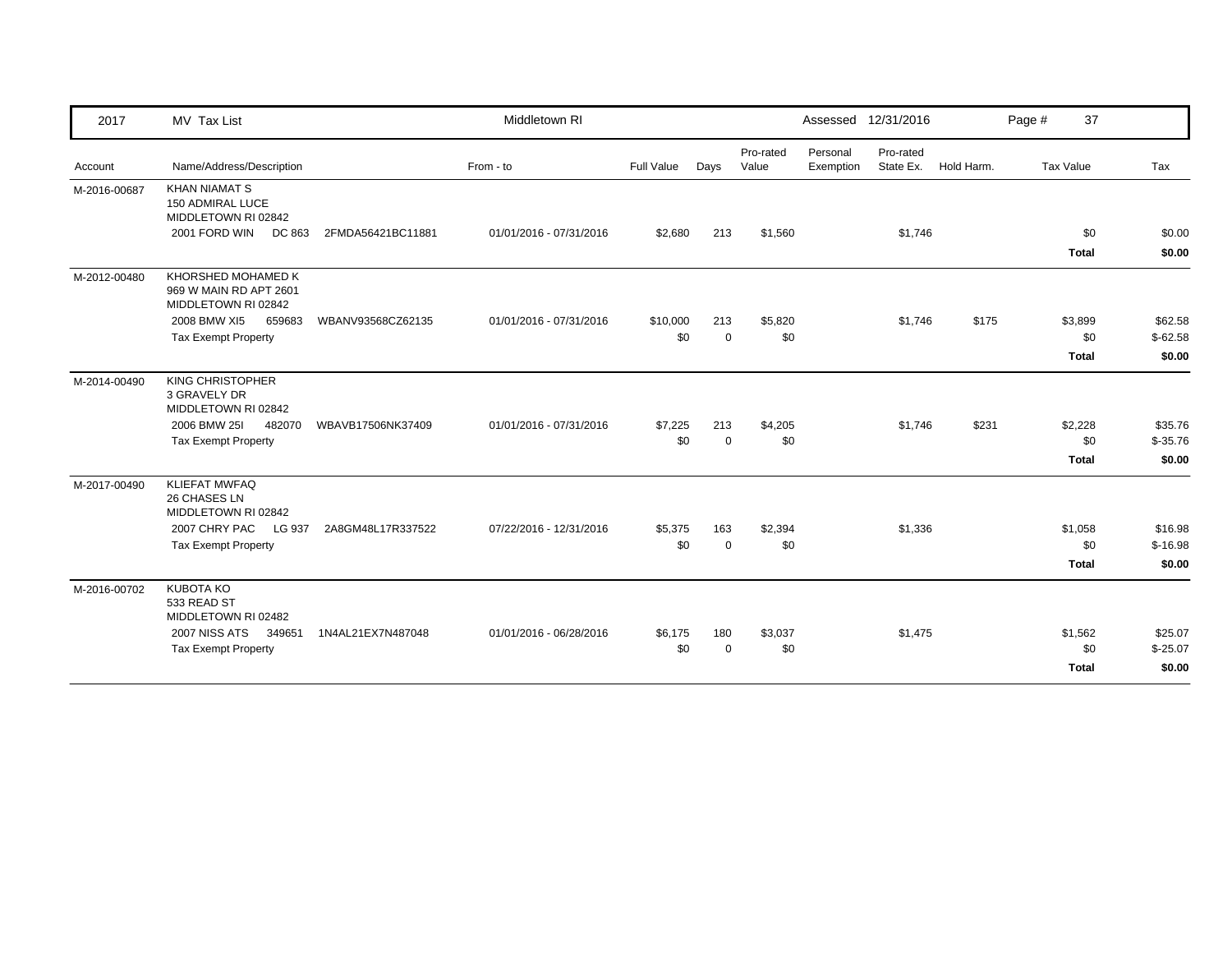| 2017         | MV Tax List                                                 |                   | Middletown RI           |                   |             |                    |                       | Assessed 12/31/2016    |            | Page # | 38           |             |
|--------------|-------------------------------------------------------------|-------------------|-------------------------|-------------------|-------------|--------------------|-----------------------|------------------------|------------|--------|--------------|-------------|
| Account      | Name/Address/Description                                    |                   | From - to               | <b>Full Value</b> | Days        | Pro-rated<br>Value | Personal<br>Exemption | Pro-rated<br>State Ex. | Hold Harm. |        | Tax Value    | Tax         |
| M-2016-00673 | LAMB MICHAEL J<br>7 LATTU CT<br>MIDDLETOWN RI 02842         |                   |                         |                   |             |                    |                       |                        |            |        |              |             |
|              | 2008 VOLV 30T<br>DN 179                                     | YV1MK672982068071 | 01/01/2016 - 12/31/2016 | \$7,900           | 366         | \$7,900            |                       | \$3,000                |            |        | \$4,900      | \$78.65     |
|              | 2015 KIA SED<br>HQ 595                                      | KNDMC5C18F6033246 | 02/17/2016 - 12/31/2016 | \$23,050          | 319         | \$20,090           |                       | \$2,615                |            |        | \$17,475     | \$280.47    |
|              | <b>Tax Exempt Property</b>                                  |                   |                         | \$0               | $\mathbf 0$ | \$0                |                       |                        |            |        | \$0          | $$-359.12$  |
|              |                                                             |                   |                         |                   |             |                    |                       |                        |            |        | <b>Total</b> | \$0.00      |
| M-2017-00542 | LEAVITT JUSTIN P<br>404 SEMMES ST<br>MIDDLETOWN RI 02842    |                   |                         |                   |             |                    |                       |                        |            |        |              |             |
|              | 2014 JEEP WRA<br>LA 480                                     | 1C4BJWDG5EL200913 | 07/11/2016 - 12/31/2016 | \$28,700          | 174         | \$13,644           |                       | \$1,426                |            |        | \$12,218     | \$196.10    |
|              | 2015 JEEP PAT<br>LA 515                                     | 1C4NJPFB3FD116105 | 07/11/2016 - 12/31/2016 | \$14,550          | 174         | \$6,917            |                       | \$1,426                |            |        | \$5,491      | \$88.13     |
|              | <b>Tax Exempt Property</b>                                  |                   |                         | \$0               | $\Omega$    | \$0                |                       |                        |            |        | \$0          | $$-284.23$  |
|              |                                                             |                   |                         |                   |             |                    |                       |                        |            |        | <b>Total</b> | \$0.00      |
| M-2013-00562 | LEE HAILES L<br>121 JONES STREET<br>MIDDLETOWN RI 02842     |                   |                         |                   |             |                    |                       |                        |            |        |              |             |
|              | 2011 BMW 535<br>561069                                      | WBAFU7C51BC780023 | 01/01/2016 - 12/31/2016 | \$19,750          | 366         | \$19,750           |                       | \$3,000                |            |        | \$16,750     | \$268.84    |
|              | <b>Tax Exempt Property</b>                                  |                   |                         | \$0               | $\Omega$    | \$0                |                       |                        |            |        | \$0          | $$ -268.84$ |
|              |                                                             |                   |                         |                   |             |                    |                       |                        |            |        | <b>Total</b> | \$0.00      |
| M-2015-00134 | LETTS MICHAEL R<br>4 VIERRA TERRACE<br>MIDDLETOWN RI 02842  |                   |                         |                   |             |                    |                       |                        |            |        |              |             |
|              | 2009 KIA SXC<br>486154                                      | KNAFE222X95666558 | 01/01/2016 - 05/23/2016 | \$4,675           | 144         | \$1,839            |                       | \$1,180                |            |        | \$659        | \$10.58     |
|              | 2007 HOND CH8<br>030698                                     | 3H1HF03087D200883 | 01/01/2016 - 06/30/2016 | \$1,232           | 182         | \$613              |                       | \$1,492                |            |        | \$0          | \$0.00      |
|              | <b>Tax Exempt Property</b>                                  |                   |                         | \$0               | $\Omega$    | \$0                |                       |                        |            |        | \$0          | $$-10.58$   |
|              |                                                             |                   |                         |                   |             |                    |                       |                        |            |        | <b>Total</b> | \$0.00      |
| M-2015-00140 | <b>LEWIS JAMIE</b><br>1 ADELAIDE AVE<br>MIDDLETOWN RI 02842 |                   |                         |                   |             |                    |                       |                        |            |        |              |             |
|              | 2007 TOYT LCW<br>302436                                     | JTEHT05J372112278 | 01/01/2016 - 02/26/2016 | \$23,475          | 57          | \$3,656            |                       | \$467                  | \$1,032    |        | \$2,157      | \$34.62     |
|              | <b>Tax Exempt Property</b>                                  |                   |                         | \$0               | $\Omega$    | \$0                |                       |                        |            |        | \$0          | $$-34.62$   |
|              |                                                             |                   |                         |                   |             |                    |                       |                        |            |        | <b>Total</b> | \$0.00      |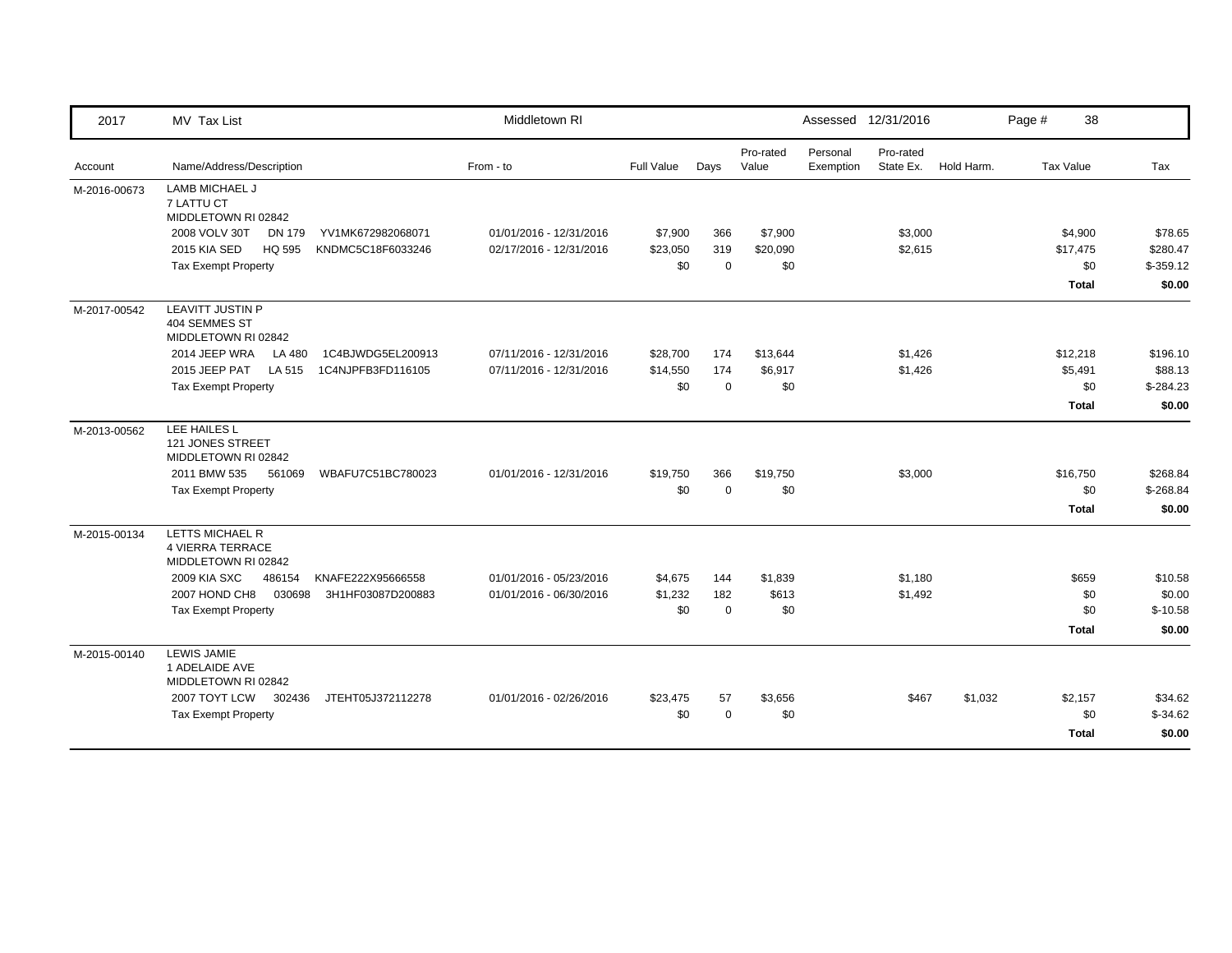| 2017         | MV Tax List                                                                                                                                                                                                                            | Middletown RI                                                                 |                                       |                                  |                                       |                       | Assessed 12/31/2016           |            | Page # | 39                                                |                                                      |
|--------------|----------------------------------------------------------------------------------------------------------------------------------------------------------------------------------------------------------------------------------------|-------------------------------------------------------------------------------|---------------------------------------|----------------------------------|---------------------------------------|-----------------------|-------------------------------|------------|--------|---------------------------------------------------|------------------------------------------------------|
| Account      | Name/Address/Description                                                                                                                                                                                                               | From - to                                                                     | <b>Full Value</b>                     | Days                             | Pro-rated<br>Value                    | Personal<br>Exemption | Pro-rated<br>State Ex.        | Hold Harm. |        | <b>Tax Value</b>                                  | Tax                                                  |
| M-2016-00713 | <b>LIBBY DANIEL</b><br>154 JONES ST<br>MIDDLETOWN RI 02842<br>2015 TOYO COR 353750<br>2T1BURHE4FC370321<br><b>Tax Exempt Property</b>                                                                                                  | 01/01/2016 - 12/31/2016                                                       | \$12,825<br>\$0                       | 366<br>$\mathbf 0$               | \$12,825<br>\$0                       |                       | \$3,000                       |            |        | \$9,825<br>\$0<br><b>Total</b>                    | \$157.69<br>$$-157.69$<br>\$0.00                     |
| M-2014-00518 | LLOYD JOHNATHAN W<br>121 JONES ST<br>MIDDLETOWN RI 02842<br>2012 NISS ALT 419035<br>1N4AL2AP7CC123211<br><b>Tax Exempt Property</b>                                                                                                    | 01/01/2016 - 02/03/2016                                                       | \$9,875<br>\$0                        | 34<br>$\mathbf 0$                | \$917<br>\$0                          |                       | \$279                         |            |        | \$638<br>\$0<br><b>Total</b>                      | \$10.24<br>$$-10.24$<br>\$0.00                       |
| M-2010-01291 | LOCICERO BARTON STEVEN<br>229 HONEYMAN AVE<br>MIDDLETOWN RI 02842<br>2009 HOND CVL 963428<br>2HGFA16919H343008<br><b>Tax Exempt Property</b>                                                                                           | 01/01/2016 - 01/11/2016                                                       | \$8,300<br>\$0                        | 11<br>$\mathbf 0$                | \$249<br>\$0                          |                       | \$90                          |            |        | \$159<br>\$0<br><b>Total</b>                      | \$2.55<br>$$-2.55$<br>\$0.00                         |
| M-2016-00721 | LOEBER JACOB B<br>102 NIAGRA ST APT D<br>MIDDLETOWN RI 02842<br>2015 JEEP REN DT 691<br>ZACCJBBT0FP862446<br><b>Tax Exempt Property</b>                                                                                                | 01/01/2016 - 12/31/2016                                                       | \$18,425<br>\$0                       | 366<br>$\mathbf 0$               | \$18,425<br>\$0                       |                       | \$3,000                       |            |        | \$15,425<br>\$0<br><b>Total</b>                   | \$247.57<br>$$-247.57$<br>\$0.00                     |
| M-2016-00722 | LOEVEN AMANDA L<br>211 MAFFITT ST<br>MIDDLETOWN RI 02842<br>2014 FORD FUS DT 798<br>3FA6P0HD3ER117176<br><b>Tax Exempt Property</b>                                                                                                    | 01/01/2016 - 03/17/2016                                                       | \$14,625<br>\$0                       | 77<br>$\mathbf 0$                | \$3,077<br>\$0                        |                       | \$631                         |            |        | \$2,446<br>\$0<br><b>Total</b>                    | \$39.26<br>$$-39.26$<br>\$0.00                       |
| M-2016-00723 | LOEVEN NICOLAS J<br>211 MAFFIT ST<br>MIDDLETOWN RI 02842<br>2016 FORD EXP<br>HH 197<br>1FM5K8D87GGA73670<br>2015 HOND 300<br>037423<br>MLHNC5107F5102493<br>2014 KAWA 300<br>037425<br>JKAEX8A1XEA005712<br><b>Tax Exempt Property</b> | 01/01/2016 - 12/31/2016<br>01/01/2016 - 06/30/2016<br>01/01/2016 - 06/30/2016 | \$31,350<br>\$3,640<br>\$3,750<br>\$0 | 366<br>182<br>182<br>$\mathbf 0$ | \$31,350<br>\$1,810<br>\$1,865<br>\$0 |                       | \$3,000<br>\$1,492<br>\$1,492 |            |        | \$28,350<br>\$318<br>\$373<br>\$0<br><b>Total</b> | \$455.02<br>\$5.10<br>\$5.99<br>$$-466.11$<br>\$0.00 |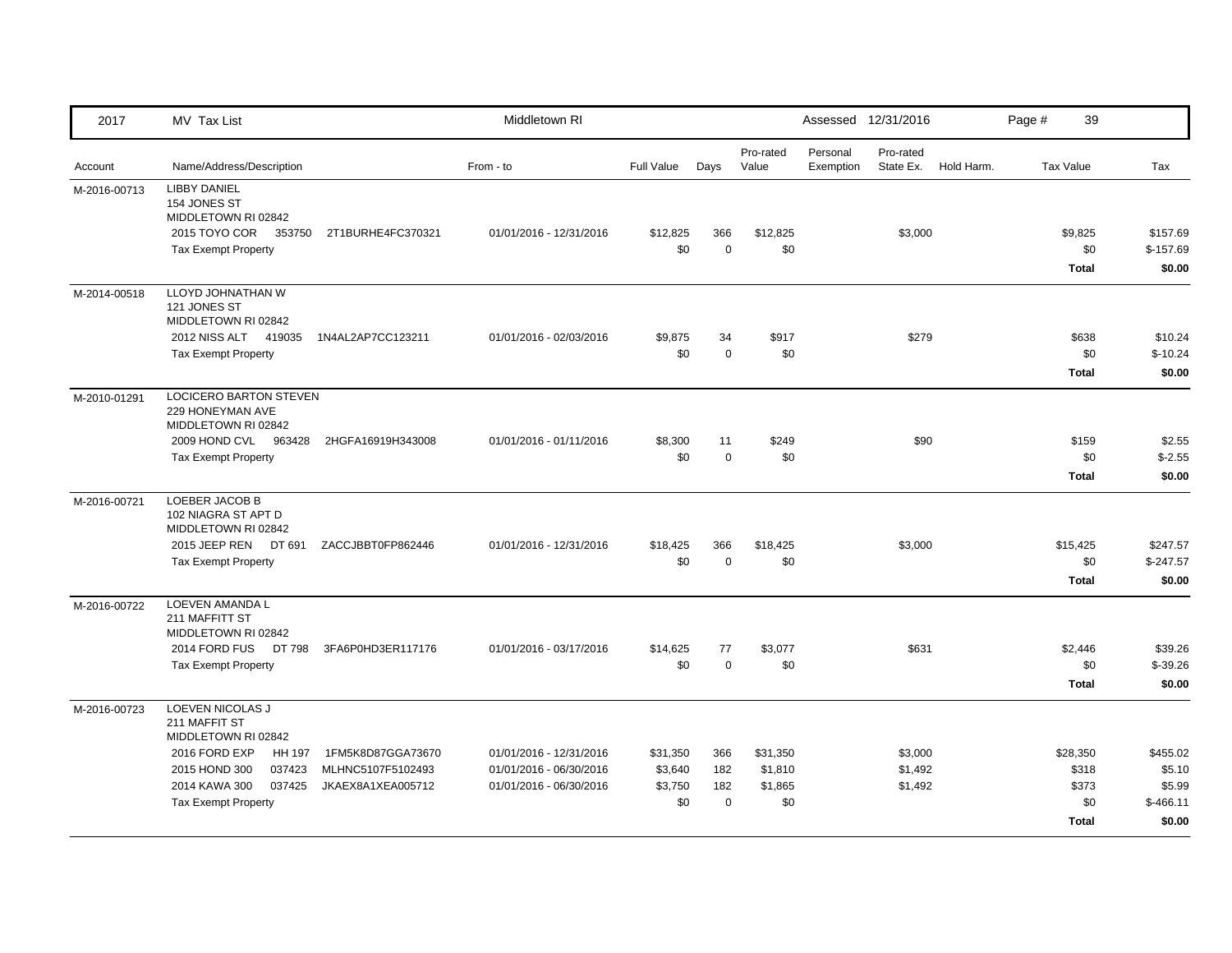| 2017         | MV Tax List                                                    |                   | Middletown RI           |            |             |                    | Assessed              | 12/31/2016             |            | Page # | 40        |           |
|--------------|----------------------------------------------------------------|-------------------|-------------------------|------------|-------------|--------------------|-----------------------|------------------------|------------|--------|-----------|-----------|
| Account      | Name/Address/Description                                       |                   | From - to               | Full Value | Days        | Pro-rated<br>Value | Personal<br>Exemption | Pro-rated<br>State Ex. | Hold Harm. |        | Tax Value | Tax       |
| M-2015-00151 | <b>LOFORTI FRANK M</b><br>556 E MAIN RD<br>MIDDLETOWN RI 02842 |                   |                         |            |             |                    |                       |                        |            |        |           |           |
|              | 2006 TOYT TUN<br>097485                                        | 5TBDT48126S522978 | 01/01/2016 - 03/31/2016 | \$16,925   | 91          | \$4,208            |                       | \$746                  |            |        | \$3,462   | \$55.57   |
|              | <b>Tax Exempt Property</b>                                     |                   |                         | \$0        | $\mathbf 0$ | \$0                |                       |                        |            |        | \$0       | $$-55.57$ |
|              |                                                                |                   |                         |            |             |                    |                       |                        |            |        | Total     | \$0.00    |
| M-2012-00550 | <b>LOREN SHAWN P</b><br>2838 ZINGARA RD NE<br>CONYERS GA 30012 |                   |                         |            |             |                    |                       |                        |            |        |           |           |
|              | 2006 FORD 150<br>045724                                        | 1FTPX145X6NB13567 | 01/01/2016 - 03/31/2016 | \$12,025   | 91          | \$2,990            |                       | \$746                  |            |        | \$2,244   | \$36.02   |
|              | <b>Tax Exempt Property</b>                                     |                   |                         | \$0        | 0           | \$0                |                       |                        |            |        | \$0       | $$-36.02$ |
|              |                                                                |                   |                         |            |             |                    |                       |                        |            |        | Total     | \$0.00    |
| M-2014-00526 | LORENZO RUIZ ZOET C<br>54 MAYFLOWER DR<br>MIDDLETOWN RI 02842  |                   |                         |            |             |                    |                       |                        |            |        |           |           |
|              | 2006 HYUN GTL<br>488288                                        | KMHDN46D66U372217 | 01/01/2016 - 07/31/2016 | \$3,475    | 213         | \$2,022            |                       | \$1,746                |            |        | \$276     | \$4.43    |
|              | <b>Tax Exempt Property</b>                                     |                   |                         | \$0        | $\mathbf 0$ | \$0                |                       |                        |            |        | \$0       | $$-4.43$  |
|              |                                                                |                   |                         |            |             |                    |                       |                        |            |        | Total     | \$0.00    |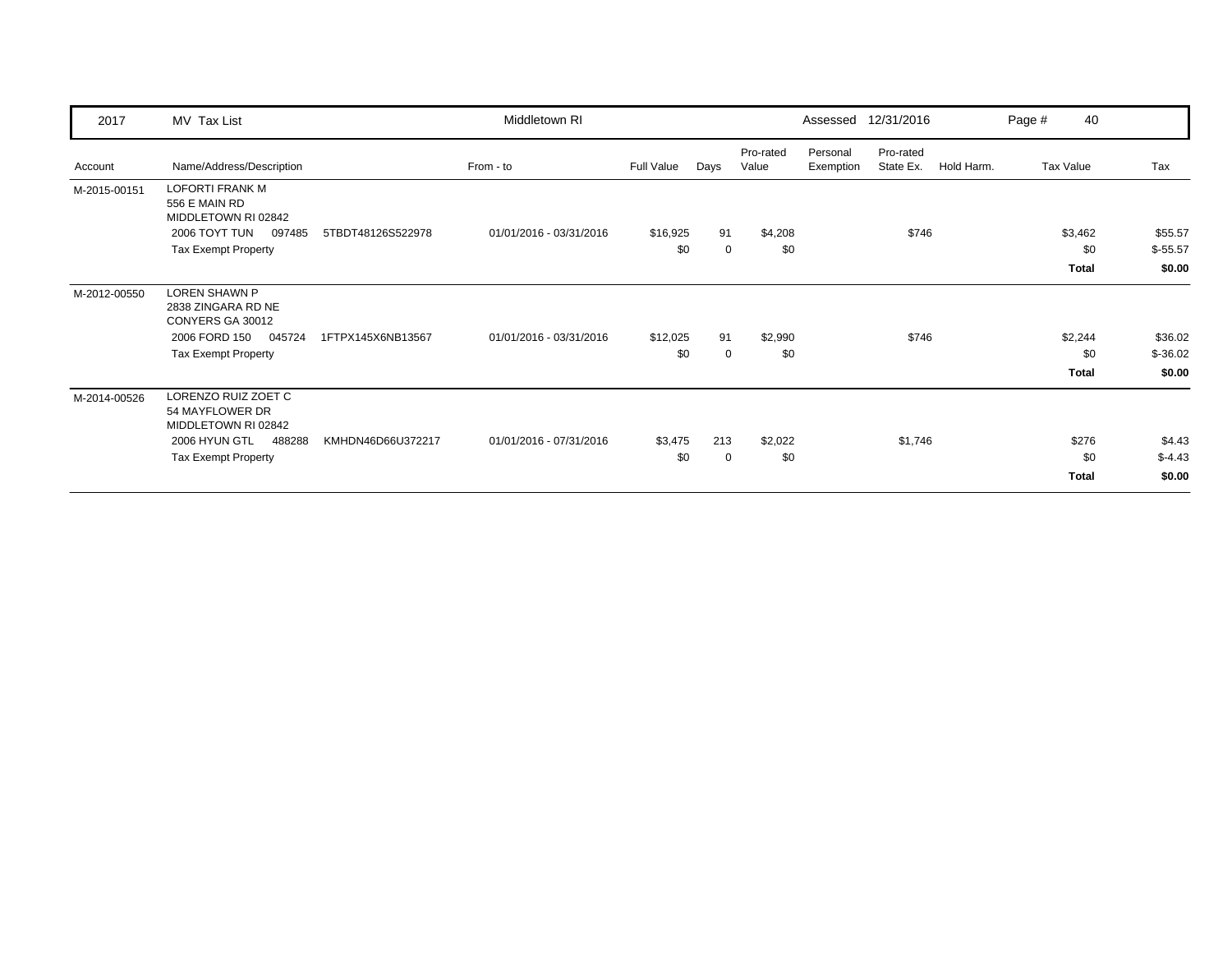| 2017         | MV Tax List                                                                         | Middletown RI           |            |             |                    |                       | Assessed 12/31/2016    |            | Page #           | 41                  |                  |
|--------------|-------------------------------------------------------------------------------------|-------------------------|------------|-------------|--------------------|-----------------------|------------------------|------------|------------------|---------------------|------------------|
| Account      | Name/Address/Description                                                            | From - to               | Full Value | Days        | Pro-rated<br>Value | Personal<br>Exemption | Pro-rated<br>State Ex. | Hold Harm. | <b>Tax Value</b> |                     | Tax              |
| M-2017-00605 | <b>MAANI ADEL</b><br>157 JONES ST<br>MIDDLETOWN RI 02842                            |                         |            |             |                    |                       |                        |            |                  |                     |                  |
|              | 2003 DODG CAR LL 362<br>1D4GP25343B172116                                           |                         | \$2,750    | 148         | \$1,112            |                       | \$1,213                |            |                  | \$0<br><b>Total</b> | \$0.00<br>\$0.00 |
| M-2014-00565 | MAHER CHARLES H III<br>8 SOUTH CREST<br>MIDDLETOWN RI 02842                         |                         |            |             |                    |                       |                        |            |                  |                     |                  |
|              | 2010 TOYT HIG<br>486040<br>5TDDK3EH0AS015740                                        | 01/01/2016 - 08/31/2016 | \$18,150   | 244         | \$12,100           |                       | \$2,000                | \$299      |                  | \$9,801             | \$157.31         |
|              | <b>BL 999</b><br>2005 HOND UAX<br>1HGEM22905L047697                                 | 01/01/2016 - 08/31/2016 | \$4,975    | 244         | \$3,317            |                       | \$2,000                |            |                  | \$1,317             | \$21.14          |
|              | <b>Tax Exempt Property</b>                                                          |                         | \$0        | $\mathbf 0$ | \$0                |                       |                        |            |                  | \$0                 | $$-178.45$       |
|              |                                                                                     |                         |            |             |                    |                       |                        |            |                  | <b>Total</b>        | \$0.00           |
| M-2017-00635 | MAHMOUD FOUAD AHMED F<br>223 COREY LN<br>MIDDLETOWN RI 02842                        |                         |            |             |                    |                       |                        |            |                  |                     |                  |
|              | 2002 MAZD MIL KM 434<br>JM1TA221421737596                                           |                         | \$3,150    | 163         | \$1,403            |                       | \$1,336                |            |                  | \$67                | \$1.08           |
|              | <b>Tax Exempt Property</b>                                                          |                         | \$0        | $\mathbf 0$ | \$0                |                       |                        |            |                  | \$0                 | $$-1.08$         |
|              |                                                                                     |                         |            |             |                    |                       |                        |            |                  | <b>Total</b>        | \$0.00           |
| M-2015-00827 | <b>MAJOR LEMUEL SINGLETON II</b><br>91-1018 KAIAMALOO ST<br>EWA BEACH HI 96706-6210 |                         |            |             |                    |                       |                        |            |                  |                     |                  |
|              | 2015 HOND ODY AA 138<br>5FNRL5H91FB097962                                           | 01/01/2016 - 10/31/2016 | \$32,150   | 305         | \$26,792           |                       | \$2,500                |            |                  | \$24,292            | \$389.89         |
|              | <b>Tax Exempt Property</b>                                                          |                         | \$0        | $\mathbf 0$ | \$0                |                       |                        |            |                  | \$0                 | \$-389.89        |
|              |                                                                                     |                         |            |             |                    |                       |                        |            |                  | <b>Total</b>        | \$0.00           |
| M-2016-00754 | MAOULOUD AHMED SALEM<br>163 LEXINGTON ST<br>MIDDLETOWN RI 02842                     |                         |            |             |                    |                       |                        |            |                  |                     |                  |
|              | 2003 STRN SI2 DL 488<br>1G8AJ52F03Z186343                                           |                         | \$2,850    | 123         | \$958              |                       | \$1,008                |            |                  | \$0                 | \$0.00           |
|              |                                                                                     |                         |            |             |                    |                       |                        |            |                  | <b>Total</b>        | \$0.00           |
| M-2011-01065 | MAREZ BERNADO J<br><b>16 GRAVELY DRIVE</b><br>MIDDLETOWN RI 02842                   |                         |            |             |                    |                       |                        |            |                  |                     |                  |
|              | <b>2010 KIA FRT</b><br>407180<br>KNAFU4A28A5109295                                  | 01/01/2016 - 12/31/2016 | \$6,300    | 366         | \$6,300            |                       | \$3,000                |            |                  | \$3,300             | \$52.97          |
|              | <b>2010 TRU ENC</b><br>070072<br>1T9EN0819A1042631                                  | 01/01/2016 - 12/31/2016 | \$3,088    | 366         | \$3,088            |                       | \$3,000                |            |                  | \$88                | \$1.41           |
|              | 2010 FORD 150<br>016108<br>1FTEX1EW1AFD08006                                        | 01/01/2016 - 12/31/2016 | \$14,100   | 366         | \$14,100           |                       | \$3,000                |            |                  | \$11,100            | \$178.16         |
|              | <b>2005 GMC ENV</b><br>018617<br>1GKES16S756120725                                  | 01/01/2016 - 12/31/2016 | \$7,150    | 366         | \$7,150            |                       | \$3,000                | \$789      |                  | \$3,361             | \$53.94          |
|              | <b>Tax Exempt Property</b>                                                          |                         | \$0        | $\mathbf 0$ | \$0                |                       |                        |            |                  | \$0                 | $$-286.48$       |
|              |                                                                                     |                         |            |             |                    |                       |                        |            |                  | <b>Total</b>        | \$0.00           |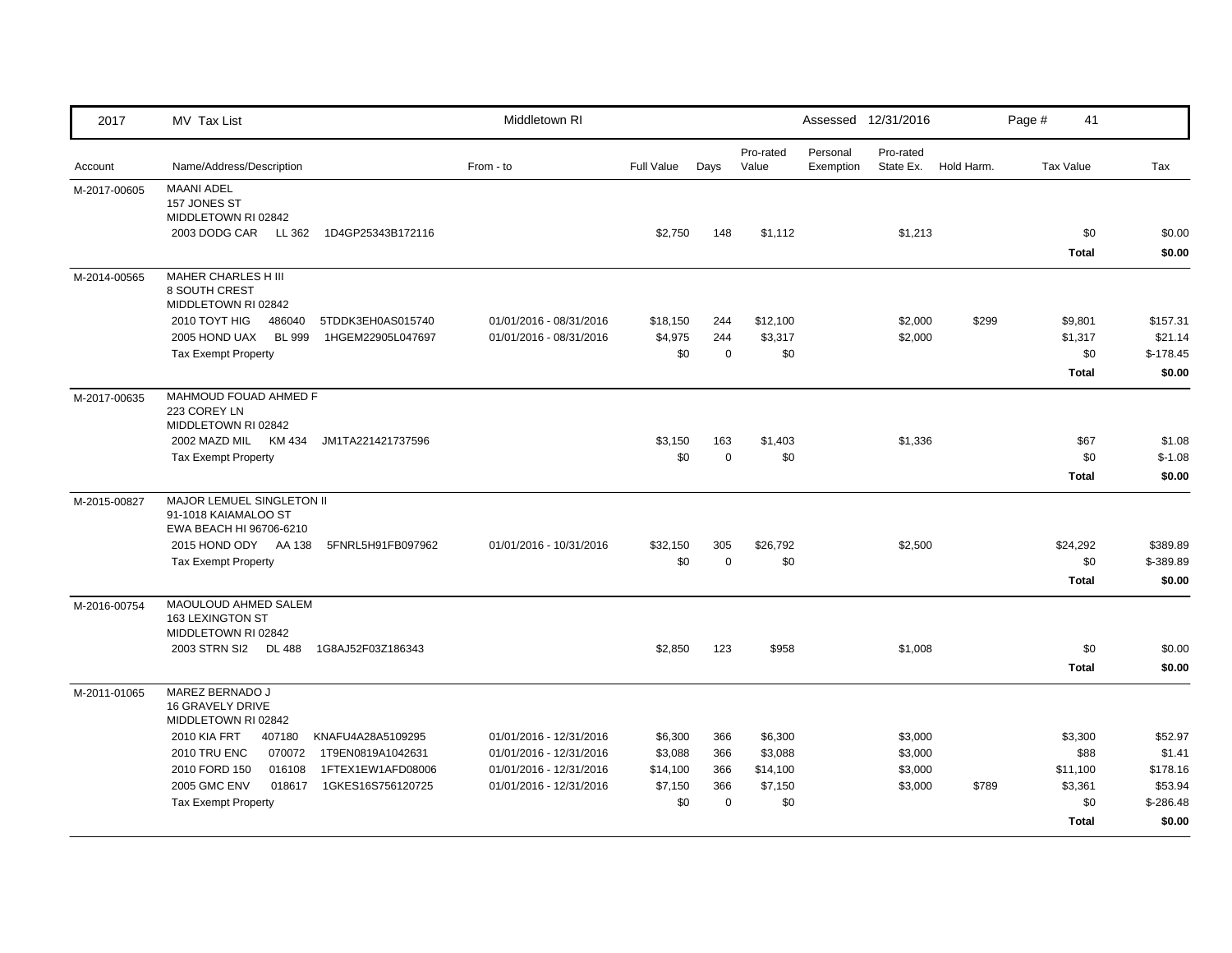| 2017         | MV Tax List                                                                                                                                                                              | Middletown RI                                      |                           |                           |                           |                       | Assessed 12/31/2016    |            | Page #           | 42                                      |                                          |
|--------------|------------------------------------------------------------------------------------------------------------------------------------------------------------------------------------------|----------------------------------------------------|---------------------------|---------------------------|---------------------------|-----------------------|------------------------|------------|------------------|-----------------------------------------|------------------------------------------|
| Account      | Name/Address/Description                                                                                                                                                                 | From - to                                          | <b>Full Value</b>         | Days                      | Pro-rated<br>Value        | Personal<br>Exemption | Pro-rated<br>State Ex. | Hold Harm. | <b>Tax Value</b> |                                         | Tax                                      |
| M-2014-00573 | MARLATT RYAN G<br>9 COLUMBIA CT<br>MIDDLETOWN RI 02842<br>2011 FORD 150<br>088901<br>1FTFW1ET8BFA61355<br><b>Tax Exempt Property</b>                                                     | 01/01/2016 - 10/24/2016                            | \$21,275<br>\$0           | 298<br>$\mathbf 0$        | \$17,322<br>\$0           |                       | \$2,443                |            |                  | \$14,879<br>\$0<br><b>Total</b>         | \$238.81<br>$$-238.81$<br>\$0.00         |
| M-2016-00800 | MARSZALEK GRZEGORZ M<br>157 LEXINGTON ST<br>MIDDLETOWN RI 02842<br>2003 VOLV V70 CK 476<br>YV1SW61T932292821<br><b>Tax Exempt Property</b>                                               | 01/01/2016 - 06/21/2016                            | \$3,600<br>\$0            | 173<br>$\mathbf 0$        | \$1,702<br>\$0            |                       | \$1,418                |            |                  | \$284<br>\$0<br><b>Total</b>            | \$4.56<br>$$-4.56$<br>\$0.00             |
| M-2016-00806 | MARTIR STEPHEN JEROME Q<br>27 CONSTELLATION AVE<br>MIDDLETOWN RI 02842<br>2007 TOYT CMB 394585<br>JTNBE46K773046066<br><b>Tax Exempt Property</b>                                        | 01/01/2016 - 08/31/2016                            | \$7,350<br>\$0            | 244<br>$\mathbf 0$        | \$4,900<br>\$0            |                       | \$2,000                | \$9        |                  | \$2,891<br>\$0<br><b>Total</b>          | \$46.40<br>$$-46.40$<br>\$0.00           |
| M-2015-00556 | MARTZ BLAYNE M<br>110 MAYFLOWER DR<br>MIDDLETOWN RI 02842<br>2011 CHEV SIL 104054<br>1GCRKSE37BZ417761<br><b>Tax Exempt Property</b>                                                     | 01/01/2016 - 02/12/2016                            | \$20,750<br>\$0           | 43<br>$\mathbf 0$         | \$2,438<br>\$0            |                       | \$352                  |            |                  | \$2,086<br>\$0<br><b>Total</b>          | \$33.48<br>$$ -33.48$<br>\$0.00          |
| M-2016-00822 | <b>MATHIS JOSHUA B</b><br>3 LATTU CT<br>MIDDLETOWN RI 02842<br>2011 TOYT HIG BI 516<br>5TDYK3EH3BS036553<br><b>Tax Exempt Property</b>                                                   | 01/01/2016 - 12/31/2016                            | \$20,900<br>\$0           | 366<br>$\mathbf 0$        | \$20,900<br>\$0           |                       | \$3,000                |            |                  | \$17,900<br>\$0<br><b>Total</b>         | \$287.30<br>$$-287.30$<br>\$0.00         |
| M-2016-00826 | MATSUDA TADASHI<br>57 OAK ST<br>MIDDLETOWN RI 02842<br>2007 CHRY PTC<br>3A4FY58BX7T611361<br>561053<br>2013 HOND INS<br><b>DN 171</b><br>JHMZE2H3XDS003922<br><b>Tax Exempt Property</b> | 01/01/2016 - 06/21/2016<br>01/01/2016 - 10/07/2016 | \$3,475<br>\$9,225<br>\$0 | 173<br>281<br>$\mathbf 0$ | \$1,643<br>\$7,083<br>\$0 |                       | \$1,418<br>\$2,303     |            |                  | \$225<br>\$4,780<br>\$0<br><b>Total</b> | \$3.61<br>\$76.72<br>$$-80.33$<br>\$0.00 |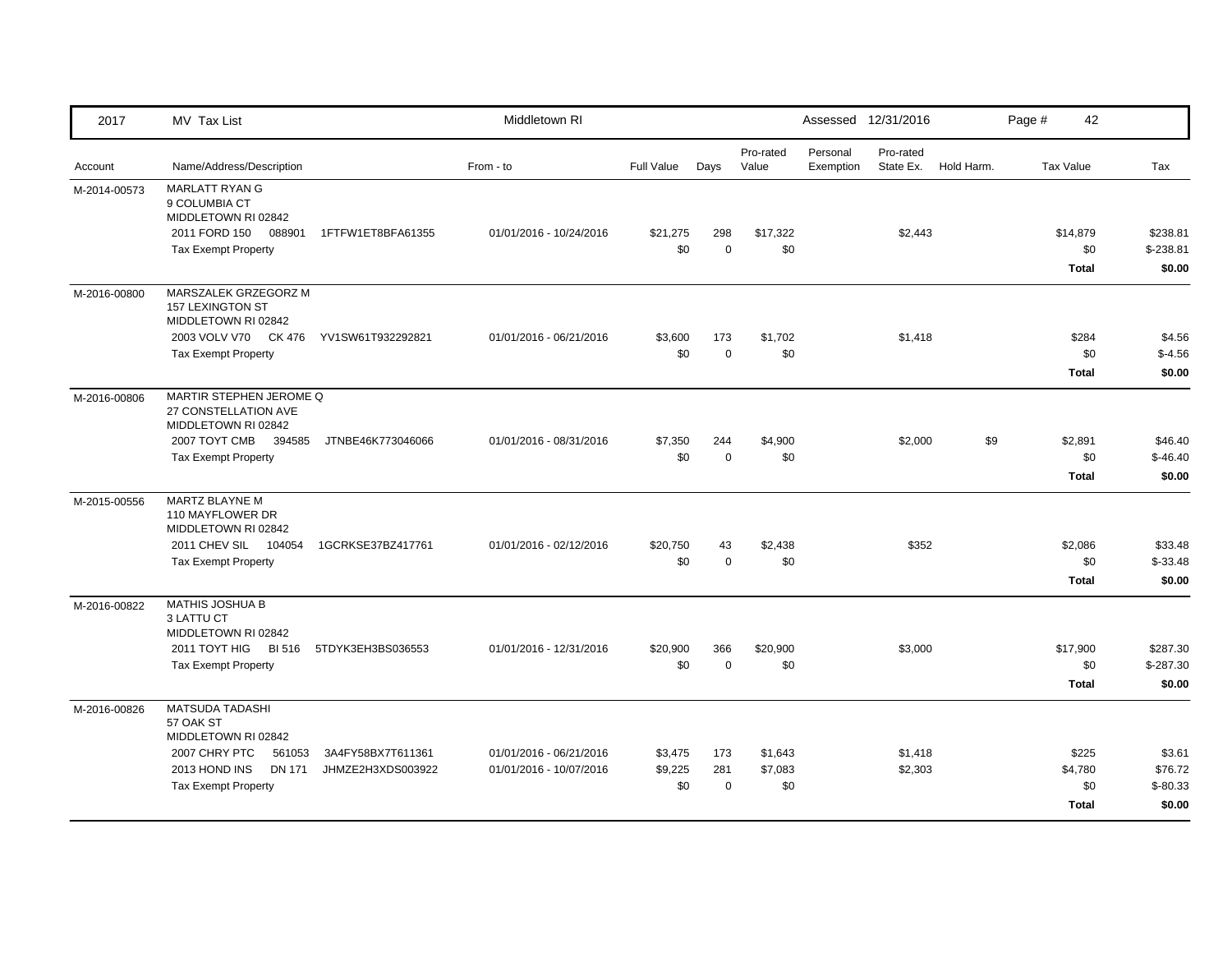| 2017         | MV Tax List                                                          |                   | Middletown RI           |                   |             |                    |                       | Assessed 12/31/2016    |            | Page # | 43               |            |
|--------------|----------------------------------------------------------------------|-------------------|-------------------------|-------------------|-------------|--------------------|-----------------------|------------------------|------------|--------|------------------|------------|
| Account      | Name/Address/Description                                             |                   | From - to               | <b>Full Value</b> | Days        | Pro-rated<br>Value | Personal<br>Exemption | Pro-rated<br>State Ex. | Hold Harm. |        | <b>Tax Value</b> | Tax        |
| M-2017-00676 | <b>MAY AARON C</b><br>3 GRAVELY DR<br>MIDDLETOWN RI 02842            |                   |                         |                   |             |                    |                       |                        |            |        |                  |            |
|              | 2004 BMW 325<br>LX 241                                               | WBAEU33414PM61115 | 09/01/2016 - 12/31/2016 | \$5,675           | 122         | \$1,892            |                       | \$1,000                | \$211      |        | \$681            | \$10.93    |
|              | 2008 CHEV TAH<br>LX 243                                              | 1GNFK13058R183674 | 09/01/2016 - 12/31/2016 | \$18,025          | 122         | \$6,008            |                       | \$1,000                | \$982      |        | \$4,026          | \$64.62    |
|              | <b>Tax Exempt Property</b>                                           |                   |                         | \$0               | $\mathbf 0$ | \$0                |                       |                        |            |        | \$0              | $$-75.55$  |
|              |                                                                      |                   |                         |                   |             |                    |                       |                        |            |        | <b>Total</b>     | \$0.00     |
| M-2016-00833 | MCCLENDON JUNE A<br>123 NIAGARA ST APT A<br>MIDDLETOWN RI 02842      |                   |                         |                   |             |                    |                       |                        |            |        |                  |            |
|              | 2005 ACUR ATL<br>AK 934                                              | 19UUA66245A022919 | 01/01/2016 - 08/24/2016 | \$7,000           | 237         | \$4,533            |                       | \$1,943                | \$460      |        | \$2,130          | \$34.19    |
|              | 2005 ACUR ATL<br>AK 934                                              | 19UUA66245A022919 | 01/01/2016 - 02/12/2016 | \$7,000           | 43          | \$822              |                       | \$352                  | \$83       |        | \$387            | \$6.21     |
|              | 2014 ACUR MDX<br>AK 934                                              | 5FRYD4H44EB012293 | 08/24/2016 - 10/17/2016 | \$31,525          | 54          | \$4,651            |                       | \$443                  |            |        | \$4,208          | \$67.54    |
|              | Tax Exempt Property                                                  |                   |                         | \$0               | $\mathbf 0$ | \$0                |                       |                        |            |        | \$0              | $$-107.94$ |
|              |                                                                      |                   |                         |                   |             |                    |                       |                        |            |        | <b>Total</b>     | \$0.00     |
| M-2016-00836 | MCDANNELL MELISSA L<br>114 LAWRENCE ST APT C<br>MIDDLETOWN RI 02842  |                   |                         |                   |             |                    |                       |                        |            |        |                  |            |
|              | 2015 JEEP WRG<br>CL 428                                              | 1C4AJWAG2FL563879 | 01/01/2016 - 08/31/2016 | \$24,775          | 244         | \$16,517           |                       | \$2,000                |            |        | \$14,517         | \$233.00   |
|              | <b>Tax Exempt Property</b>                                           |                   |                         | \$0               | $\mathbf 0$ | \$0                |                       |                        |            |        | \$0              | $$-233.00$ |
|              |                                                                      |                   |                         |                   |             |                    |                       |                        |            |        | <b>Total</b>     | \$0.00     |
| M-2015-00595 | <b>MILES DERRICK L</b><br>5 MAYFLOWER DR<br>MIDDLETOWN RI 02842-4429 |                   |                         |                   |             |                    |                       |                        |            |        |                  |            |
|              | 2014 HYUN SON<br>327293                                              | 5NPEB4AC3EH867421 | 01/01/2016 - 12/31/2016 | \$12,800          | 366         | \$12,800           |                       | \$3,000                |            |        | \$9,800          | \$157.29   |
|              | <b>Tax Exempt Property</b>                                           |                   |                         | \$0               | $\mathbf 0$ | \$0                |                       |                        |            |        | \$0              | $$-157.29$ |
|              |                                                                      |                   |                         |                   |             |                    |                       |                        |            |        | <b>Total</b>     | \$0.00     |
| M-2014-00611 | MILLER GEORGE M<br><b>155 PURGATORY RD</b><br>MIDDLETOWN RI 02842    |                   |                         |                   |             |                    |                       |                        |            |        |                  |            |
|              | 2015 SUBA OUT<br>CF 830                                              | 4S4BSANC5F3342543 | 01/01/2016 - 08/31/2016 | \$26,850          | 244         | \$17,900           |                       | \$2,000                |            |        | \$15,900         | \$255.20   |
|              | <b>2015 SUBA XV</b><br>GM 938                                        | JF2GPAFC7F8247075 | 01/01/2016 - 12/31/2016 | \$21,950          | 366         | \$21,950           |                       | \$3,000                |            |        | \$18,950         | \$304.15   |
|              | <b>Tax Exempt Property</b>                                           |                   |                         | \$0               | $\mathbf 0$ | \$0                |                       |                        |            |        | \$0              | $$-559.35$ |
|              |                                                                      |                   |                         |                   |             |                    |                       |                        |            |        | <b>Total</b>     | \$0.00     |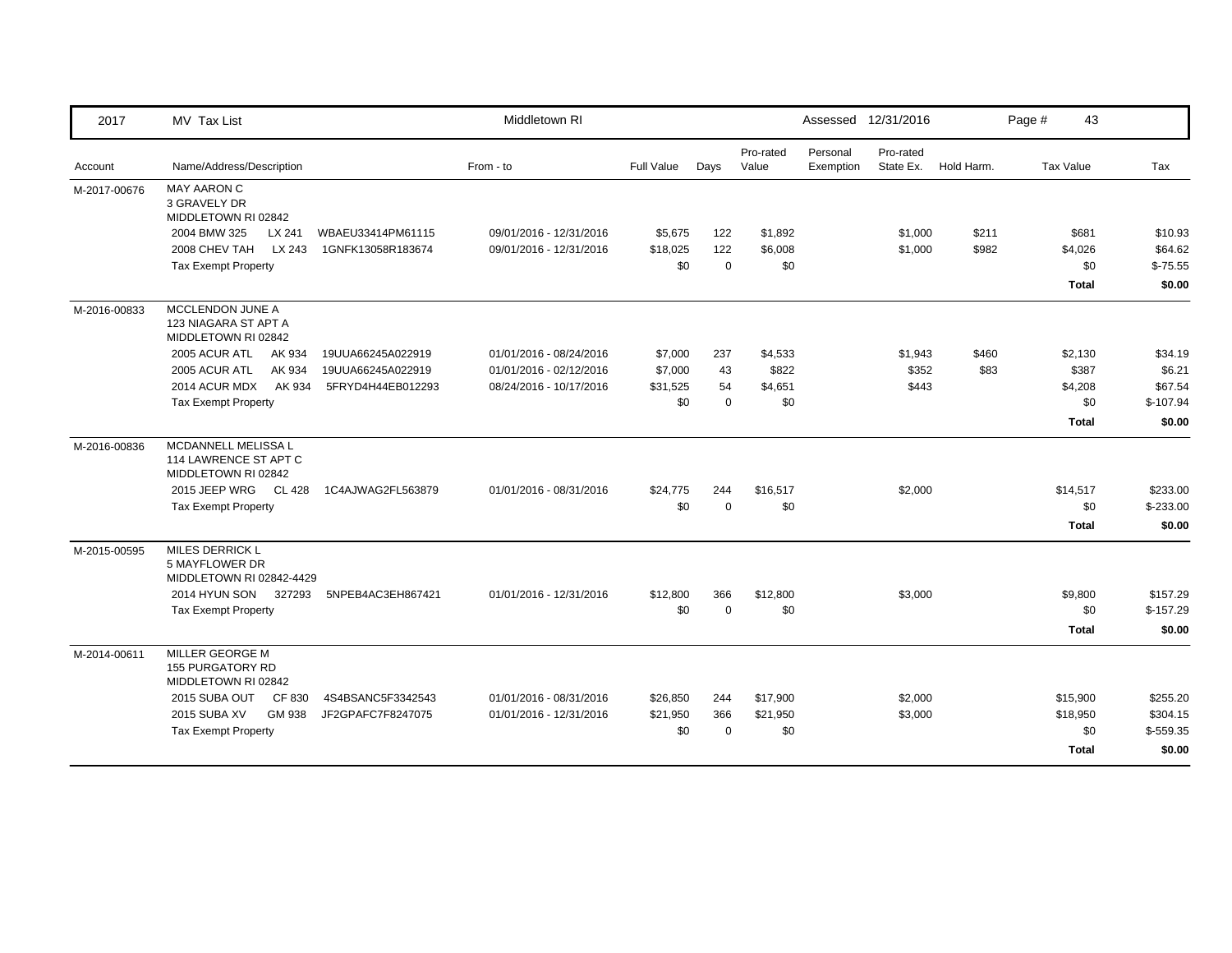| 2017         | MV Tax List                                                                                                                                   |                                        | Middletown RI                                      |                             |                           |                             |                       | Assessed 12/31/2016    |            | Page # | 44                                          |                                              |
|--------------|-----------------------------------------------------------------------------------------------------------------------------------------------|----------------------------------------|----------------------------------------------------|-----------------------------|---------------------------|-----------------------------|-----------------------|------------------------|------------|--------|---------------------------------------------|----------------------------------------------|
| Account      | Name/Address/Description                                                                                                                      |                                        | From - to                                          | Full Value                  | Days                      | Pro-rated<br>Value          | Personal<br>Exemption | Pro-rated<br>State Ex. | Hold Harm. |        | <b>Tax Value</b>                            | Tax                                          |
| M-2016-00892 | <b>MILLIS COREY L</b><br>1 LONGMEADOW AVE<br>MIDDLETOWN RI 02842<br>2009 JEEP COM GW 694<br><b>Tax Exempt Property</b>                        | 1J8HG68T19C557813                      | 01/01/2016 - 09/09/2016                            | \$14,825<br>\$0             | 253<br>$\mathbf 0$        | \$10,248<br>\$0             |                       | \$2,074                | \$386      |        | \$7,788<br>\$0<br><b>Total</b>              | \$125.00<br>$$-125.00$<br>\$0.00             |
| M-2016-00893 | <b>MILLIS FRANCA</b><br>1 LONGMEADOW AVE<br>MIDDLETOWN RI 02842<br>2016 SUBA OUB<br>DQ 368<br><b>Tax Exempt Property</b>                      | 4S4BSALC7G3205091                      | 01/01/2016 - 08/18/2016                            | \$28,650<br>\$0             | 231<br>$\Omega$           | \$18,082<br>\$0             |                       | \$1,893                |            |        | \$16,189<br>\$0<br><b>Total</b>             | \$259.83<br>$$-259.83$<br>\$0.00             |
| M-2014-00618 | MITCHELL MARK A<br>237 MAFFIT ROAD<br>MIDDLETOWN RI 02842<br>2012 NISS MUR<br>483111<br>2015 JEEP CHE<br>DN 271<br><b>Tax Exempt Property</b> | JN8AZ1MW8CW231944<br>1C4PJMCS0FW727841 | 01/01/2016 - 12/31/2016<br>01/01/2016 - 12/31/2016 | \$15,525<br>\$19,850<br>\$0 | 366<br>366<br>$\mathbf 0$ | \$15,525<br>\$19,850<br>\$0 |                       | \$3,000<br>\$3,000     |            |        | \$12,525<br>\$16,850<br>\$0<br><b>Total</b> | \$201.03<br>\$270.44<br>$$-471.47$<br>\$0.00 |
| M-2017-00779 | <b>MOHAMED YAHYA</b><br>192 JONES ST<br>MIDDLETOWN RI 02842<br>2003 STRN ION LA 338                                                           | 1G8AJ52F03Z186343                      | 07/22/2016 - 12/31/2016                            | \$2,850                     | 163                       | \$1,269                     |                       | \$1,336                |            |        | \$0<br><b>Total</b>                         | \$0.00<br>\$0.00                             |
| M-2014-00625 | <b>MOORE ISRAEL</b><br>33 HARBOR VILLAGE DR<br>MIDDLETOWN RI 02842<br>2013 FORD 150<br>083915<br><b>Tax Exempt Property</b>                   | 1FTFW1ETXDFC52830                      | 01/01/2016 - 03/31/2016                            | \$27,125<br>\$0             | 91<br>$\mathbf 0$         | \$6,744<br>\$0              |                       | \$746                  |            |        | \$5,998<br>\$0<br><b>Total</b>              | \$96.27<br>$$-96.27$<br>\$0.00               |
| M-2016-00984 | MUNIB ABDUL<br>26 CHASES LN<br>MIDDLETOWN RI 02842<br>2003 PONT SE2 DG 557                                                                    | 1G2NG52E53M603065                      |                                                    | \$2,850                     | 209                       | \$1,627                     |                       | \$1,713                |            |        | \$0<br><b>Total</b>                         | \$0.00<br>\$0.00                             |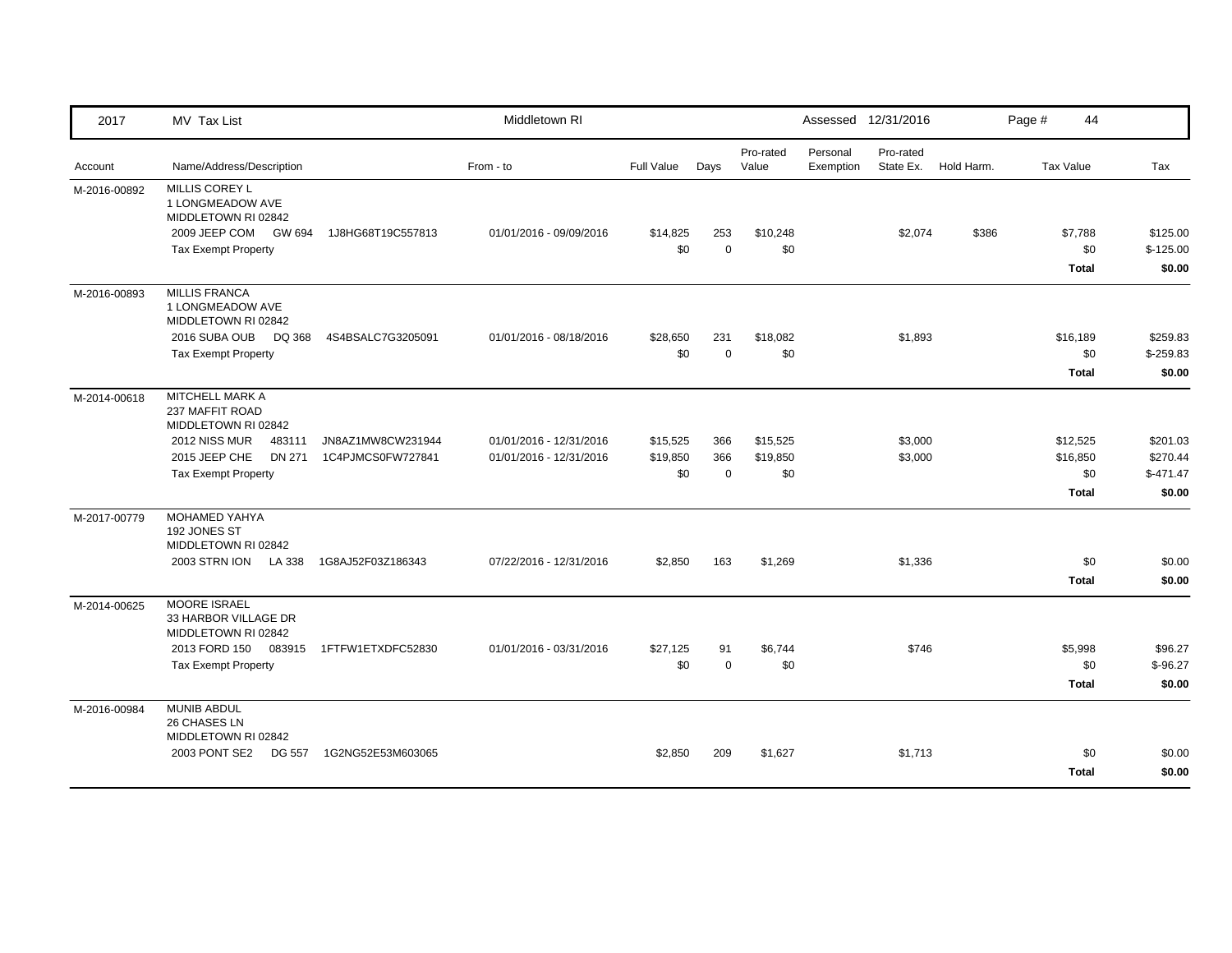| 2017         | MV Tax List                                                                                                         |                   | Middletown RI           |                 |                  |                    | Assessed              | 12/31/2016             |            | Page # | 45                           |                              |
|--------------|---------------------------------------------------------------------------------------------------------------------|-------------------|-------------------------|-----------------|------------------|--------------------|-----------------------|------------------------|------------|--------|------------------------------|------------------------------|
| Account      | Name/Address/Description                                                                                            |                   | From - to               | Full Value      | Days             | Pro-rated<br>Value | Personal<br>Exemption | Pro-rated<br>State Ex. | Hold Harm. |        | Tax Value                    | Tax                          |
| M-2014-00642 | <b>MURRI BLAIR R</b><br>56 CREST ST<br>MIDDLETOWN RI 02842<br>2011 HOND ODY<br>424231<br><b>Tax Exempt Property</b> | 5FNRL5H63BB008621 | 01/01/2016 - 01/04/2016 | \$17,025<br>\$0 | 4<br>$\mathbf 0$ | \$186<br>\$0       |                       | \$33                   |            |        | \$153<br>\$0<br><b>Total</b> | \$2.46<br>$$-2.46$<br>\$0.00 |
| M-2014-00643 | <b>MYERS BRYAN R III</b><br>18 COGGESHALL WAY<br>MIDDLETOWN RI 02842                                                |                   |                         |                 |                  |                    |                       |                        |            |        |                              |                              |
|              | 2005 DODG CAR<br>478210                                                                                             | 2D4GP44L75R345239 |                         | \$4,200         | 257              | \$2,949            |                       | \$2,107                |            |        | \$842                        | \$13.51                      |
|              | 2009 NISS ROG<br>DX 714                                                                                             | JN8AS58V69W438886 | 01/01/2016 - 12/31/2016 | \$8,325         | 366              | \$8,325            |                       | \$3,000                |            |        | \$5,325                      | \$85.47                      |
|              | 2013 CHRY TOW<br>478210                                                                                             | 2C4RC1BG5DR645933 | 09/14/2016 - 12/31/2016 | \$16,875        | 109              | \$5,026            |                       | \$893                  |            |        | \$4,133                      | \$66.33                      |
|              | 2000 CHRY SEB<br>LD 332                                                                                             | 3C3EL55H6YT242254 | 07/27/2016 - 12/31/2016 | \$2,500         | 158              | \$1,079            |                       | \$1,295                |            |        | \$0                          | \$0.00                       |
|              | 2016 YOUN FU<br>032378                                                                                              | LL0TCAPHXGY150639 | 05/10/2016 - 07/27/2016 | \$700           | 78               | \$149              |                       | \$639                  |            |        | \$0                          | \$0.00                       |
|              | <b>Tax Exempt Property</b>                                                                                          |                   |                         | \$0             | $\mathbf 0$      | \$0                |                       |                        |            |        | \$0                          | $$-165.31$                   |
|              |                                                                                                                     |                   |                         |                 |                  |                    |                       |                        |            |        | Total                        | \$0.00                       |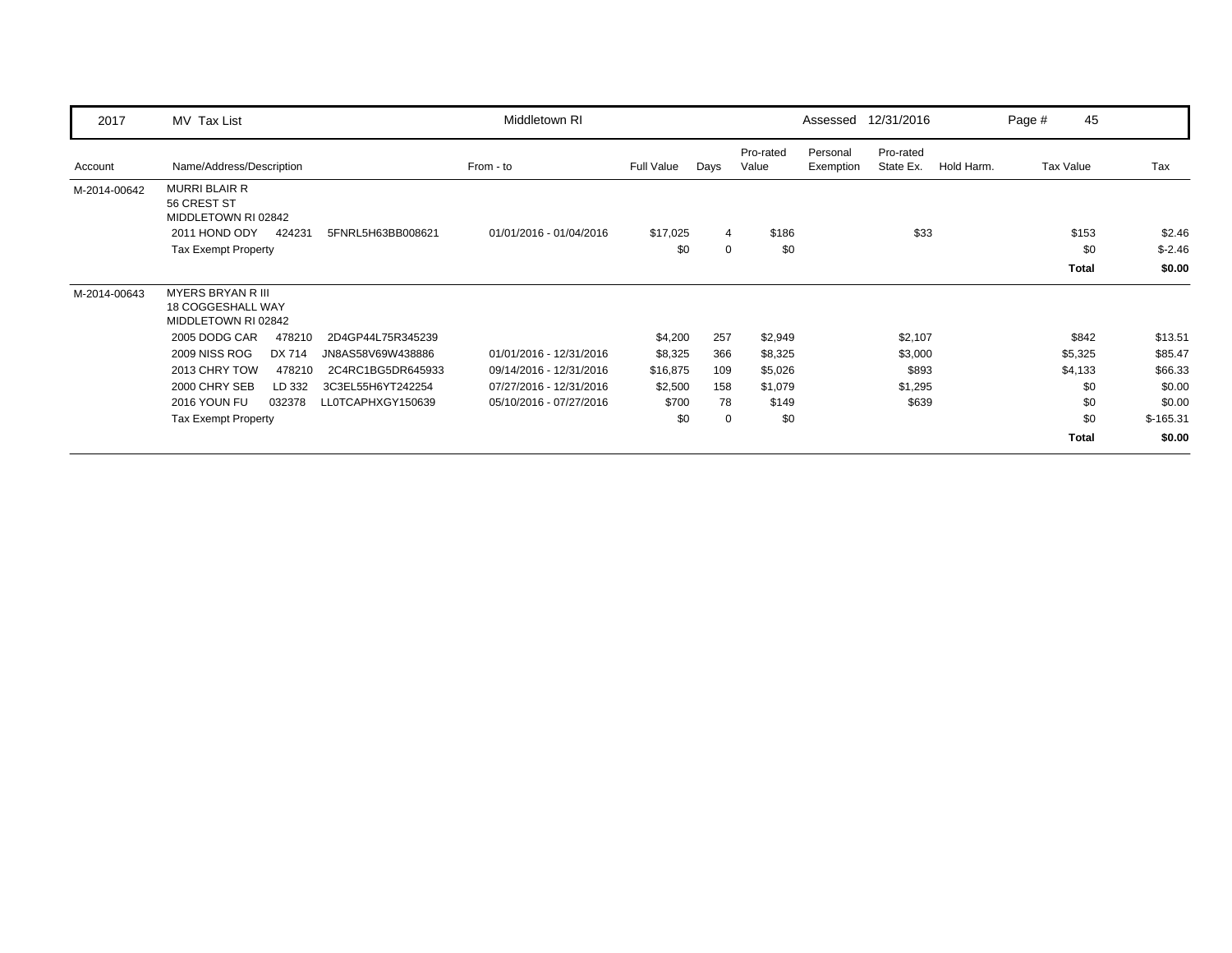| 2017         | <b>MV Tax List</b>                                                               |                   | Middletown RI           |                   |                 |                    | Assessed 12/31/2016                             | Page #<br>46                   |                                |
|--------------|----------------------------------------------------------------------------------|-------------------|-------------------------|-------------------|-----------------|--------------------|-------------------------------------------------|--------------------------------|--------------------------------|
| Account      | Name/Address/Description                                                         |                   | From - to               | <b>Full Value</b> | Days            | Pro-rated<br>Value | Personal<br>Pro-rated<br>Exemption<br>State Ex. | Hold Harm.<br><b>Tax Value</b> | Tax                            |
| M-2017-00820 | NAKASHIMA JUNTA<br>171 JONES ST<br>MIDDLETOWN RI 02842                           |                   |                         |                   |                 |                    |                                                 |                                |                                |
|              | 2007 NISS ALT KU 809<br><b>Tax Exempt Property</b>                               | 1N4AL21EX7N487048 | 07/19/2016 - 12/31/2016 | \$6,175<br>\$0    | 166<br>$\Omega$ | \$2,801<br>\$0     | \$1,361                                         | \$1,440<br>\$0<br><b>Total</b> | \$23.11<br>$$-23.11$<br>\$0.00 |
| M-2016-00956 | <b>NEW ANTHONY</b><br>32 COLUMBIA CT<br>MIDDLETOWN RI 02842                      |                   |                         |                   |                 |                    |                                                 |                                |                                |
| M-2007-01511 | 2003 HOME 610<br>075044                                                          | 5HABH10193N028357 | 01/01/2016 - 12/31/2016 | \$760             | 366             | \$760              | \$3,000                                         | \$0<br><b>Total</b>            | \$0.00<br>\$0.00               |
|              | NEWPORT COUNTY CHAPTER ARC<br>910 AQUIDNECK AVE<br>MIDDLETOWN RI 02842           |                   |                         |                   |                 |                    |                                                 |                                |                                |
|              | 2000 BUIC PKA<br>084235                                                          | 1G4CW54K9Y4273913 | 01/01/2016 - 12/31/2016 | \$3,300           | 366             | \$3,300            | \$3,000                                         | \$300                          | \$4.82                         |
|              | 2010 FORD F15<br>118553                                                          | 1FTEX1EWXAFC20345 | 01/01/2016 - 12/31/2016 | \$14,100          | 366             | \$14,100           | \$3,000                                         | \$11,100                       | \$178.16                       |
|              | 2011 FORD E35<br>000678                                                          | 1FBSS3BLBDB17215  | 01/01/2016 - 12/31/2016 | \$19,675          | 366             | \$19,675           | \$3,000                                         | \$16,675                       | \$267.63                       |
|              | 2012 DODG GRA<br>004952                                                          | 2C4RDGCG7CR114973 | 01/01/2016 - 12/31/2016 | \$11,450          | 366             | \$11,450           | \$3,000                                         | \$8,450                        | \$135.62                       |
|              | <b>Tax Exempt Property</b>                                                       |                   |                         | \$0               | $\Omega$        | \$0                |                                                 | \$0                            | \$-586.23                      |
|              |                                                                                  |                   |                         |                   |                 |                    |                                                 | <b>Total</b>                   | \$0.00                         |
| M-2001-00264 | NEWPORT COUNTY COMMUNITY MENTAL<br>127 JOHNNYCAKE HILL RD<br>MIDDLETOWN RI 02842 |                   |                         |                   |                 |                    |                                                 |                                |                                |
|              | 2013 DODG CAR<br>002337                                                          | 2C4RDGCGXDR663441 | 01/01/2016 - 12/31/2016 | \$13,775          | 366             | \$13,775           | \$3,000                                         | \$10,775                       | \$172.94                       |
|              | 2013 DODG GRC<br>004820                                                          | 2C4RDGCG7DR562017 | 01/01/2016 - 12/31/2016 | \$13,775          | 366             | \$13,775           | \$3,000                                         | \$10,775                       | \$172.94                       |
|              | <b>Tax Exempt Property</b>                                                       |                   |                         | \$0               | $\Omega$        | \$0                |                                                 | \$0                            | $$-345.88$                     |
|              |                                                                                  |                   |                         |                   |                 |                    |                                                 | <b>Total</b>                   | \$0.00                         |
| M-2013-00715 | NILSON BETH A<br><b>6 LATTU CT</b><br>MIDDLETOWN RI 02842                        |                   |                         |                   |                 |                    |                                                 |                                |                                |
|              | 2014 JEEP WRA 411287                                                             | 1C4BJWDGXEL156052 | 01/01/2016 - 09/30/2016 | \$28,700          | 274             | \$21,486           | \$2,246                                         | \$19,240                       | \$308.80                       |
|              | <b>Tax Exempt Property</b>                                                       |                   |                         | \$0               | $\Omega$        | \$0                |                                                 | \$0                            | $$ -308.80$                    |
|              |                                                                                  |                   |                         |                   |                 |                    |                                                 | <b>Total</b>                   | \$0.00                         |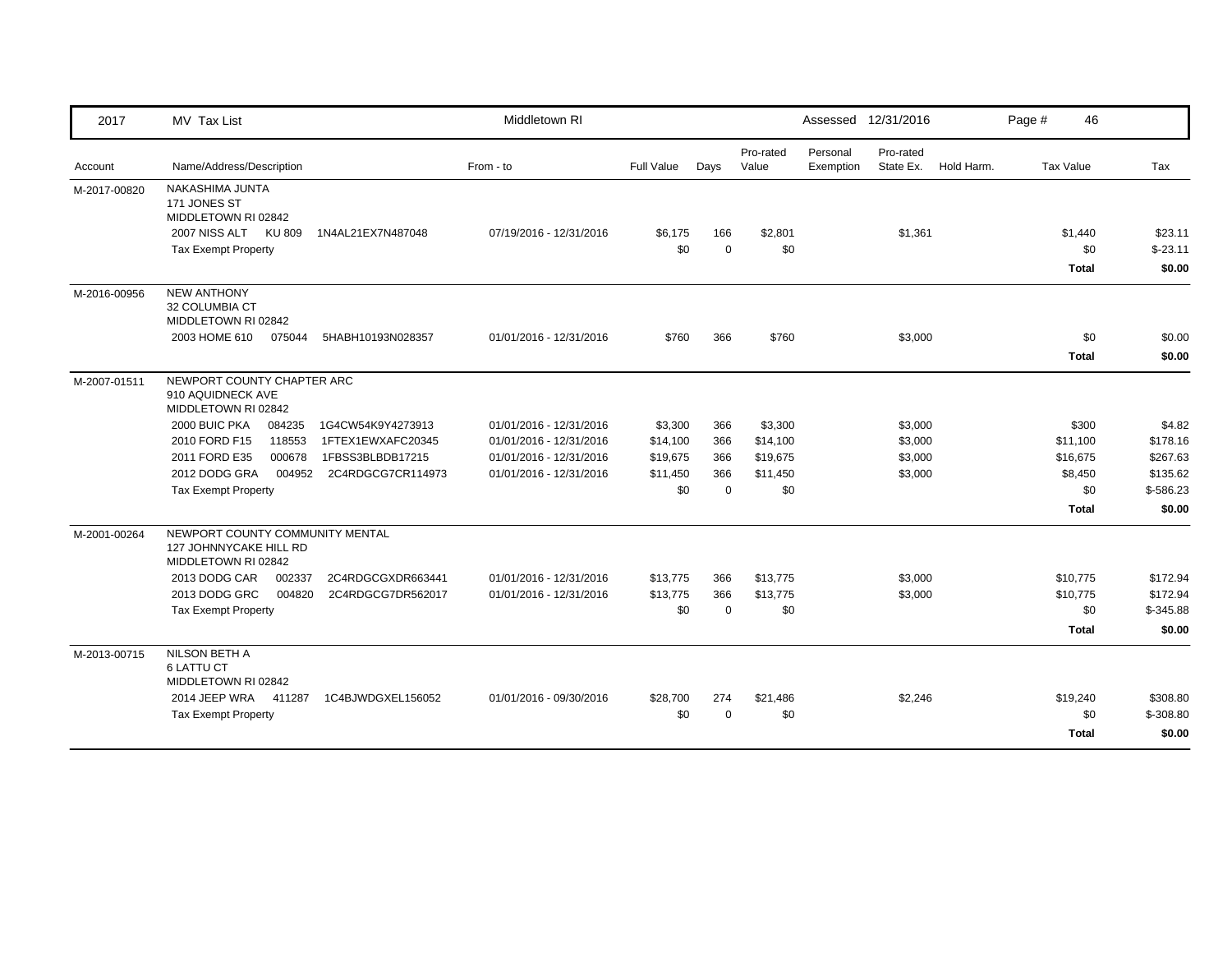| 2017         | MV Tax List                                                                | Middletown RI           |                   |                 |                    | Assessed              | 12/31/2016             |            | Page # | 47              |                        |
|--------------|----------------------------------------------------------------------------|-------------------------|-------------------|-----------------|--------------------|-----------------------|------------------------|------------|--------|-----------------|------------------------|
| Account      | Name/Address/Description                                                   | From - to               | <b>Full Value</b> | Days            | Pro-rated<br>Value | Personal<br>Exemption | Pro-rated<br>State Ex. | Hold Harm. |        | Tax Value       | Tax                    |
| M-2013-00717 | <b>NOBLES STEPHEN</b><br>105 GOLDENROD DR<br>MIDDLETOWN RI 02842           |                         |                   |                 |                    |                       |                        |            |        |                 |                        |
|              | 2015 JEEP CHE<br>403136<br>1C4PJLCB2FW689832<br><b>Tax Exempt Property</b> | 01/01/2016 - 12/31/2016 | \$17,025<br>\$0   | 366<br>$\Omega$ | \$17,025<br>\$0    |                       | \$3,000                |            |        | \$14,025<br>\$0 | \$225.10<br>$$-225.10$ |
|              |                                                                            |                         |                   |                 |                    |                       |                        |            |        | <b>Total</b>    | \$0.00                 |
|              |                                                                            |                         |                   |                 |                    |                       |                        |            |        |                 |                        |
| M-2011-01264 | NORMAN BIRD SANCTUARY<br>583 THIRD BEACH RD<br>MIDDLETOWN RI 02842         |                         |                   |                 |                    |                       |                        |            |        |                 |                        |
|              | 2014 FORD TRA<br><b>BX 697</b><br>NM0GE9F73E1152183                        | 01/01/2016 - 12/31/2016 | \$15,750          | 366             | \$15,750           |                       | \$3,000                |            |        | \$12,750        | \$204.64               |
|              | 2006 FORD<br>056512<br>1FTSX21P16ED20953                                   | 08/11/2016 - 12/31/2016 | \$12,700          | 143             | \$4,962            |                       | \$1,172                |            |        | \$3,790         | \$60.83                |
|              | 2006 FORD<br>056512<br>1FTSX21P16ED20953                                   | 01/01/2016 - 03/31/2016 | \$12,700          | 91              | \$3,158            |                       | \$746                  |            |        | \$2,412         | \$38.71                |
|              | <b>Tax Exempt Property</b>                                                 |                         | \$0               | $\Omega$        | \$0                |                       |                        |            |        | \$0             | $$-304.18$             |
|              |                                                                            |                         |                   |                 |                    |                       |                        |            |        | <b>Total</b>    | \$0.00                 |
| M-2013-00720 | <b>NUNEMAKER MICAH B</b><br>73 MAYFLOWER DR<br>MIDDLETOWN RI 02842         |                         |                   |                 |                    |                       |                        |            |        |                 |                        |
|              | 2006 JEEP<br>509470<br>1J4FA39S56P735421                                   | 01/01/2016 - 09/30/2016 | \$11,775          | 274             | \$8,815            |                       | \$2,246                | \$1,897    |        | \$4,672         | \$74.99                |
|              | <b>Tax Exempt Property</b>                                                 |                         | \$0               | $\overline{0}$  | \$0                |                       |                        |            |        | \$0             | $$-74.99$              |
|              |                                                                            |                         |                   |                 |                    |                       |                        |            |        | <b>Total</b>    | \$0.00                 |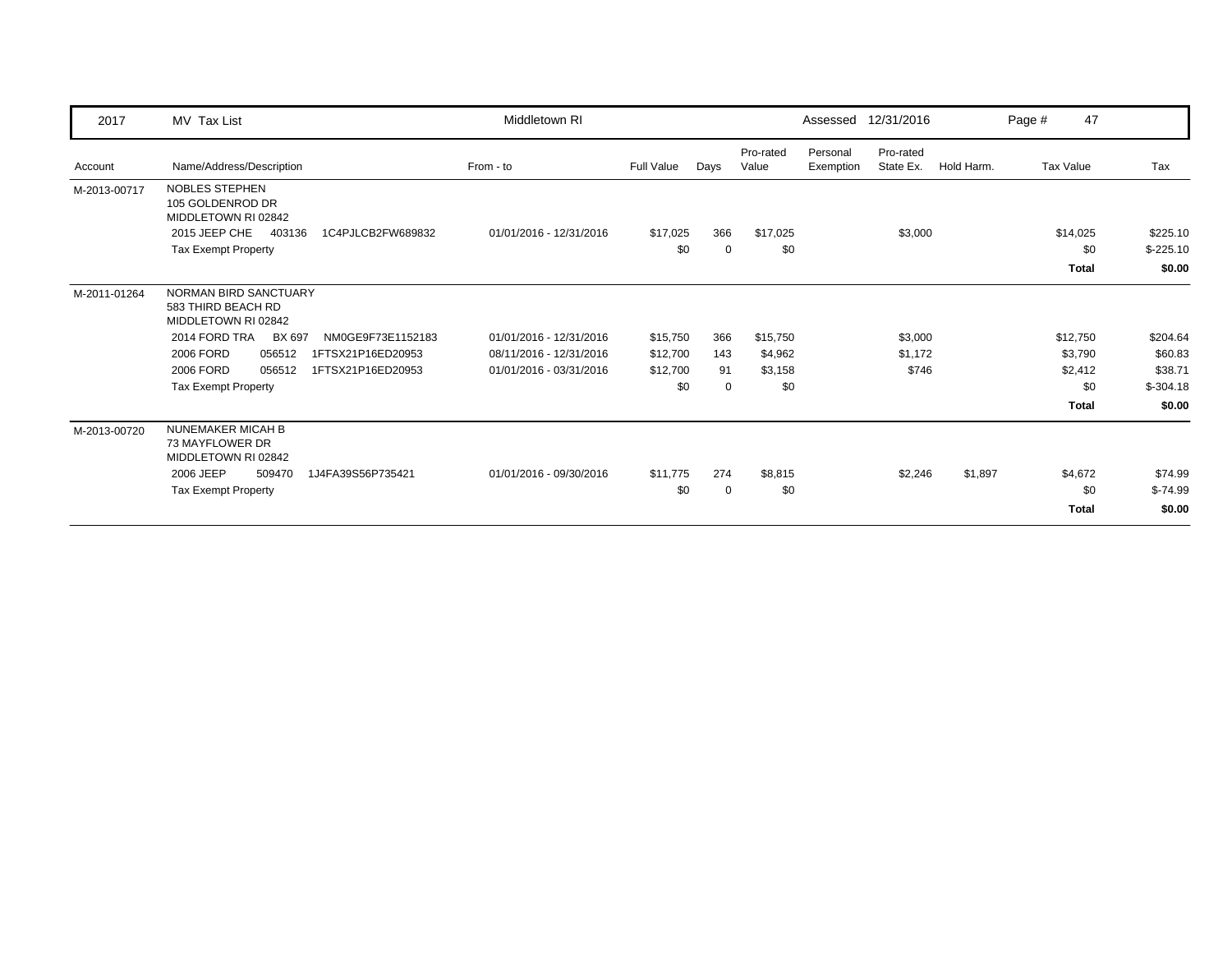| 2017         | MV Tax List                                                                |                   | Middletown RI           |            |      |                    |                       | Assessed 12/31/2016    |            | Page # | 48           |                  |
|--------------|----------------------------------------------------------------------------|-------------------|-------------------------|------------|------|--------------------|-----------------------|------------------------|------------|--------|--------------|------------------|
| Account      | Name/Address/Description                                                   |                   | From - to               | Full Value | Days | Pro-rated<br>Value | Personal<br>Exemption | Pro-rated<br>State Ex. | Hold Harm. |        | Tax Value    | Tax              |
| M-2017-00898 | ORIO EMILIO G JR<br>188 JONES ST<br>MIDDLETOWN RI 02842                    |                   |                         |            |      |                    |                       |                        |            |        |              |                  |
|              | 2000 HOND ODY<br>KV 276                                                    | 2HKRL1868YH513878 |                         | \$2,975    | 157  | \$1,276            |                       | \$1,287                |            |        | \$0<br>Total | \$0.00<br>\$0.00 |
| M-2017-00905 | <b>OSTALSKI WOJCIECH</b><br><b>157 LEXINGTON ST</b><br>MIDDLETOWN RI 02842 |                   |                         |            |      |                    |                       |                        |            |        |              |                  |
|              | 2004 CHRY PAC LD 496                                                       | 2C8GF68424R183726 | 07/29/2016 - 12/31/2016 | \$4,750    | 156  | \$2,025            |                       | \$1,279                | \$17       |        | \$729        | \$11.70          |
|              | <b>Tax Exempt Property</b>                                                 |                   |                         | \$0        | 0    | \$0                |                       |                        |            |        | \$0          | $$-11.70$        |
|              |                                                                            |                   |                         |            |      |                    |                       |                        |            |        | Total        | \$0.00           |
| M-2016-00773 | OTREMBA MARNI M<br><b>40 COLIMBIA CT</b><br>MIDDLETOWN RI 02842            |                   |                         |            |      |                    |                       |                        |            |        |              |                  |
|              | <b>HE 793</b><br>2015 KIA SOR                                              | 5XYKT4A61FG625634 | 01/01/2016 - 09/30/2016 | \$17,200   | 274  | \$12,877           |                       | \$2,246                |            |        | \$10,631     | \$170.63         |
|              | <b>Tax Exempt Property</b>                                                 |                   |                         | \$0        | 0    | \$0                |                       |                        |            |        | \$0          | $$-170.63$       |
|              |                                                                            |                   |                         |            |      |                    |                       |                        |            |        | Total        | \$0.00           |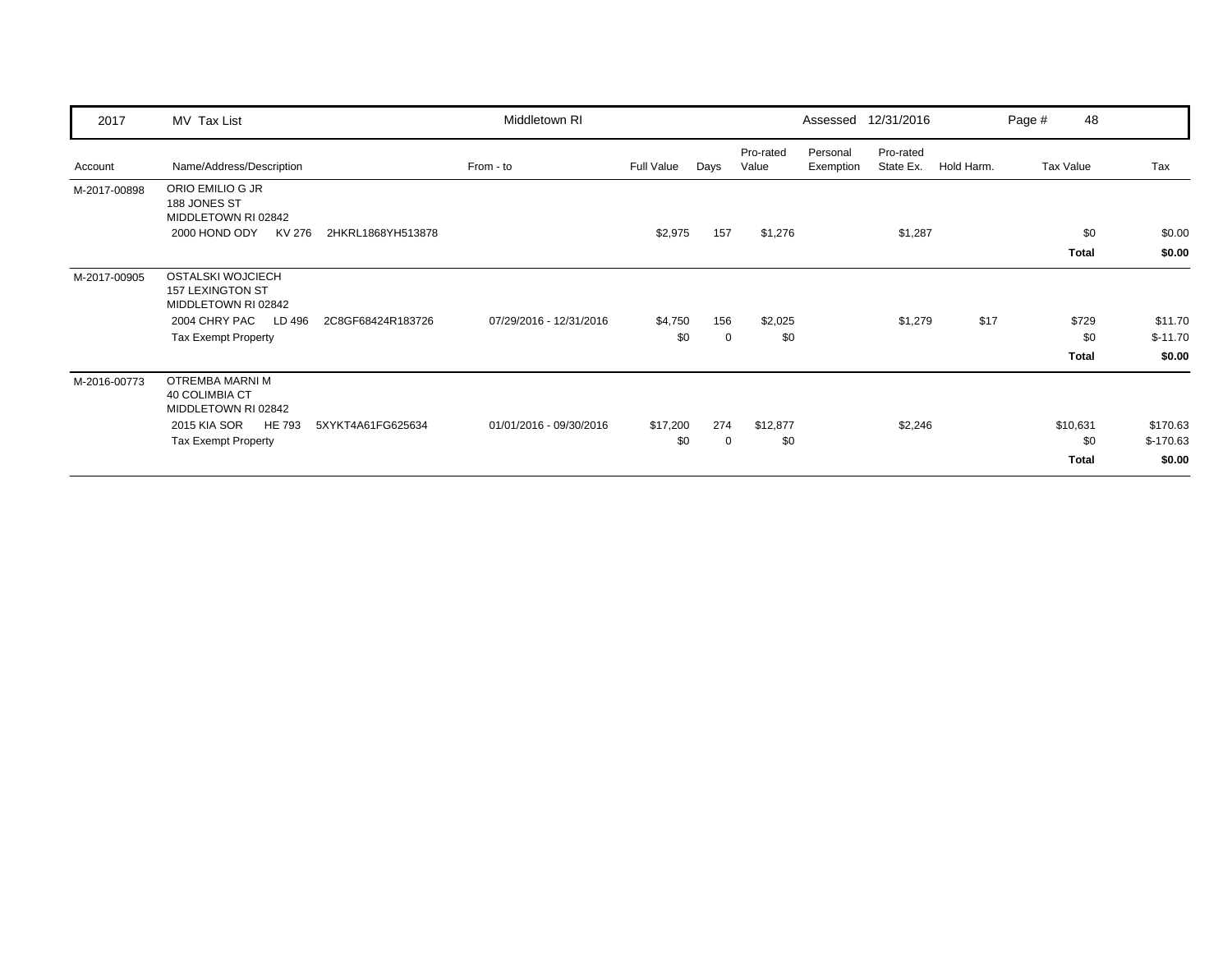| 2017         | MV Tax List                                                               | Middletown RI           |            |             |                    | Assessed 12/31/2016   |                        |            | Page # | 49               |           |
|--------------|---------------------------------------------------------------------------|-------------------------|------------|-------------|--------------------|-----------------------|------------------------|------------|--------|------------------|-----------|
| Account      | Name/Address/Description                                                  | From - to               | Full Value | Days        | Pro-rated<br>Value | Personal<br>Exemption | Pro-rated<br>State Ex. | Hold Harm. |        | <b>Tax Value</b> | Tax       |
| M-2016-00784 | PAJARO JOSE<br>23 MURPHY CIRCLE<br>MIDDLETOWN RI 02842                    |                         |            |             |                    |                       |                        |            |        |                  |           |
|              | 2005 DODG CAR<br><b>CU 227</b><br>2D4GP44L05R438877                       | 01/01/2016 - 12/31/2016 | \$4,200    | 366         | \$4,200            |                       | \$3,000                |            |        | \$1,200          | \$19.26   |
|              | <b>CU 229</b><br>1998 OLDS 8LW<br>1G3HN52K6W4808628                       | 01/01/2016 - 12/31/2016 | \$2,589    | 366         | \$2,589            |                       | \$3,000                |            |        | \$0              | \$0.00    |
|              | 2005 CADI SRX<br>KN 436<br>1GYEE637050201871                              | 07/20/2016 - 12/31/2016 | \$6,975    | 165         | \$3,144            |                       | \$1,352                | \$314      |        | \$1,478          | \$23.72   |
|              | <b>Tax Exempt Property</b>                                                |                         | \$0        | $\Omega$    | \$0                |                       |                        |            |        | \$0              | $$-42.98$ |
|              |                                                                           |                         |            |             |                    |                       |                        |            |        | <b>Total</b>     | \$0.00    |
| M-2014-00711 | PANIZZA JOHN M<br>969 WEST MAIN RD APT 3503<br>MIDDLETOWN RI 02842        |                         |            |             |                    |                       |                        |            |        |                  |           |
|              | 2006 HYUN GSL 304845<br>KMHHN65F16U206963                                 | 01/01/2016 - 09/30/2016 | \$4,325    | 274         | \$3,238            |                       | \$2,246                |            |        | \$992            | \$15.92   |
|              | <b>Tax Exempt Property</b>                                                |                         | \$0        | $\mathbf 0$ | \$0                |                       |                        |            |        | \$0              | $$-15.92$ |
|              |                                                                           |                         |            |             |                    |                       |                        |            |        | <b>Total</b>     | \$0.00    |
| M-2016-00789 | PAPP ASHLEY M<br>485 PARADISE AVE<br>MIDDLETOWN RI 02842                  |                         |            |             |                    |                       |                        |            |        |                  |           |
|              | 2010 SUBA OUT<br><b>BR 774</b><br>4S4BRBCC2A3350144                       | 01/01/2016 - 07/28/2016 | \$11,050   | 210         | \$6,340            |                       | \$1,721                |            |        | \$4,619          | \$74.13   |
|              | <b>Tax Exempt Property</b>                                                |                         | \$0        | $\mathbf 0$ | \$0                |                       |                        |            |        | \$0              | $$-74.13$ |
|              |                                                                           |                         |            |             |                    |                       |                        |            |        | <b>Total</b>     | \$0.00    |
| M-2016-00791 | PARK HOSUP<br>969 W MAIN RD APT 2603<br>MIDDLETOWN RI 02842               |                         |            |             |                    |                       |                        |            |        |                  |           |
|              | 2010 HOND ALX CZ 326<br>1HGCP2F48AA013395                                 | 01/01/2016 - 06/20/2016 | \$9,825    | 172         | \$4,617            |                       | \$1,410                |            |        | \$3,207          | \$51.47   |
|              | <b>Tax Exempt Property</b>                                                |                         | \$0        | $\Omega$    | \$0                |                       |                        |            |        | \$0              | $$-51.47$ |
|              |                                                                           |                         |            |             |                    |                       |                        |            |        | <b>Total</b>     | \$0.00    |
| M-2014-00719 | PEARSON BRENDAN<br>716 SE COLUMBIA RIDGE DRIVE<br>VANCOUVER WA 98664-2614 |                         |            |             |                    |                       |                        |            |        |                  |           |
|              | 2008 NISS ROG 425653<br>JN8AS58V28W119094                                 | 01/01/2016 - 09/30/2016 | \$7,350    | 274         | \$5,502            |                       | \$2,246                |            |        | \$3,256          | \$52.26   |
|              | <b>Tax Exempt Property</b>                                                |                         | \$0        | $\Omega$    | \$0                |                       |                        |            |        | \$0              | $$-52.26$ |
|              |                                                                           |                         |            |             |                    |                       |                        |            |        | <b>Total</b>     | \$0.00    |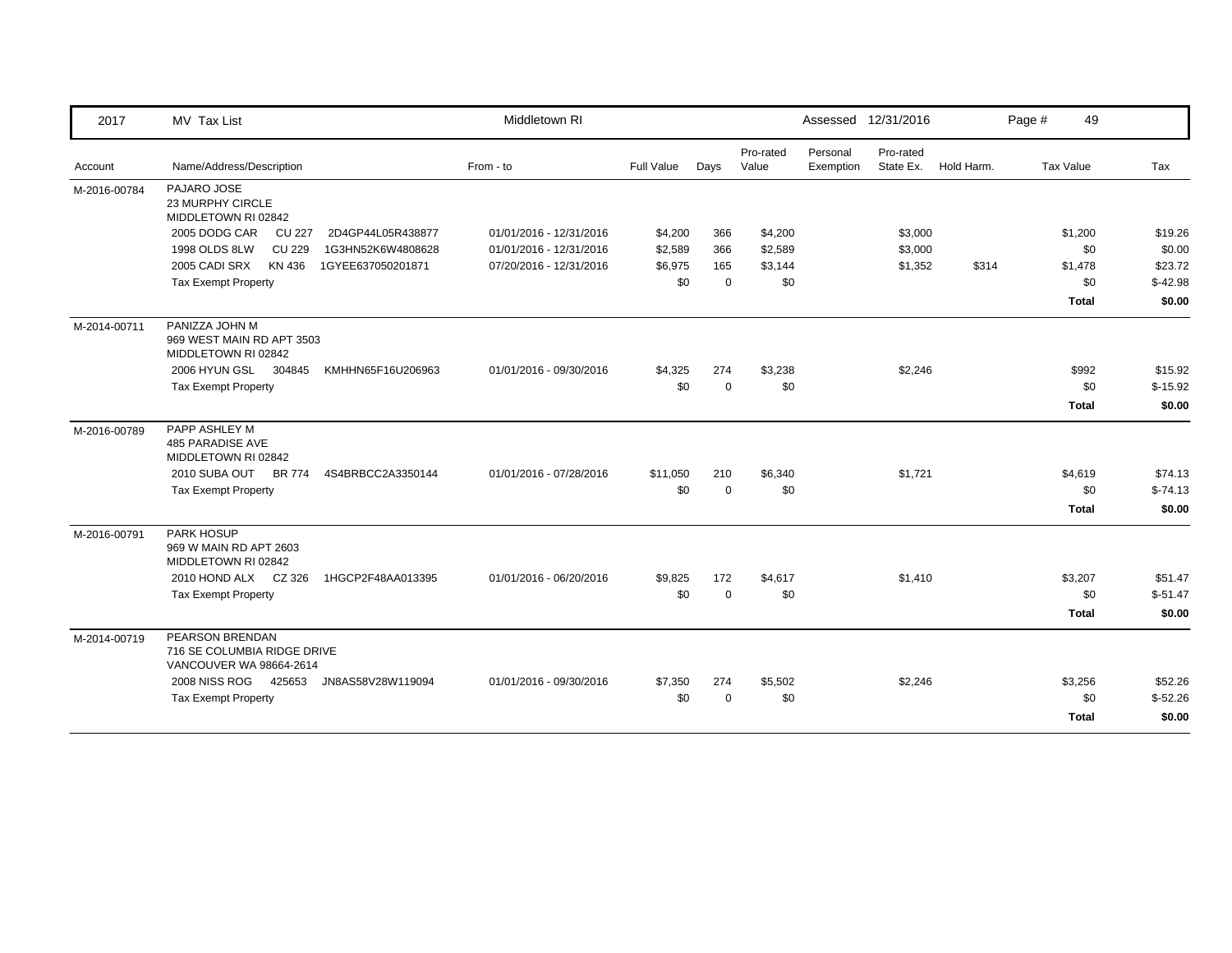| 2017         | MV Tax List                                                                                                              |                   | Middletown RI           |                   |                    |                    |                       | Assessed 12/31/2016    |            | Page # | 50                             |                                  |
|--------------|--------------------------------------------------------------------------------------------------------------------------|-------------------|-------------------------|-------------------|--------------------|--------------------|-----------------------|------------------------|------------|--------|--------------------------------|----------------------------------|
| Account      | Name/Address/Description                                                                                                 |                   | From - to               | <b>Full Value</b> | Days               | Pro-rated<br>Value | Personal<br>Exemption | Pro-rated<br>State Ex. | Hold Harm. |        | <b>Tax Value</b>               | Tax                              |
| M-2016-00936 | PIANSAY JOSEPH E<br>21 CONSTELLATION AVE<br>MIDDLETOWN RI 02842<br>2012 HYUN VEL<br>DT 558<br><b>Tax Exempt Property</b> | KMHTC6AD9CU073174 | 01/01/2016 - 09/30/2016 | \$9,825<br>\$0    | 274<br>$\mathbf 0$ | \$7,355<br>\$0     |                       | \$2,246                |            |        | \$5,109<br>\$0<br><b>Total</b> | \$82.00<br>$$-82.00$<br>\$0.00   |
| M-2014-00742 | PLAZA WILLIAM<br>1516 29TH ST<br>SAN DIEGO CA 92102-1533<br>2009 NISS MSV 497401<br><b>Tax Exempt Property</b>           | 1N4AA51E49C819166 | 01/01/2016 - 09/30/2016 | \$10,450<br>\$0   | 274<br>$\mathbf 0$ | \$7,823<br>\$0     |                       | \$2,246                |            |        | \$5,577<br>\$0<br><b>Total</b> | \$89.51<br>$$-89.51$<br>\$0.00   |
| M-2017-00993 | PODGORNY PAWEL K<br>535 READ ST<br>MIDDLETOWN RI 02842<br>2008 FORD ESC LD 366<br><b>Tax Exempt Property</b>             | 1FMCU93108KE63486 | 07/29/2016 - 12/31/2016 | \$7,725<br>\$0    | 156<br>$\pmb{0}$   | \$3,293<br>\$0     |                       | \$1,279                |            |        | \$2,014<br>\$0<br><b>Total</b> | \$32.32<br>$$-32.32$<br>\$0.00   |
| M-2015-00701 | POEGEL NATALIE C<br>155 RIVER RUN RD<br>MIDDLETOWN RI 02842<br>2010 HOND CRV<br>423526<br><b>Tax Exempt Property</b>     | 5J6RE4H38AL027925 | 01/01/2016 - 12/31/2016 | \$11,050<br>\$0   | 366<br>$\Omega$    | \$11,050<br>\$0    |                       | \$3,000                |            |        | \$8,050<br>\$0<br><b>Total</b> | \$129.20<br>$$-129.20$<br>\$0.00 |
| M-2016-00927 | PONY ARIK<br>220 COREY LN<br>MIDDLETOWN RI 02842<br>2012 FORD ESC CZ 338<br><b>Tax Exempt Property</b>                   | 1FMCU9DG0CKB87001 | 01/01/2016 - 06/20/2016 | \$13,250<br>\$0   | 172<br>$\mathbf 0$ | \$6,227<br>\$0     |                       | \$1,410                |            |        | \$4,817<br>\$0<br><b>Total</b> | \$77.31<br>$$-77.31$<br>\$0.00   |
| M-2016-00925 | POORE RALPH J<br>969 W MAIN RD APT 6403<br>MIDDLETOWN RI 02842<br>2012 BMW 328<br>BO 627<br><b>Tax Exempt Property</b>   | WBAKF5C55CE517911 | 01/01/2016 - 04/16/2016 | \$17,150<br>\$0   | 107<br>$\Omega$    | \$5,014<br>\$0     |                       | \$877                  |            |        | \$4,137<br>\$0<br><b>Total</b> | \$66.40<br>$$-66.40$<br>\$0.00   |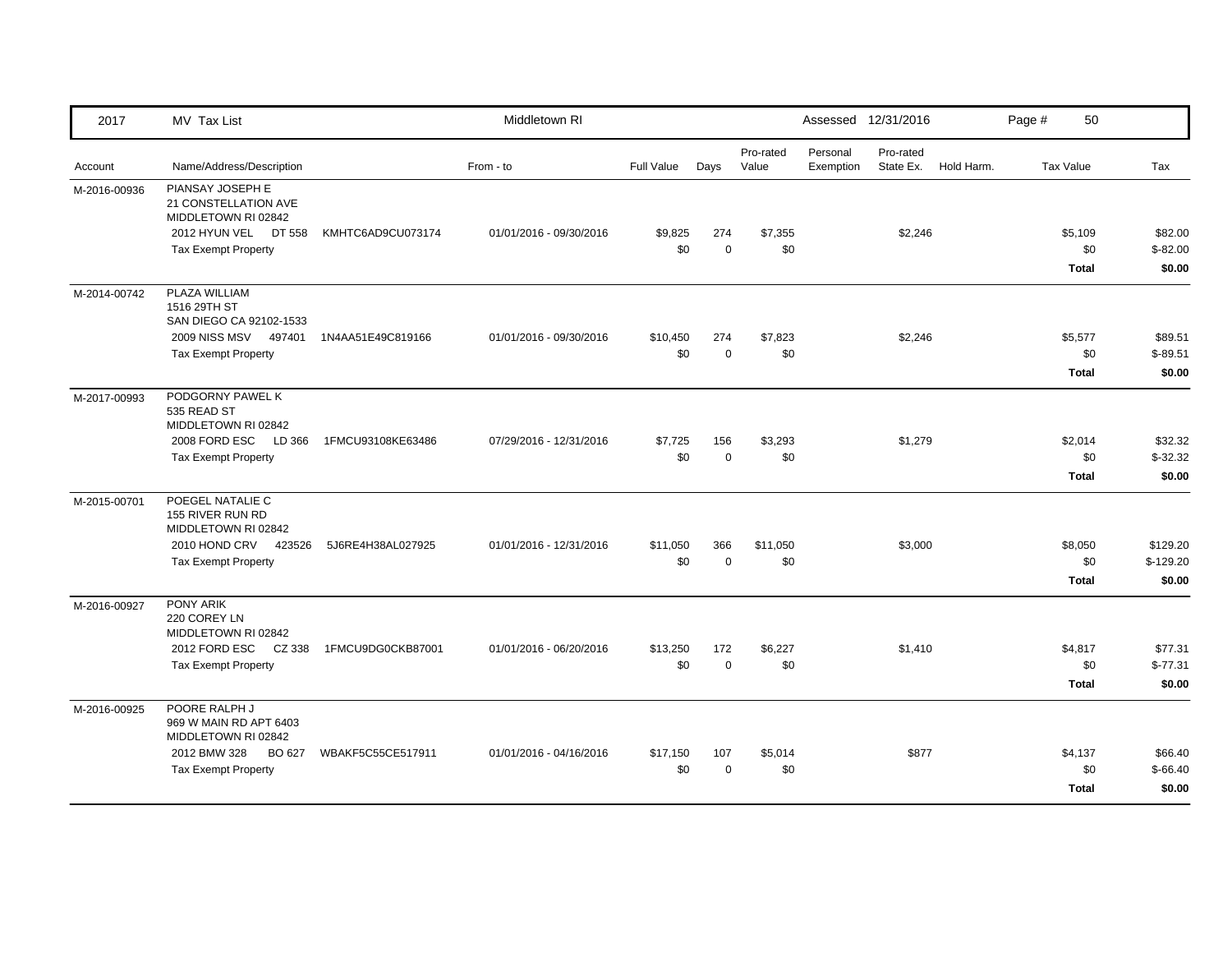| 2017         | MV Tax List                                                                                                             |                          | Middletown RI           |                |                    |                    |                       | Assessed 12/31/2016    |            | Page # | 51                             |                                |
|--------------|-------------------------------------------------------------------------------------------------------------------------|--------------------------|-------------------------|----------------|--------------------|--------------------|-----------------------|------------------------|------------|--------|--------------------------------|--------------------------------|
| Account      | Name/Address/Description                                                                                                |                          | From - to               | Full Value     | Days               | Pro-rated<br>Value | Personal<br>Exemption | Pro-rated<br>State Ex. | Hold Harm. |        | <b>Tax Value</b>               | Tax                            |
| M-2016-00898 | RAHMOUN RACHID<br>155 LEXINGTON ST<br>MIDDLETOWN RI 02842<br>2005 HYUN SOL DO 417<br><b>Tax Exempt Property</b>         | KMHWF25S25A152681        | 01/01/2016 - 06/16/2016 | \$3,300<br>\$0 | 168<br>$\mathbf 0$ | \$1,515<br>\$0     |                       | \$1,377                |            |        | \$138<br>\$0<br><b>Total</b>   | \$2.21<br>$$-2.21$<br>\$0.00   |
| M-2017-00523 | RANDHAWA SUNDEEP S<br>146 LEXINGTON ST<br>MIDDLETOWN RI 02842<br>2001 TOYT CAM KV 273<br><b>Tax Exempt Property</b>     | 4T1BG28K51U793565        |                         | \$3,700<br>\$0 | 150<br>$\mathbf 0$ | \$1,516<br>\$0     |                       | \$1,230                |            |        | \$286<br>\$0<br><b>Total</b>   | \$4.59<br>$$-4.59$<br>\$0.00   |
| M-2016-00851 | <b>REGIS RAUL A</b><br>149 LEXINGTON ST<br>MIDDLETOWN RI 02842<br>2000 HOND UDY<br>645528                               | 2HKRL1868YH513878        | 01/01/2016 - 07/27/2016 | \$2,975        | 209                | \$1,699            |                       | \$1,713                |            |        | \$0<br><b>Total</b>            | \$0.00<br>\$0.00               |
| M-2017-00560 | RIDWANSYAH RIDWANSYAH<br>156 BUSHER DR<br>MIDDLETOWN RI 02842<br>2003 VOLK PAS LG 907<br><b>Tax Exempt Property</b>     | WVWND63BX3E403677        | 07/26/2016 - 12/31/2016 | \$3,075<br>\$0 | 159<br>$\mathbf 0$ | \$1,336<br>\$0     |                       | \$1,303                |            |        | \$33<br>\$0<br><b>Total</b>    | \$0.53<br>$$-0.53$<br>\$0.00   |
| M-2016-00363 | <b>RILES CARLA S</b><br>227 MAFFIT ST<br>MIDDLETOWN RI 02842<br>2008 HOND ACC<br><b>Tax Exempt Property</b>             | GS 694 1HGCP26398A100420 | 01/01/2016 - 12/31/2016 | \$8,725<br>\$0 | 366<br>$\mathbf 0$ | \$8,725<br>\$0     |                       | \$3,000                |            |        | \$5,725<br>\$0<br>Total        | \$91.89<br>$$-91.89$<br>\$0.00 |
| M-2016-00384 | ROBERTS DESIREE<br>11 ADMIRALTY DR APT 7<br>MIDDLETOWN RI 02842<br>2012 TOYO XD<br>416953<br><b>Tax Exempt Property</b> | JTKKU4B41C1019989        | 01/01/2016 - 12/31/2016 | \$8,825<br>\$0 | 366<br>$\mathbf 0$ | \$8,825<br>\$0     |                       | \$3,000                |            |        | \$5,825<br>\$0<br><b>Total</b> | \$93.49<br>$$-93.49$<br>\$0.00 |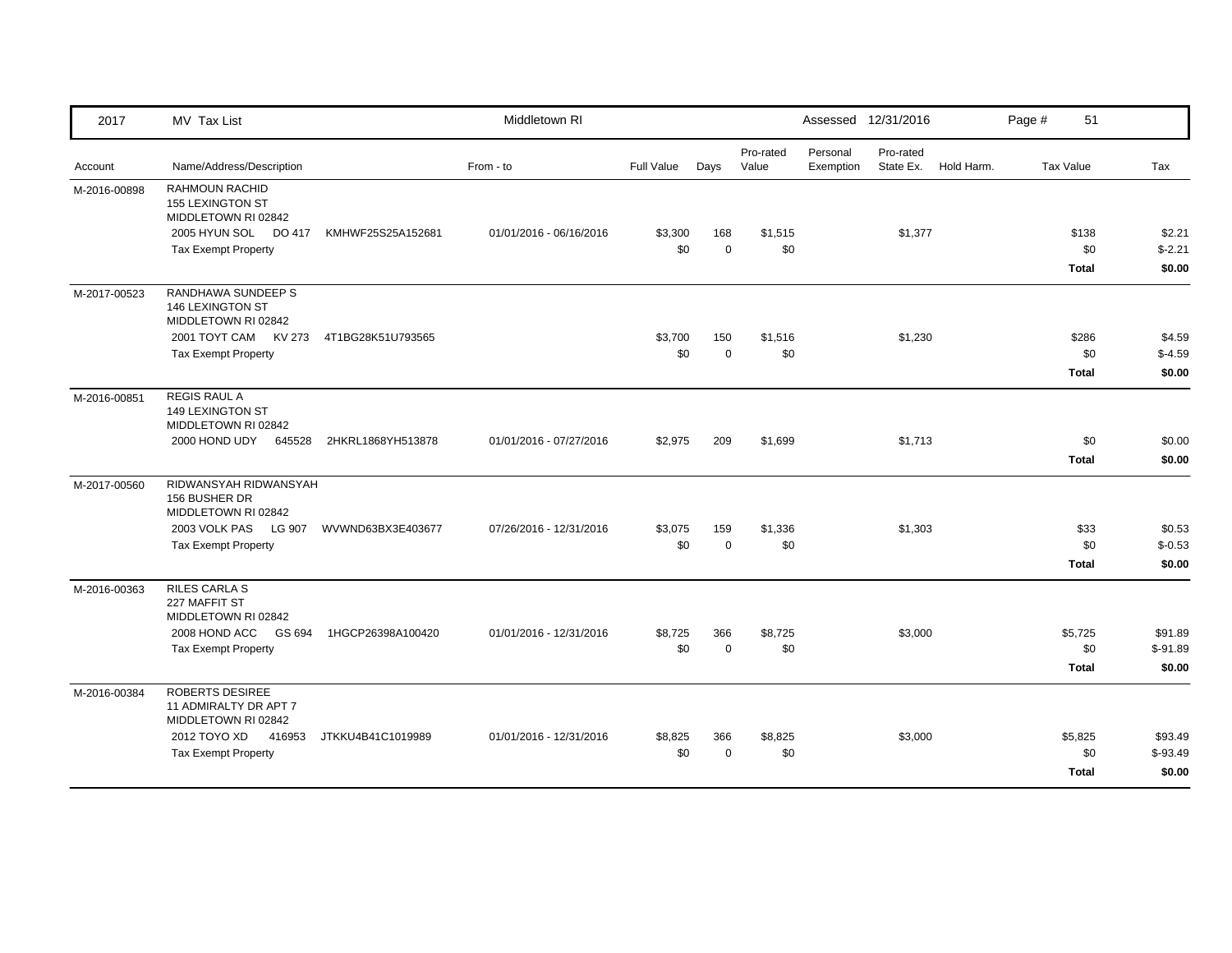| 2017         | MV Tax List                                                          | Middletown RI           |            |             |                    | Assessed              | 12/31/2016             |            | Page # | 52           |            |
|--------------|----------------------------------------------------------------------|-------------------------|------------|-------------|--------------------|-----------------------|------------------------|------------|--------|--------------|------------|
| Account      | Name/Address/Description                                             | From - to               | Full Value | Days        | Pro-rated<br>Value | Personal<br>Exemption | Pro-rated<br>State Ex. | Hold Harm. |        | Tax Value    | Tax        |
| M-2016-00391 | ROBLES LEPE RAUL<br>537 READ ST<br>MIDDLETOWN RI 02842               |                         |            |             |                    |                       |                        |            |        |              |            |
|              | 2009 DODG JOU<br>DC 959<br>3D4GG57V69T589907                         | 01/01/2016 - 10/31/2016 | \$7,475    | 305         | \$6,229            |                       | \$2,500                |            |        | \$3,729      | \$59.85    |
|              | <b>Tax Exempt Property</b>                                           |                         | \$0        | $\mathbf 0$ | \$0                |                       |                        |            |        | \$0          | $$-59.85$  |
|              |                                                                      |                         |            |             |                    |                       |                        |            |        | <b>Total</b> | \$0.00     |
| M-2016-00827 | RODRIGUEZ GENARO<br>6 HARBOR VILLAGE DR APT 3<br>MIDDLETOWN RI 02842 |                         |            |             |                    |                       |                        |            |        |              |            |
|              | 2011 FORD FUS<br>CU 159<br>3FAHP0JG2BR198518                         | 01/01/2016 - 12/31/2016 | \$9,725    | 366         | \$9,725            |                       | \$3,000                |            |        | \$6,725      | \$107.94   |
|              | <b>Tax Exempt Property</b>                                           |                         | \$0        | $\mathbf 0$ | \$0                |                       |                        |            |        | \$0          | $$-107.94$ |
|              |                                                                      |                         |            |             |                    |                       |                        |            |        | Total        | \$0.00     |
| M-2016-00795 | <b>RUSH BETH A</b><br>4 LATTU CT<br>MIDDLETOWN RI 02842              |                         |            |             |                    |                       |                        |            |        |              |            |
|              | 2015 DODG DUR<br>DY 970<br>1C4RDJAG8FC858112                         | 01/01/2016 - 12/31/2016 | \$25,675   | 366         | \$25,675           |                       | \$3,000                |            |        | \$22,675     | \$363.93   |
|              | <b>Tax Exempt Property</b>                                           |                         | \$0        | $\mathbf 0$ | \$0                |                       |                        |            |        | \$0          | $$-363.93$ |
|              |                                                                      |                         |            |             |                    |                       |                        |            |        | Total        | \$0.00     |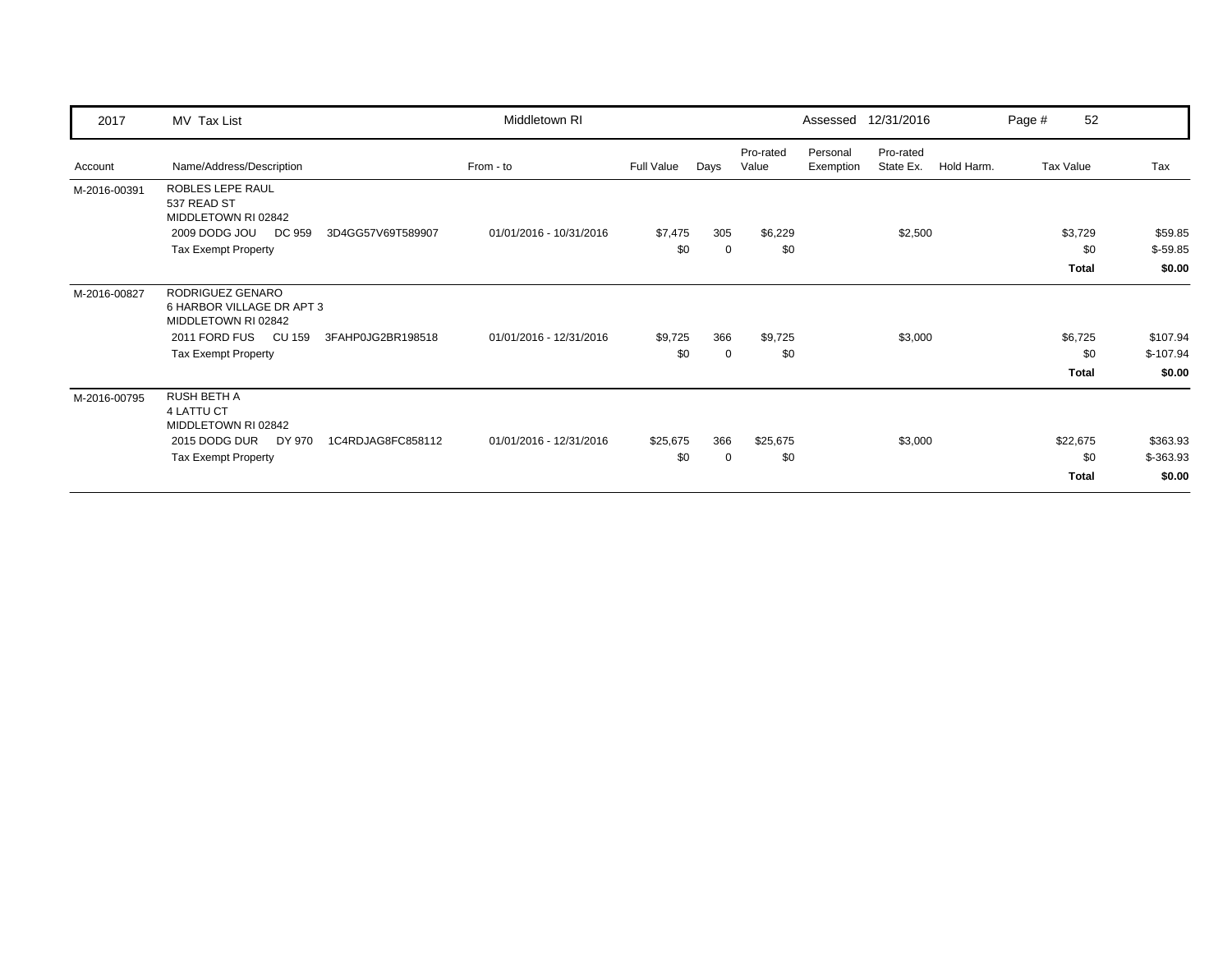| 2017         | MV Tax List                                                                                                           |                   | Middletown RI           |                 |                    |                    |                       | Assessed 12/31/2016    |            | Page #           | 53                             |                                  |
|--------------|-----------------------------------------------------------------------------------------------------------------------|-------------------|-------------------------|-----------------|--------------------|--------------------|-----------------------|------------------------|------------|------------------|--------------------------------|----------------------------------|
| Account      | Name/Address/Description                                                                                              |                   | From - to               | Full Value      | Days               | Pro-rated<br>Value | Personal<br>Exemption | Pro-rated<br>State Ex. | Hold Harm. | <b>Tax Value</b> |                                | Tax                              |
| M-2014-00778 | SABATINO JENN<br><b>127 JONES STREET</b><br>MIDDLETOWN RI 02842<br>2014 HOND CRV 461717<br><b>Tax Exempt Property</b> | 5J6RM4H77EL037065 | 01/01/2016 - 12/31/2016 | \$21,025<br>\$0 | 366<br>$\mathbf 0$ | \$21,025<br>\$0    |                       | \$3,000                |            |                  | \$18,025<br>\$0                | \$289.30<br>$$-289.30$           |
|              |                                                                                                                       |                   |                         |                 |                    |                    |                       |                        |            |                  | <b>Total</b>                   | \$0.00                           |
| M-2016-00655 | SACHINSKI JEFFREY M<br>3028 ANDERSON AVENUE<br>HONOLULU HI 96818                                                      |                   |                         |                 |                    |                    |                       |                        |            |                  |                                |                                  |
|              | 2012 GMC ACA<br>DR 661                                                                                                | 1GKKVTED9CJ160520 | 01/01/2016 - 09/28/2016 | \$24,575        | 272                | \$18,263           |                       | \$2,230                |            |                  | \$16,033                       | \$257.33                         |
|              | <b>Tax Exempt Property</b>                                                                                            |                   |                         | \$0             | $\mathbf 0$        | \$0                |                       |                        |            |                  | \$0<br><b>Total</b>            | $$-257.33$<br>\$0.00             |
| M-2015-00776 | <b>SAENZ MATTHEW</b><br>237 MAFFIT ST<br>MIDDLETOWN RI 02842                                                          |                   |                         |                 |                    |                    |                       |                        |            |                  |                                |                                  |
|              | 2012 TOYO TAC<br>096535                                                                                               | 3TMJU4GN9CM137876 | 01/01/2016 - 12/31/2016 | \$22,350        | 366                | \$22,350           |                       | \$3,000                |            |                  | \$19,350                       | \$310.57                         |
|              | <b>Tax Exempt Property</b>                                                                                            |                   |                         | \$0             | $\mathbf 0$        | \$0                |                       |                        |            |                  | \$0                            | $$ -310.57$                      |
|              |                                                                                                                       |                   |                         |                 |                    |                    |                       |                        |            |                  | <b>Total</b>                   | \$0.00                           |
| M-2016-00659 | <b>SALES LIANNEDRAW</b><br>969 W MAIN RD APT 10602<br>MIDDLETOWN RI 02842                                             |                   |                         |                 |                    |                    |                       |                        |            |                  |                                |                                  |
|              | 2015 LEXU IS2 AF 472 JTHCF1D24F5022591                                                                                |                   |                         | \$29,700        | 257                | \$20,855           |                       | \$2,107                |            |                  | \$18,748                       | \$300.91                         |
|              | 2008 MERZ C4A GQ 489 WDDGF81X78F143291<br><b>Tax Exempt Property</b>                                                  |                   | 01/01/2016 - 12/31/2016 | \$10,000<br>\$0 | 366<br>$\mathbf 0$ | \$10,000<br>\$0    |                       | \$3,000                | \$300      |                  | \$6,700<br>\$0                 | \$107.54<br>$$-408.45$           |
|              |                                                                                                                       |                   |                         |                 |                    |                    |                       |                        |            |                  | <b>Total</b>                   | \$0.00                           |
| M-2016-00660 | SAMARDZIC ZORAN<br><b>28 CHASES LANE</b><br>MIDDLETOWN RI 02842                                                       |                   |                         |                 |                    |                    |                       |                        |            |                  |                                |                                  |
|              | 2001 VOLV V72 CU 242 YV1SW58DX12094982                                                                                |                   | 01/01/2016 - 10/31/2016 | \$3,000         | 305                | \$2,500            |                       | \$2,500                |            |                  | \$0                            | \$0.00                           |
|              |                                                                                                                       |                   |                         |                 |                    |                    |                       |                        |            |                  | <b>Total</b>                   | \$0.00                           |
| M-2015-00784 | SANGSTER JESSICA M<br>33 PURITAN DRIVE<br>MIDDLETOWN RI 02842                                                         |                   |                         |                 |                    |                    |                       |                        |            |                  |                                |                                  |
|              | 2012 JEEP<br>478510<br><b>Tax Exempt Property</b>                                                                     | 1C4NJCBB1CD645398 | 01/01/2016 - 10/31/2016 | \$10,525<br>\$0 | 305<br>$\mathbf 0$ | \$8,771<br>\$0     |                       | \$2,500                |            |                  | \$6,271<br>\$0<br><b>Total</b> | \$100.65<br>$$-100.65$<br>\$0.00 |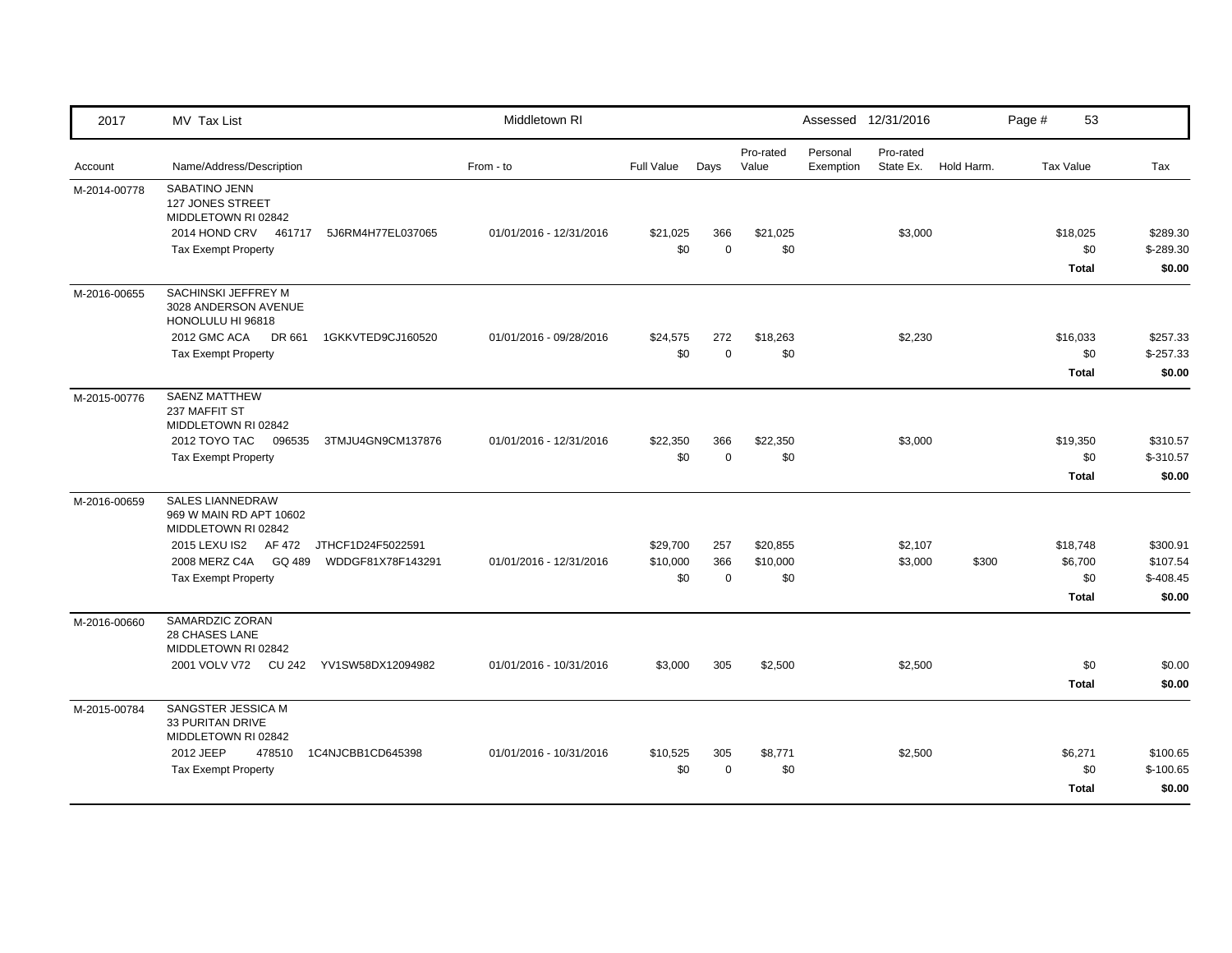| 2017         | MV Tax List                                                     | Middletown RI           |            |             |                    |                       | Assessed 12/31/2016    |            | Page # | 54               |           |
|--------------|-----------------------------------------------------------------|-------------------------|------------|-------------|--------------------|-----------------------|------------------------|------------|--------|------------------|-----------|
| Account      | Name/Address/Description                                        | From - to               | Full Value | Days        | Pro-rated<br>Value | Personal<br>Exemption | Pro-rated<br>State Ex. | Hold Harm. |        | <b>Tax Value</b> | Tax       |
| M-2016-00652 | <b>SARIG ADAM</b><br>151 ALLSTON AVE<br>MIDDLETOWN RI 02842     |                         |            |             |                    |                       |                        |            |        |                  |           |
|              | 2011 DODG CAR CW 624<br>2D4RN3DG5BR639066                       | 01/01/2016 - 07/07/2016 | \$10,500   | 189         | \$5,422            |                       | \$1,549                |            |        | \$3,873          | \$62.16   |
|              | <b>Tax Exempt Property</b>                                      |                         | \$0        | $\mathbf 0$ | \$0                |                       |                        |            |        | \$0              | $$-62.16$ |
|              |                                                                 |                         |            |             |                    |                       |                        |            |        | <b>Total</b>     | \$0.00    |
| M-2008-01192 | <b>SASKA JURI</b><br>171 JONES ST<br>MIDDLETOWN RI 02842        |                         |            |             |                    |                       |                        |            |        |                  |           |
|              | 2005 CHRY TWC<br>DQ 268<br>2C4GP54L95R242441                    |                         | \$4,150    | 202         | \$2,290            |                       | \$1,656                |            |        | \$634            | \$10.18   |
|              | 1984 HOND G12<br>038143<br>1HFSC141XEA012804                    | 01/07/2016 - 06/13/2016 | \$500      | 158         | \$216              |                       | \$1,295                |            |        | \$0              | \$0.00    |
|              | 1990 HOND<br>039264<br>1HFSC2205LA203303                        | 04/05/2016 - 06/13/2016 | \$500      | 69          | \$94               |                       | \$566                  |            |        | \$0              | \$0.00    |
|              | <b>Tax Exempt Property</b>                                      |                         | \$0        | $\mathbf 0$ | \$0                |                       |                        |            |        | \$0              | $$-10.18$ |
|              |                                                                 |                         |            |             |                    |                       |                        |            |        | <b>Total</b>     | \$0.00    |
| M-2014-00791 | SCHAFFHOUSER JOAR T<br>947 SANFORD RD<br>WESTPORT MA 02790-4016 |                         |            |             |                    |                       |                        |            |        |                  |           |
|              | 2005 MNNI COO 304822<br>WMWRC33465TC57216                       | 01/01/2016 - 10/31/2016 | \$4,450    | 305         | \$3,708            |                       | \$2,500                |            |        | \$1,208          | \$19.39   |
|              | <b>Tax Exempt Property</b>                                      |                         | \$0        | $\Omega$    | \$0                |                       |                        |            |        | \$0              | $$-19.39$ |
|              |                                                                 |                         |            |             |                    |                       |                        |            |        | <b>Total</b>     | \$0.00    |
| M-2013-00870 | <b>SCHMITZ ALAN</b><br>411 MARSTON ST<br>BAY CITY MI 48706-3845 |                         |            |             |                    |                       |                        |            |        |                  |           |
|              | 1999 DODG<br>098328<br>1B7HC16X0XS122599                        | 01/01/2016 - 03/31/2016 | \$3,539    | 91          | \$880              |                       | \$746                  |            |        | \$134            | \$2.15    |
|              | <b>Tax Exempt Property</b>                                      |                         | \$0        | $\mathbf 0$ | \$0                |                       |                        |            |        | \$0              | $$-2.15$  |
|              |                                                                 |                         |            |             |                    |                       |                        |            |        | <b>Total</b>     | \$0.00    |
| M-2015-00795 | SCHRAEDER KASEY W<br>39 MAYFLOWER DRIVE<br>MIDDLETOWN RI 02842  |                         |            |             |                    |                       |                        |            |        |                  |           |
|              | 1994 CHRY LLG<br><b>BJ 991</b><br>1C3EU4535RF305044             |                         | \$1,425    | 182         | \$709              |                       | \$1,492                |            |        | \$0              | \$0.00    |
|              |                                                                 |                         |            |             |                    |                       |                        |            |        | <b>Total</b>     | \$0.00    |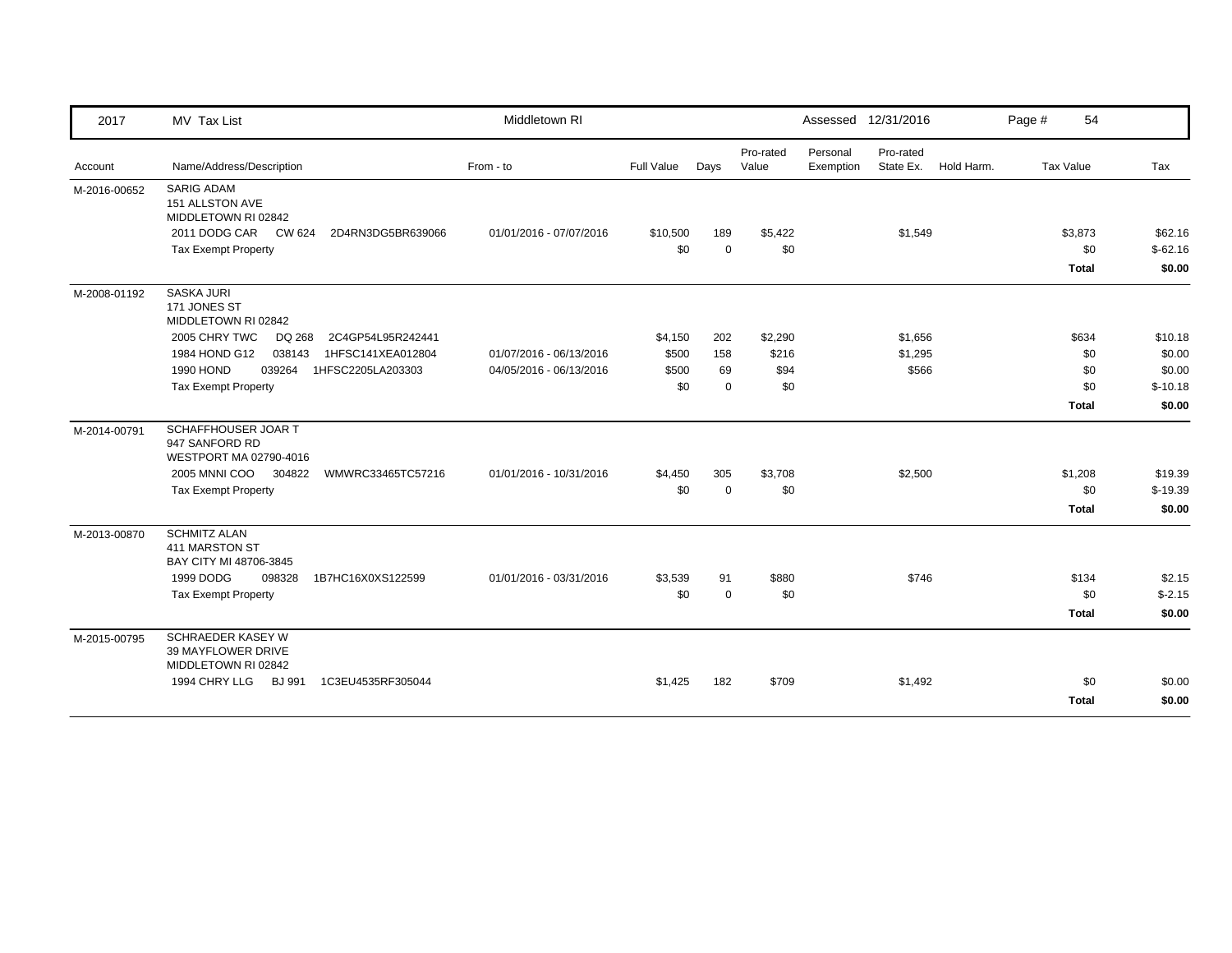| 2017         | MV Tax List                                                           | Middletown RI           |                |                    |                    |                       | Assessed 12/31/2016    |            | Page # | 55                  |                     |
|--------------|-----------------------------------------------------------------------|-------------------------|----------------|--------------------|--------------------|-----------------------|------------------------|------------|--------|---------------------|---------------------|
| Account      | Name/Address/Description                                              | From - to               | Full Value     | Days               | Pro-rated<br>Value | Personal<br>Exemption | Pro-rated<br>State Ex. | Hold Harm. |        | Tax Value           | Tax                 |
| M-2015-00800 | <b>SCZERBA OWEN</b><br>123 MAYFLOWER DR<br>MIDDLETOWN RI 02842        |                         |                |                    |                    |                       |                        |            |        |                     |                     |
|              | 2011 NISS NIS 320106<br>3N1BC1CP8BL424761                             | 01/01/2016 - 12/31/2016 | \$6,700<br>\$0 | 366<br>$\mathbf 0$ | \$6,700<br>\$0     |                       | \$3,000                |            |        | \$3,700             | \$59.39             |
|              | <b>Tax Exempt Property</b>                                            |                         |                |                    |                    |                       |                        |            |        | \$0<br><b>Total</b> | $$-59.39$<br>\$0.00 |
| M-2016-00635 | SEALS KELLY C<br><b>13 BEACHVIEW TERR</b><br>MIDDLETOWN RI 02842      |                         |                |                    |                    |                       |                        |            |        |                     |                     |
|              | 2015 MNNI COO<br>WMWXS5C59FT827271<br>DQ 346                          | 01/01/2016 - 12/31/2016 | \$17,150       | 366                | \$17,150           |                       | \$3,000                |            |        | \$14,150            | \$227.11            |
|              | 2009 HOND UDY<br>DQ 421<br>5FNRL38919B020047                          | 01/01/2016 - 12/31/2016 | \$12,075       | 366                | \$12,075           |                       | \$3,000                |            |        | \$9,075             | \$145.65            |
|              | <b>Tax Exempt Property</b>                                            |                         | \$0            | $\mathbf 0$        | \$0                |                       |                        |            |        | \$0                 | $$-372.76$          |
|              |                                                                       |                         |                |                    |                    |                       |                        |            |        | <b>Total</b>        | \$0.00              |
| M-2017-00682 | SEBAYANG AAN P<br>57 OAK ST<br>MIDDLETOWN RI 02842                    |                         |                |                    |                    |                       |                        |            |        |                     |                     |
|              | 2008 DODG GRA LD 497<br>2D8HN44H08R124526                             |                         | \$6,275        | 134                | \$2,297            |                       | \$1,098                |            |        | \$1,199             | \$19.24             |
|              | <b>Tax Exempt Property</b>                                            |                         | \$0            | $\mathbf 0$        | \$0                |                       |                        |            |        | \$0                 | $$-19.24$           |
|              |                                                                       |                         |                |                    |                    |                       |                        |            |        | <b>Total</b>        | \$0.00              |
| M-2016-00629 | SEEBURGER JOSEPH M<br>7801 CHARTER OAK CT<br>FORT WORTH TX 76179-2702 |                         |                |                    |                    |                       |                        |            |        |                     |                     |
|              | 2015 HD FLH<br>1HD1PXN10FB955791<br>034017                            | 01/01/2016 - 06/30/2016 | \$30,615       | 182                | \$15,224           |                       | \$1,492                |            |        | \$13,732            | \$220.40            |
|              | <b>Tax Exempt Property</b>                                            |                         | \$0            | $\Omega$           | \$0                |                       |                        |            |        | \$0                 | $$-220.40$          |
|              |                                                                       |                         |                |                    |                    |                       |                        |            |        | <b>Total</b>        | \$0.00              |
| M-2016-00596 | SHIMIZU HITOSHI<br>703 FAIRWAY DR<br>MIDDLETOWN RI 02842              |                         |                |                    |                    |                       |                        |            |        |                     |                     |
|              | 2006 HOND UDY<br>467801<br>5FNRL38716B017725                          | 01/01/2016 - 05/26/2016 | \$7,725        | 147                | \$3,103            |                       | \$1,205                | \$254      |        | \$1,644             | \$26.39             |
|              | 2001 STRN LW3<br>763155<br>1G8JW82R81Y511255                          |                         | \$3,025        | 194                | \$1,603            |                       | \$1,590                |            |        | \$13                | \$0.21              |
|              | <b>Tax Exempt Property</b>                                            |                         | \$0            | $\Omega$           | \$0                |                       |                        |            |        | \$0                 | $$-26.60$           |
|              |                                                                       |                         |                |                    |                    |                       |                        |            |        | <b>Total</b>        | \$0.00              |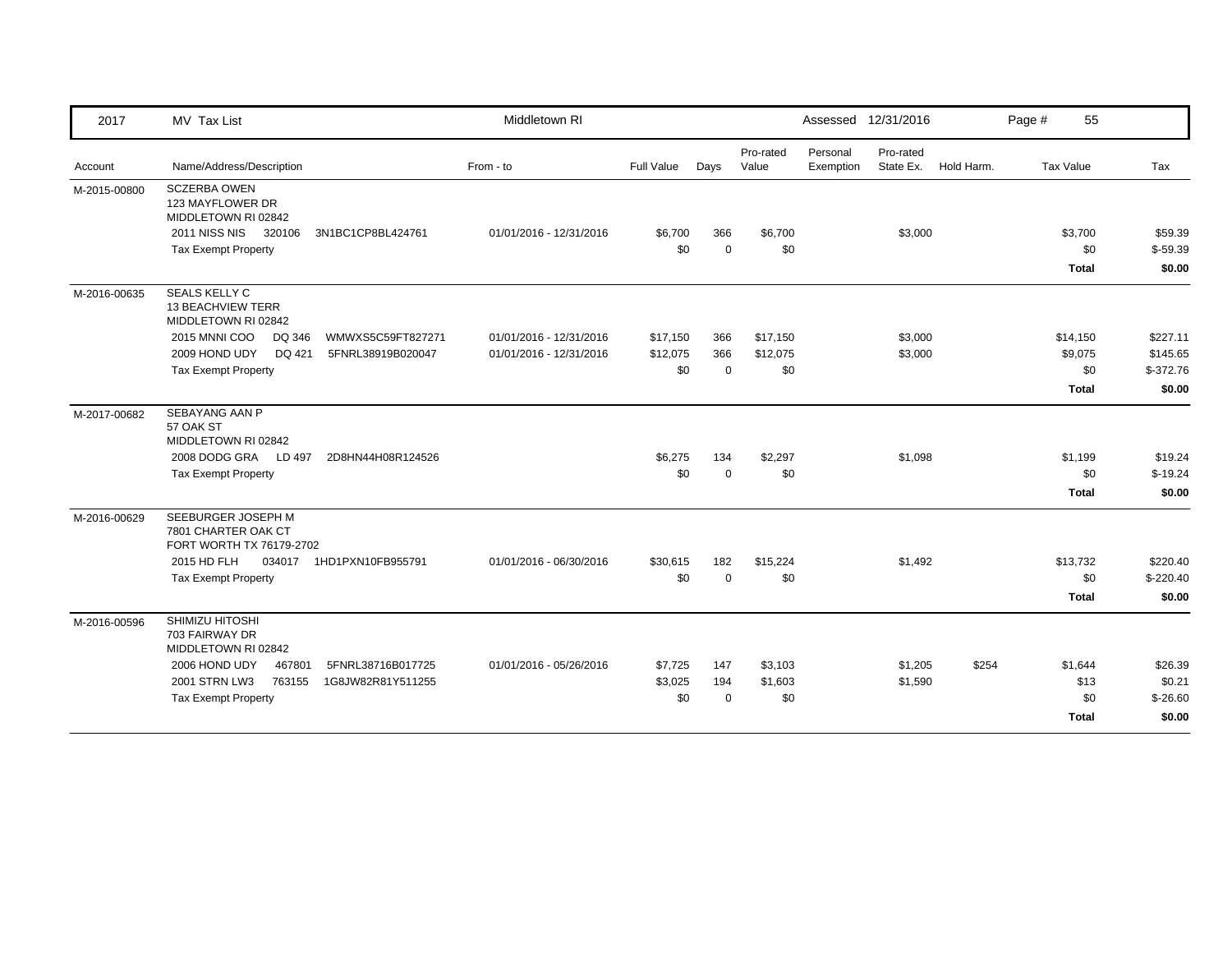| 2017         | MV Tax List                                                         |                   | Middletown RI           |                   |             |                    |                       | Assessed 12/31/2016    |            | Page # | 56               |            |
|--------------|---------------------------------------------------------------------|-------------------|-------------------------|-------------------|-------------|--------------------|-----------------------|------------------------|------------|--------|------------------|------------|
| Account      | Name/Address/Description                                            |                   | From - to               | <b>Full Value</b> | Days        | Pro-rated<br>Value | Personal<br>Exemption | Pro-rated<br>State Ex. | Hold Harm. |        | <b>Tax Value</b> | Tax        |
| M-2014-00810 | SHIMODAIRA TAKUYA<br>174 JONES ST<br>MIDDLETOWN RI 02842            |                   |                         |                   |             |                    |                       |                        |            |        |                  |            |
|              | 2013 TOYT YAR<br>460933                                             | JTDKTUD39DD561436 | 01/01/2016 - 09/12/2016 | \$9,100           | 256         | \$6,365            |                       | \$2,098                |            |        | \$4,267          | \$68.49    |
|              | <b>Tax Exempt Property</b>                                          |                   |                         | \$0               | $\Omega$    | \$0                |                       |                        |            |        | \$0              | $$-68.49$  |
|              |                                                                     |                   |                         |                   |             |                    |                       |                        |            |        | <b>Total</b>     | \$0.00     |
| M-2013-00893 | SIGURDSSON KARYN N<br>66 SMYTHE ST<br>MIDDLETOWN RI 02842           |                   |                         |                   |             |                    |                       |                        |            |        |                  |            |
|              | 2012 JEEP PAT<br>582440                                             | 1C4NJRFB9CD657943 | 01/01/2016 - 12/31/2016 | \$12,900          | 366         | \$12,900           |                       | \$3,000                |            |        | \$9,900          | \$158.90   |
|              | 023002<br>2014 PIAG FLY                                             | ZAPC526B5E7001029 | 01/01/2016 - 12/31/2016 | \$1,501           | 366         | \$1,501            |                       | \$3,000                |            |        | \$0              | \$0.00     |
|              | 2016 TOYT SCI<br><b>HQ 822</b>                                      | 3MYDLBZV7GY100391 | 03/10/2016 - 12/31/2016 | \$13,450          | 297         | \$10,914           |                       | \$2,434                |            |        | \$8,480          | \$136.10   |
|              | <b>Tax Exempt Property</b>                                          |                   |                         | \$0               | $\mathbf 0$ | \$0                |                       |                        |            |        | \$0              | $$-295.00$ |
|              |                                                                     |                   |                         |                   |             |                    |                       |                        |            |        | <b>Total</b>     | \$0.00     |
| M-2013-00894 | SIGURDSSON SIGBJORN<br>4 TAYLOR CT<br>MIDDLETOWN RI 02842           |                   |                         |                   |             |                    |                       |                        |            |        |                  |            |
|              | 2005 TOYO SXA 400883                                                | JTKKT604450113195 | 01/01/2016 - 12/31/2016 | \$4,375           | 366         | \$4,375            |                       | \$3,000                |            |        | \$1,375          | \$22.07    |
|              | <b>Tax Exempt Property</b>                                          |                   |                         | \$0               | $\mathbf 0$ | \$0                |                       |                        |            |        | \$0              | $$-22.07$  |
|              |                                                                     |                   |                         |                   |             |                    |                       |                        |            |        | <b>Total</b>     | \$0.00     |
| M-2011-01590 | SILER STEVEN A<br>50 COLUMBIA CT<br>MIDDLETOWN RI 02842             |                   |                         |                   |             |                    |                       |                        |            |        |                  |            |
|              | 2007 HOND CRV<br>392636                                             | JHLRE48527C115694 | 01/01/2016 - 06/15/2016 | \$9,975           | 167         | \$4,551            |                       | \$1,369                | \$497      |        | \$2,685          | \$43.09    |
|              | 2011 FORD EXP<br>618336                                             | 1FMHK8F89BGA55142 | 01/01/2016 - 06/15/2016 | \$21,250          | 167         | \$9,696            |                       | \$1,369                |            |        | \$8,327          | \$133.65   |
|              | 2014 BMW 328<br>676980                                              | WBA3B5C55EF599992 | 01/01/2016 - 06/15/2016 | \$23,100          | 167         | \$10,540           |                       | \$1,369                |            |        | \$9,171          | \$147.19   |
|              | Tax Exempt Property                                                 |                   |                         | \$0               | $\mathbf 0$ | \$0                |                       |                        |            |        | \$0              | $$-323.93$ |
|              |                                                                     |                   |                         |                   |             |                    |                       |                        |            |        | <b>Total</b>     | \$0.00     |
| M-2017-00721 | <b>SILM ERKKI</b><br><b>144 LEXINGTON ST</b><br>MIDDLETOWN RI 02842 |                   |                         |                   |             |                    |                       |                        |            |        |                  |            |
|              | 2005 CHRY TWC<br>DQ 268                                             | 2C4GP54L95R242441 | 07/21/2016 - 12/31/2016 | \$4,150           | 164         | \$1,860            |                       | \$1,344                |            |        | \$516            | \$8.28     |
|              | <b>Tax Exempt Property</b>                                          |                   |                         | \$0               | $\mathbf 0$ | \$0                |                       |                        |            |        | \$0              | $$-8.28$   |
|              |                                                                     |                   |                         |                   |             |                    |                       |                        |            |        | Total            | \$0.00     |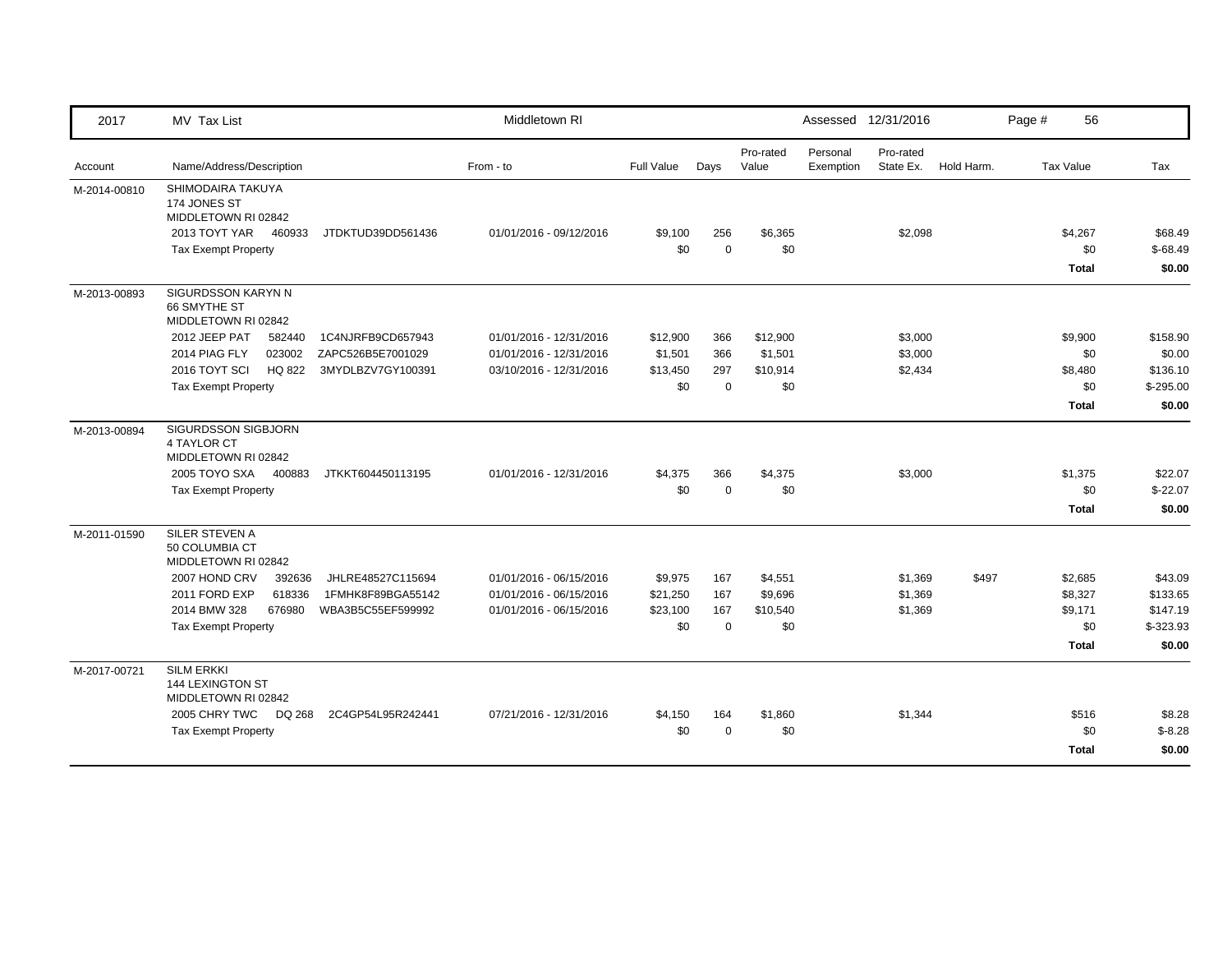| 2017         | MV Tax List                                                               | Middletown RI                                      |                     |             |                     |                       | Assessed 12/31/2016    |            | 57<br>Page #       |                    |
|--------------|---------------------------------------------------------------------------|----------------------------------------------------|---------------------|-------------|---------------------|-----------------------|------------------------|------------|--------------------|--------------------|
| Account      | Name/Address/Description                                                  | From - to                                          | <b>Full Value</b>   | Days        | Pro-rated<br>Value  | Personal<br>Exemption | Pro-rated<br>State Ex. | Hold Harm. | <b>Tax Value</b>   | Tax                |
| M-2016-00568 | SLAUGHTER GARY L JR<br>2 COMMODORE PERRY BLVD APTC<br>MIDDLETOWN RI 02842 |                                                    |                     |             |                     |                       |                        |            |                    |                    |
|              | 2014 HOND CIV<br>396951<br>2HGFG3B02EH505336                              | 01/01/2016 - 12/31/2016                            | \$14,325            | 366         | \$14,325            |                       | \$3,000                |            | \$11,325           | \$181.77           |
|              | <b>Tax Exempt Property</b>                                                |                                                    | \$0                 | $\mathbf 0$ | \$0                 |                       |                        |            | \$0                | $$-181.77$         |
|              |                                                                           |                                                    |                     |             |                     |                       |                        |            | <b>Total</b>       | \$0.00             |
| M-2016-00544 | SONDAKH JOHN D<br>156 BUSHER AVE<br>MIDDLETOWN RI 02842                   |                                                    |                     |             |                     |                       |                        |            |                    |                    |
|              | 2008 DODG CAR<br>DN 254<br>2D8HN44H08R124526                              | 01/01/2016 - 08/19/2016                            | \$6,275             | 232         | \$3,978             |                       | \$1,902                |            | \$2,076            | \$33.32            |
|              | <b>Tax Exempt Property</b>                                                |                                                    | \$0                 | $\mathbf 0$ | \$0                 |                       |                        |            | \$0                | $$-33.32$          |
|              |                                                                           |                                                    |                     |             |                     |                       |                        |            | <b>Total</b>       | \$0.00             |
| M-2017-00784 | SPEARS JUSTIN<br>133 RIVER RUN<br>MIDDLETOWN RI 02842                     |                                                    |                     |             |                     |                       |                        |            |                    |                    |
|              | 1998 JEEP CHE<br>LL 345<br>1J4FJ68S9WL112765                              | 08/01/2016 - 12/22/2016                            | \$1,675             | 143         | \$654               |                       | \$1,172                |            | \$0                | \$0.00             |
|              | 2011 TOYT SIE<br>LL 353<br>5TDYK3DC1BS003881                              | 08/01/2016 - 12/31/2016                            | \$17,650            | 153         | \$7,378             |                       | \$1,254                |            | \$6,124            | \$98.29            |
|              | 2003 PORS 911<br>MN 728<br>WP0AB29903S685640                              | 10/20/2016 - 12/31/2016                            | \$34,950            | 73          | \$6,971             |                       | \$598                  | \$3,794    | \$2,579            | \$41.39            |
|              | 2016 FORD<br>130377<br>1FTEW1EG9GFC24472                                  | 12/09/2016 - 12/31/2016                            | \$33,325            | 23          | \$2,094             |                       | \$189                  |            | \$1,905            | \$30.58            |
|              | <b>Tax Exempt Property</b>                                                |                                                    | \$0                 | $\mathbf 0$ | \$0                 |                       |                        |            | \$0                | $$-170.26$         |
|              |                                                                           |                                                    |                     |             |                     |                       |                        |            | <b>Total</b>       | \$0.00             |
| M-1999-00358 | ST GEORGES SCHOOL<br>372 PURGATORY RD<br>MIDDLETOWN RI 02842              |                                                    |                     |             |                     |                       |                        |            |                    |                    |
|              | 2013 AUDI A4<br>081663<br>WAUHFAFL1DN008297                               | 01/01/2016 - 12/31/2016                            | \$21,875            | 366         | \$21,875            |                       | \$3,000                |            | \$18,875           | \$302.94           |
|              | 2010 FORD ESC<br>994425<br>1FMCU9C75AKC52696                              | 01/01/2016 - 12/31/2016                            | \$8,750             | 366         | \$8,750             |                       | \$3,000                |            | \$5,750            | \$92.29            |
|              | 2007 HOND UDY<br>GU 572 5FNRL38267B060138                                 | 01/01/2016 - 12/31/2016                            | \$6,675             | 366         | \$6,675             |                       | \$3,000                |            | \$3,675            | \$58.98            |
|              | <b>1992 NISS UD</b><br>032108<br>JNAU4R0J7NAM04002                        | 01/01/2016 - 12/31/2016                            | \$2,770             | 366         | \$2,770             |                       | \$3,000                |            | \$0                | \$0.00             |
|              | 2014 RAM 150<br>041474<br>3C6TRVBG1EE123368                               | 01/01/2016 - 12/31/2016                            | \$19,075            | 366         | \$19,075            |                       | \$3,000                |            | \$16,075           | \$258.00           |
|              | 2006 CHEV<br>1GCGG25V561219548<br>047480                                  | 01/01/2016 - 12/31/2016                            | \$7,425             | 366         | \$7,425             |                       | \$3,000                |            | \$4,425            | \$71.02            |
|              | 2002 GMC<br>047514<br>1GTEK14T32Z346942                                   | 01/01/2016 - 12/31/2016                            | \$7,100             | 366         | \$7,100             |                       | \$3,000                |            | \$4,100            | \$65.81            |
|              | 1995 DODG 250<br>052168<br>1B7KF26Z2SS150126                              | 01/01/2016 - 12/31/2016                            | \$3,238             | 366         | \$3,238             |                       | \$3,000                |            | \$238              | \$3.82             |
|              | 2013 CHEV SIL<br>052172<br>1GCNKPEA7DZ264098                              | 01/01/2016 - 12/31/2016                            | \$18,700            | 366         | \$18,700            |                       | \$3,000                |            | \$15,700           | \$251.99           |
|              | 2009 CHEV<br>056609<br>1GCGG25C491103390                                  | 01/01/2016 - 12/31/2016                            | \$10,300            | 366         | \$10,300            |                       | \$3,000                |            | \$7,300            | \$117.17           |
|              | 059128<br>2000 CHEV S10<br>1GCDT14W3YK203610<br>1999 FORD<br>109654       | 01/01/2016 - 12/31/2016                            | \$3,750             | 366         | \$3,750             |                       | \$3,000                |            | \$750              | \$12.04<br>\$19.82 |
|              | 1FDXF47S6XEB79214<br>2009 FORD E25<br>113328<br>1FTNE24W09DA82173         | 01/01/2016 - 12/31/2016<br>01/01/2016 - 12/31/2016 | \$4,235<br>\$10,400 | 366<br>366  | \$4,235<br>\$10,400 |                       | \$3,000                |            | \$1,235<br>\$7,400 | \$118.77           |
|              | 1986 TOYT<br>197383<br>JT4RN67D8G5038531                                  | 01/01/2016 - 12/31/2016                            | \$500               | 366         | \$500               |                       | \$3,000<br>\$3,000     |            | \$0                | \$0.00             |
|              | <b>2008 VENT VB</b><br>021680<br>47GBC15158B000564                        | 01/01/2016 - 12/31/2016                            | \$500               | 366         | \$500               |                       | \$3,000                |            | \$0                | \$0.00             |
|              | <b>2008 VENT VB</b><br>021704<br>47GBC15198B000566                        | 01/01/2016 - 12/31/2016                            | \$500               | 366         | \$500               |                       | \$3,000                |            | \$0                | \$0.00             |
|              | 2007 WRIG HAU<br>021707<br>1S9TS162171132041                              | 01/01/2016 - 12/31/2016                            | \$2,525             | 366         | \$2,525             |                       | \$3,000                |            | \$0                | \$0.00             |
|              | <b>2008 VENT VB</b><br>021808<br>47GBC15178B000565                        | 01/01/2016 - 12/31/2016                            | \$500               | 366         | \$500               |                       | \$3,000                |            | \$0                | \$0.00             |
|              | 1998 PEQ UTL<br>049960<br>4JAUS1011WG000069                               | 01/01/2016 - 12/31/2016                            | \$500               | 366         | \$500               |                       | \$3,000                |            | \$0                | \$0.00             |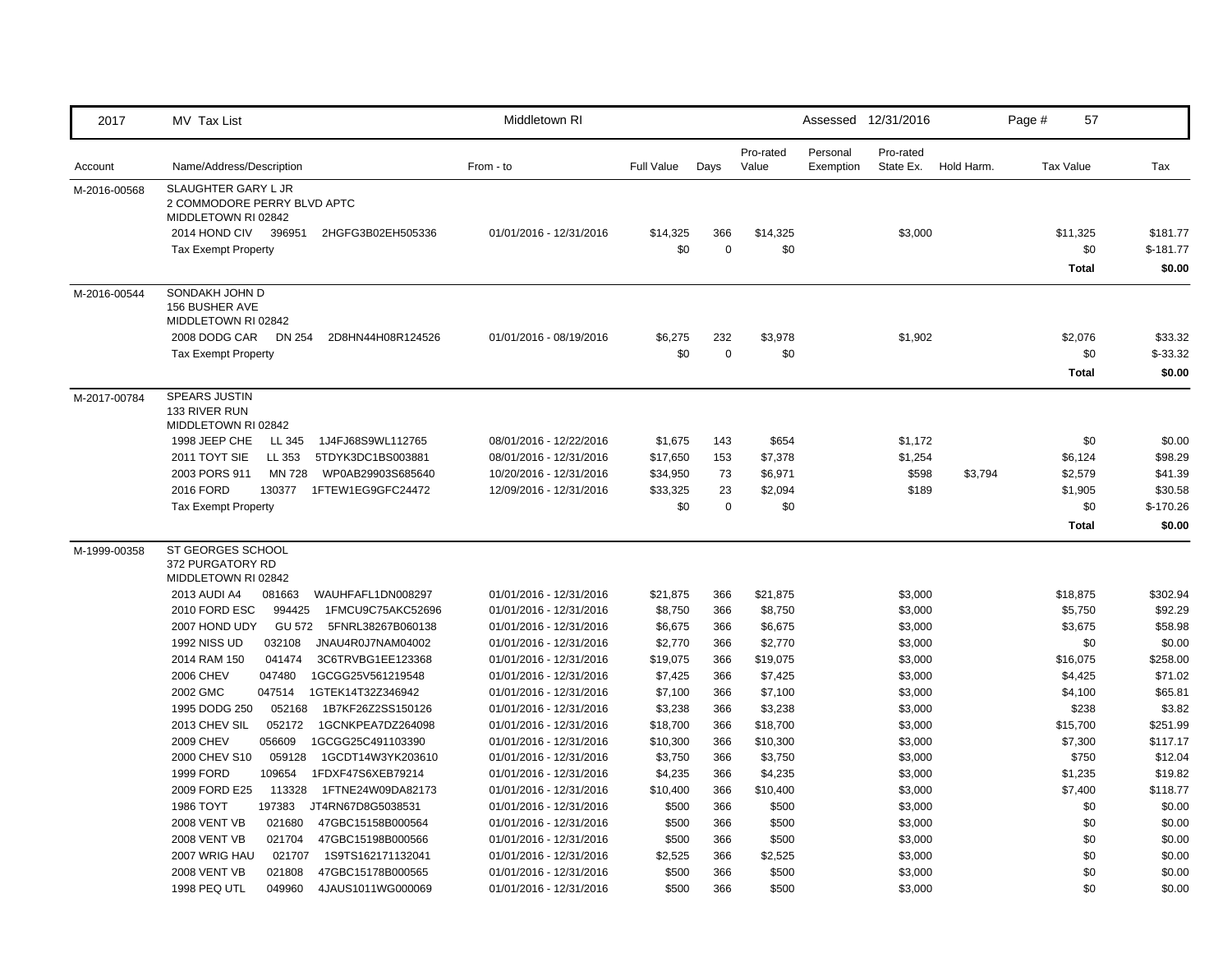| 2017         | MV Tax List                                                         | Middletown RI           |            |             |                    |                       | Assessed 12/31/2016    |            | Page # | 58               |              |
|--------------|---------------------------------------------------------------------|-------------------------|------------|-------------|--------------------|-----------------------|------------------------|------------|--------|------------------|--------------|
| Account      | Name/Address/Description                                            | From - to               | Full Value | Days        | Pro-rated<br>Value | Personal<br>Exemption | Pro-rated<br>State Ex. | Hold Harm. |        | <b>Tax Value</b> | Tax          |
|              | 2008 VENT UTL<br>049963<br>47GBC15138B000563                        | 01/01/2016 - 12/31/2016 | \$500      | 366         | \$500              |                       | \$3,000                |            |        | \$0              | \$0.00       |
|              | 003552<br>2011 CHEV<br>1GB3G2BG4B1160270                            | 01/01/2016 - 12/31/2016 | \$14,700   | 366         | \$14,700           |                       | \$3,000                |            |        | \$11,700         | \$187.79     |
|              | <b>2011 CHEV</b><br>003856<br>1GB3G2BG3B1160129                     | 01/01/2016 - 12/31/2016 | \$14,700   | 366         | \$14,700           |                       | \$3,000                |            |        | \$11,700         | \$187.79     |
|              | 2009 TOYT TAC<br>009633<br>5TETX22N29Z595511                        | 01/01/2016 - 12/31/2016 | \$12,825   | 366         | \$12,825           |                       | \$3,000                |            |        | \$9,825          | \$157.69     |
|              | 1999 CHEV SIL<br>036261<br>1GCGK29UXXE173659                        | 01/01/2016 - 12/31/2016 | \$5,510    | 366         | \$5,510            |                       | \$3,000                |            |        | \$2,510          | \$40.29      |
|              | 2000 MAZD B20<br>085317<br>4F4YR16V3YTM24016                        | 01/01/2016 - 12/31/2016 | \$4,750    | 366         | \$4,750            |                       | \$3,000                |            |        | \$1,750          | \$28.09      |
|              | <b>Tax Exempt Property</b>                                          |                         | \$0        | $\mathbf 0$ | \$0                |                       |                        |            |        | \$0              | $$-1,974.30$ |
|              |                                                                     |                         |            |             |                    |                       |                        |            |        | <b>Total</b>     | \$0.00       |
| M-2015-00857 | <b>STAHLY TRAVIS W</b><br><b>15 LATTU CT</b><br>MIDDLETOWN RI 02842 |                         |            |             |                    |                       |                        |            |        |                  |              |
|              | 2014 DODG<br>352987<br>1C3CDFBB2ED697372                            | 01/01/2016 - 12/31/2016 | \$11,225   | 366         | \$11,225           |                       | \$3,000                |            |        | \$8,225          | \$132.01     |
|              | <b>Tax Exempt Property</b>                                          |                         | \$0        | $\mathbf 0$ | \$0                |                       |                        |            |        | \$0              | $$-132.01$   |
|              |                                                                     |                         |            |             |                    |                       |                        |            |        | <b>Total</b>     | \$0.00       |
| M-2017-00790 | STEBBINS JEFFREY W<br>180 GOSSETS TURN DR<br>MIDDLETOWN RI 02842    |                         |            |             |                    |                       |                        |            |        |                  |              |
|              | 2016 TOYT 4RU<br>HQ 783<br>JTEBU5JR6G5312923                        | 02/24/2016 - 12/31/2016 | \$36,550   | 312         | \$31,157           |                       | \$2,557                |            |        | \$28,600         | \$459.03     |
|              | <b>Tax Exempt Property</b>                                          |                         | \$0        | $\Omega$    | \$0                |                       |                        |            |        | \$0              | $$-459.03$   |
|              |                                                                     |                         |            |             |                    |                       |                        |            |        | <b>Total</b>     | \$0.00       |
| M-2017-00791 | STEBBINS REBECCA N<br>180 GOSSETS TURN DR<br>MIDDLETOWN RI 02842    |                         |            |             |                    |                       |                        |            |        |                  |              |
|              | 2010 HOND ODY HY 596<br>5FNRL3H73AB079880                           | 03/01/2016 - 12/31/2016 | \$13,250   | 306         | \$11,078           |                       | \$2,508                |            |        | \$8,570          | \$137.55     |
|              | <b>Tax Exempt Property</b>                                          |                         | \$0        | $\Omega$    | \$0                |                       |                        |            |        | \$0              | $$-137.55$   |
|              |                                                                     |                         |            |             |                    |                       |                        |            |        | <b>Total</b>     | \$0.00       |
| M-2015-00866 | STEPP KEVIN J<br><b>1658 POCOHANTAS ST</b><br>NORFOLK VA 23511-2921 |                         |            |             |                    |                       |                        |            |        |                  |              |
|              | 2008 TOYT SIE BQ 210<br>5TDZK23C18S200848                           | 01/01/2016 - 04/12/2016 | \$8,150    | 103         | \$2,294            |                       | \$844                  |            |        | \$1,450          | \$23.27      |
|              | <b>Tax Exempt Property</b>                                          |                         | \$0        | $\mathbf 0$ | \$0                |                       |                        |            |        | \$0              | $$-23.27$    |
|              |                                                                     |                         |            |             |                    |                       |                        |            |        | <b>Total</b>     | \$0.00       |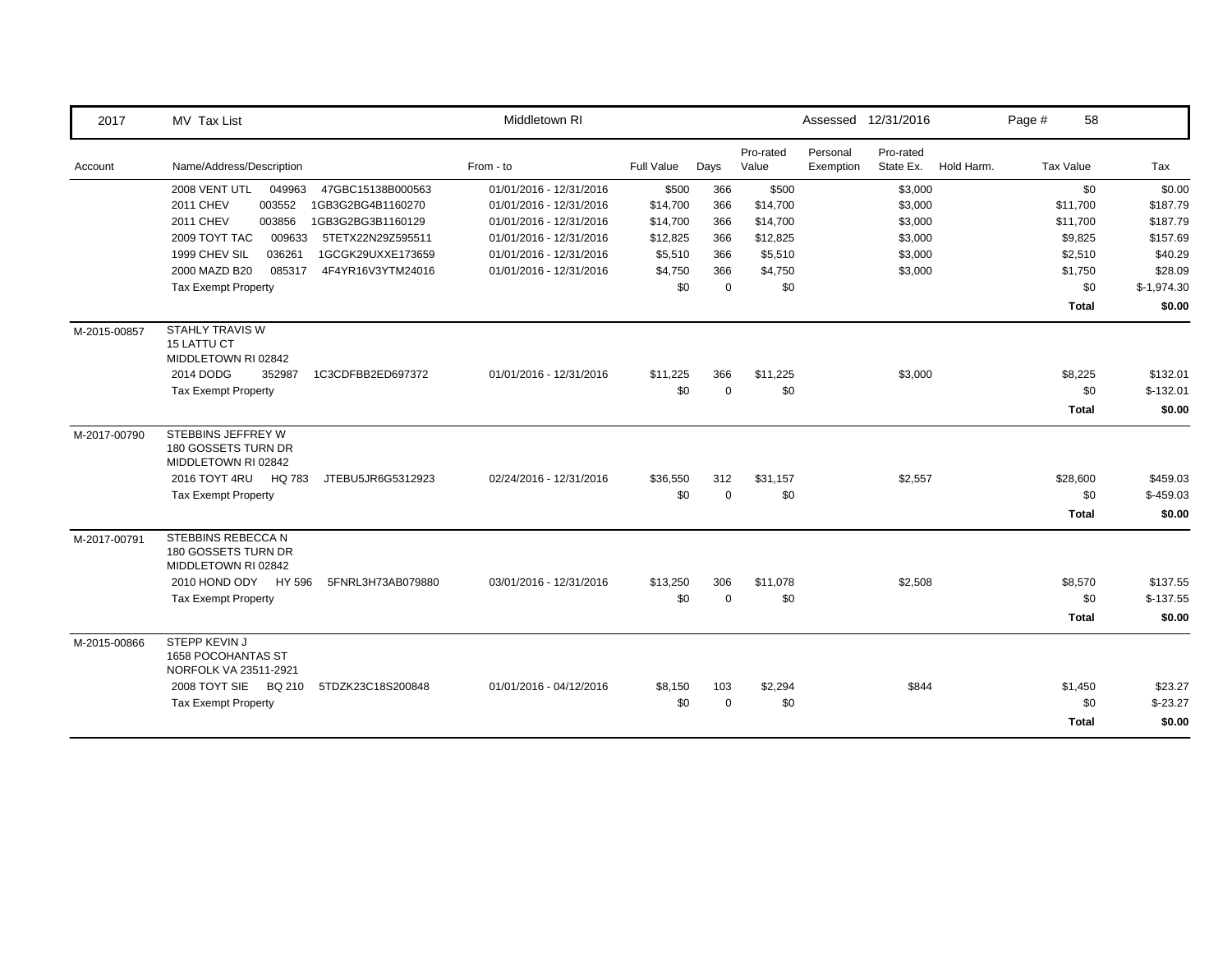| 2017         | MV Tax List                                                                  | Middletown RI           |            |             |                    |                       | Assessed 12/31/2016    |            | Page #           | 59           |            |
|--------------|------------------------------------------------------------------------------|-------------------------|------------|-------------|--------------------|-----------------------|------------------------|------------|------------------|--------------|------------|
| Account      | Name/Address/Description                                                     | From - to               | Full Value | Days        | Pro-rated<br>Value | Personal<br>Exemption | Pro-rated<br>State Ex. | Hold Harm. | <b>Tax Value</b> |              | Tax        |
| M-2013-00931 | <b>STIGGER MAURICE L</b><br>211 WESCHLER RD<br>MIDDLETOWN RI 02842           |                         |            |             |                    |                       |                        |            |                  |              |            |
|              | 2004 LINC NAV<br>586477<br>5LMFU27R54LJ38757                                 | 01/01/2016 - 12/31/2016 | \$6,550    | 366         | \$6,550            |                       | \$3,000                | \$1,192    |                  | \$2,358      | \$37.85    |
|              | 2013 BMW<br>591086<br>WBASP2C57DC339444                                      | 01/01/2016 - 12/31/2016 | \$28,200   | 366         | \$28,200           |                       | \$3,000                |            |                  | \$25,200     | \$404.46   |
|              | <b>2008 HD VNS</b><br>029535<br>1HD1HHH328K801201                            | 01/01/2016 - 12/31/2016 | \$7,690    | 366         | \$7,690            |                       | \$3,000                |            |                  | \$4,690      | \$75.27    |
|              | <b>Tax Exempt Property</b>                                                   |                         | \$0        | $\mathbf 0$ | \$0                |                       |                        |            |                  | \$0          | $$-517.58$ |
|              |                                                                              |                         |            |             |                    |                       |                        |            |                  | <b>Total</b> | \$0.00     |
| M-2014-00859 | <b>STROUD BRIAN</b><br>7 SHANGRI LA LANE<br>MIDDLETOWN RI 02842              |                         |            |             |                    |                       |                        |            |                  |              |            |
|              | 2015 JEEP GCL<br>DP 748<br>1C4RJFAG2FC905818                                 | 01/01/2016 - 08/17/2016 | \$25,500   | 230         | \$16,025           |                       | \$1,885                |            |                  | \$14,140     | \$226.95   |
|              | <b>Tax Exempt Property</b>                                                   |                         | \$0        | $\mathbf 0$ | \$0                |                       |                        |            |                  | \$0          | $$-226.95$ |
|              |                                                                              |                         |            |             |                    |                       |                        |            |                  | <b>Total</b> | \$0.00     |
| M-2016-00445 | STRUHS MATTHEW D<br>500 TRADE WIND PL<br>APT 205<br>CHESAPEAKE VA 23323-5222 |                         |            |             |                    |                       |                        |            |                  |              |            |
|              | 2015 JEEP GRA<br>388599<br>1C4RJFAG1FC710907                                 | 01/01/2016 - 12/31/2016 | \$25,500   | 366         | \$25,500           |                       | \$3,000                |            |                  | \$22,500     | \$361.13   |
|              | <b>Tax Exempt Property</b>                                                   |                         | \$0        | $\mathbf 0$ | \$0                |                       |                        |            |                  | \$0          | $$-361.13$ |
|              |                                                                              |                         |            |             |                    |                       |                        |            |                  | <b>Total</b> | \$0.00     |
| M-2017-00804 | <b>SYED RIZWAN K</b><br>32 CHASES LN<br>MIDDLETOWN RI 02842                  |                         |            |             |                    |                       |                        |            |                  |              |            |
|              | 2003 MITS GAL<br>4A3AA46GX3E090968<br><b>DG 557</b>                          | 09/01/2016 - 12/31/2016 | \$2,800    | 122         | \$933              |                       | \$1,000                |            |                  | \$0          | \$0.00     |
|              | <b>DG 557</b><br>2003 PONT GRA<br>1G2NG52E53M603065                          | 07/28/2016 - 09/01/2016 | \$2,850    | 35          | \$273              |                       | \$287                  |            |                  | \$0          | \$0.00     |
|              |                                                                              |                         |            |             |                    |                       |                        |            |                  | <b>Total</b> | \$0.00     |
|              |                                                                              |                         |            |             |                    |                       |                        |            |                  |              |            |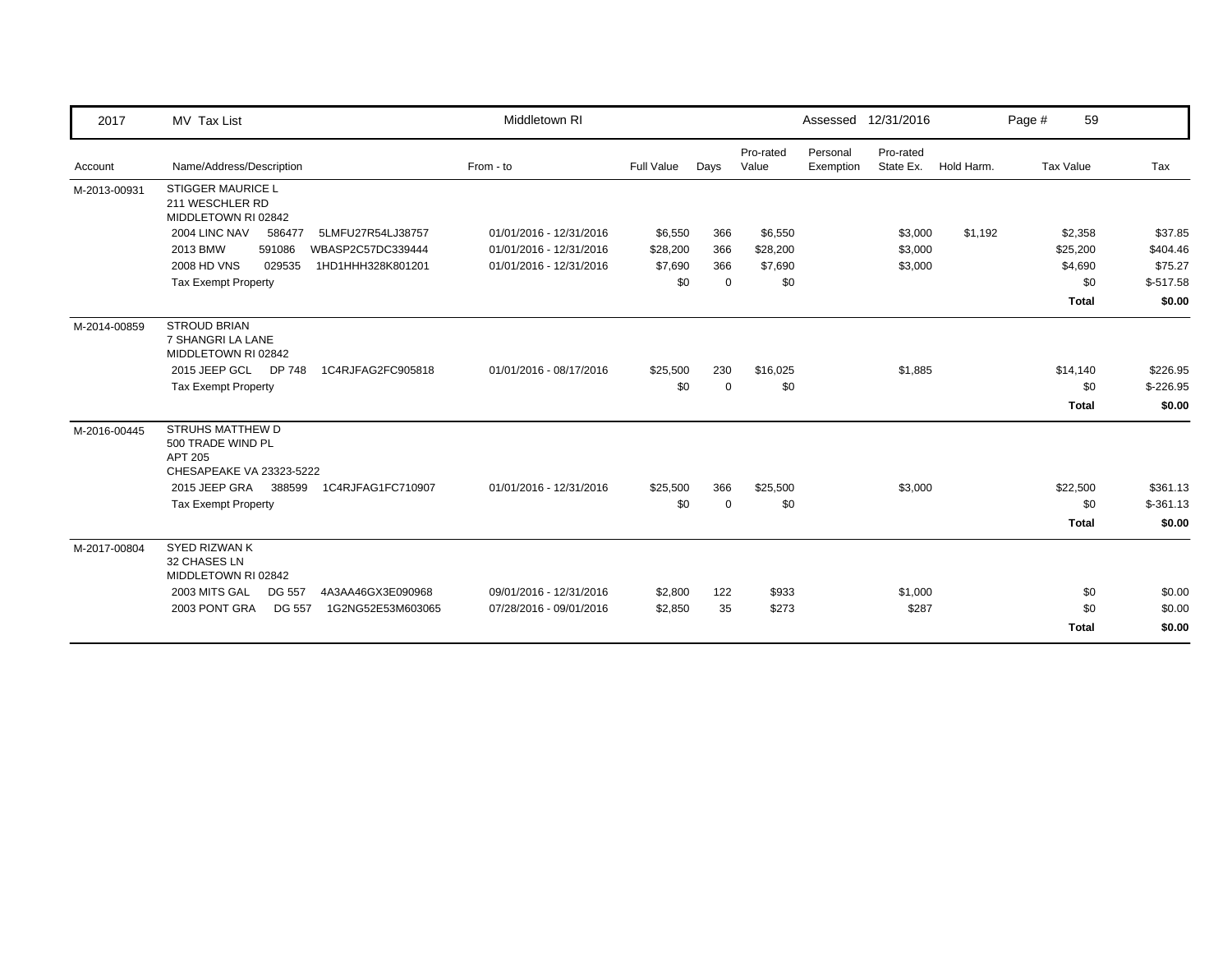| 2017         | MV Tax List                                                                                                | Middletown RI           |            |             |                    |                       | Assessed 12/31/2016    |            | Page #    | 60                  |                     |
|--------------|------------------------------------------------------------------------------------------------------------|-------------------------|------------|-------------|--------------------|-----------------------|------------------------|------------|-----------|---------------------|---------------------|
| Account      | Name/Address/Description                                                                                   | From - to               | Full Value | Days        | Pro-rated<br>Value | Personal<br>Exemption | Pro-rated<br>State Ex. | Hold Harm. | Tax Value |                     | Tax                 |
| M-2016-00417 | <b>TAHIR JAMSARI B</b><br>176 JONES ST<br>MIDDLETOWN RI 02842                                              |                         |            |             |                    |                       |                        |            |           |                     |                     |
|              | 2001 VOLK PGX DL 523<br>WVWBH63B81P013797                                                                  | 01/01/2016 - 11/30/2016 | \$3,900    | 335         | \$3,570            |                       | \$2,746                |            |           | \$824               | \$13.23             |
|              | <b>Tax Exempt Property</b>                                                                                 |                         | \$0        | $\mathbf 0$ | \$0                |                       |                        |            |           | \$0<br><b>Total</b> | $$-13.23$<br>\$0.00 |
| M-2016-00401 | <b>TERRELL SABRINA</b><br>26B ELLERY AVE<br>MIDDLETOWN RI 02842<br>2014 PIA FLY<br>031075 ZAPC52B837001526 | 01/01/2016 - 08/11/2016 | \$2,375    | 224         | \$1,454            |                       | \$1,836                |            |           | \$0                 | \$0.00              |
|              |                                                                                                            |                         |            |             |                    |                       |                        |            |           | <b>Total</b>        | \$0.00              |
| M-2016-00213 | <b>TERRELL TOBIAS A</b><br>26 ELLERY AVE #B<br>MIDDLETOWN RI 02842                                         |                         |            |             |                    |                       |                        |            |           |                     |                     |
|              | 2015 TOYO CAM<br>BN 943<br>4T1BF1FKXFU089126                                                               | 01/01/2016 - 11/30/2016 | \$16,550   | 335         | \$15,148           |                       | \$2,746                |            |           | \$12,402            | \$199.05            |
|              | 2014 PIAG FLY<br>031076<br>ZAPC526B8E7001378                                                               | 01/01/2016 - 08/11/2016 | \$1,355    | 224         | \$829              |                       | \$1,836                |            |           | \$0                 | \$0.00              |
|              | <b>Tax Exempt Property</b>                                                                                 |                         | \$0        | $\Omega$    | \$0                |                       |                        |            |           | \$0                 | $$-199.05$          |
|              |                                                                                                            |                         |            |             |                    |                       |                        |            |           | <b>Total</b>        | \$0.00              |
| M-2016-00399 | TERRY RODELL T<br>209 WESCHLER RD<br>MIDDLETOWN RI 02842                                                   |                         |            |             |                    |                       |                        |            |           |                     |                     |
|              | 2007 AUDI A8L<br>CK 470<br>WAUMV44E47N003767                                                               | 01/01/2016 - 11/10/2016 | \$14,250   | 315         | \$12,264           |                       | \$2,582                | \$2,446    |           | \$7,236             | \$116.14            |
|              | 2009 CHEV C15<br>CV 299<br>1GNFC16069R292672                                                               | 01/01/2016 - 07/22/2016 | \$15,650   | 204         | \$8,723            |                       | \$1,672                | \$422      |           | \$6,629             | \$106.40            |
|              | <b>Tax Exempt Property</b>                                                                                 |                         | \$0        | $\Omega$    | \$0                |                       |                        |            |           | \$0                 | $$-222.54$          |
|              |                                                                                                            |                         |            |             |                    |                       |                        |            |           | <b>Total</b>        | \$0.00              |
| M-2015-00898 | TILO VASAGA JR<br>23 ALGONQUIN DR<br>MIDDLETOWN RI 02842                                                   |                         |            |             |                    |                       |                        |            |           |                     |                     |
|              | <b>2006 ACUR TL</b><br>357990<br>19UUA66216A054907                                                         | 01/01/2016 - 12/31/2016 | \$8,225    | 366         | \$8,225            |                       | \$3,000                | \$866      |           | \$4,359             | \$69.96             |
|              | 2015 JEEP WRA<br>357991<br>1C4BJWDG3FL740469                                                               | 01/01/2016 - 12/31/2016 | \$31,375   | 366         | \$31,375           |                       | \$3,000                |            |           | \$28,375            | \$455.42            |
|              | JF2SJGMCXEH464510<br>2014 SUBA FOR<br>384642                                                               | 01/01/2016 - 12/31/2016 | \$23,900   | 366         | \$23,900           |                       | \$3,000                |            |           | \$20,900            | \$335.45            |
|              | <b>Tax Exempt Property</b>                                                                                 |                         | \$0        | $\Omega$    | \$0                |                       |                        |            |           | \$0                 | $$-860.83$          |
|              |                                                                                                            |                         |            |             |                    |                       |                        |            |           | <b>Total</b>        | \$0.00              |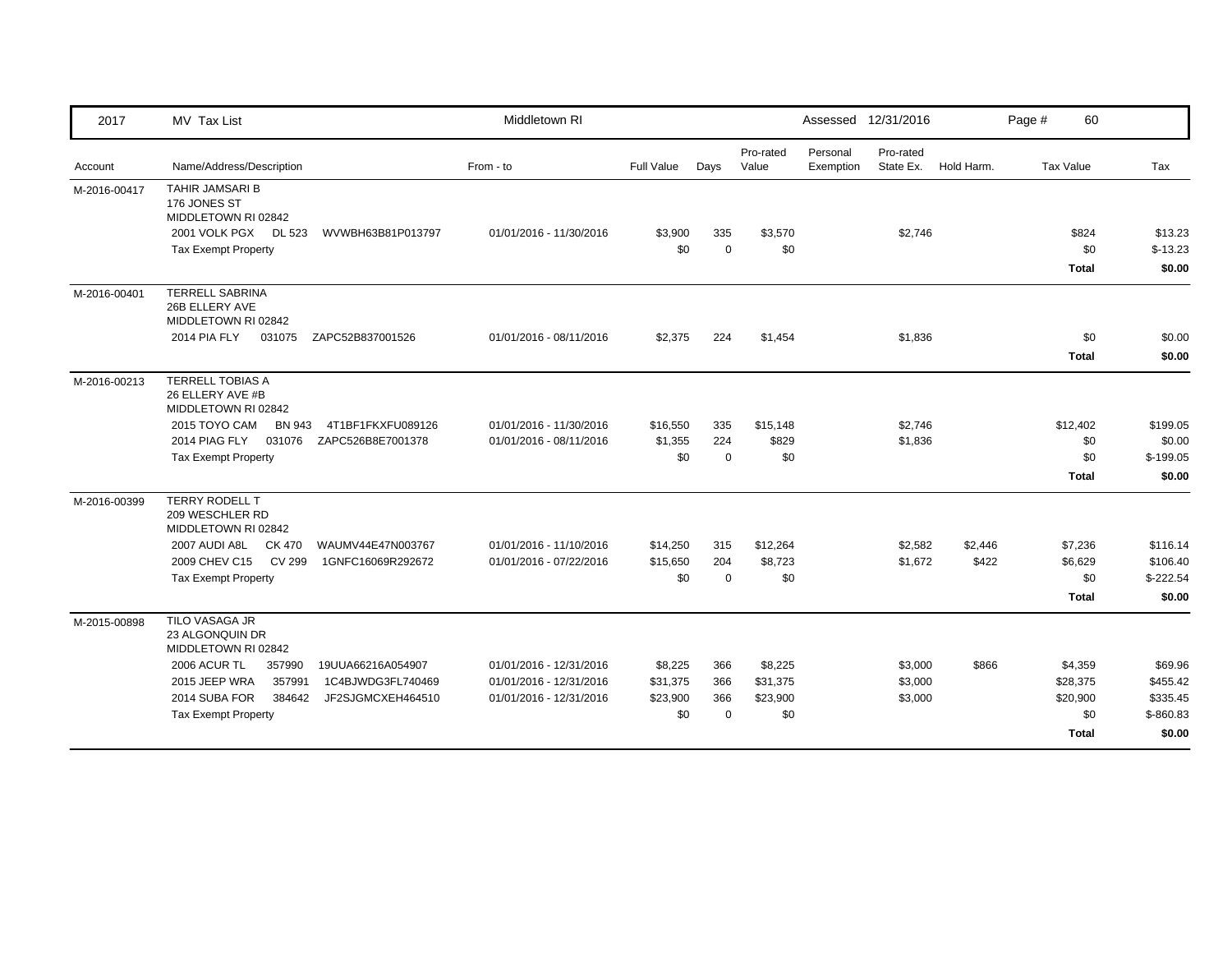| 2017         | MV Tax List                                                |        |                   | Middletown RI           |                   |      |                    |                       | Assessed 12/31/2016    |            | Page # | 61           |        |
|--------------|------------------------------------------------------------|--------|-------------------|-------------------------|-------------------|------|--------------------|-----------------------|------------------------|------------|--------|--------------|--------|
| Account      | Name/Address/Description                                   |        |                   | From - to               | <b>Full Value</b> | Days | Pro-rated<br>Value | Personal<br>Exemption | Pro-rated<br>State Ex. | Hold Harm. |        | Tax Value    | Tax    |
| M-2011-01734 | TOWN OF MIDDLETOWN<br>350 E MAIN RD<br>MIDDLETOWN RI 02842 |        |                   |                         |                   |      |                    |                       |                        |            |        |              |        |
|              | 2009 APRI SPT                                              | 016141 | ZD4SBC00794001337 | 01/01/2016 - 12/31/2016 | \$1,238           | 366  | \$1,238            |                       | \$3,000                |            |        | \$0          | \$0.00 |
|              | 2009 APRI SPT                                              | 016142 | ZD4SBC00X94001364 | 01/01/2016 - 12/31/2016 | \$1,238           | 366  | \$1,238            |                       | \$3,000                |            |        | \$0          | \$0.00 |
|              | 2009 YAMA XF5                                              | 055389 | LPRSA33A49A140596 | 01/01/2016 - 12/31/2016 | \$582             | 366  | \$582              |                       | \$3,000                |            |        | \$0          | \$0.00 |
|              | 2007 YAMA XF5                                              | 065278 | LPRSA33A07A104501 | 01/01/2016 - 12/31/2016 | \$1,587           | 366  | \$1,587            |                       | \$3,000                |            |        | \$0          | \$0.00 |
|              | 2016 HOND NPS                                              | 044450 | JH2AF5816GK403449 | 07/25/2016 - 12/31/2016 | \$1,680           | 160  | \$734              |                       | \$1,311                |            |        | \$0          | \$0.00 |
|              | 1999 HOND ELI                                              | 045559 | 3H1AF1612XD500821 | 07/18/2016 - 12/31/2016 | \$325             | 167  | \$148              |                       | \$1,369                |            |        | \$0          | \$0.00 |
|              |                                                            |        |                   |                         |                   |      |                    |                       |                        |            |        | <b>Total</b> | \$0.00 |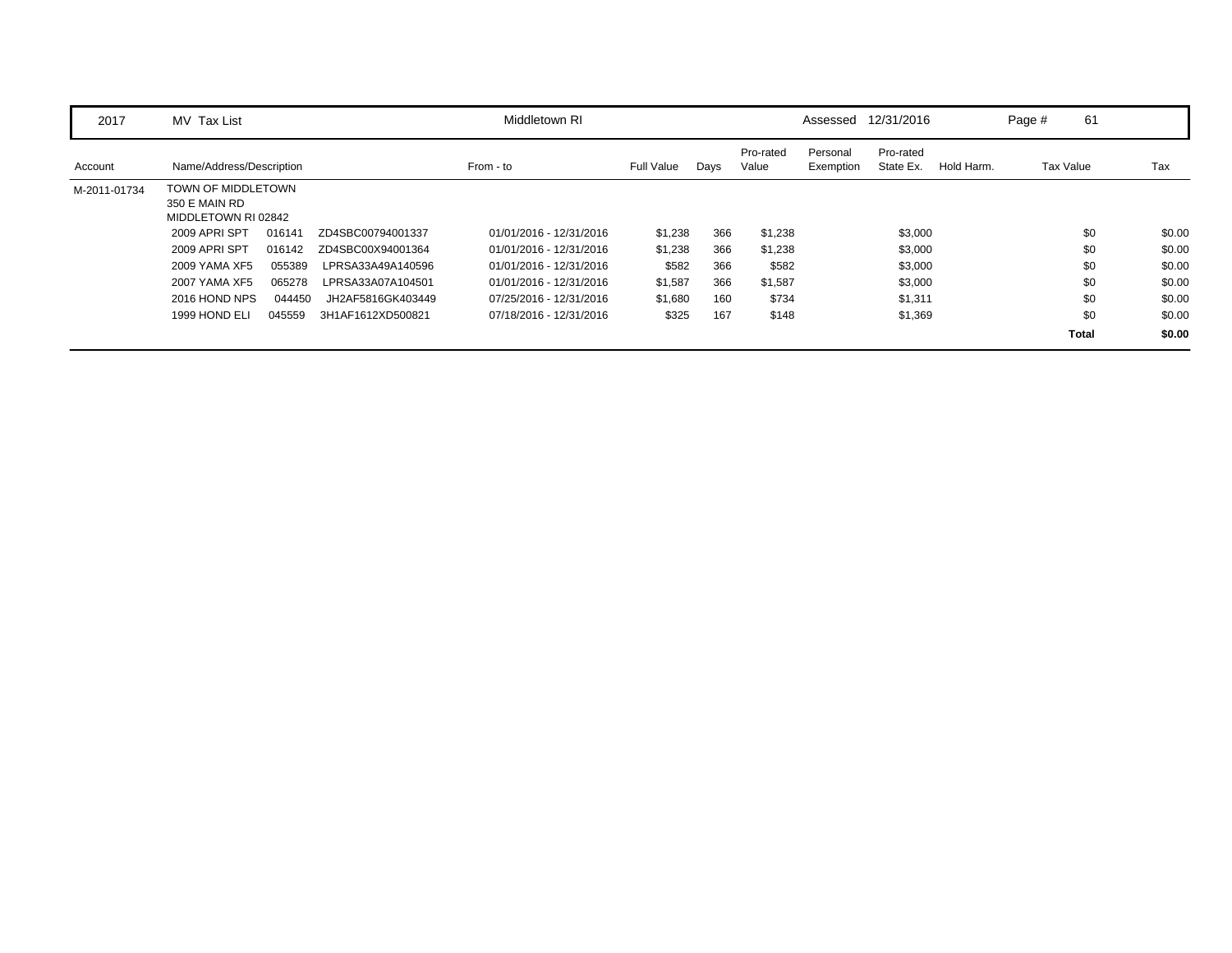| 2017         | MV Tax List                                                                                                                              | Middletown RI           |                 |          |                    |                       | Assessed 12/31/2016    |            | Page #    | 62                              |                                  |
|--------------|------------------------------------------------------------------------------------------------------------------------------------------|-------------------------|-----------------|----------|--------------------|-----------------------|------------------------|------------|-----------|---------------------------------|----------------------------------|
| Account      | Name/Address/Description                                                                                                                 | From - to               | Full Value      | Days     | Pro-rated<br>Value | Personal<br>Exemption | Pro-rated<br>State Ex. | Hold Harm. | Tax Value |                                 | Tax                              |
| M-2016-00366 | <b>UMEH STANLEY</b><br>198 JONES ST<br>MIDDLETOWN RI 02842<br>CW 673<br>2012 TOYT VEN<br>4T3BK3BB0CU074005<br><b>Tax Exempt Property</b> | 01/01/2016 - 08/30/2016 | \$18,275<br>\$0 | 243<br>0 | \$12,133<br>\$0    |                       | \$1,992                |            |           | \$10,141<br>\$0<br><b>Total</b> | \$162.76<br>$$-162.76$<br>\$0.00 |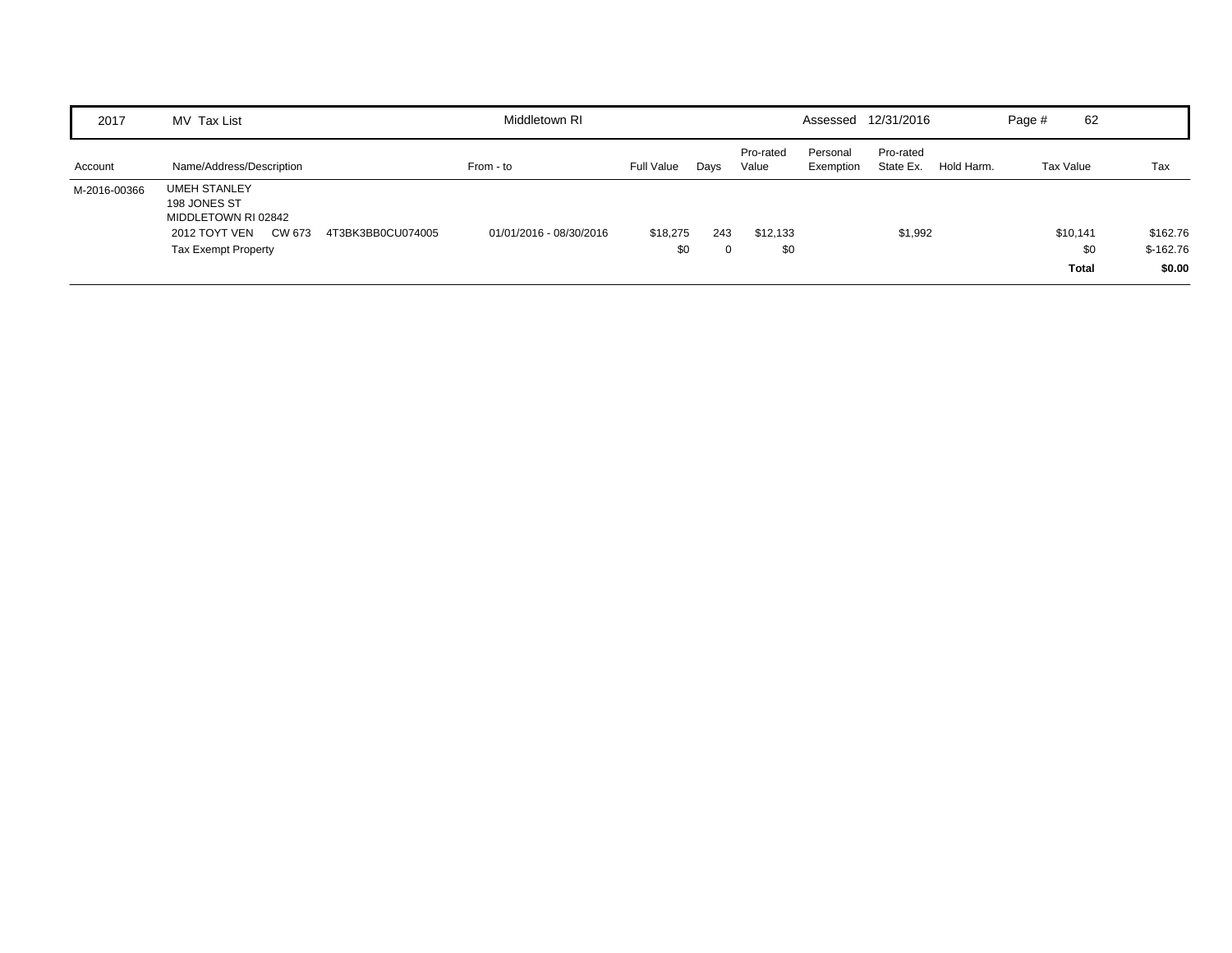| 2017         | MV Tax List                                                                   |                   | Middletown RI           |            |             |                    |                       | Assessed 12/31/2016 |                      | Page # | 63           |            |
|--------------|-------------------------------------------------------------------------------|-------------------|-------------------------|------------|-------------|--------------------|-----------------------|---------------------|----------------------|--------|--------------|------------|
| Account      | Name/Address/Description                                                      |                   | From - to               | Full Value | Days        | Pro-rated<br>Value | Personal<br>Exemption | Pro-rated           | State Ex. Hold Harm. |        | Tax Value    | Tax        |
| M-2016-00364 | VALLE MICHAEL B<br><b>4 GRAVELY DRIVE</b><br>MIDDLETOWN RI 02842              |                   |                         |            |             |                    |                       |                     |                      |        |              |            |
|              | 2002 HOND UCL DP 152                                                          | 2HGES16512H517994 | 01/01/2016 - 12/31/2016 | \$3,725    | 366         | \$3,725            |                       | \$3,000             |                      |        | \$725        | \$11.64    |
|              | <b>Tax Exempt Property</b>                                                    |                   |                         | \$0        | $\Omega$    | \$0                |                       |                     |                      |        | \$0          | $$-11.64$  |
|              |                                                                               |                   |                         |            |             |                    |                       |                     |                      |        | Total        | \$0.00     |
| M-2014-00913 | VANHORN BRAD C<br>4615 WEST LEONA<br><b>TAMPA FL 33629</b>                    |                   |                         |            |             |                    |                       |                     |                      |        |              |            |
|              | 2015 BMW 3 S<br>HH 313                                                        | WBA3B1G54FNT02804 | 01/01/2016 - 06/21/2016 | \$21,050   | 173         | \$9,950            |                       | \$1,418             |                      |        | \$8,532      | \$136.94   |
|              | <b>Tax Exempt Property</b>                                                    |                   |                         | \$0        | $\mathbf 0$ | \$0                |                       |                     |                      |        | \$0          | $$-136.94$ |
|              |                                                                               |                   |                         |            |             |                    |                       |                     |                      |        | Total        | \$0.00     |
| M-2014-00914 | <b>VANHORN SHARMIN M</b><br>4615 WEST LEONA<br><b>TAMPA FL 33629</b>          |                   |                         |            |             |                    |                       |                     |                      |        |              |            |
|              | 2012 NISS PAT<br>AU 312                                                       | 5N1AR1NB9CC639759 | 01/01/2016 - 03/22/2016 | \$16,675   | 82          | \$3,736            |                       | \$672               |                      |        | \$3,064      | \$49.18    |
|              | <b>Tax Exempt Property</b>                                                    |                   |                         | \$0        | $\mathbf 0$ | \$0                |                       |                     |                      |        | \$0          | $$-49.18$  |
|              |                                                                               |                   |                         |            |             |                    |                       |                     |                      |        | <b>Total</b> | \$0.00     |
| M-2016-00350 | VASQUEZ CYNTHIA E<br>36 COWS PATH<br>MIDDLETOWN RI 02842                      |                   |                         |            |             |                    |                       |                     |                      |        |              |            |
|              | 2001 JEEP WRA<br><b>BK 125</b>                                                | 1J4FA29P91P332542 | 01/01/2016 - 12/31/2016 | \$6,275    | 366         | \$6,275            |                       | \$3,000             | \$577                |        | \$2,698      | \$43.30    |
|              | 2008 CADI CTS<br>GH 181                                                       | 1G6DF577280170066 |                         | \$8,300    | 152         | \$3,447            |                       | \$1,246             |                      |        | \$2,201      | \$35.33    |
|              | 2008 CADI ESC<br>GH 181                                                       | 1GYFK63878R149872 | 06/01/2016 - 12/31/2016 | \$21,775   | 214         | \$12,732           |                       | \$1,754             | \$2,448              |        | \$8,530      | \$136.91   |
|              | <b>Tax Exempt Property</b>                                                    |                   |                         | \$0        | $\Omega$    | \$0                |                       |                     |                      |        | \$0          | $$-215.54$ |
|              |                                                                               |                   |                         |            |             |                    |                       |                     |                      |        | Total        | \$0.00     |
| M-2014-00919 | <b>VELAZQUEZ LIANNA R</b><br>5 HARBOR VILLAGE DR APT 2<br>MIDDLETOWN RI 02842 |                   |                         |            |             |                    |                       |                     |                      |        |              |            |
|              | 2007 JEEP WRA 455383                                                          | 1J4GA39107L133062 | 01/01/2016 - 08/16/2016 | \$15,125   | 229         | \$9,463            |                       | \$1,877             | \$2,002              |        | \$5,584      | \$89.62    |
|              | <b>Tax Exempt Property</b>                                                    |                   |                         | \$0        | $\mathbf 0$ | \$0                |                       |                     |                      |        | \$0          | $$-89.62$  |
|              |                                                                               |                   |                         |            |             |                    |                       |                     |                      |        | <b>Total</b> | \$0.00     |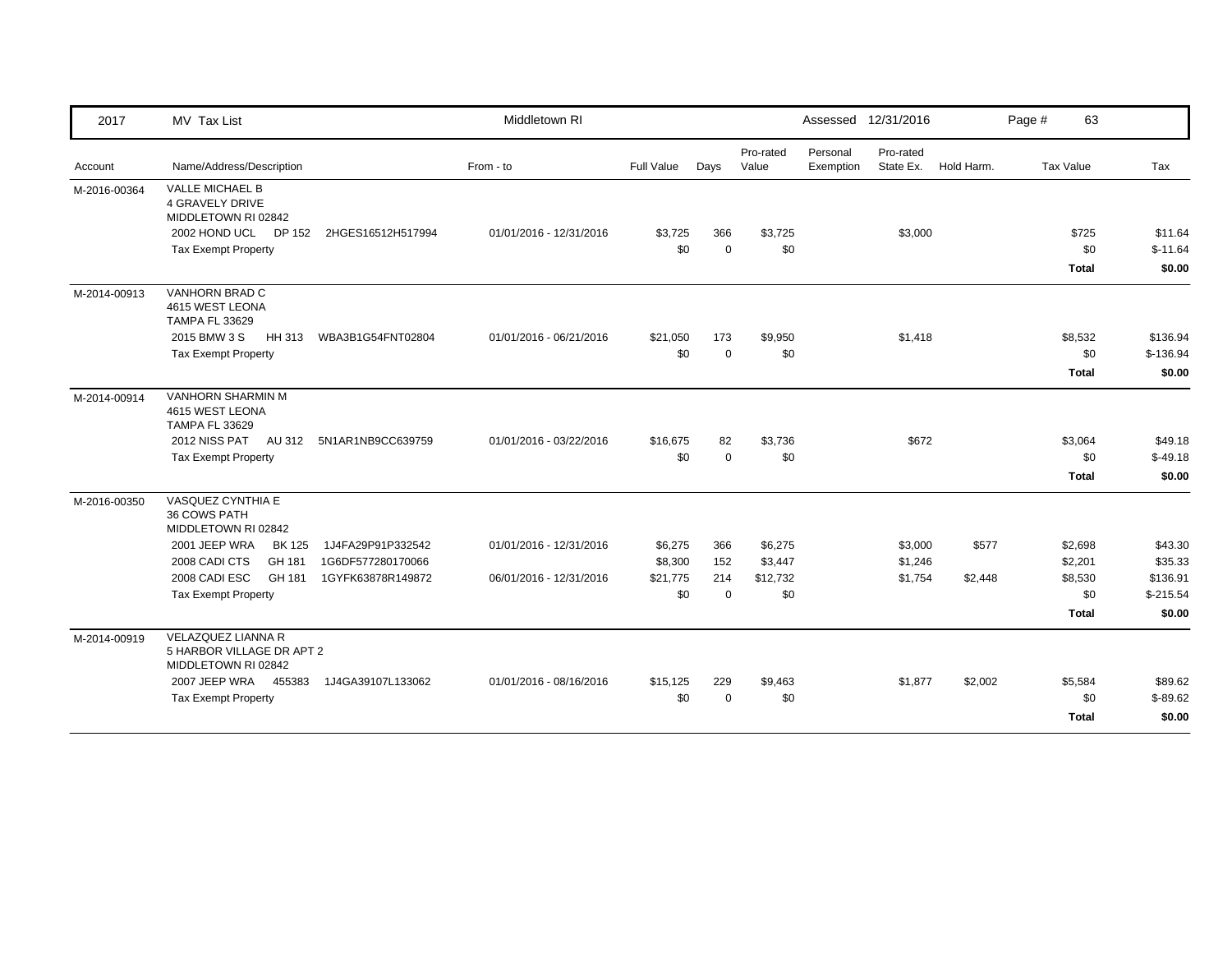| 2017         | MV Tax List                                                |              |                   | Middletown RI           |            |      |                    | Assessed              | 12/31/2016             |            | Page #    | 64           |            |
|--------------|------------------------------------------------------------|--------------|-------------------|-------------------------|------------|------|--------------------|-----------------------|------------------------|------------|-----------|--------------|------------|
| Account      | Name/Address/Description                                   |              |                   | From - to               | Full Value | Days | Pro-rated<br>Value | Personal<br>Exemption | Pro-rated<br>State Ex. | Hold Harm. | Tax Value |              | Tax        |
| M-2015-00935 | VILLAMIDE CLAUDIO J<br>123 KANE AVE<br>MIDDLETOWN RI 02840 |              |                   |                         |            |      |                    |                       |                        |            |           |              |            |
|              | 2007 FORD FRE                                              | 363593       | 2FMDA51227BA35705 | 01/01/2016 - 06/08/2016 | \$4,125    | 160  | \$1,803            |                       | \$1,311                |            |           | \$492        | \$7.90     |
|              | 2003 VOLK NGS                                              | <b>BJ701</b> | 3VWCD21C43M427332 | 01/01/2016 - 11/30/2016 | \$3,775    | 335  | \$3,455            |                       | \$2,746                |            |           | \$709        | \$11.38    |
|              | 2010 TOYT RAV                                              | IW 768       | 2T3DF4DV4AW049521 | 03/29/2016 - 12/31/2016 | \$13,600   | 278  | \$10,330           |                       | \$2,279                |            |           | \$8,051      | \$129.22   |
|              | <b>Tax Exempt Property</b>                                 |              |                   |                         | \$0        | 0    | \$0                |                       |                        |            |           | \$0          | $$-148.50$ |
|              |                                                            |              |                   |                         |            |      |                    |                       |                        |            |           | <b>Total</b> | \$0.00     |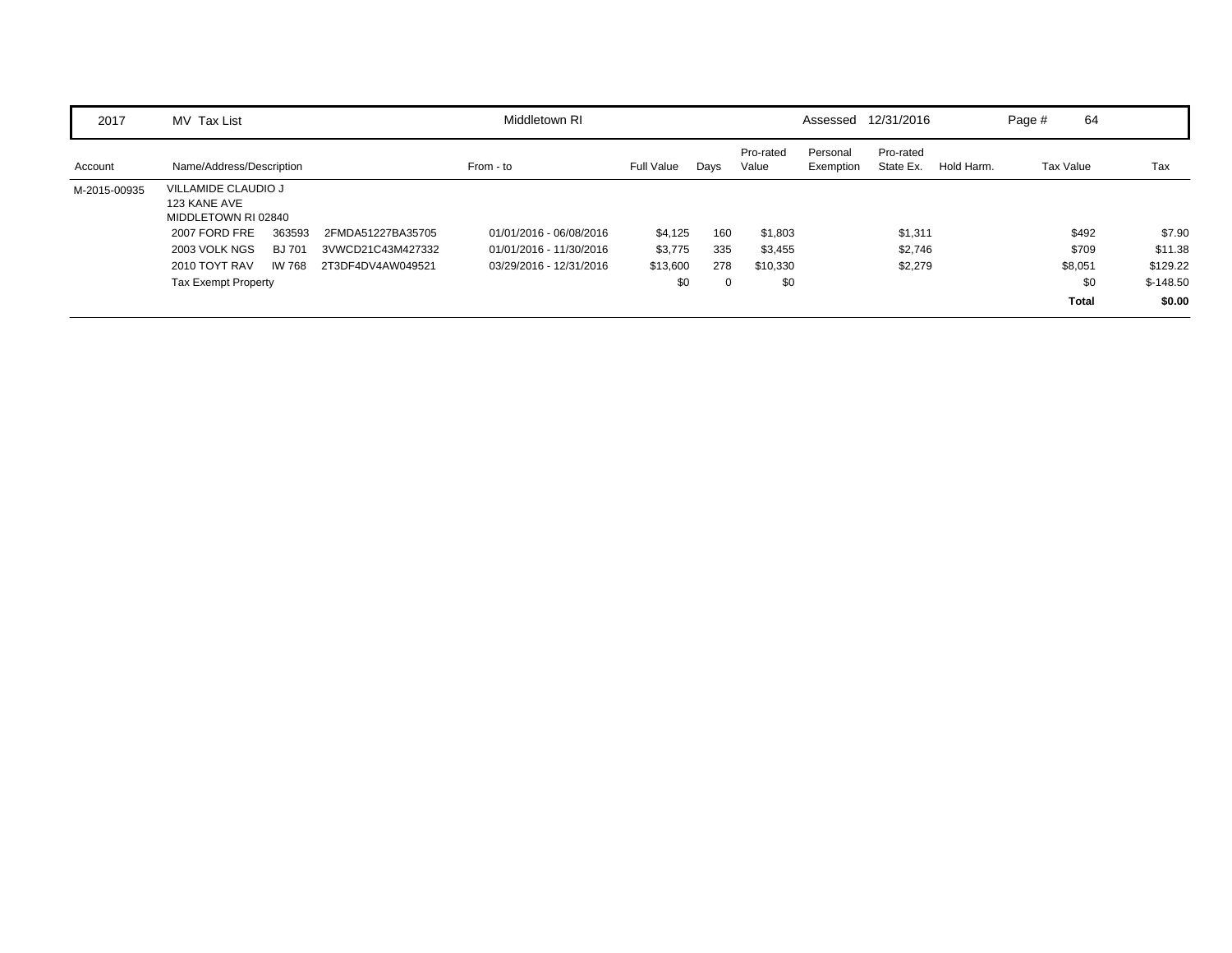| 2017         | MV Tax List                                                        | Middletown RI           |            |             |                    |                       | Assessed 12/31/2016    |            | Page # | 65               |            |
|--------------|--------------------------------------------------------------------|-------------------------|------------|-------------|--------------------|-----------------------|------------------------|------------|--------|------------------|------------|
| Account      | Name/Address/Description                                           | From - to               | Full Value | Days        | Pro-rated<br>Value | Personal<br>Exemption | Pro-rated<br>State Ex. | Hold Harm. |        | <b>Tax Value</b> | Tax        |
| M-2016-00326 | <b>WADE CORNELIUS T</b><br>205 WESCHLER RD<br>MIDDLETOWN RI 02842  |                         |            |             |                    |                       |                        |            |        |                  |            |
|              | 2011 NISS MAX<br>CO 296<br>1N4AA5AP7BC865095                       | 01/01/2016 - 12/31/2016 | \$12,375   | 366         | \$12,375           |                       | \$3,000                |            |        | \$9,375          | \$150.47   |
|              | 2000 BMW 323<br>IA 651<br>WBAAN3340YNC92706                        | 02/17/2016 - 12/31/2016 | \$3,850    | 319         | \$3,356            |                       | \$2,615                |            |        | \$741            | \$11.89    |
|              | <b>Tax Exempt Property</b>                                         |                         | \$0        | $\mathbf 0$ | \$0                |                       |                        |            |        | \$0              | $$-162.36$ |
|              |                                                                    |                         |            |             |                    |                       |                        |            |        | <b>Total</b>     | \$0.00     |
| M-2017-00917 | <b>WAGGONER DALE R</b><br>250 PECKHAM AVE<br>MIDDLETOWN RI 02842   |                         |            |             |                    |                       |                        |            |        |                  |            |
|              | 2006 NISS PAT LX 198<br>5N1AR18W66C667067                          | 09/02/2016 - 12/31/2016 | \$8,875    | 121         | \$2,934            |                       | \$992                  | \$387      |        | \$1,555          | \$24.96    |
|              | <b>Tax Exempt Property</b>                                         |                         | \$0        | $\Omega$    | \$0                |                       |                        |            |        | \$0              | $$-24.96$  |
|              |                                                                    |                         |            |             |                    |                       |                        |            |        | <b>Total</b>     | \$0.00     |
| M-2016-00328 | WAHID MOHAMED MAHDY TAMER<br>223 COREY LANE<br>MIDDLETOWN RI 92862 |                         |            |             |                    |                       |                        |            |        |                  |            |
|              | 2002 MAZD MIL<br><b>CV 557</b><br>JM1TA221421737596                | 01/01/2016 - 07/21/2016 | \$3,150    | 203         | \$1,747            |                       | \$1,664                |            |        | \$83             | \$1.33     |
|              | <b>Tax Exempt Property</b>                                         |                         | \$0        | $\mathbf 0$ | \$0                |                       |                        |            |        | \$0              | $$-1.33$   |
|              |                                                                    |                         |            |             |                    |                       |                        |            |        | <b>Total</b>     | \$0.00     |
| M-2016-00323 | WALLACE GINA MARIE K<br>206 WESCHLER RD<br>MIDDLETOWN RI 02842     |                         |            |             |                    |                       |                        |            |        |                  |            |
|              | 2015 HYUN SON CW 566<br>5NPE24AA1FH125664                          | 01/01/2016 - 12/31/2016 | \$15,400   | 366         | \$15,400           |                       | \$3,000                |            |        | \$12,400         | \$199.02   |
|              | <b>Tax Exempt Property</b>                                         |                         | \$0        | $\mathbf 0$ | \$0                |                       |                        |            |        | \$0              | $$-199.02$ |
|              |                                                                    |                         |            |             |                    |                       |                        |            |        | <b>Total</b>     | \$0.00     |
| M-2017-00933 | WATERS WILLIAM L<br>485 PARADISE AVE<br>MIDDLETOWN RI 02842        |                         |            |             |                    |                       |                        |            |        |                  |            |
|              | <b>2010 SUBA</b><br>LG 921<br>4S4BRBCC2A3350144                    |                         | \$11,050   | 156         | \$4,710            |                       | \$1,279                |            |        | \$3,431          | \$55.07    |
|              | <b>Tax Exempt Property</b>                                         |                         | \$0        | $\mathbf 0$ | \$0                |                       |                        |            |        | \$0              | $$-55.07$  |
|              |                                                                    |                         |            |             |                    |                       |                        |            |        | <b>Total</b>     | \$0.00     |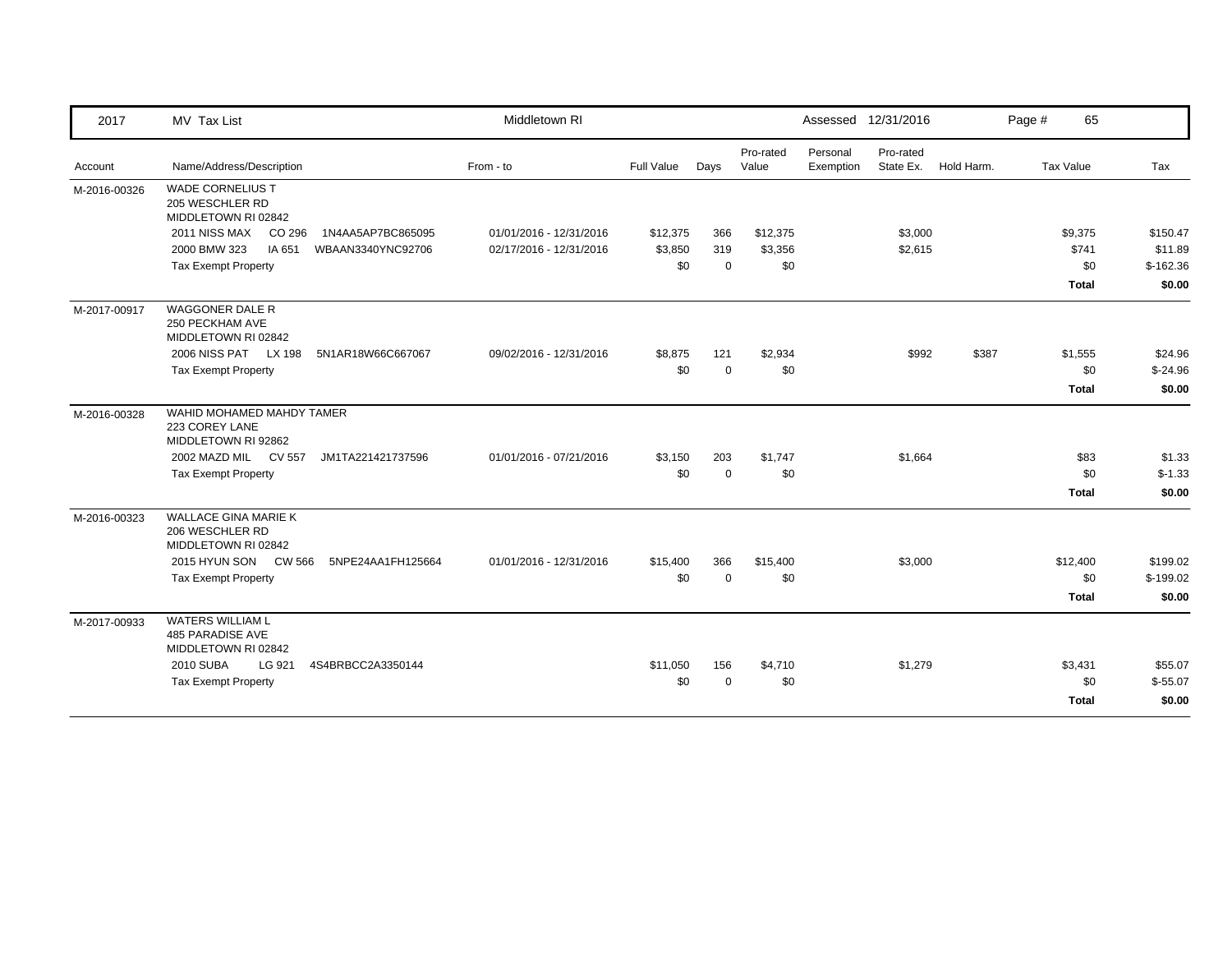| 2017         | MV Tax List                                                                 |                   | Middletown RI           |                   |                |                    |                       | Assessed 12/31/2016    |            | Page # | 66           |            |
|--------------|-----------------------------------------------------------------------------|-------------------|-------------------------|-------------------|----------------|--------------------|-----------------------|------------------------|------------|--------|--------------|------------|
| Account      | Name/Address/Description                                                    |                   | From - to               | <b>Full Value</b> | Days           | Pro-rated<br>Value | Personal<br>Exemption | Pro-rated<br>State Ex. | Hold Harm. |        | Tax Value    | Tax        |
| M-2015-00952 | <b>WEINSTEIN DAVID M</b><br>62 FENNER AVE<br>MIDDLETOWN RI 02842            |                   |                         |                   |                |                    |                       |                        |            |        |              |            |
|              | 2012 VOLK JET<br>328689                                                     | 3VWDP7AJ3CM374890 | 01/01/2016 - 07/13/2016 | \$8,950           | 195            | \$4,768            |                       | \$1,598                |            |        | \$3,170      | \$50.88    |
|              | 2006 LNDR RAN<br>338162                                                     | SALMF154X6A199622 | 01/01/2016 - 11/14/2016 | \$12,800          | 319            | \$11,156           |                       | \$2,615                | \$2,628    |        | \$5,913      | \$94.90    |
|              | <b>Tax Exempt Property</b>                                                  |                   |                         | \$0               | $\overline{0}$ | \$0                |                       |                        |            |        | \$0          | $$-145.78$ |
|              |                                                                             |                   |                         |                   |                |                    |                       |                        |            |        | <b>Total</b> | \$0.00     |
| M-2014-00953 | WHITE KEVIN M<br>1192 CHIMNEY FLATS LN<br>CHULA VISTA CA 91915-1532         |                   |                         |                   |                |                    |                       |                        |            |        |              |            |
|              | 2010 GMC YUK 427532                                                         | 1GKUCCE07AR261324 | 01/01/2016 - 11/30/2016 | \$21,275          | 335            | \$19,473           |                       | \$2,746                | \$954      |        | \$15,773     | \$253.16   |
|              | <b>Tax Exempt Property</b>                                                  |                   |                         | \$0               | $\Omega$       | \$0                |                       |                        |            |        | \$0          | $$-253.16$ |
|              |                                                                             |                   |                         |                   |                |                    |                       |                        |            |        | <b>Total</b> | \$0.00     |
| M-2016-00299 | <b>WIEDERHOLT MICHAEL L</b><br>170 JONES ST<br>MIDDLETOWN RI 02842          |                   |                         |                   |                |                    |                       |                        |            |        |              |            |
|              | 2015 CHEV TRA<br>HR 472                                                     | 1GNKVJKD6FJ224643 | 01/01/2016 - 02/26/2016 | \$29,775          | 57             | \$4,637            |                       | \$467                  |            |        | \$4,170      | \$66.93    |
|              | <b>Tax Exempt Property</b>                                                  |                   |                         | \$0               | $\Omega$       | \$0                |                       |                        |            |        | \$0          | $$-66.93$  |
|              |                                                                             |                   |                         |                   |                |                    |                       |                        |            |        | <b>Total</b> | \$0.00     |
| M-2016-00305 | <b>WILLIAMS KATLYN</b><br>32 HARBOR VILLAGE DR APT 3<br>MIDDLETOWN RI 02842 |                   |                         |                   |                |                    |                       |                        |            |        |              |            |
|              | 2015 HYUN VEL<br>352789                                                     | KMHTC6AE4FU229067 | 01/01/2016 - 12/31/2016 | \$15,475          | 366            | \$15,475           |                       | \$3,000                |            |        | \$12,475     | \$200.22   |
|              | <b>Tax Exempt Property</b>                                                  |                   |                         | \$0               | $\mathbf 0$    | \$0                |                       |                        |            |        | \$0          | $$-200.22$ |
|              |                                                                             |                   |                         |                   |                |                    |                       |                        |            |        | Total        | \$0.00     |
| M-2012-00900 | <b>WILLIAMS TOMIQUE A</b><br>112 MAYFLOWER DR<br>MIDDLETOWN RI 02842        |                   |                         |                   |                |                    |                       |                        |            |        |              |            |
|              | 2010 TOYO VEN 513763                                                        | 4T3ZA3BB1AU033316 | 01/01/2016 - 11/30/2016 | \$12,000          | 335            | \$10,984           |                       | \$2,746                |            |        | \$8,238      | \$132.22   |
|              | <b>Tax Exempt Property</b>                                                  |                   |                         | \$0               | $\Omega$       | \$0                |                       |                        |            |        | \$0          | $$-132.22$ |
|              |                                                                             |                   |                         |                   |                |                    |                       |                        |            |        | Total        | \$0.00     |